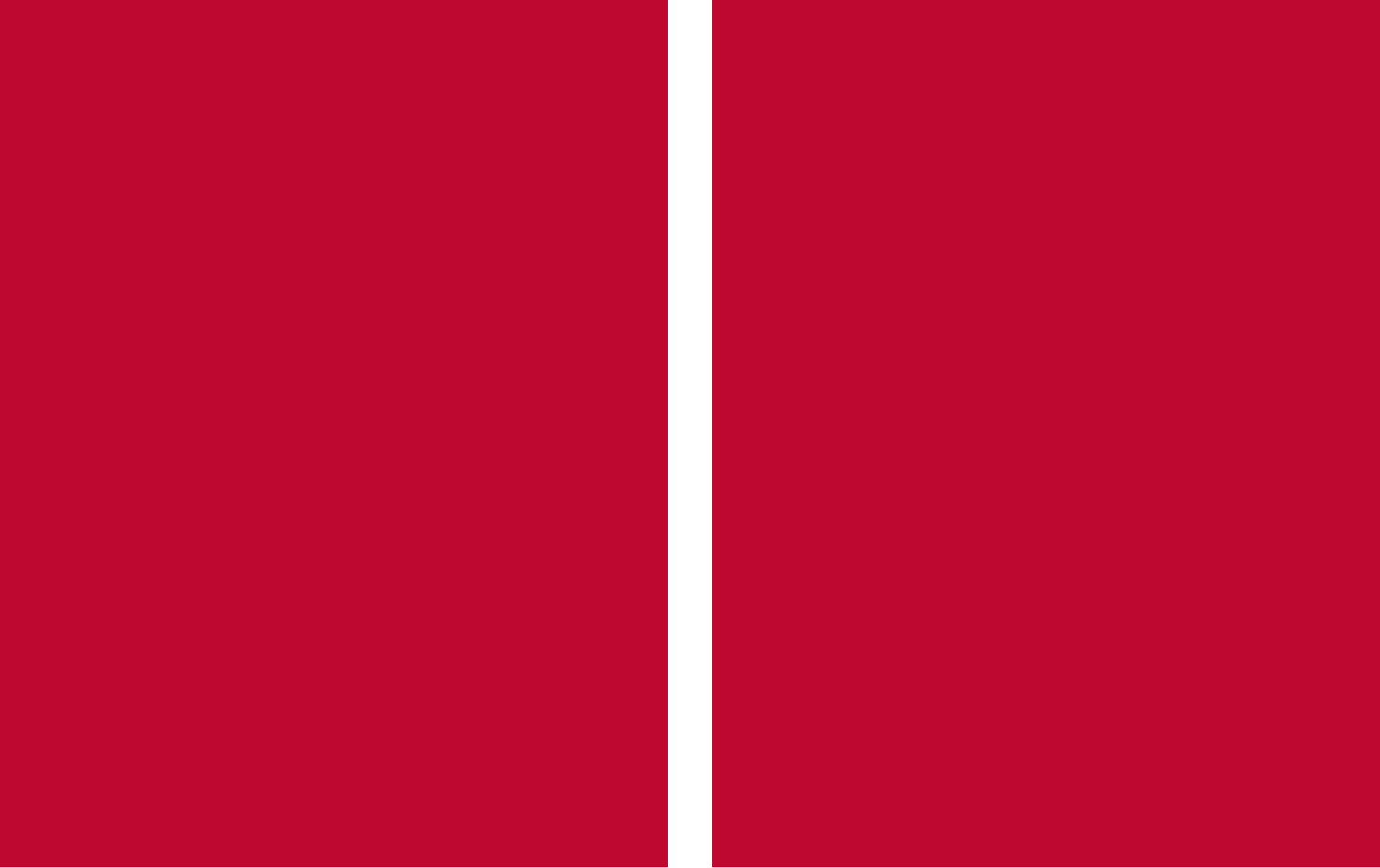# **Contents**

| <b>Corporate Information</b>                                                   | $\sqrt{2}$     |
|--------------------------------------------------------------------------------|----------------|
| <b>Financial Highlights</b>                                                    | $\sqrt{3}$     |
| <b>Chairman's Statement</b>                                                    | $\overline{4}$ |
| Management's Discussion & Analysis                                             | $\overline{7}$ |
| Directors, Senior Management and Company Secretary                             | 10             |
| <b>Report of Directors</b>                                                     | 14             |
| <b>Corporate Governance Report</b>                                             | 32             |
| <b>Environmental, Social and Governance Report</b>                             | 49             |
| <b>Independent Auditor's Report</b>                                            | 64             |
| <b>Consolidated Statement of Profit or Loss and Other Comprehensive Income</b> | 69             |
| <b>Consolidated Statement of Financial Position</b>                            | 70             |
| <b>Consolidated Statement of Changes in Equity</b>                             | 72             |
| <b>Consolidated Statement of Cash Flows</b>                                    | 73             |
| Notes to the Consolidated Financial Statements                                 | 75             |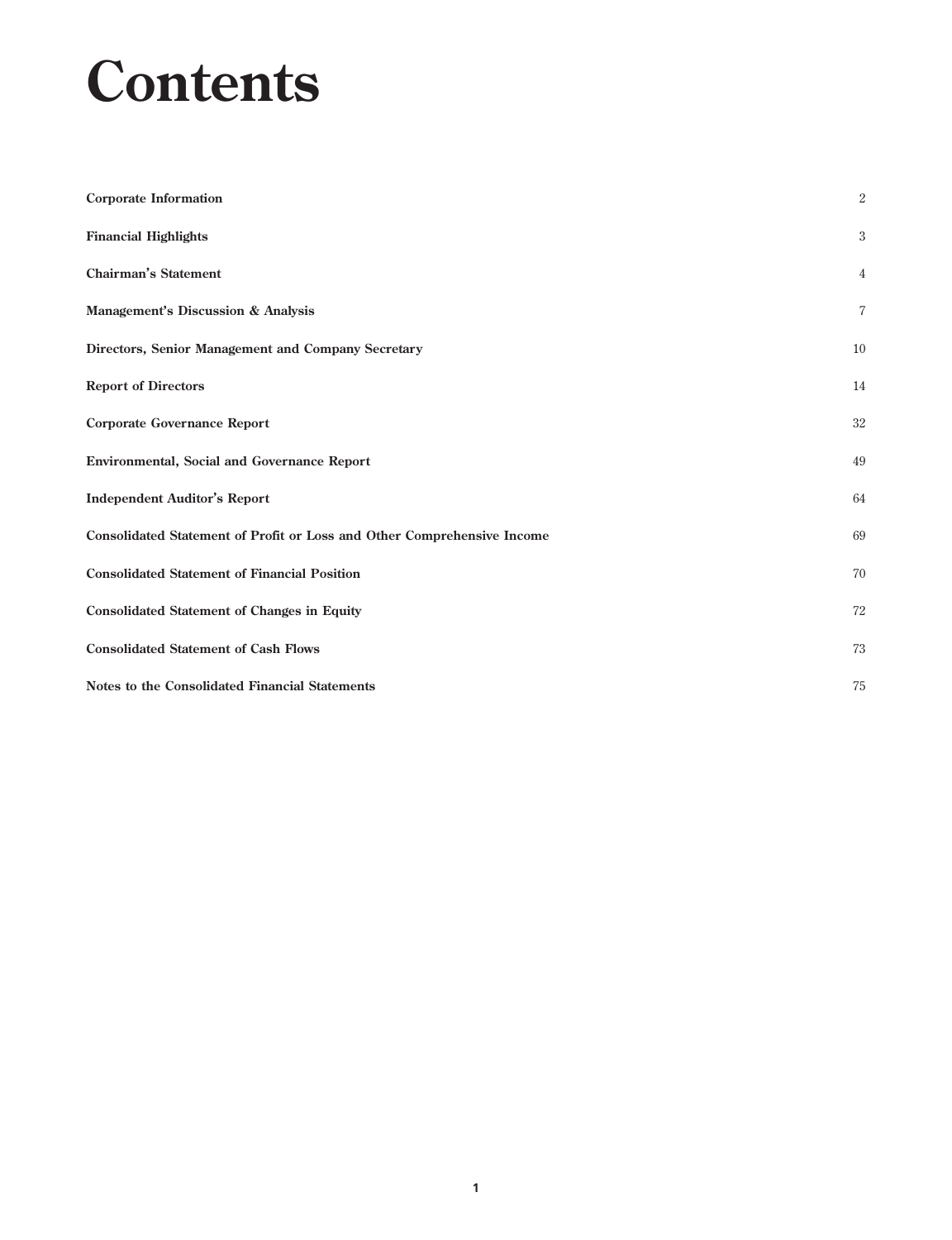# **Corporate Information**

### **BOARD OF DIRECTORS**

Mr. Wu Xiao An (also known as Mr. Ng Siu On) (Chairman) Mr. Wang Yunxian (Chief Executive Officer) Ms. Ma Nina# Mr. Yang Ming# Mr. Chi Guohua\* Mr. Wang Jun\* Mr. Huang Haibo\* Mr. Wang Songlin\*

non-executive director

independent non-executive director

#### **AUTHORISED REPRESENTATIVES**

Mr. Wu Xiao An (also known as Mr. Ng Siu On) Mr. Wang Yunxian

### **CHIEF FINANCIAL OFFICER**

Mr. Ng Yiu Fai (FCPA)

#### **COMPANY SECRETARY**

Ms. Ngai Ka Yan

### **REGISTERED OFFICE**

Windward 3 Regatta Office Park PO Box 1350 Grand Cayman KY1-1108 Cayman Islands

### **HEAD OFFICE AND PRINCIPAL PLACE OF BUSINESS**

Suites 1602-05 Chater House 8 Connaught Road Central Hong Kong

### **AUDITORS**

Grant Thornton Hong Kong Limited Level 12 28 Hennessy Road Wanchai Hong Kong

### **PRINCIPAL BANKERS**

Bank of China (Hong Kong) Limited China Everbright Bank Company Limited Hang Seng Bank Limited Mianyang City Commercial Bank Co., Ltd. Shanghai Pudong Development Bank Co., Ltd. Standard Chartered Bank (China) Limited United Overseas Bank (China) Limited

### **HONG KONG BRANCH SHARE REGISTRAR AND TRANSFER OFFICE**

Computershare Hong Kong Investor Services Limited Shops 1712-16 17th Floor, Hopewell Centre 183 Queen's Road East Wan Chai Hong Kong

#### **LEGAL ADVISORS TO THE COMPANY**

Appleby Lau, Horton & Wise LLP

### **INVESTOR RELATIONS**

Wonderful Sky Financial Group Holdings Limited 9th Floor, The Center 99 Queen's Road Central Central Hong Kong

### **STOCK CODE**

The Main Board of The Stock Exchange of Hong Kong Limited: 1148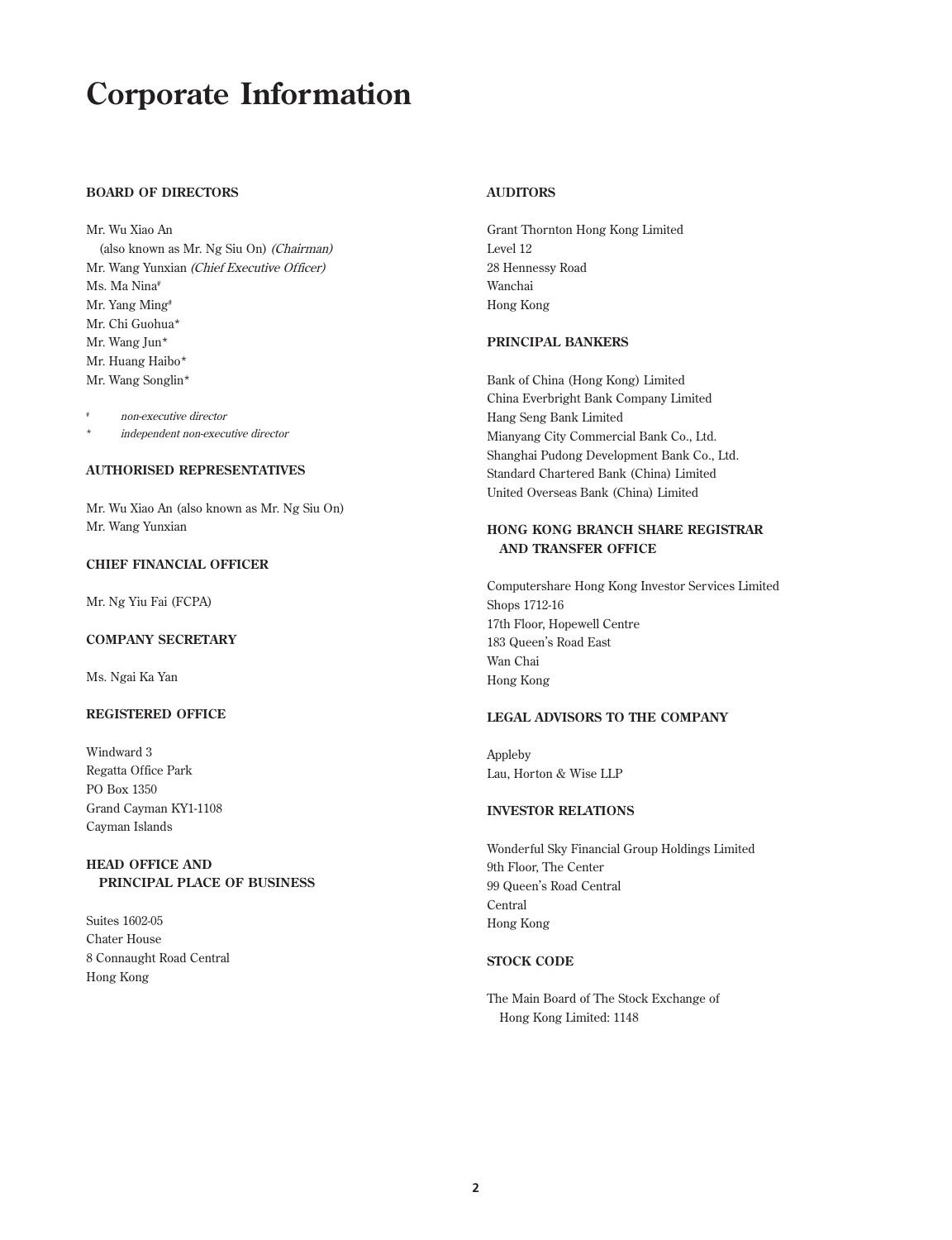# **Financial Highlights**

### **SELECTED CONSOLIDATED FINANCIAL INFORMATION OF XINCHEN CHINA POWER HOLDINGS LIMITED (THE "COMPANY") AND ITS SUBSIDIARIES (ALL TOGETHER THE "GROUP")**

(Amounts in thousands of Renminbi ("**RMB**") except earnings per share)

|                                                                                                              |                          |                      | Year ended and as at 31 December   |                             |                                    |
|--------------------------------------------------------------------------------------------------------------|--------------------------|----------------------|------------------------------------|-----------------------------|------------------------------------|
|                                                                                                              | 2020                     | 2019                 | 2018                               | 2017                        | 2016                               |
|                                                                                                              | <b>RMB'000</b>           | <b>RMB'000</b>       | <b>RMB'000</b>                     | <b>RMB'000</b>              | <b>RMB'000</b>                     |
| <b>Income Statement Data:</b>                                                                                |                          |                      |                                    |                             |                                    |
| Revenue                                                                                                      | 1,711,955                | 2,076,173            | 3,050,522                          | 2,956,662                   | 3,462,460                          |
| (Loss) Profit before Income Tax Expense                                                                      | (796, 700)               | 7,461                | 10,774                             | 153,569                     | 228,263                            |
| <b>Income Tax Expense</b>                                                                                    | (11, 939)                | (613)                | (50)                               | (25, 476)                   | (42, 367)                          |
| Other Comprehensive Income (Loss)                                                                            | 269                      | (631)                | 362                                | $\overline{\phantom{0}}$    |                                    |
| (Loss) Profit and Total Comprehensive<br>(Loss) Income for the Year Attributable to<br>Owners of the Company | (808, 370)               | 6,217                | 11,086                             | 128,093                     | 185,896                            |
| Basic (Loss) Earnings per Share<br>Diluted (Loss) Earnings per Share                                         | RMB(0.631)<br>RMB(0.631) | RMB0.005<br>RMB0.005 | <b>RMB0.008</b><br><b>RMB0.008</b> | RMB0.100<br><b>RMB0.100</b> | <b>RMB0.145</b><br><b>RMB0.145</b> |
| <b>Statement of Financial Position Data:</b>                                                                 |                          |                      |                                    |                             |                                    |
| <b>Non-current Assets</b>                                                                                    | 3,155,461                | 3,375,609            | 3,367,309                          | 3,476,892                   | 2,851,636                          |
| <b>Current Assets</b>                                                                                        | 1,851,291                | 2,650,071            | 3,808,565                          | 3,590,757                   | 3,090,088                          |
| <b>Current Liabilities</b>                                                                                   | (2,470,489)              | (2,407,938)          | (2,867,946)                        | (2,980,414)                 | (2,427,827)                        |
| <b>Non-current Liabilities</b>                                                                               | (352, 713)               | (625, 822)           | (1,322,225)                        | (1,094,832)                 | (649, 587)                         |
| Shareholders' Equity                                                                                         | 2,183,550                | 2,991,920            | 2,985,703                          | 2,992,403                   | 2,864,310                          |

Note:

The shares of the Company (the "**Shares**") were listed on The Stock Exchange of Hong Kong Limited (the "**Stock Exchange**") on 13 March 2013.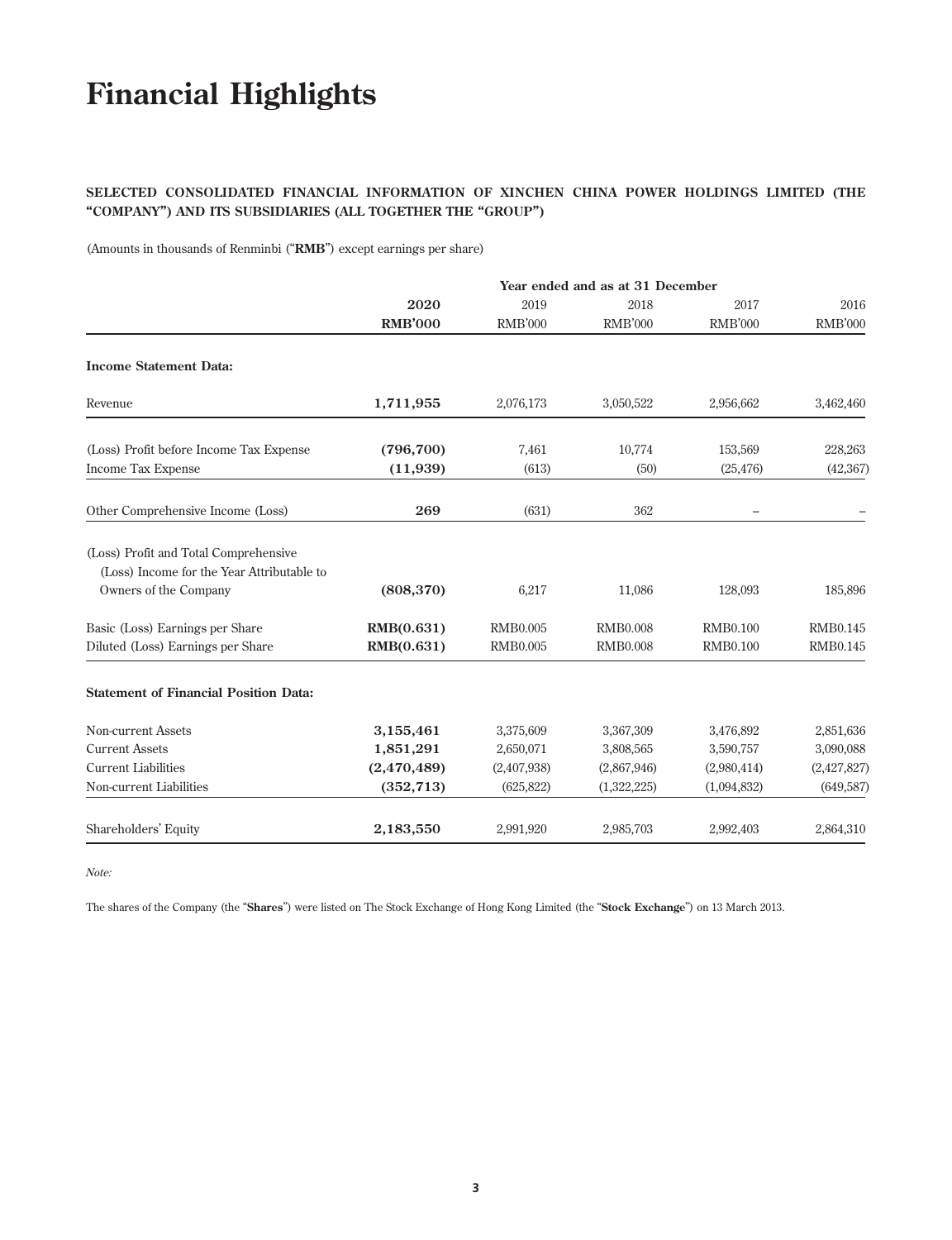# **Chairman's Statement**

### **Dear Shareholders,**

On behalf of the board of directors, I hereby present the annual results of Xinchen China Power Holdings Limited for the year ended 31 December 2020.

According to the China Association of Automobile Manufacturers' statistics, the automobile industry showed a decline of 1.9% year on year in vehicle sales totaling 25.31 million units in 2020, and this was the third negative year in a row since 2018, after approximately two decades of continuous growth. In fact, this is just a very slight decrease and the Chinese automobile market showed its strong resilience in the second half of the year and continues its influence on the automobile sales of the world. In 2020, China's annual automobile sales accounts for about one-third of the world's sale. This was achieved by the stronger-than-expected market demand despite the novel coronavirus pandemic that hard hit the country in the first few months of the year and also the swift and effective way to contain the coronavirus outbreak by the People's Republic of China (the "**PRC**") Government, which allowed the automotive plants quickly restarted production from April onwards. Subsidies for new energy vehicles ("**NEV**") and relaxed quota limits for urban areas have also supported a sustained recovery in its auto demand. The entire industry is still in the process of transformation and upgrading and therefore, we are optimistic about the future of our industry.

Passenger vehicles, including sedan car, sport-utility car ("**SUV**"), and multi-purpose vehicle ("**MPV**"), showed a downturn of 6.0% in sales year on year to 20.18 million units whereas the performance of commercial vehicles recorded a 18.7% increase to 5.13 million units. Among the main types of passenger vehicles, compared with the previous year, the sales of SUV stopped to decline but showed a very slight increase. The sales of the other types of passenger vehicles continued to show decrease in sales. The most obvious decline was MPV which was 23.8% in sales year on year.

As such, the demand for certain types of vehicles produced by the Group's customers decreased during the year, and this affected the sales of some of both the traditional and Prince Engines of the Group. In 2020, the Group recorded a total sales of approximately RMB1,711.96 million, representing a decrease of approximately 17.54% as compared to 2019. As disclosed in the interim report for the six months ended 30 June 2020, such decrease was mainly due to a decrease in the sales of engines owing to the unfavorable automobile market environment coupled with the outbreak of pandemic in the beginning of 2020. On the other hand, the increase in sales of crankshafts by approximately 29.17%, amounting to approximately RMB726.12 million, was attributable to the continual increase in the demand by BMW Brilliance Automotive Ltd. ("**BMW Brilliance Automotive**") for the Group's Bx8 crankshafts. The impairments on certain trade receivables and intangible assets, together with the decline in profit margin of the engine production business, led to a significant net loss attributable to owners of the Company which was approximately RMB808.64 million, as compared to a net profit attributable to owners of the Company of approximately RMB6.85 million in 2019.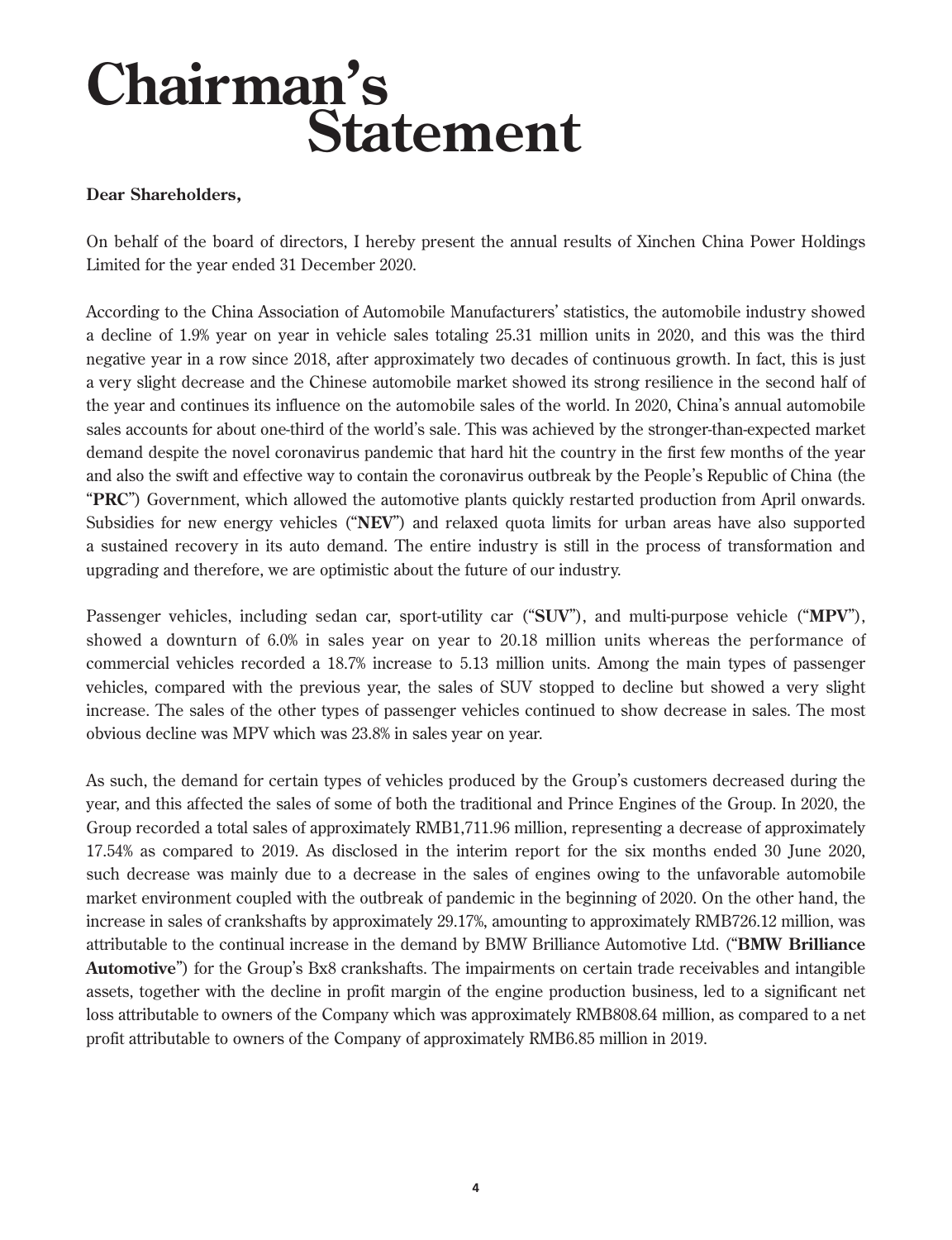# **Chairman's Statement** (Cont'd)

With more emphasis being placed on environmental protection, energy conservation and reduction of exhaust emission, the PRC Government is updating policies and regulations, which increases the operating burden on the automobile industry. The "China VI" vehicle emission standard is further divided into China VI(a) and China VI(b) with implementation dates on 1 July 2020 and 1 July 2023 respectively. In order to stay competitive and go in line with the government policy, we closely monitor the policy trends and actively carry out technological research and innovations to ensure proper compliance with the latest government policies and regulations. The research and development department is strengthening study on fuel-saving technology and preparing for Prince Engines to be compatible with range-extending and hybrid technology for electric vehicles. Plug-in hybrid vehicle ("**PHEV**") and range-extended electric vehicles ("**REEV**") are developed on the basis of combining traditional internal combustion engines with electric motors. The powertrain is adapted to the latest development trend of NEVs in China and abroad. Our newly-develop engines are compliant with the latest regulations and have good technical scalability. We aim at creating an engine family with high brand value, advanced technology, and cost effectiveness and this is in line with the needs of the Chinese market.

The Prince Engine production has been exclusively licensed to us by BMW AG since June 2015. An expert team from BMW Germany provided all-around supports on research and development, industrialization, supply chain management, quality management and project management, ensuring the engine production is in accordance with BMW process certification, quality philosophy and quality standard. With BMW's continual support, we are able to modify and upgrade the specification of Prince Engines to achieve higher torque and lower oil consumption and it was implemented successfully with the China VI(a) emission standard in July 2020. This engine family will have different volume displacement models with advanced technology whilst maintaining at a reasonable production cost that meets the needs of our target market.

Based on the CE16 engine prototype, we are currently working on the following hybrid engine projects with various displacement, namely CE12M, CE15F, CE15R and CE18R which cater for PHEV and REEV. We have signed contracts with various customers and commenced vehicle matching work and we expect that the industrialization of these engines will be in the second half of 2021 and in 2022. These engines will meet the requirements of the China VII emission and Europe Real Driving Emission regulations, with good quality to be exported to other countries in the future.

Numerous policies were launched by both the PRC Central Government and local authorities during the year to promote car consumption amid the impact of the coronavirus outbreak. Measures aimed at stimulating sales of NEVs were especially strong. In April 2020, the resumption of the new energy subsidy policy and the exemption of purchase tax for another two years promoted the sales growth of NEV. China's State Council has also announced a development plan for the NEV industry during 2021 to 2035, targeting a 20% share of NEVs in the country's total vehicles sales by 2035. As mentioned above, we are developing various engines which fit for NEVs. However, it is expected that the NEV market will take some time to become a common type of vehicles as consumers generally have anxiety over the mileage range, lacking of charging power point and high cost of replacement of battery, etc.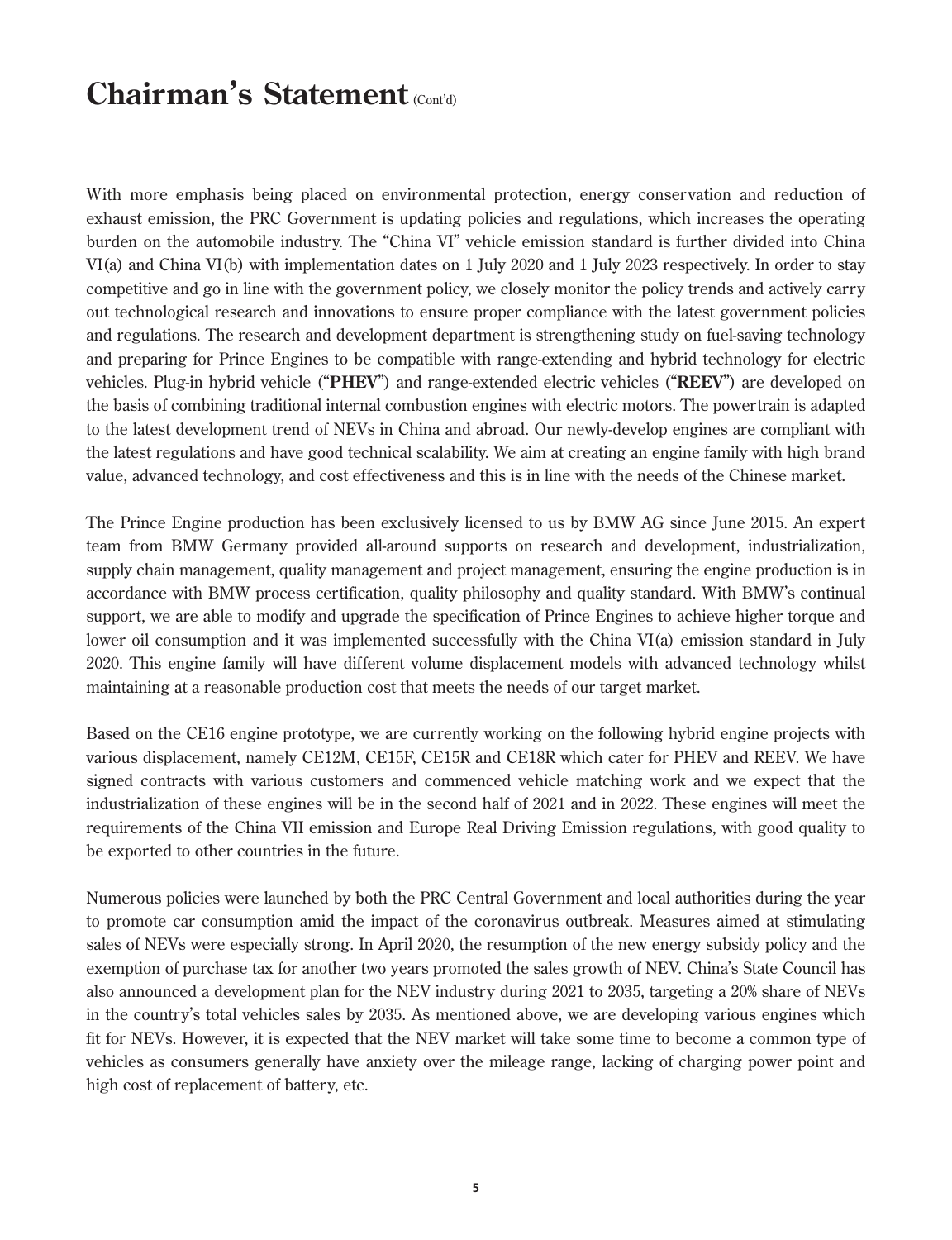### **Chairman's Statement** (Cont'd)

Apart from engines production, crankshaft production will continue to be one of the main business focuses in the development of core engine parts and components business of the Group for BMW Brilliance Automotive. During the year 2020, in view of the increasing demand from BMW Brilliance Automotive for the supply of Bx8 crankshafts, we completed the production expansion of the existing crankshaft production line which enabled the Group to further enhance its profitability potential in the engine component business segment. The expanded production line, which provides an additional 200,000 units of annual crankshaft production, commenced its operation in January 2020. At present, the maximum annual crankshaft production capacity is approximately 800,000 units. BMW Brilliance Automotive officially nominated us as the next generation of Bx8 engine crankshaft and connecting rod supplier and the supply period has been extended to 2030.

From the perspective of the development trend of the automobile industry and with the steady recovery of the economy in China, consumer demand will resume and the overall potential of the Chinese automobile market is still huge. Therefore, it is estimated that the Chinese automobile market will bottom out in 2021. In the coming years, the market will restore its positive growth through the development of vehicle electrification, vehicle digitalization, vehicle built-in intelligence and in-car internet. These will accelerate the transformation and upgrading of the automotive industry. The new energy vehicle market will also shift from policy-driven to market-driven.

The Group will continue to explore cooperation opportunities with BMW AG, BMW Brilliance Automotive and other business partners in the future to cope with the ever-changing automobile industry trend. In particular, the Group will continue to actively identify potential merger and acquisition opportunities and assess possibilities of forming joint ventures with other potential partners to expand its product portfolio and strengthen its core competitiveness.

On behalf of the board of directors, I would like to take this opportunity to express my sincere appreciation to our shareholders, business partners, management team and all other employees for their continued support and dedication to the Group.

Lavan Wu

**Wu Xiao An (also known as Ng Siu On)** Chairman 25 March 2021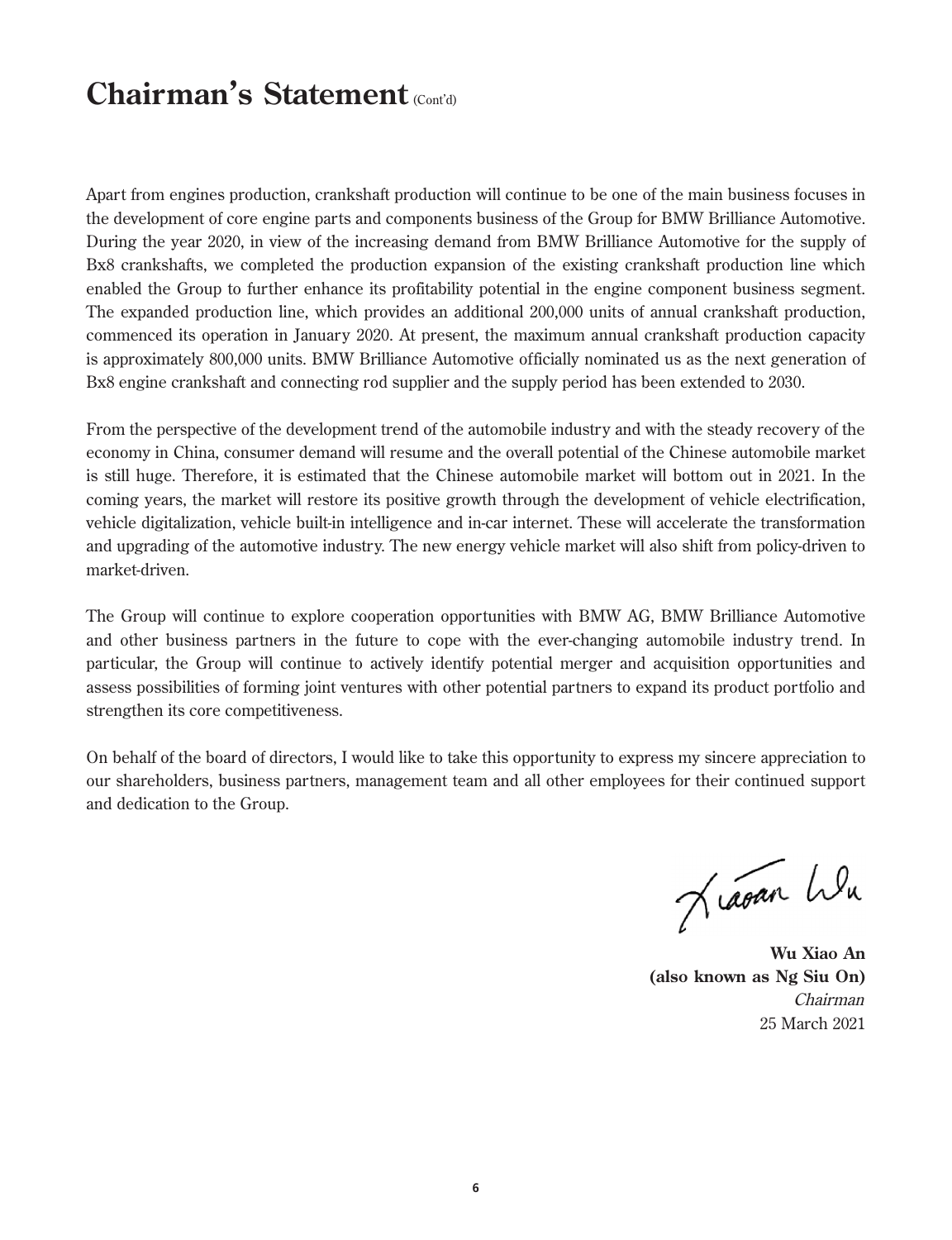# **Management's Discussion & Analysis**

#### **BUSINESS REVIEW**

In 2020, the Group achieved total consolidated sales of approximately RMB1,711.96 million, representing a decrease of approximately 17.54% compared to the corresponding period last year (approximately RMB2,076.17 million). The decrease was mainly due to the decrease in the sales of engines, despite the increase in the sales of Bx8 crankshafts. As the novel coronavirus took its toll during the reporting period, the automobile industry was no exception. Despite the fact that there was rebound in sales of engines in the second half of 2020, the overall yearly decrease in sales of engines was due to lacklustre demand of engines from various automobile manufacturers during the year caused by the slowing economy and trade tensions with the United States. The increase in the sales of crankshafts was mainly due to the increase in the demand by BMW Brilliance Automotive for the Group's Bx8 crankshafts.

In respect of the engines business segment, the Group recorded approximately 36.88% decrease in segment revenue, from approximately RMB1,437.16 million in 2019 to approximately RMB907.09 million in 2020. Sales volume of engines decreased by approximately 50.75% from around 127,500 units in 2019 to around 62,800 units in 2020. The decrease was mainly due to the decrease in the sales of traditional gasoline, diesel engines and Prince Engines in 2020.

In respect of the engine components segment, the Group recorded approximately 25.95% increase in segment revenue, from approximately RMB639.01 million in 2019 to approximately RMB804.86 million in 2020. The increase was mainly due to more Bx8 crankshafts produced and supplied to BMW Brilliance Automotive during the year. The Group sold around 647,000 units of crankshafts in 2020, representing an increase of approximately 30.44% from around 496,000 units in 2019. There was an increase in the demand for connecting rods, the Group sold around 991,000 units of connecting rods in 2020, up by approximately 92.80% from around 514,000 units in 2019.

The consolidated cost of sales in 2020 amounted to approximately RMB1,589.03 million, down by approximately 13.99% when compared to approximately RMB1,847.39 million recorded in 2019. The decrease in cost of sales was due to the decrease in sales revenue.

The gross profit margin of the Group decreased from approximately 11.02% in 2019 to approximately 7.18% in 2020, which was mainly due to the downward adjustment in sales price of engines while some of the fixed costs remained the same.

Impairment losses increased from approximately RMB6.11 million in 2019 to approximately RMB714.84 million in 2020. The increase was mainly due to an impairment of trade-related receivables based on the expected credit losses assessment performed by an independent qualified professional valuer.

Other gains and losses changed from approximately RMB19.90 million losses in 2019 to approximately RMB18.98 million gains in 2020. The change was mainly due to unrealized foreign exchange translation gain recognized in 2020.

Selling and distribution expenses increased by approximately 3.52%, from approximately RMB31.01 million in 2019 to approximately RMB32.10 million in 2020, representing approximately 1.49% and approximately 1.87% of the revenue in 2019 and 2020, respectively. The increase in value was mainly due to the increase in sale staff expense during 2020.

Administrative expenses increased by approximately 10.41%, from approximately RMB129.05 million in 2019 to approximately RMB142.49 million in 2020, representing approximately 6.22% and approximately 8.32% of the revenue in 2019 and 2020, respectively. The increase in terms of percentage was mainly due to increase in office expense and professional fees during the year.

Finance costs decreased by approximately 22.62%, from approximately RMB81.37 million in 2019 to approximately RMB62.97 million in 2020. The decrease was mainly due to more repayment of borrowings during the year.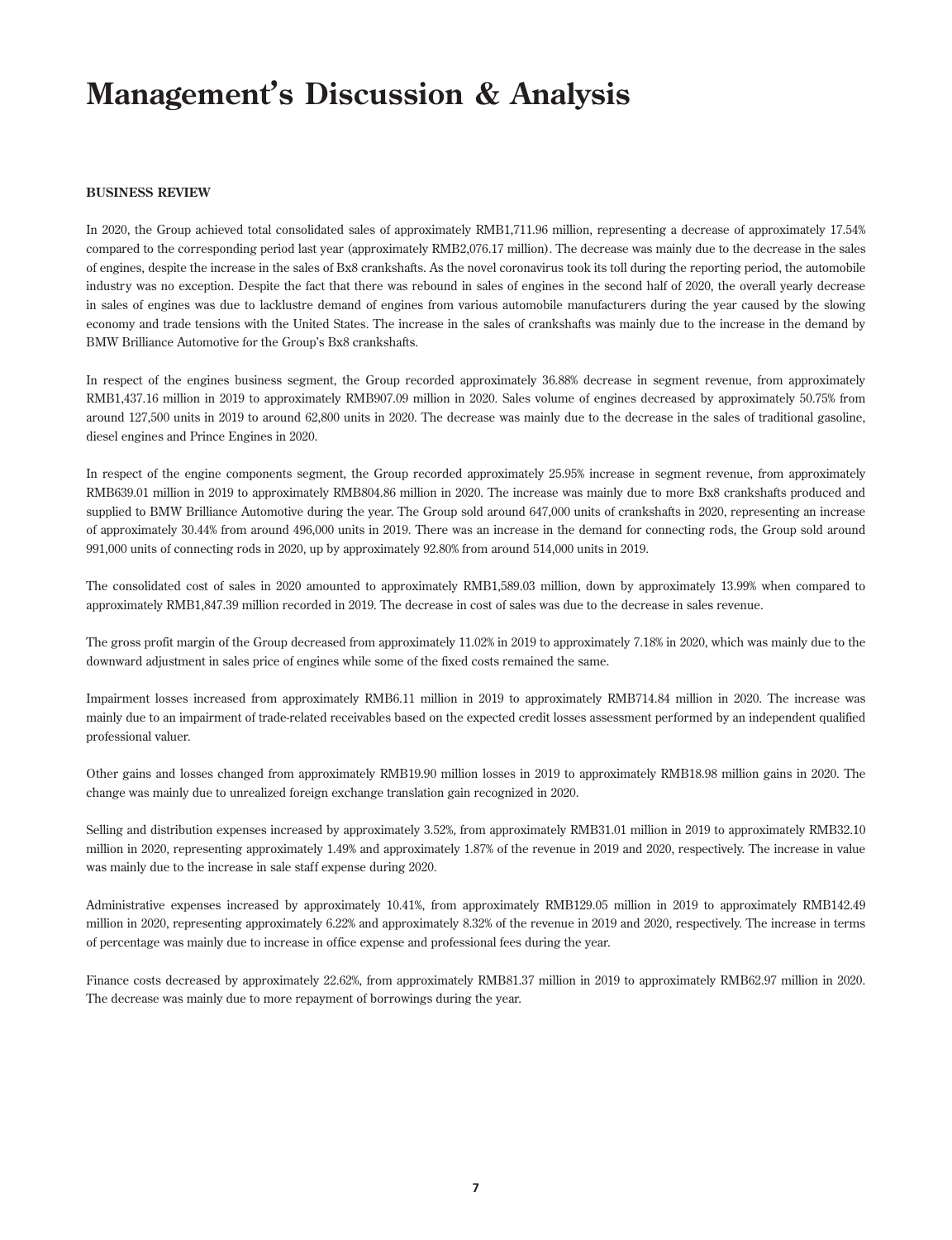# **Management's Discussion & Analysis** (Cont'd)

Other expenses increased by approximately 19.11% from approximately RMB13.46 million in 2019 to approximately RMB16.04 million in 2020, which was mainly due to the increase in research expenses incurred in 2020.

The Group's profit before tax was approximately RMB7.46 million in 2019 whereas the Group's loss before tax was approximately RMB796.70 million in 2020.

Income tax expenses increased by approximately 1,847.63% from approximately RMB0.61 million in 2019 to approximately RMB11.94 million in 2020. The increase was mainly due to the movement of deferred tax assets.

For the year 2020, the loss attributable to owners of the Company was approximately RMB808.64 million, as compared to a net profit of approximately RMB6.85 million for the year ended 31 December 2019. Basic loss per share in 2020 amounted to approximately RMB0.631, as compared to basic earnings per share of approximately RMB0.005 in 2019.

#### **LIQUIDITY AND FINANCIAL RESOURCES**

As at 31 December 2020, the Group had approximately RMB55.29 million in cash and cash equivalents (31 December 2019: RMB98.19 million), and approximately RMB486.63 million in pledged bank deposits (31 December 2019: RMB261.30 million). The Group had trade and other payables of approximately RMB1,182.81 million (31 December 2019: RMB1,176.14 million), borrowings due within one year in the amount of approximately RMB1,067.47 million (31 December 2019: RMB1,008.09 million), and borrowings due after one year in the amount of approximately RMB320.39 million (31 December 2019: RMB577.72 million).

#### **CAPITAL STRUCTURE**

As at 31 December 2020, the Group's total assets was approximately RMB5,006.75 million (31 December 2019: RMB6,025.68 million), which was funded by the following: (1) share capital of approximately RMB10.46 million (31 December 2019: RMB10.46 million), (2) reserves of approximately RMB2,173.09 million (31 December 2019: RMB2,981.46 million) and (3) total liabilities of approximately RMB2,823.20 million (31 December 2019: RMB3,033.76 million).

#### **CONTINGENT LIABILITIES**

During the year, the Group (i) endorsed certain bills receivable for the settlement of trade and other payables; and (ii) discounted certain bills receivable to banks for raising cash. The Group considers that the risk of default in payment of the endorsed and discounted bills receivable is low because all endorsed and discounted bills receivable are issued and guaranteed by reputable banks in the PRC.

### **PLEDGE OF ASSETS**

As at 31 December 2020, the Group pledged certain of its receivables with an aggregate gross amount, before impairment loss, of approximately RMB247.89 million (31 December 2019: RMB33.55 million to certain banks to secure certain credit facilities granted to the Group.

As at 31 December 2020, the Group has pledged certain land use rights, buildings, plant and machinery with an aggregate carrying value of approximately RMB136.12 million (31 December 2019: RMB100.15 million) to certain banks to secure certain credit facilities granted to the Group.

As at 31 December 2020, the Group pledged bank deposits in the amount of approximately RMB486.63 million (31 December 2019: RMB261.30 million) to certain banks to secure certain credit facilities granted to the Group.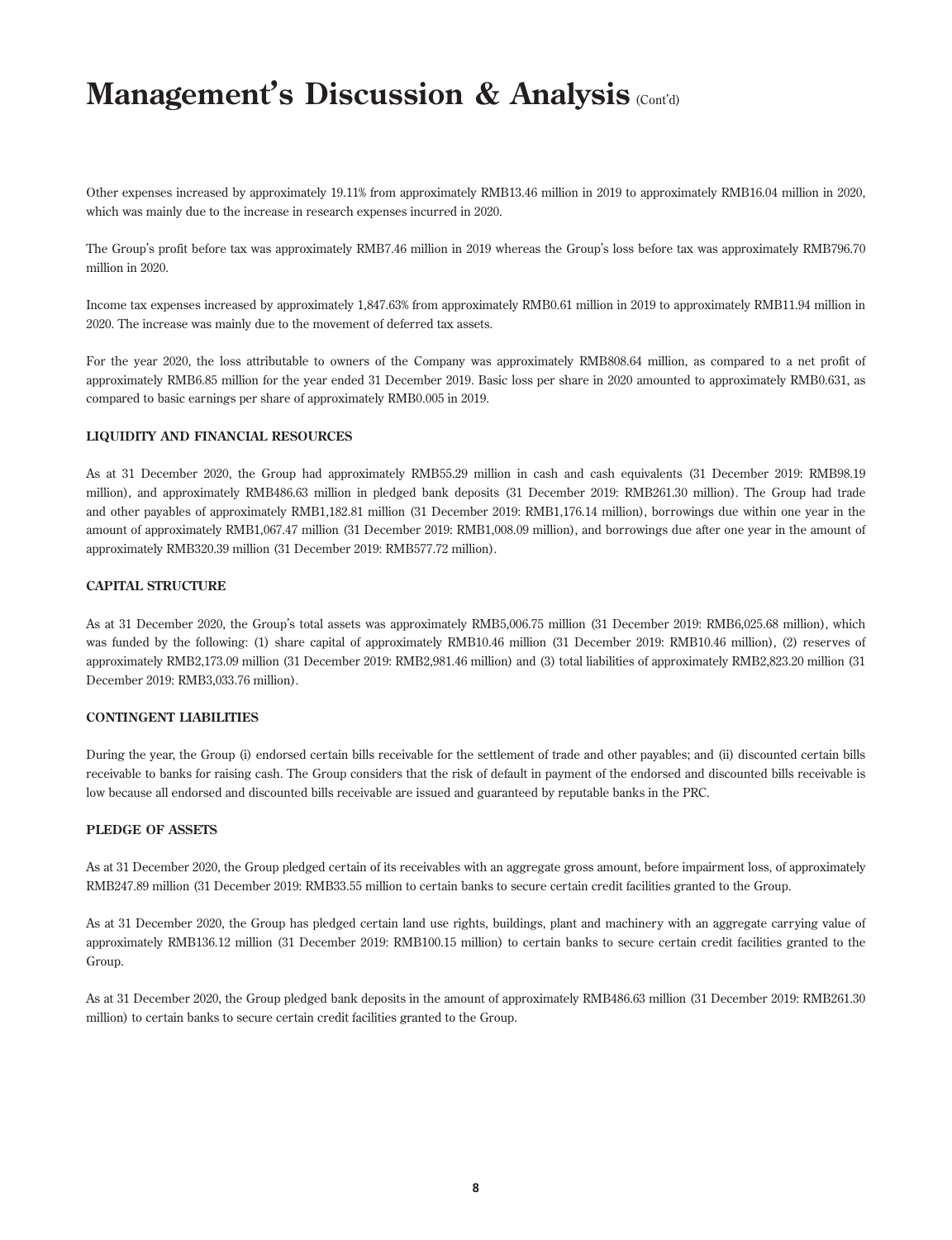# **Management's Discussion & Analysis** (Cont'd)

### **GEARING RATIO**

As at 31 December 2020, the debt-to-equity ratio, computed by dividing total liabilities by total equity attributable to owners of the Company, was approximately 1.29 (31 December 2019: 1.01). The increase in the debt-to-equity ratio was mainly due to the significant decrease in reserves in 2020.

As at 31 December 2020, the gearing ratio, computed by dividing borrowings by total equity attributable to owners of the Company, was approximately 63.56% (31 December 2019: 53.00%). The increase in gearing ratio was mainly due to the decrease in reserves as a result of the significant losses incurred in 2020.

#### **FOREIGN EXCHANGE RISKS**

The Group's functional currency is RMB. Since the Group has certain assets and liabilities, such as receivables, payables, bank borrowings and cash and cash equivalents, denominated in foreign currencies, such as United States Dollar ("**US\$**") and Hong Kong Dollar ("**HK\$**"), the Group is exposed to foreign currency translation risk.

The Group has monitored and will continue to monitor its foreign exchange risks and may consider hedging its foreign currency exposure, if and when necessary. Certain portion of US\$-denominated bank borrowings was hedged with forward contracts during the year under review in order to minimize exposure to foreign exchange risk.

### **EMPLOYEES AND REMUNERATION POLICY**

As at 31 December 2020, the Group employed approximately 1,270 employees (31 December 2019: approximately 1,445 employees). Employee costs amounted to approximately RMB137.44 million for the year ended 31 December 2020 (31 December 2019: approximately RMB153.74 million). The Group will endeavor to ensure that the employees' salary levels are in line with industry practice and prevailing market conditions and that employees' remuneration is based on their performance.

#### **SIGNIFICANT INVESTMENTS**

There were no significant investments, material acquisitions or disposals of subsidiaries and associated companies by the Group during the year ended 31 December 2020.

### **CAPITAL COMMITMENT**

As at 31 December 2020, the Group had capital commitments of approximately RMB250.54 million (31 December 2019: RMB479.09 million), among which contracted capital commitments amounted to approximately RMB43.22 million (31 December 2019: RMB101.01 million), which is primarily related to capital expenditure in respect of acquisition of property, plant and equipment, and new engine development.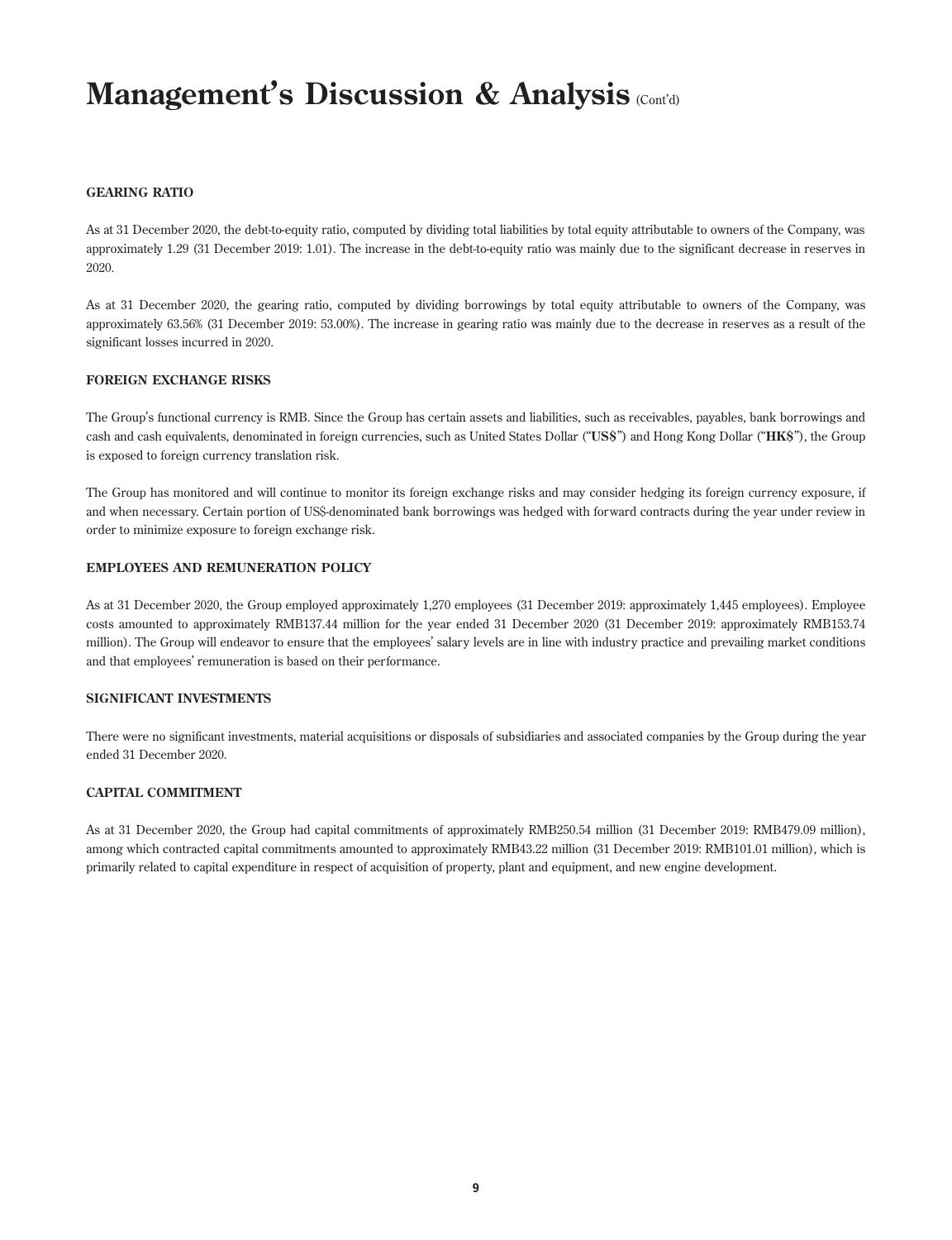### **Directors, Senior Management and Company Secretary**

#### **EXECUTIVE DIRECTORS**

**Mr. Wu Xiao An (also known as Mr. Ng Siu On)** (吳小安), aged 59, is the chairman of the Company. He was appointed as a director of the Company on 10 March 2011 and designated as an executive director of the Company on 24 April 2012. He has over 26 years of experience in the automotive industry and is primarily responsible for the overall strategic planning and business development of the Group. From April 1998 to September 2016, Mr. Wu was a director of Southern State Investment Limited. From April 1998 to September 2005 and from July 2011 to November 2016, he was a director of Mianyang Xinchen Engine Co., Ltd.(綿陽新晨動力機械有限公司)("**Mianyang Xinchen**"). Since February 2011, he has been a director of Brilliance Investment Holdings Limited ("**Brilliance Investment**"). Since 2002, Mr. Wu has served various positions in Brilliance China Automotive Holdings Limited ("**Brilliance China**", a company listed on the Main Board of the Stock Exchange (stock code: 1114)), including the chairman of Brilliance China since June 2002, an executive director since January 1994 and the vice chairman and chief financial officer from January 1994 to June 2002. He has also been a director of Huachen Automotive Group Holdings Company Limited ("**Huachen**") since October 2002 and the chairman of BMW Brilliance Automotive since May 2003. From January 1994 to August 2016, he was a director of Shenyang Brilliance JinBei Automobile Co., Ltd.. From 1988 to 1993, he was the deputy manager of the Bank of China, New York Branch. Mr. Wu obtained a bachelor's degree of arts from Beijing Foreign Languages Institute(北京外國語學院)(now known as Beijing Foreign Studies University(北京外國語大學)) in 1985 and a master of business administration degree from Fordham University in New York in 1992.

**Mr. Wang Yunxian**(王運先), aged 66, is the chief executive officer of the Company. He was appointed as a director of the Company on 10 March 2011 and designated as an executive director of the Company on 24 April 2012. He has over 44 years of experience in the PRC automotive industry and is primarily responsible for the business operation of the Group. Since May 2011, he has been a director of Xinhua Investment Holdings Limited ("**Xinhua Investment**"). Since 1998, Mr. Wang held various positions in Mianyang Xinchen, including a director and vice general manager from April 1998 to March 2000, a director and general manager since March 2000 and the supervisor of the national enterprise technology center of Mianyang Xinchen since March 2004. Since 1976, Mr. Wang held various positions in Mianyang Xinhua Internal Combustion Engine Joint Stock Company Limited ("**Xinhua Combustion Engine**"), including director, party secretary, general manager, vice general manager, head of sales department, production supervisor and technician, and he resigned from his positions of director and general manager of Xinhua Combustion Engine on 22 March 2012 and 23 March 2012, respectively. From January 2005 to October 2017, Mr. Wang was a director and general manager of Mianyang Huarui Automotive Company Limited. In October 2004, Mr. Wang received the special government expert allowances (engineering class)(政府專家特殊津貼(工程類))from the State Council(國務院). In 2005, Mr. Wang received the National Model Worker Award (全國勞動模範) issued by the State Council, as well as the title of Ten Outstanding Innovative Talents of Sichuan Province(四川省十大傑出創新人才)in December 2005. He graduated from Sichuan University of Science and Technology(四川工業學院) (now merged into Xihua University(西華大學)) in July 1986, and graduated from a postgraduate course in finance from the Chinese Academy of Social Sciences(中國社會科學院)in July 1998.

#### **NON-EXECUTIVE DIRECTORS**

**Ms. Ma Nina** (馬妮娜), aged 50, was appointed as a non-executive director of the Company on 11 January 2021. Ms. Ma, a Senior Economist and an International Accountant (Associate of Association of International Accountants), was appointed as an executive director of Brilliance China in July 2020. Ms. Ma was also appointed as a director of Shenyang XingYuanDong Automobile Component Co., Ltd. in October 2019. Ms. Ma was appointed as a Deputy Chief Accountant of Huachen (華晨副總會計師) in September 2019. Ms. Ma has once held various positions in Industrial and Commercial Bank of China since 1993, including but not limited to the Deputy President of Wuai Branch(五愛支行副行長), the Director of Personal Loan Center, Business Department of Liaoning Branch(遼寧省分行營業部個人貸款中心主任), as well as the Branch Manager of Shenyang Economic and Technological Development Zone Branch(瀋陽經濟技術開發區支行行長). From December 2012 to April 2015, Ms. Ma was the Director of Shenyang Economic and Technological Development Zone Financial Management Office(瀋陽經濟 技術開發區金融管理辦公室主任). From April 2015 to August 2018, Ms. Ma was the Director of Shenyang High-tech Industrial Development Zone Financial Affairs Office(瀋陽高新技術產業開發區金融工作辦公室主任). From August 2018 to June 2019, Ms. Ma was the Director of Hunnan District Financial Service Center of Shenyang(瀋陽市渾南區財政事務服務中心主任). From June 2019 to September 2019, Ms. Ma was the Chairman of Shanghai Huasong Car Rental Company(上海華頌商旅租賃服務有限公司董事長). Ms. Ma obtained a bachelor's degree in economics from Shenyang University of Finance and Economics (瀋陽大學財經學院) in the PRC in 1993 and a master's degree in business administration from Xi'an University of Technology (西安理工大學) in the PRC in 2007. Since June 2020, Ms. Ma has been appointed as a director of Shanghai Shenhua Holdings Co., Ltd.(上海申華控股股份有限公司), a company whose shares are listed on the Shanghai Stock Exchange.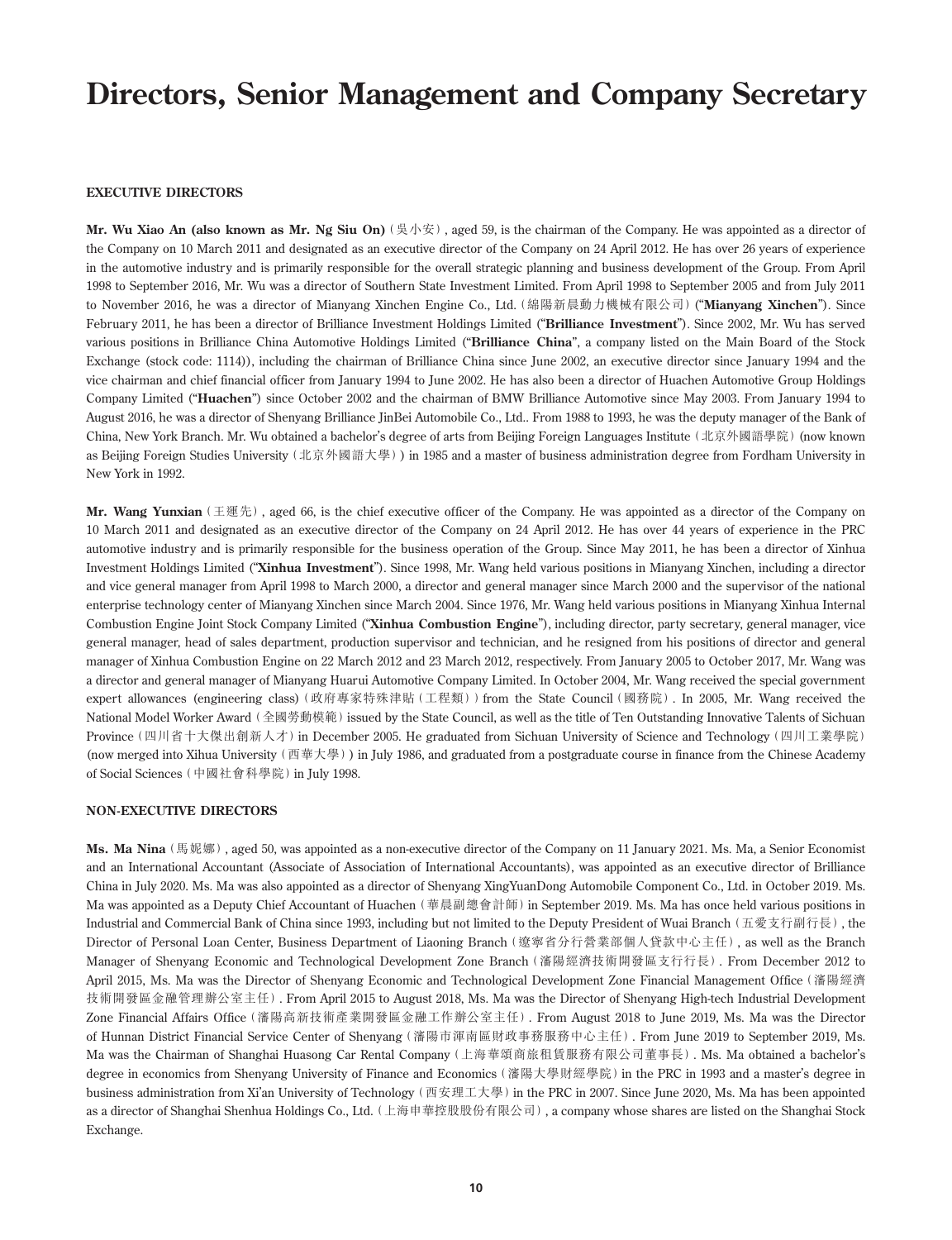### **Directors, Senior Management and Company Secretary** (Cont'd)

Mr. Yang Ming (楊明), aged 52, was appointed as a non-executive director of the Company on 7 November 2016. Mr. Yang has been serving as a director of Mianyang Xinchen since December 2016. He has also been serving as a committee member of the Communist Party of China and vice president of Sichuan Yibin Pushi Group Co., Ltd.(四川省宜賓普什集團有限公司)("**Pushi Group**") since May 2016. From May 2016 to May 2020, he was a committee member of the Communist Party of China and vice president of Pushi Group, the chairman of Sichuan Yibin Pushi Dies Co., Ltd.(四川省宜賓普什模具有限公司)("**Pushi Dies**") and the chairman and general manager of Chengdu Pushi Vehicle Dies Co., Ltd.(成都普什汽車模具有限公司)("**Pushi Vehicle Dies**"). From May 2014 to May 2016, Mr. Yang was a committee member of the Communist Party of China and vice president of Pushi Group and the general manager and branch secretary of the Communist Party of China of Pushi Dies. From December 2007 to May 2014, he was a committee member of the Communist Party of China of Pushi Group and the general manager and branch secretary of the Communist Party of China of Pushi Dies. From June 2006 to December 2007, he was a committee member of the Communist Party of China of Pushi Group and the deputy general manager, chairman of the labour union and branch secretary of the Communist Party of China of Pushi Dies. From July 2003 to December 2007, he was the deputy general manager, chairman of the labour union and branch secretary of the Communist Party of China of Pushi Dies. From August 2002 to July 2003, Mr. Yang was the supervisor at the vehicle dies workshop of Pushi Dies. From July 1988 to August 2002, he worked at the tools factory of Chongqing Changan Machinery Factory (重慶長安機械製造廠工具分廠)and the dies centre of Chongqing Changan Automobile Co., Ltd.(重慶長安汽車股份責任公司模具中心). Mr. Yang graduated from the department of mechanical engineering of Beijing Institute of Technology (北京理工大學), majoring in mechanical manufacturing process and automation in July 1988.

#### **INDEPENDENT NON-EXECUTIVE DIRECTORS**

**Mr. Chi Guohua** (池國華), aged 46, was appointed as an independent non-executive director of the Company on 22 November 2012. He is a certified public accountant (non-practicing member) in the PRC. From March 2000 to October 2017, Mr. Chi was a teaching assistant, lecturer, associate professor and professor of the School of Accounting of Dongbei University of Finance and Economics(東北財經大學). He has been appointed as the doctoral supervisor of Financial Management Department by Dongbei University of Finance and Economics since 1 January 2013. Mr. Chi has been the professor in the Audit Science Graduate School of Nanjing Audit University since October 2015. He was the associate dean of the Audit Science Graduate School of Nanjing Audit University from November 2017 to March 2020 and the dean of the School of Internal Audit of Nanjing Audit University and China Institute of Internal Audit from November 2018 to March 2020. Furthermore, Mr. Chi has also been serving as an independent director of Zhejiang XinNong Chemical Co., Ltd. (浙江新農化工股份有限公司) since May 2016 and an external director of Jiangsu Huilong Assets Management Co., Ltd. (江蘇省惠隆資產管理有限公司) since September 2017. From April 2012 to March 2017, he was an independent director of Dalian Tianbao Green Foods Co., Ltd.(大連天寶綠色食品股份有限公司), a company listed on the Shenzhen Stock Exchange. From February 2005 to February 2006, Mr. Chi was the head of the strategic investment department of Shenyang Machine Tool (Group) Co., Ltd.(瀋陽機床(集團)有限公司); and from March 2006 to March 2007, he was the financial adviser of Shenyang Machine Tool (Group) Co., Ltd.(瀋陽機床(集團)有限公司). Since February 2017, he has been a consultant in the Committee on Internal Control Standards for the Ministry of Finance of the PRC(中國財政部內部控制標準委員會). Mr. Chi currently also holds positions in certain academic and professional organisations, including serving as a member of the Internal Control Committee of Accounting Society of China(中國會計學會內部控制專業委員會)since 2014 and a councillor of the Audit Education Branch of China Audit Society(中國審計學會 審計教育分會) since March 2018. Mr. Chi was awarded the leading accounting representative of the Ministry of Finance of the PRC (中國財政 部全國會計學術領軍人才) in November 2014. Mr. Chi obtained a post doctorate degree in business administration from the Xiamen University (廈門大學)in January 2008 and a doctorate degree in management (accounting studies) from Dongbei University of Finance and Economics in April 2005.

**Mr. Wang Jun**(王隽), aged 59, was appointed as an independent non-executive director of the Company on 24 April 2012. He has over 30 years of experience in the legal field, especially in corporate compliance operation, risk control, corporate law, litigation and arbitration. Since February 2009, Mr. Wang has been practising law at the Beijing Office of Dacheng Law Offices(北京大成律師事務所). From April 2000 to February 2009, he practised law at the Beijing Jian Yuan Law Offices (北京市建元律師事務所). From September 1987 to March 2000, he was employed by China University of Petroleum (中國石油大學) as a teacher. From September 1983 to September 1985, he served as the cadre of the Railway Transport High Court(鐵路運輸高級法院). Mr. Wang obtained a postgraduate degree in economic law in July 1987 and a bachelor's degree in law from the department of law in July 1983, both from the China University of Political Science and Law (中國政法大學).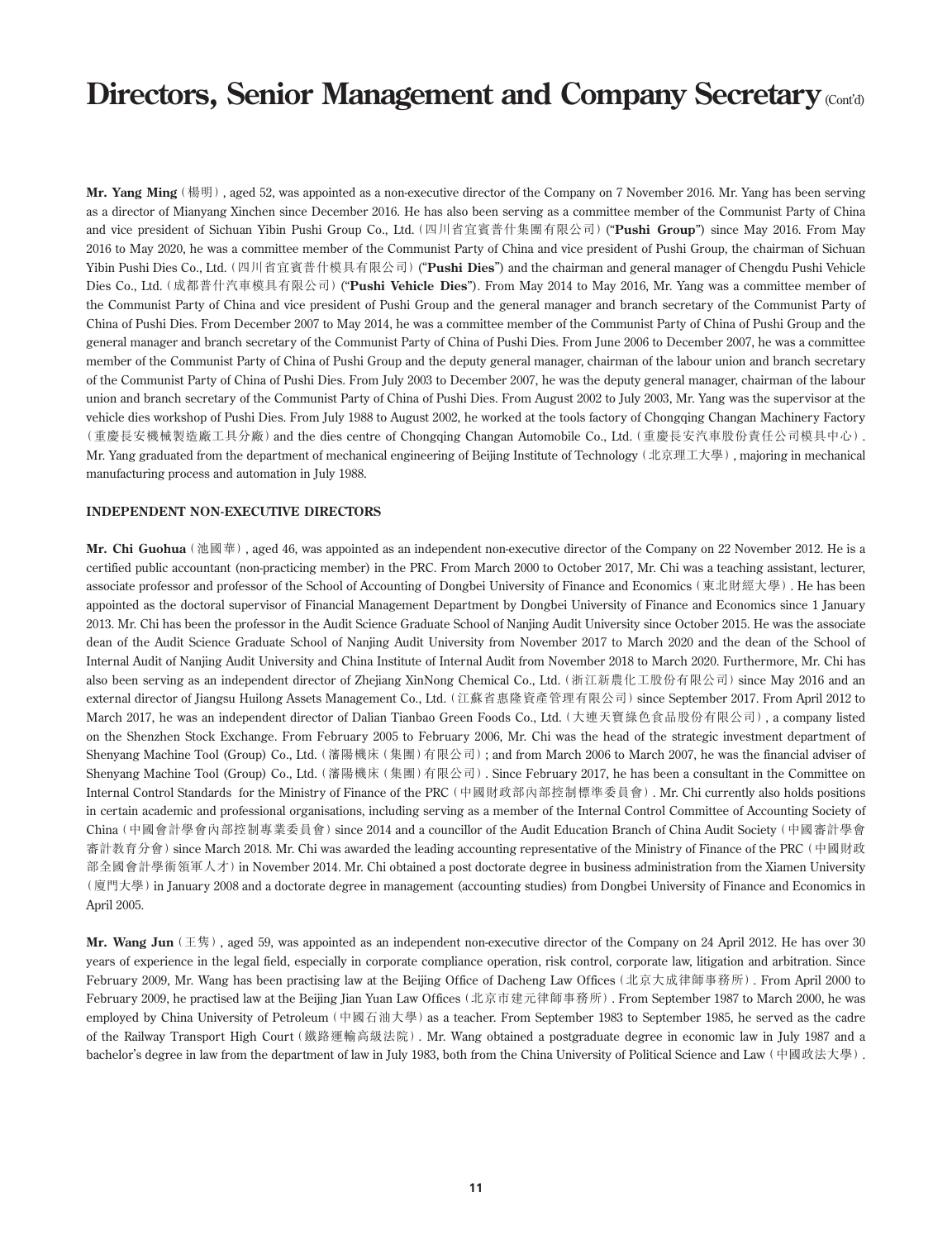### **Directors, Senior Management and Company Secretary** (Cont'd)

**Mr. Huang Haibo**(黃海波), aged 66, was appointed as a director of the Company on 30 November 2011, and designated as an independent non-executive director of the Company on 24 April 2012. He has spent over 36 years researching and applying his expertise in automotive technology. Since September 1983, Mr. Huang has been serving as a teaching assistant, lecturer, associate professor and professor in the Department of Automotive Engineering of Sichuan University of Science and Technology (四川工業學院) (renamed as the Transport and Automotives Engineering School in Xihua University(西華大學)in 2003). From 2003 to 2012, he served as the dean of the Transport and Automotive Engineering School in Xihua University. From July 2008 to August 2013, Mr. Huang served as an independent non-executive director of Hunan Jiangnan Red Arrow Co. Ltd.(湖南江南紅箭股份有限公司), a company listed on the Shenzhen Stock Exchange. He was the chairman of the Sichuan Xihua Vehicle Authentication Institution (四川西華機動車司法鑒定所) from August 2005 to November 2018 and a member of National Technical Committee on Operating Safe Technology and Testing Equipment of Motor Vehicles and of Standardization Administration of China(全國機動車運行安全技術檢測設備標準化技術委員會)from 2008 to 2018. Since December 2018, Mr. Huang is the supervisor of Sichuan Xihua Jiaotong Forensics Center(四川西華交通司法鑒定中心). He received a master's degree in engineering from Beijing Institute of Agricultural Mechanization (北京農業機械化學院) in December 1983 and a doctorate degree in engineering from Sichuan University (四川大 學)in December 2004.

Mr. Wang Songlin (王松林), aged 69, was appointed as an independent non-executive director of the Company on 24 April 2012. He has over 41 years of experience in the PRC automotive industry. From 2000 to 2011, May 2005 to March 2011, August 2007 to March 2012, and July 2009 to September 2010, Mr. Wang served as the chairman of each of Beijing Zhongqi Jingtian Auto Trading Co., Ltd.(北京中汽京田汽車貿易有限 公司), Beijing Guoji Longsheng Automobile Co., Ltd.(北京國機隆盛汽車有限公司), Beijing Guoji Fengsheng Automobile Co., Ltd.(北京國 機豐盛汽車有限公司)and Changsha Qidian Automotive Products Co., Ltd.(長沙汽電汽車零部件有限公司), respectively. He served as the vice president of China National Automotive Industry Corporation (中國汽車工業總公司) and the vice president of China National Machinery Industry Corporation(中國機械工業集團有限公司). Mr. Wang has been an independent director of Zhejiang Meili High Technology Co., Ltd. (浙江美力科技股份有限公司), a company listed on the Shenzhen Stock Exchange, since November 2016. From December 2016 to January 2020, he was a director of China Automotive Engineering Research Institute Co., Ltd.(中國汽車工程研究院股份有限公司), a company listed on the Shanghai Stock Exchange. From October 2011 to February 2014, he served as a director of Sinomach Automobile Co., Ltd.(國機汽車 股份有限公司), a company listed on the Shanghai Stock Exchange. From June 2005 to April 2012, he served as a non-executive director of Guangzhou Automobile Group Co., Ltd.(廣州汽車集團股份有限公司), a company listed on the Stock Exchange. From June 2004 to December 2011, Mr. Wang served as the deputy general manager of China National Machinery Industry Corporation(中國機械工業集團有限公司). From August 1998 to June 2000, he was the party secretary and deputy general manager of China National Automotive Industry Import and Export Corporation(中國汽車工業進出口總公司). He was the vice president of China Association of Automobile Manufacturers(中國汽車工業協會), and the vice chairman of each of the Seventh Standing Council of the Society of Automotive Engineers of China(中國汽車工程學會第七屆常務 理事會) and the Council of China Auto Talents Society (中國汽車人才研究會理事會). Mr. Wang obtained a professional graduation certificate in casting technology and equipment from Harbin Institute of Technology (哈爾濱工業大學) in September 1978 and a postgraduate diploma of a master's course in technology and economics from Harbin Institute of Technology in April 1995.

#### **SENIOR MANAGEMENT**

**Mr. Le Ji Xiang** (樂吉祥), aged 43, is the executive vice general manager of Mianyang Xinchen. Mr. Le has over 20 years of experience in the automotive industry and is primarily responsible for the production and operation of new business of the Group. He has been serving as the executive vice general manager of Mianyang Xinchen since July 2018. From June 2015 to June 2018, he served as a vice general manager of Mianyang Xinchen. From March 2012 to May 2015, he was an assistant to the general manager of Mianyang Xinchen as well as the project director of N20 engine. From October 2006 to March 2012, he held various positions in Mianyang Xinchen, including the head of product development of the technology centre, the head of technical planning and the head of quality assurance. Mr. Le graduated from the department of automotive engine in Sichuan University of Science and Technology(四川工業學院)(now merged into Xihua University(西華大學)) in 2001 and received a master of engineering degree in software engineering from the University of Electronic Science and Technology of China (電子科技大學)in 2010. He was certified as a senior engineer by Sichuan Provincial Department of Human Resources and Social Security(四 川省人力資源和社會保障廳)in December 2018.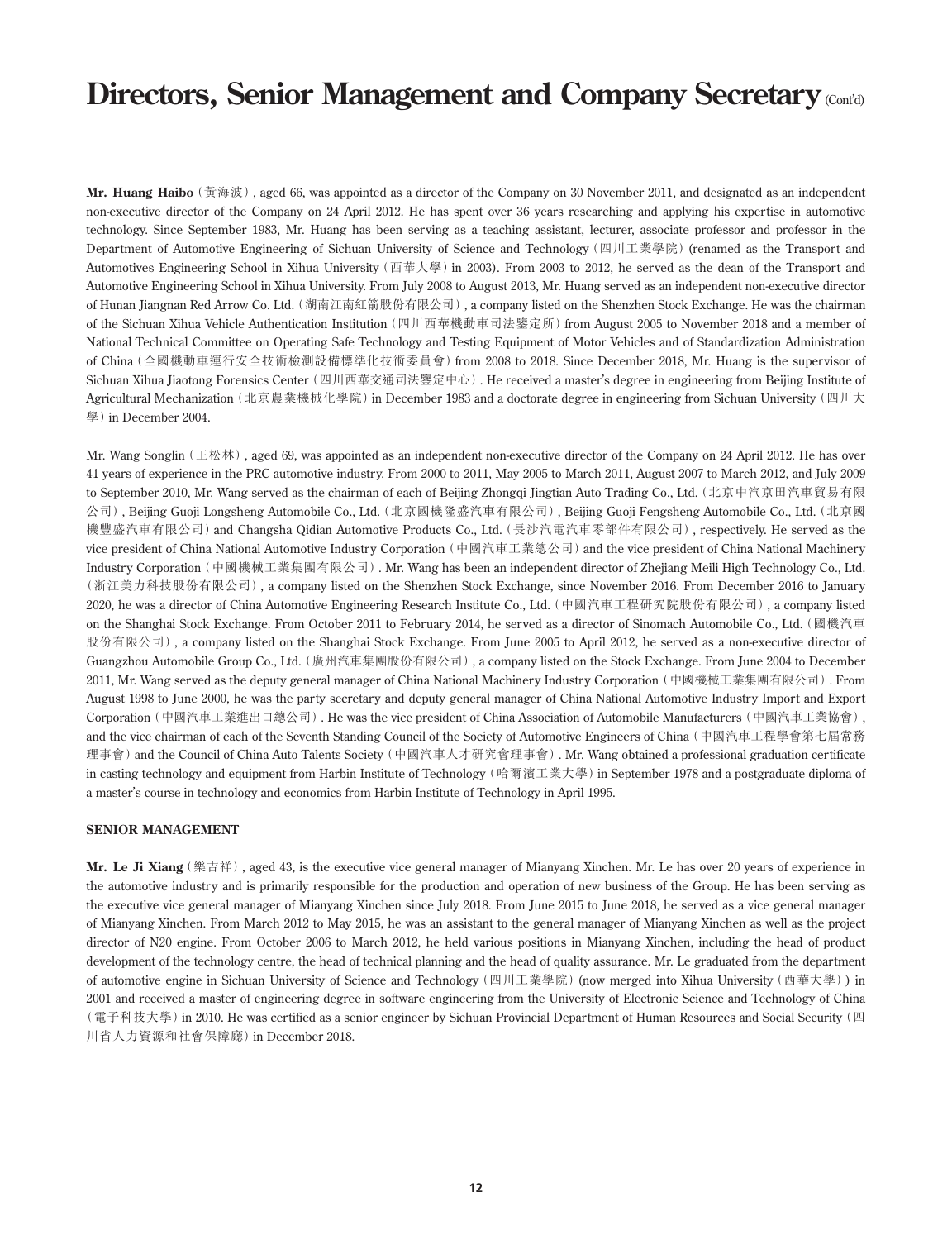### **Directors, Senior Management and Company Secretary** (Cont'd)

**Mr. Song Ning**(宋寧), aged 57, is the vice general manager of Mianyang Xinchen. Mr. Song has over 34 years of experience in the automotive industry and is primarily responsible for production and safety management of traditional business of the Group. From October 2001 to January 2012, he served as the vice general manager of Xinhua Combustion Engine, and since March 2000, he has also been the vice general manager of Mianyang Xinchen. From April 1998 to October 2006, he was a director, and from May 1998 to March 2000, he was the head of the production support department of Mianyang Xinchen. From September 1985 to May 1998, he held various positions in Xinhua Combustion Engine, including technician, vice chief engineer, deputy head of workshop, head of the technology and quality control department, head of workshop, head of chief engineer's office, head of technology development center, vice chief engineer and head of quality control. From March 2003 to August 2006, he served as a director of Xinhua Combustion Engine. Mr. Song was an engineering graduate from Sichuan University of Science and Technology(四川工業學院)(now merged into Xihua University(西華大學)) in 1985. Mr. Song was certified by Sichuan Province Title Reform Leading Group Office(四川省職稱改革工作領導小組辦公室)as a senior engineer in February 2001.

**Mr. He Xuzong** (何旭宗), aged 54, is the chief engineer of Mianyang Xinchen. Mr. He has over 30 years of experience in the automotive industry and is primarily responsible for the quality management and procurement management of the Group. From November 2008 to January 2012, he served as the vice general manager of Xinhua Combustion Engine, and since January 2008, he has also been the vice general manager of Mianyang Xinchen. From February 2004 to January 2008, he had been an assistant to the general manager and director of technology and quality of Mianyang Xinchen. From July 1989 to February 2004, he held various positions in Xinhua Combustion Engine, including technical engineer, managing deputy head of technology department, head of the technical center, and head of the product development department. Mr. He obtained a bachelor's degree in automotive engineering from Sichuan University of Science and Technology(四川工業學院)(now merged into Xihua University(西華大學)) in July 1989. Mr. He was certified by Sichuan Province Title Reform Leading Group Office(四川省職稱改革 工作領導小組辦公室) as a senior engineer in January 2002.

**Mr. Zhao An** (趙安), aged 53, is the vice general manager of Mianyang Xinchen. Mr. Zhao has over 31 years of experience in the automotive industry and is primarily responsible for the sales management of the Group. He has been serving as the vice general manager of Mianyang Xinchen since June 2011. From February 2008 to June 2011, he was an assistant to the general manager of Mianyang Xinchen and the manager of the second engine factory. From July 1992 to August 2008, he held various positions in Xinhua Combustion Engine and Mianyang Xinchen, including a technical engineer, the deputy head, executive deputy head and head of the sales department, the manager of the quality assurance department, as well as the project manager of the preparation for small displacement automotive engines. Mr. Zhao obtained a bachelor of engineering degree from Jilin University of Technology (吉林工業大學) (now merged into Jilin University (吉林大學)) in 1990 and was certified as an engineer in 1995.

**Mr. Ng Yiu Fai** (吳耀輝), aged 46, is the senior vice president and the chief financial officer of the Company. Mr. Ng joined the Company as the senior vice president in May 2017 and was appointed as the chief financial officer on 22 February 2020. He is primarily responsible for the Group's financial management, investor relations, capital markets and financial reporting matters. Mr. Ng holds a bachelor's degree of business administration majoring in accounting from the Hong Kong University of Science and Technology. Mr. Ng has more than 23 years of experience in financial management and corporate finance. Prior to joining the Company, he worked at KPMG and several Hong Kong-listed companies serving in several positions from 1997 to 2017, culminating in the position of chief financial officer, including being the Chief Financial Officer and Company Secretary of CNQC International Holdings Limited (a company listed on the Main Board of the Stock Exchange (stock code: 1240)) between May 2014 and May 2017. Mr. Ng is a qualified accountant and a fellow member of the Hong Kong Institute of Certified Public Accountants.

#### **COMPANY SECRETARY**

**Ms. Ngai Ka Yan**(魏嘉茵), aged 38, is the company secretary of the Company. Ms. Ngai joined the Company in March 2015. Ms. Ngai obtained a Bachelor of Business degree from Queensland University of Technology in Australia and a Master of Corporate Governance degree from the Hong Kong Polytechnic University. Ms. Ngai is an associate member of The Hong Kong Institute of Chartered Secretaries and The Chartered Governance Institute. Ms. Ngai has extensive experience in company secretarial and compliance matters and has worked for various listed companies in Hong Kong.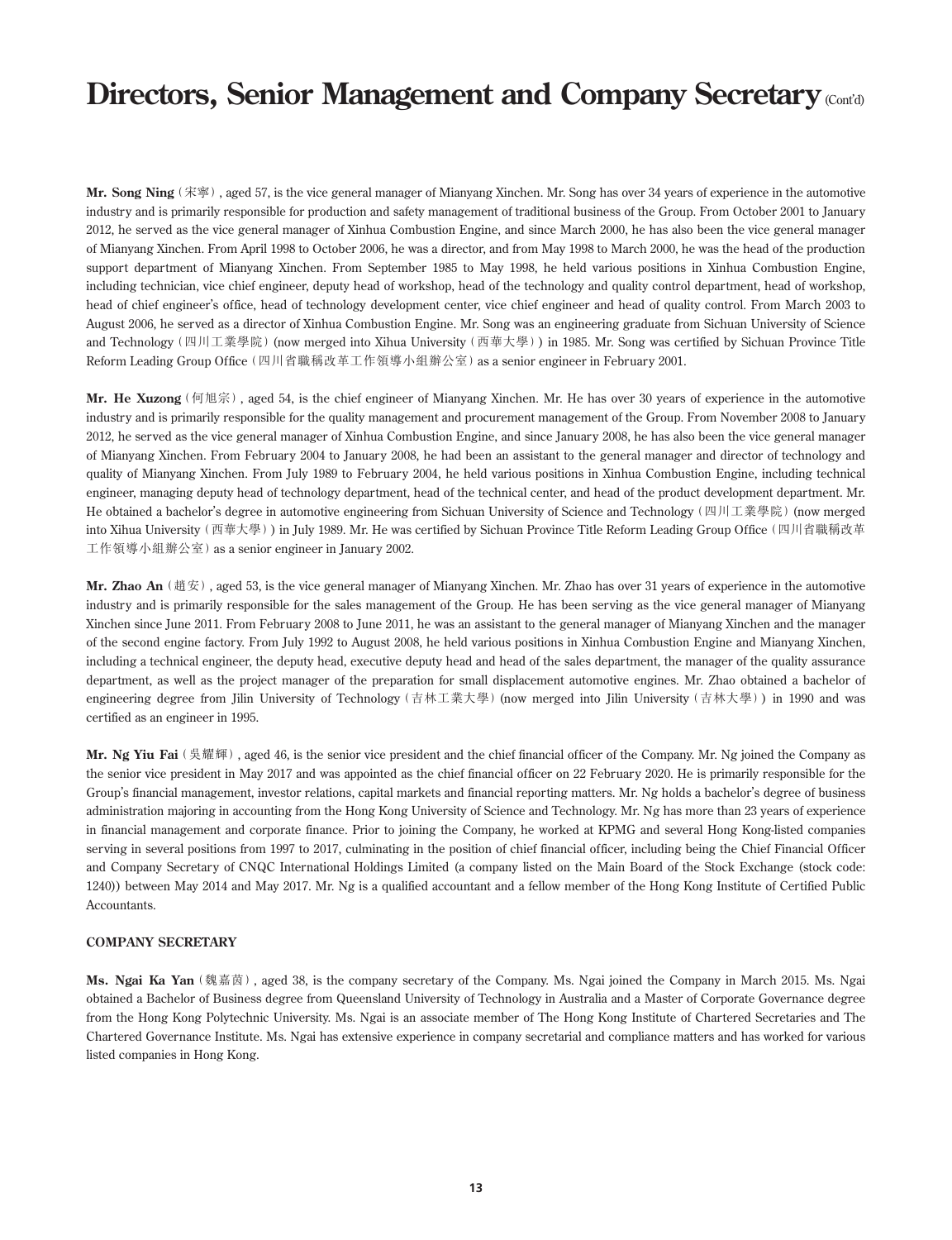# **Report of Directors**

The directors of the Company present this report together with the audited financial statements of the Group for the year ended 31 December 2020.

#### **PRINCIPAL ACTIVITIES**

The Company is a holding company. The principal activities of the Group are the development, manufacture and sale of automotive engines for passenger vehicles and light duty commercial vehicles and manufacture of engine parts and components of passenger vehicles in the PRC. The principal activities of the Company's subsidiaries are set out in note 41 to the consolidated financial statements.

#### **BUSINESS REVIEW**

The business review of the Group for the year ended 31 December 2020 is set out on pages 7 to 8 and in the following paragraphs.

#### **1. Principal risks and uncertainties**

We have identified in 2020 the following principal risks and uncertainties that may be faced by the Group:

#### Financial risk

The Group has certain US\$-denominated loans which expose the Group to exchange rate risk resulting from appreciation of US\$ against RMB. The Group will continue to monitor its foreign exchange risks and may consider hedging its foreign currency exposure, if and when necessary.

#### Market risk

(i) Recent slowdown in the growth of the PRC automobile market

The performance of the PRC engine and engine part and component manufacturing industry is closely related to the development of the PRC automobile market. According to the data released by the China Society of Automotive Engineers, the automobile market in the PRC shrank by approximately 1.788% in 2020 and is expected to rise by approximately 4% in 2021. As China has been suffering relatively less from the coronavirus epidemic, the PRC automotive market managed to rebound quickly following the rapid recovery of the country's economy and the spending boost driven by fiscal policies and promotional activities. As such, the future demand for engines and engine parts and components from automotive manufacturers will continue to revive, thereby contributing to a positive growth in the Group's results. We will strive to strengthen and enlarge our market share by improving product technologies and widening our product mix. Although we cannot guarantee any significant increase in the market share of our products in the future, we will continue to tackle the risk by establishing an extended product line for our existing customers, such as developing new high-performance engines that meet the requirements of the existing customers as well as pursuing potential customers without their own engine production capability.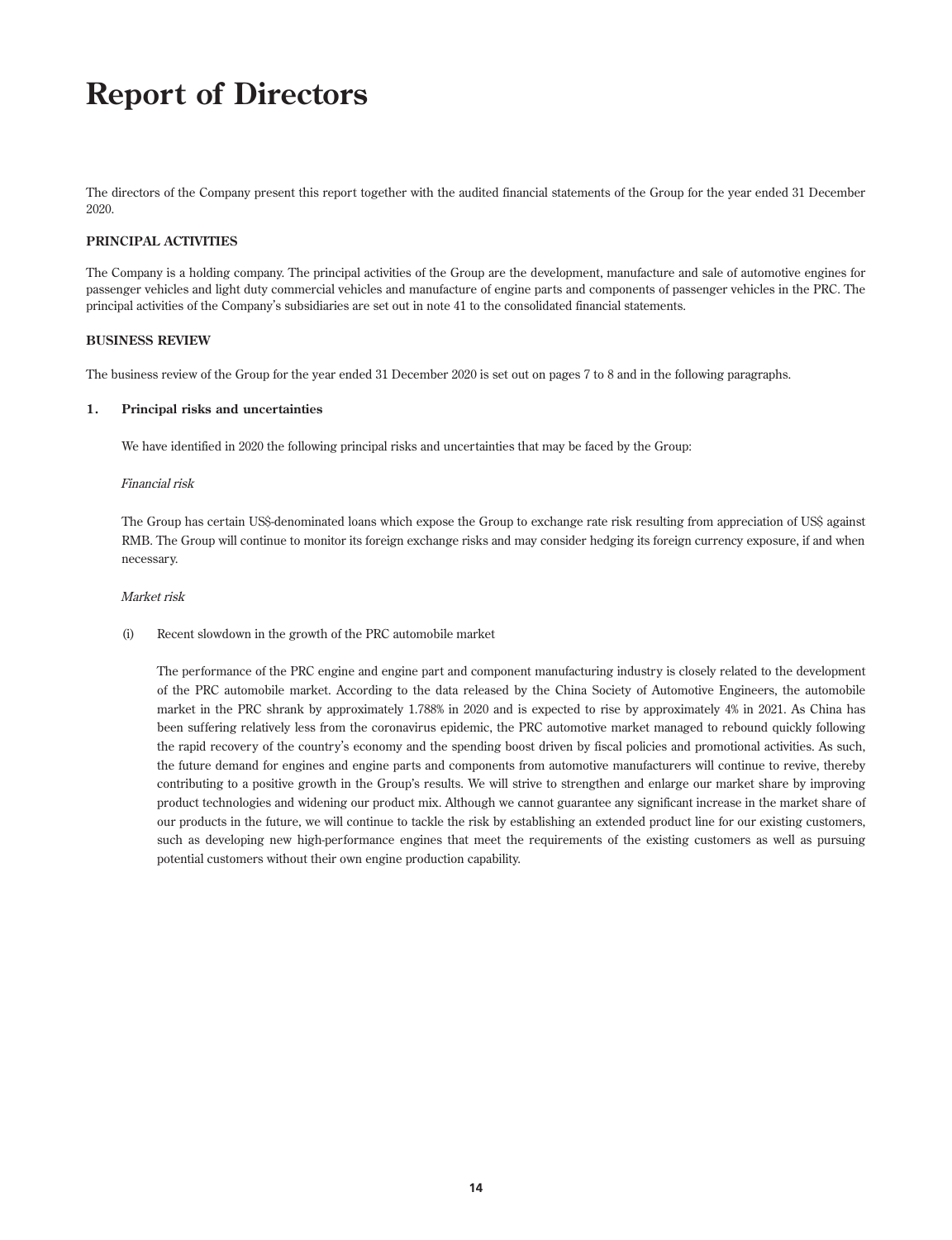#### (ii) Fierce industry competition

Competition amongst manufacturers in the PRC engine and engine part and component industry will intensify due to new emission and fuel-consumption regulations implemented by the state. The application of new technologies in the industry will be accelerated while technologies that do not meet regulatory and market requirements will be abandoned. Thus, the market expansion of independent engine manufacturers might be hindered by the fact that some automobile manufacturers that have reached a certain scale but have not manufactured engines on their own are now building engines on their own, as well as the government's support to new energy automobiles. Although the Group's performance may be adversely affected in light of the fierce competition, the Group will continue to dedicate itself to strengthening product research and development capability, improving technical standards of its products, expanding product line-up to keep up with and exceed technical progress in the automobile market and securing exclusive sales of certain product lines to existing customers with better cost control and customer satisfaction.

#### (iii) Regulatory risk

As the PRC automobile industry is highly regulated by the state, government and industry policies have a huge impact on the industry's development and performance. The Group, therefore, is subject to increasingly stringent regulatory requirements. For example, the Ministry of Environmental Protection and the General Administration of Quality Supervision, Inspection and Quarantine of the PRC jointly released the Limits and Measurement Methods for Emissions from Light-Duty Vehicles(《輕型汽車 污染物排放限值及測量方法》), which requires the implementation of China 6 limits for emissions from the second half of 2020. The Group has already upgraded and developed its products in accordance with the regulations in collaboration with its customers.

#### **2. Environment and laws and regulations**

#### Environmental policies and performance

The Group is concerned about preservation of natural resources and environmental protection, abides by national laws and regulations on environmental protection, pays attention to legal disposal of environmentally hazardous substances, establishes necessary environmental protection facilities, such as sewage treatment plants, ventilation and dust collection systems and solid waste collection stations that comply with environmental standards, and disposes of various wastes according to law to mitigate the environmental impact of its business operations in full measure. The Group also requires its suppliers to abide by relevant national laws and rules on environmental protection and obtain necessary approvals and permits from the PRC environment regulation authority. In 2020, the national, provincial and municipal environmental monitoring centers have conducted environmental inspections of the relevant production areas and found that all results met the required standards.

#### Compliance with laws and regulations

The Group operates in accordance with relevant laws and regulations in the PRC and Hong Kong. During the year ended 31 December 2020 and as at the date of this report, we have complied with all relevant laws and regulations in the PRC and Hong Kong.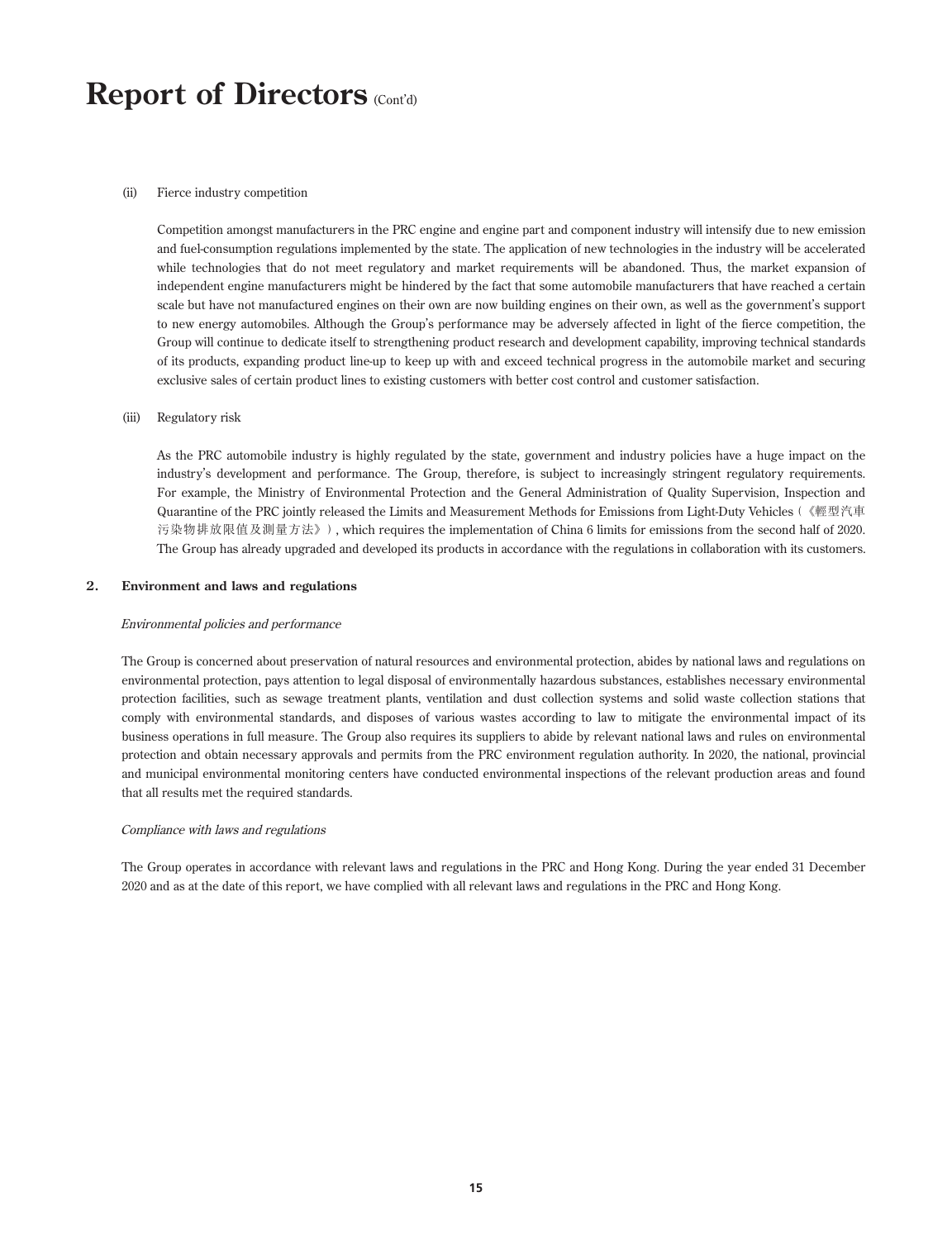#### **3. Key relationships**

#### Employees

To realise sustainable development, the Group has established a sound system that categorises its employees into four groups, namely management, technical, professional and skill, set up career development schemes that cater to each of these groups, tailored individual development plans for staff members at all professions and all levels by refining its qualification frameworks and appraisal system, and focused on strengthening product research and development, skill, quality as well as the professional competence and creativity, according to its strategies and annual business development plans. The Group ensures its sustainable growth and also secures human resources with high potentials that are in line with its future development directions and strategic plans through continuously improving its training system and campus recruitment programs, and establishing talent pools and reserves to identify candidate of the right calibre.

On top of the current comprehensive remuneration and benefit scheme, the Group has engaged professional and experienced external consultant to analyse and adjust the existing remuneration structure based on positions and levels, and to establish an all-round performance-oriented remuneration system, so as to ensure that the remuneration aligns with the value of each position and supports the business situation.

The Group respects employees' opinions, and collects them through a number of channels. It also praises and rewards employees who have given reasonable suggestions that can promote its sustainable development. The Group conducts an employee satisfaction survey each year and considers all valuable feedback on improving working efficiency and creating a harmonious working atmosphere.

#### **Customers**

We are devoted to providing our customers with marketable products that are in compliance with regulations and feature reliable quality, advanced technology, outstanding performance, and great value for money. We maintain close communication and cooperation with our customers to improve and develop our products based on customers' needs and the development trend of engines in the future so as to ensure the marketability of our products and strive for market leadership. We fortify our market by establishing strategic partners through, amongst other things, joint planning and product development with key clients. Through company website, industrial exhibitions, public relations activities, marketing materials and social media, we promote our products and maintain dialogue with and understand the needs from potential customers. We attach importance to the interests of end users and provide them with convenient and speedy aftersales service. To this end, we have set up a nationwide network of specialised maintenance shops and regularly carried out regional training in rotation in order to offer quality services to our end users. We control the risk of losing business from our major customers by developing high-performance new products, expanding market presence, improving service quality, securing new customers and enlarging the existing market share.

#### **Suppliers**

We seek cooperation with world-class suppliers, and have established long-term partnership with a number of world-class suppliers. We identify qualified suppliers based on the standard supplier selection and assessment criteria of renowned European car manufacturers and perform regular evaluations on the suppliers' performance based on their technical capability, corporate vision, production capacity, brand reputation, industry experience, and market feedback. We ensure that the cooperation complies with laws and regulations through contracts, agreements and orders. Apart from ethical requirements on the staff, all suppliers are also required to comply with our antibribery policy.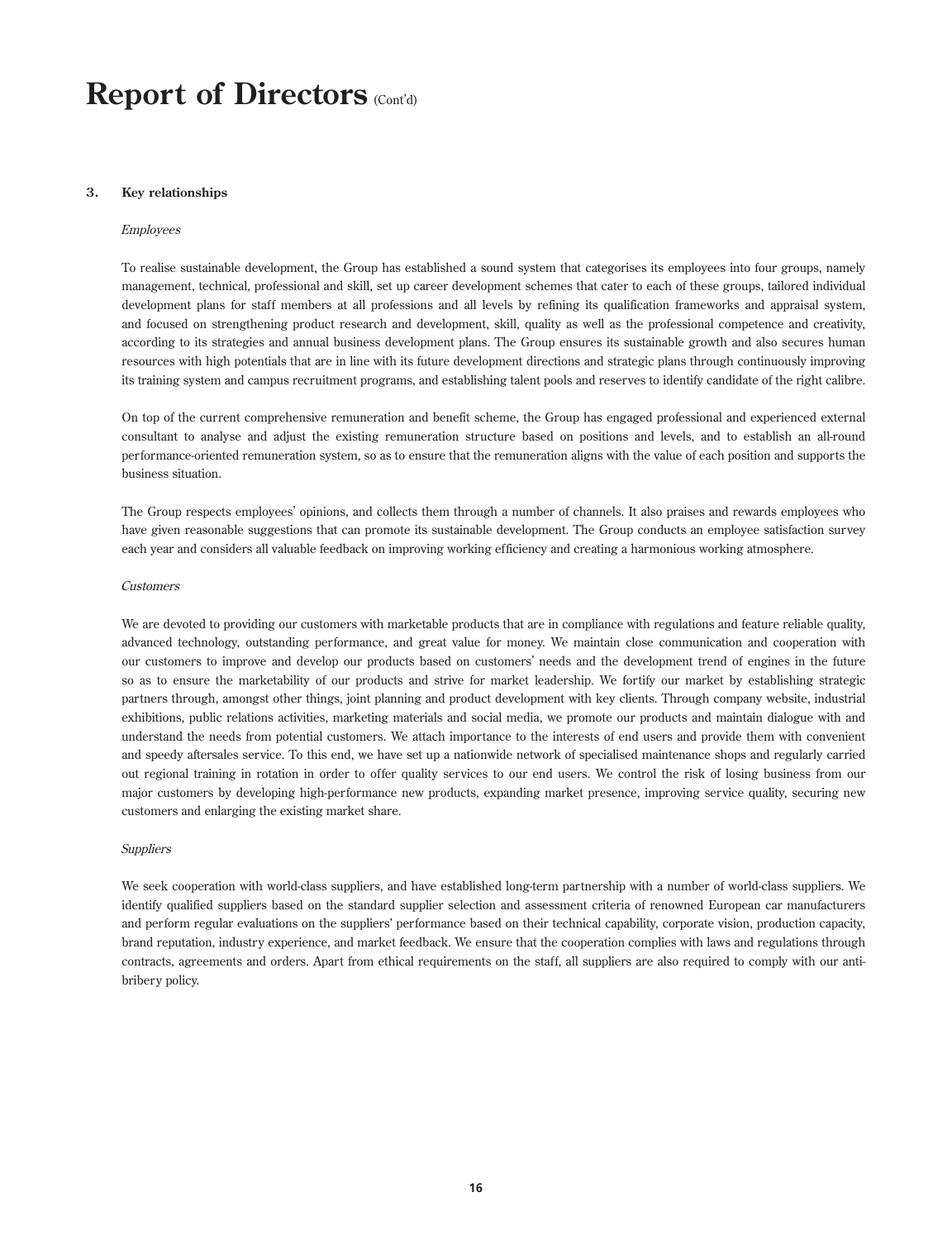### **FINANCIAL RESULTS**

The results of the Group for the year ended 31 December 2020 are set out in the consolidated financial statements of the Group on page 69.

#### **CASH FLOW POSITION**

The cash flow position of the Group for the year ended 31 December 2020 is set out and analysed in the consolidated statement of cash flows on pages 73 to 74.

#### **DIVIDEND**

The board of directors of the Company (the "**Board**") did not recommend the payment of any dividend in respect of the year ended 31 December 2020 (2019: Nil).

#### **CLOSURE OF REGISTER OF MEMBERS**

The Company's forthcoming annual general meeting will be held at 9:00 a.m. on Thursday, 24 June 2021.

The Hong Kong branch register of members of the Company will be closed from Thursday, 17 June 2021 to Thursday, 24 June 2021, both dates inclusive, during which period no transfer of Shares will be registered. Only shareholders of the Company whose names appear on the register of members of the Company on Thursday, 17 June 2021 or their proxies or duly authorised corporate representatives are entitled to attend the annual general meeting. In order to qualify for attending the annual general meeting, all properly completed transfer forms accompanied by the relevant share certificates must be lodged with the Company's branch registrar in Hong Kong, Computershare Hong Kong Investor Services Limited, at Shops 1712-1716, 17th Floor, Hopewell Centre, 183 Queen's Road East, Wanchai, Hong Kong for registration not later than 4:30 p.m. on Wednesday, 16 June 2021.

#### **FIVE-YEAR FINANCIAL SUMMARY**

A summary of the results, assets and liabilities of the Group for the past five financial years is set out on page 3.

#### **DISTRIBUTABLE RESERVES**

There is no distributable reserves of the Company as at 31 December 2020.

Movements in the reserves of the Group during the year are set out in the consolidated statement of changes in equity on page 72.

#### **PROPERTY, PLANT AND EQUIPMENT**

The movements of property, plant and equipment of the Group during the year ended 31 December 2020 are set out in note 16 to the consolidated financial statements.

### **CONTRACTS OF SIGNIFICANCE**

Save as disclosed under the section headed "Continuing Connected Transactions" in this Report of Directors:

- (i) no contracts of significance in relation to the business of the Group, to which the Company or any of its subsidiaries was a party and in which a controlling shareholder of the Company or any of its subsidiaries had a material interest, whether directly or indirectly, subsisted at the end of the year or at any time throughout the year ended 31 December 2020; and
- (ii) no contracts of significance for the provision of services to the Company or any of its subsidiaries by a controlling shareholder of the Company or any of its subsidiaries subsisted at the end of the year or at any time throughout the year ended 31 December 2020.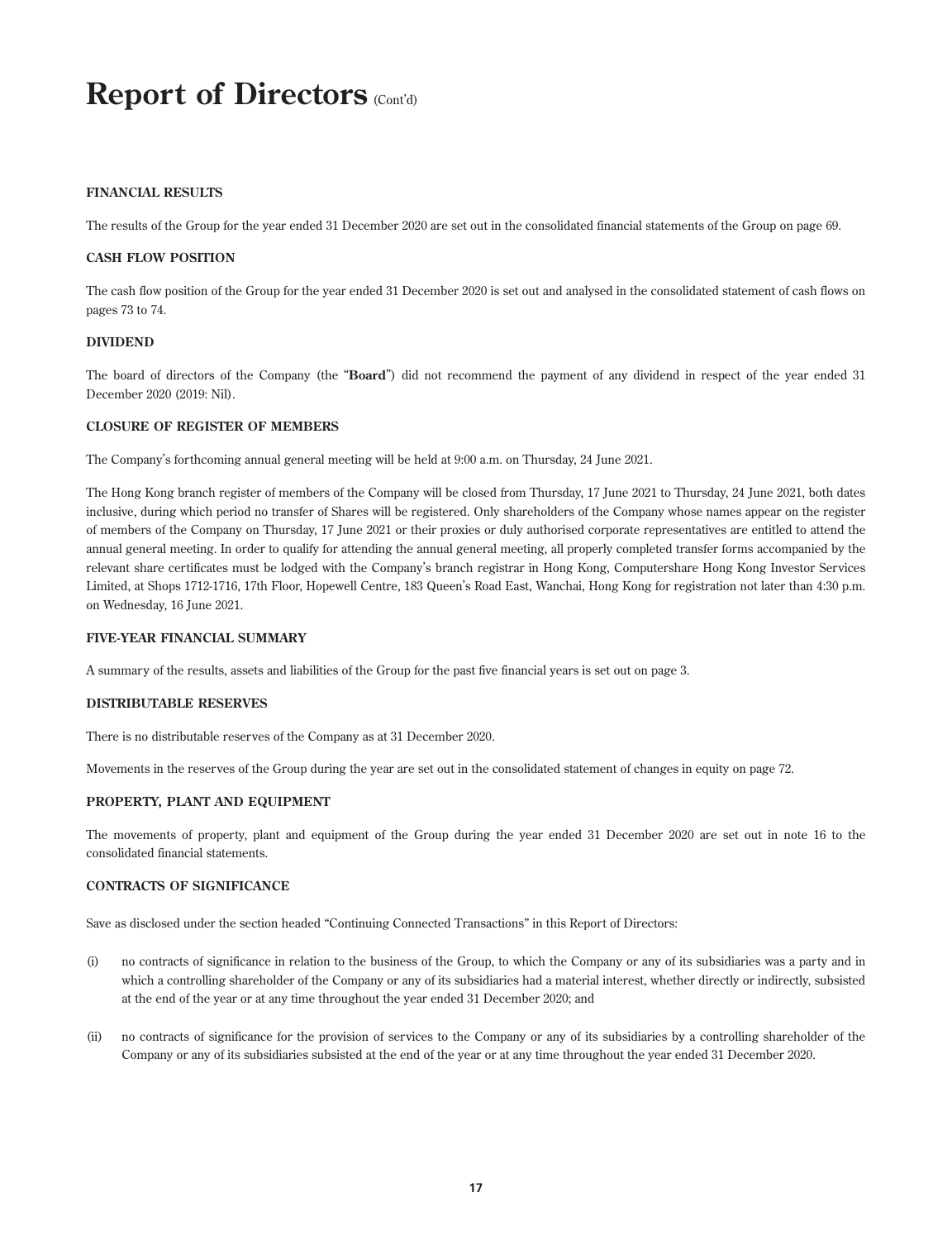### **SHARE CAPITAL**

Details of the Company's share capital as at 31 December 2020 are set out in note 30 to the consolidated financial statements.

#### **SHARE INCENTIVE SCHEME ESTABLISHED BY LEAD IN**

The share incentive scheme (the "**Incentive Scheme**") was established in 2011 to serve as a retention tool, and to align the interests of certain directors, management, employees and relevant personnel of the Group (the "**Beneficiaries**") with that of the Company. Lead In Management Limited ("**Lead In**") was incorporated for the purpose of holding the Shares on trust for the Beneficiaries pursuant to the Incentive Scheme.

Lead In was incorporated in the British Virgin Islands on 18 May 2011 and is currently owned as to 50% by Mr. Wu Xiao An and 50% by Mr. Wang Yunxian, both of whom are executive directors of the Company. On 31 October 2011, Lead In subscribed for 93,999,794 Shares, at a consideration of HK\$101,681,967.73, which was determined based on a valuation report of Mianyang Xinchen carried out by an independent valuer. Lead In holds such Shares on trust for the Beneficiaries under two separate trust arrangements, namely the "Fixed Trust" and the "Discretionary Trust".

The terms of the Incentive Scheme and the trust arrangements are not subject to the provisions of Chapter 17 of the Rules Governing the Listing of Securities on the Stock Exchange (the "**Listing Rules**") as these arrangements do not involve the grant of options by the Company to subscribe for Shares after the listing of the Shares on the Stock Exchange.

All Shares under the Fixed Trust were awarded to the Beneficiaries. No Share had been awarded under the Discretionary Trust during the year ended 31 December 2020. As at 31 December 2020, Lead In held 33,993,385 Shares under the Discretionary Trust.

#### **SHARE OPTION SCHEME**

The Company adopted a share option scheme on 25 April 2012, which was amended and restated on 8 February 2013 (the "**Share Option Scheme**"). Pursuant to the Share Option Scheme, the directors of the Company may, at their absolute discretion, invite the following persons to take up options to subscribe for ordinary shares with a par value of HK\$0.01 each of the Company: (a) any eligible employee as defined in the Share Option Scheme; (b) any director (including executive, non-executive and independent non-executive directors) of the Company, any of its subsidiaries or any entity in which the Group holds any equity interest (the "**Invested Entity**"); (c) any supplier of goods or services to any member of the Group or any Invested Entity; (d) any customer of the Group or any Invested Entity; (e) any person or entity acting in their capacities as advisers or consultants that provides research, development or other technological support to the Group or any Invested Entity; (f) any shareholder of any member of the Group or any Invested Entity or any holder of any securities issued by any member of the Group or any Invested Entity; (g) any other group or classes of participants from time to time determined by the directors of the Company as having contributed or may contribute to the development and growth of the Group and any Invested Entity; and (h) any company wholly-owned by one or more persons belonging to any of the above classes of participants or any discretionary object of a participant which is a discretionary trust.

A consideration of HK\$1.00 is payable on acceptance of the offer of grant of an option.

The maximum number of Shares which may be issued upon exercise of all options (excluding, for this purpose, options which have lapsed in accordance with the terms of the Share Option Scheme and any other share option scheme of the Company) to be granted under the Share Option Scheme and any other share option scheme of the Company must not in aggregate exceed 125,359,979 Shares, being 10% of the Shares in issue upon the listing of the Shares on the Stock Exchange (before the exercise of over-allotment option).

The total number of Shares issued and which may fall to be issued upon exercise of the options granted under the Share Option Scheme and any other share option scheme of the Company (including both exercised and outstanding options) to each participant in any 12-month period shall not exceed 1% of the issued share capital of the Company for the time being. Any further grant of options in excess of the 1% limit shall be subject to shareholders' approval in general meeting with such participant and his close associates (or his associates if such participant is a connected person) abstaining from voting.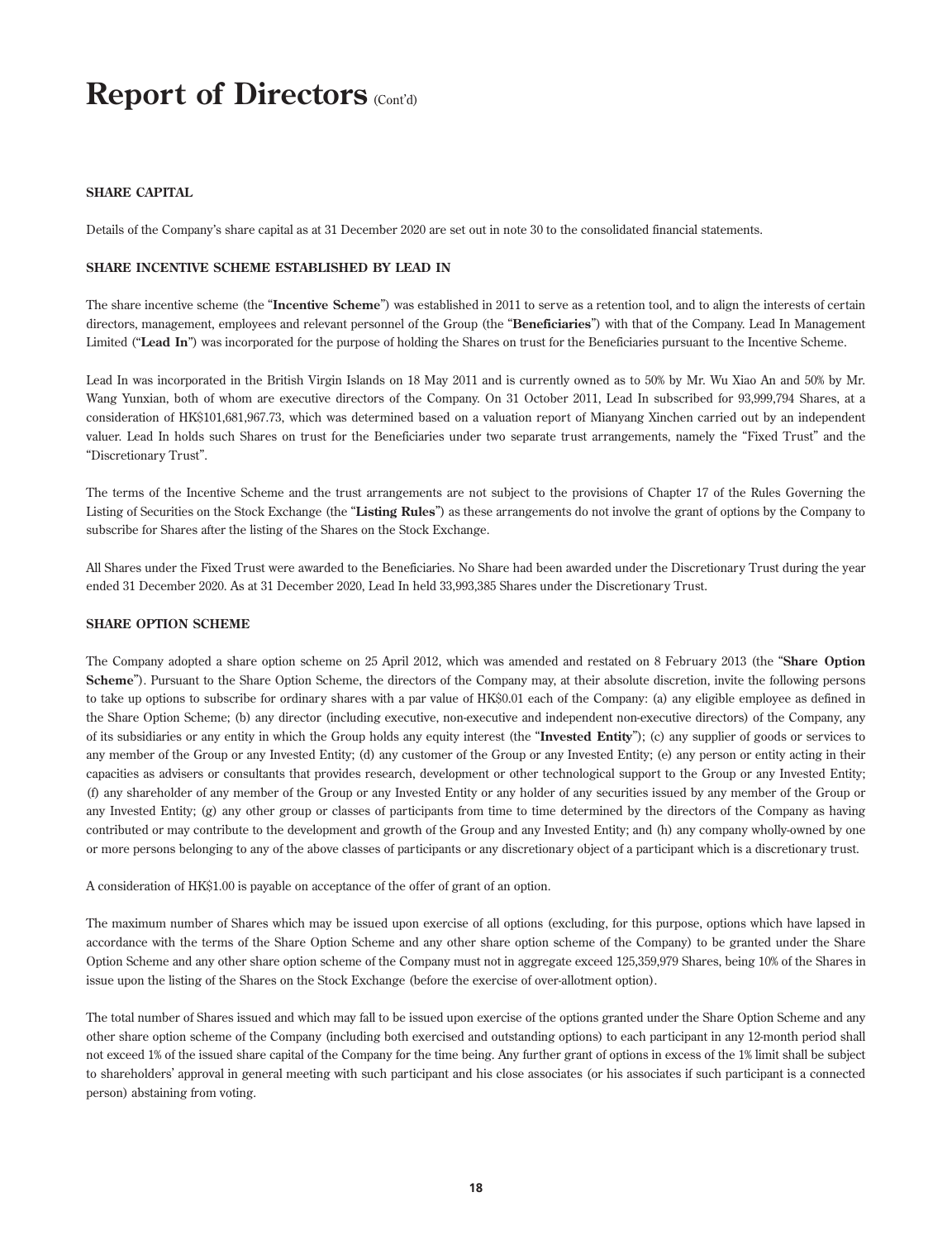The subscription price per Share under the Share Option Scheme shall be a price determined by the directors of the Company, but shall not be lower than the highest of (a) the closing price of the Shares as stated in the Stock Exchange's daily quotation sheet on the date of grant, which must be a trading day; (b) the average closing price of the Shares as stated in the Stock Exchange's daily quotation sheets for the five trading days immediately preceding the date of grant; and (c) the nominal value of a Share.

The Share Option Scheme will remain in force for a period of 10 years from 13 March 2013. The period during which an option may be exercised will be determined by the directors of the Company in their absolute discretion, save that no option shall be exercised later than 10 years from the date of grant.

No share options had been granted by the Company under the Share Option Scheme during the year ended 31 December 2020 and no expenses were recognized by the Group for 2020 (2019: nil).

#### **DIRECTORS**

The directors of the Company who held office during the year ended 31 December 2020 and up to the date of this annual report were:

Executive directors:

Mr. Wu Xiao An (also known as Mr. Ng Siu On) (Chairman) Mr. Wang Yunxian (Chief Executive Officer)

#### Non-executive directors:

Mr. Liu Tongfu (resigned on 29 June 2020) Mr. Gao Weimin (appointed on 29 June 2020 and resigned on 11 January 2021) Ms. Ma Nina (appointed on 11 Jaunuary 2021) Mr. Yang Ming

Independent non-executive directors:

Mr. Chi Guohua Mr. Wang Jun Mr. Huang Haibo Mr. Wang Songlin

Pursuant to Article 108 of the Articles of Association of the Company and code provision A.4.2 of the Corporate Governance Code set out in Appendix 14 to the Listing Rules, Mr. Wang Yunxian, Mr. Chi Guohua and Mr. Huang Haibo will retire by rotation at the forthcoming annual general meeting of the Company to be held on 24 June 2021.

Each of Mr. Wang Yunxian, Mr. Chi Guohua and Mr. Huang Haibo, being eligible, will offer himself for re-election and the Board has recommended them for re-election at the forthcoming annual general meeting of the Company.

Pursuant to Article 112 of the Articles of Association of the Company and code provision A.4.2 of the Corporate Governance Code set out in Appendix 14 to the Listing Rules, Ms. Ma Nina will offer herself for re-election at the forthcoming annual general meeting of the Company to be held on 24 June 2021.

Details of the directors of the Company standing for re-election at the forthcoming annual general meeting are set out in the circular sent to the shareholders of the Company together with this annual report.

#### **CHANGE IN DIRECTORS' INFORMATION**

There is no change in information of the directors of the Company as required to be disclosed under Rule 13.51B(1) of the Listing Rules since the date of the 2020 interim report up to the date of this annual report.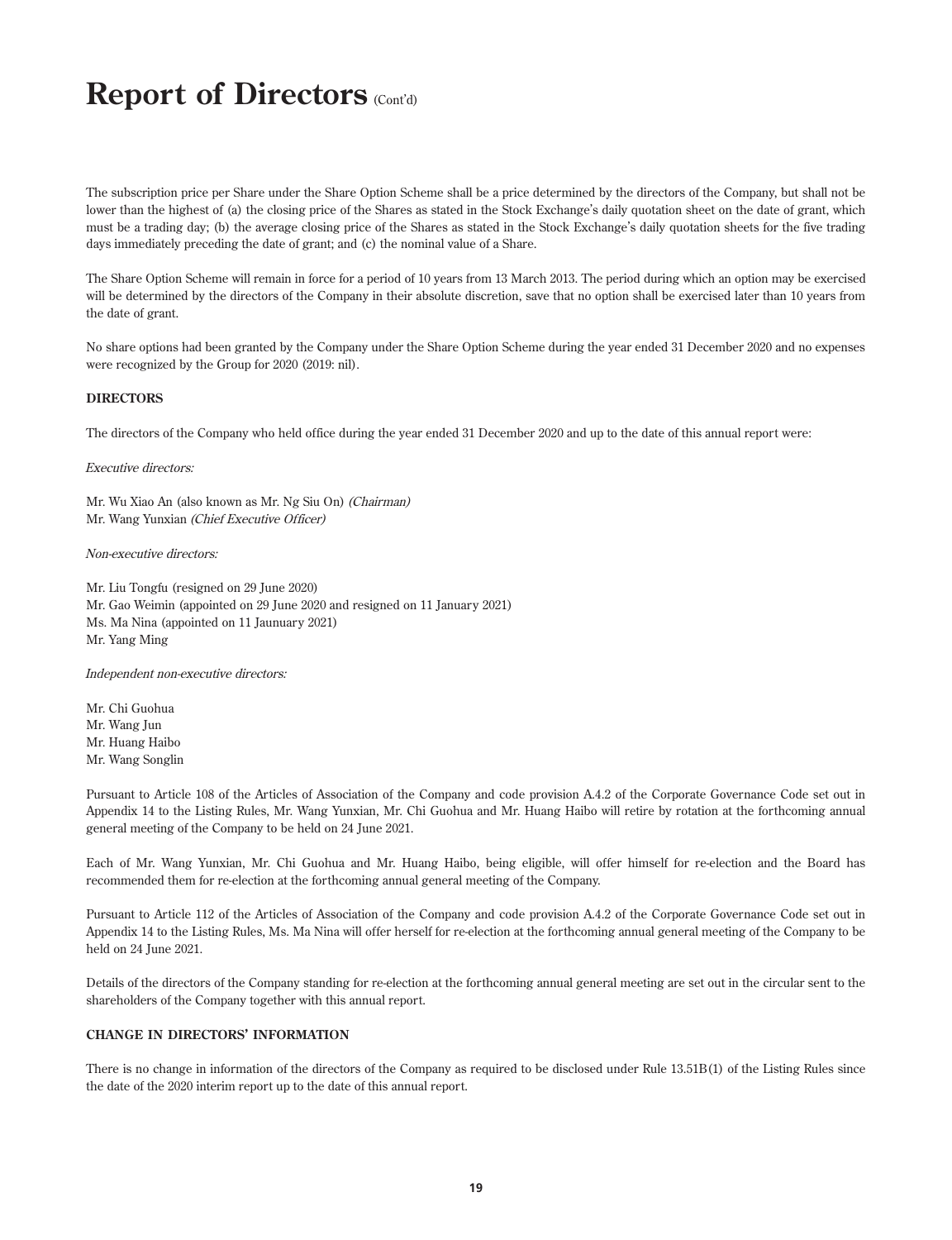### **SUBSTANTIAL SHAREHOLDERS' INTERESTS AND SHORT POSITIONS IN SHARES AND UNDERLYING SHARES**

As at 31 December 2020, so far as known to the directors or chief executives of the Company, each of the following persons (other than a director or chief executive of the Company) had an interest or a short position in the shares and underlying shares of the Company as recorded in the register required to be kept by the Company under Section 336 of the Securities and Futures Ordinance (the "**SFO**"):

|                                                           |                                         |                         | Approximate percentage |
|-----------------------------------------------------------|-----------------------------------------|-------------------------|------------------------|
| Name of Shareholder                                       | Capacity                                | <b>Number of Shares</b> | of shareholding $(6)$  |
| <b>Brilliance Investment</b>                              | Beneficial owner                        | 400,000,000             | 31.20%                 |
| Brilliance China <sup>(1)</sup>                           | Interest in a controlled<br>corporation | 400,000,000             | 31.20%                 |
| Huachen <sup>(2)</sup>                                    | Interest in a controlled<br>corporation | 400,000,000             | 31.20%                 |
| Xinhua Investment                                         | Beneficial owner                        | 400,000,000             | 31.20%                 |
| Xinhua Combustion Engine <sup>(3)</sup>                   | Interest in a controlled<br>corporation | 400,000,000             | 31.20%                 |
| Pushi Group <sup>(4)</sup>                                | Interest in a controlled<br>corporation | 400,000,000             | 31.20%                 |
| Sichuan Province Yibin Wuliangye<br>Group Co., Ltd. $(5)$ | Interest in a controlled<br>corporation | 400,000,000             | 31.20%                 |

Notes:

- (1) Brilliance Investment is wholly-owned by Brilliance China and Brilliance China is deemed or taken to be interested in approximately 31.20% of the issued share capital of the Company in which Brilliance Investment is interested.
- (2) Brilliance China is beneficially owned as to approximately 30.43% by Huachen and Huachen is deemed or taken to be interested in approximately 31.20% of the issued share capital of the Company in which Brilliance Investment is interested.
- (3) Xinhua Investment is a direct wholly-owned subsidiary of Xinhua Combustion Engine and Xinhua Combustion Engine is deemed or taken to be interested in approximately 31.20% of the issued share capital of the Company in which Xinhua Investment is interested.
- (4) Xinhua Combustion Engine is a direct non wholly-owned subsidiary of Pushi Group and Pushi Group is deemed or taken to be interested in approximately 31.20% of the issued share capital of the Company in which Xinhua Investment is interested.
- (5) Pushi Group is a direct wholly-owned subsidiary of Sichuan Province Yibin Wuliangye Group Co., Ltd. ("**Wuliangye**") and Wuliangye is deemed or taken to be interested in approximately 31.20% of the issued share capital of the Company in which Xinhua Investment is interested.
- (6) These percentages are calculated on the basis of 1,282,211,794 Shares in issue as at 31 December 2020.

Save as disclosed herein, as at 31 December 2020, there was no other person (other than a director or chief executive of the Company) so far as known to the directors or chief executives of the Company, as having an interest or a short position in the shares and underlying shares of the Company as recorded in the register required to be kept by the Company under Section 336 of the SFO.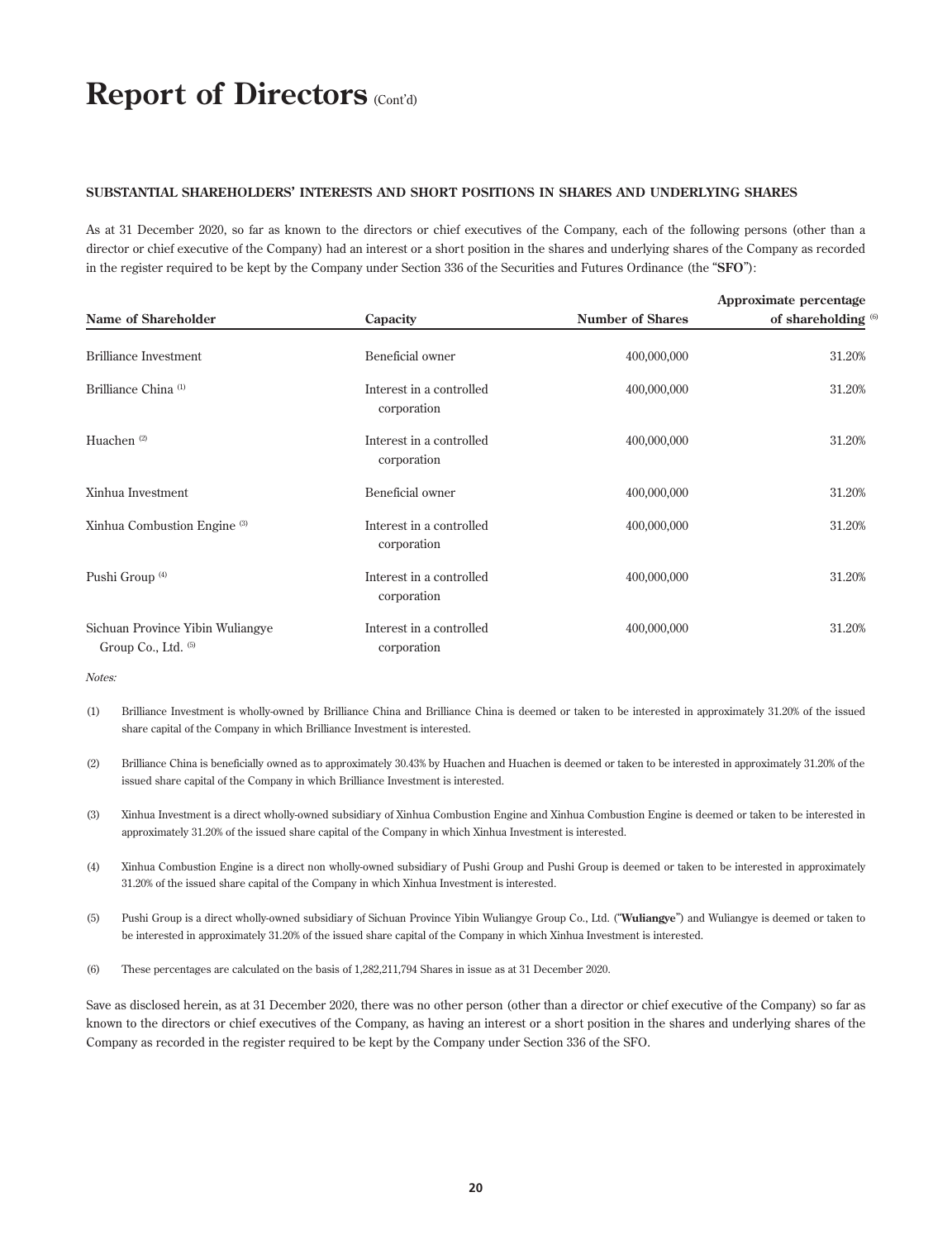#### **DIRECTORS' INTERESTS AND SHORT POSITIONS IN SHARES AND UNDERLYING SHARES**

As at 31 December 2020, the interests and short positions of each director and chief executive of the Company in the shares, underlying shares and debentures of the Company or any of its associated corporations (within the meaning of Part XV of the SFO) which were required to be notified to the Company and the Stock Exchange pursuant to Divisions 7 and 8 of Part XV of the SFO (including interests and short positions which he was taken or deemed to have under such provisions of the SFO); or were required pursuant to Section 352 of the SFO to be entered in the register referred to therein; or were required pursuant to the Model Code for Securities Transactions by Directors of Listed Issuers to be notified to the Company and the Stock Exchange, are set out below:

#### **Interest in the shares of the Company**

|                                 |                                                     | Number and class     | Approximate percentage |
|---------------------------------|-----------------------------------------------------|----------------------|------------------------|
| Name of Director                | Nature of interest                                  | of Shares            | of shareholding $(3)$  |
| Mr. Wu Xiao An (also known as   | Beneficial owner                                    | 8,320,041 ordinary   | 0.65%                  |
| Ng Siu On $)$ <sup>(1)</sup>    | Trustee and interest in a<br>controlled corporation | 33,993,385 ordinary  | 2.65%                  |
| Mr. Wang Yunxian <sup>(2)</sup> | Beneficial owner                                    | $6,471,143$ ordinary | 0.50%                  |
|                                 | Trustee and interest in a                           | 33,993,385 ordinary  | 2.65%                  |
|                                 | controlled corporation                              |                      |                        |

Notes:

- (1) Mr. Wu Xiao An is a trustee of the Discretionary Trust (which holds 33,993,385 Shares for the Beneficiaries) under the Incentive Scheme and holds 50% interests in Lead In. Accordingly, Mr. Wu is deemed or taken to be interested in approximately 2.65% of the issued share capital of the Company.
- (2) Mr. Wang Yunxian is a trustee of the Discretionary Trust (which holds 33,993,385 Shares for the Beneficiaries) under the Incentive Scheme and holds 50% interests in Lead In. Accordingly, Mr. Wang is deemed or taken to be interested in approximately 2.65% of the issued share capital of the Company.
- (3) These percentages are calculated on the basis of 1,282,211,794 Shares in issue as at 31 December 2020.

Save as disclosed above, as at 31 December 2020, none of the directors and chief executives of the Company had any interests and short positions in the shares, underlying shares and debentures of the Company or any of its associated corporations (within the meaning of Part XV of the SFO) which were required to be notified to the Company and the Stock Exchange pursuant to Divisions 7 and 8 of Part XV of the SFO (including interests and short positions which he was taken or deemed to have under such provisions of the SFO); or were required pursuant to Section 352 of the SFO to be entered in the register referred to therein; or were required pursuant to the Model Code for Securities Transactions by Directors of Listed Issuers to be notified to the Company and the Stock Exchange.

#### **DIRECTORS' RIGHT TO ACQUIRE SHARES OR DEBENTURES**

Save as disclosed above, at no time during the year ended 31 December 2020 was the Company or any of its subsidiaries a party to any arrangements to enable the directors of the Company to acquire benefits by means of the acquisition of shares or debentures of the Company or any other body corporate; and none of the directors of the Company, or their spouses or children under the age of 18, had any right to subscribe for the securities of the Company, or had exercised any such right during the year.

### **DIRECTORS' INTERESTS IN CONTRACTS**

No contracts of significance in relation to the Group's business to which the Company or any of its subsidiaries or associates was a party and in which any director of the Company had a material interest, whether directly or indirectly, subsisted at the end of the year or at any time during the year.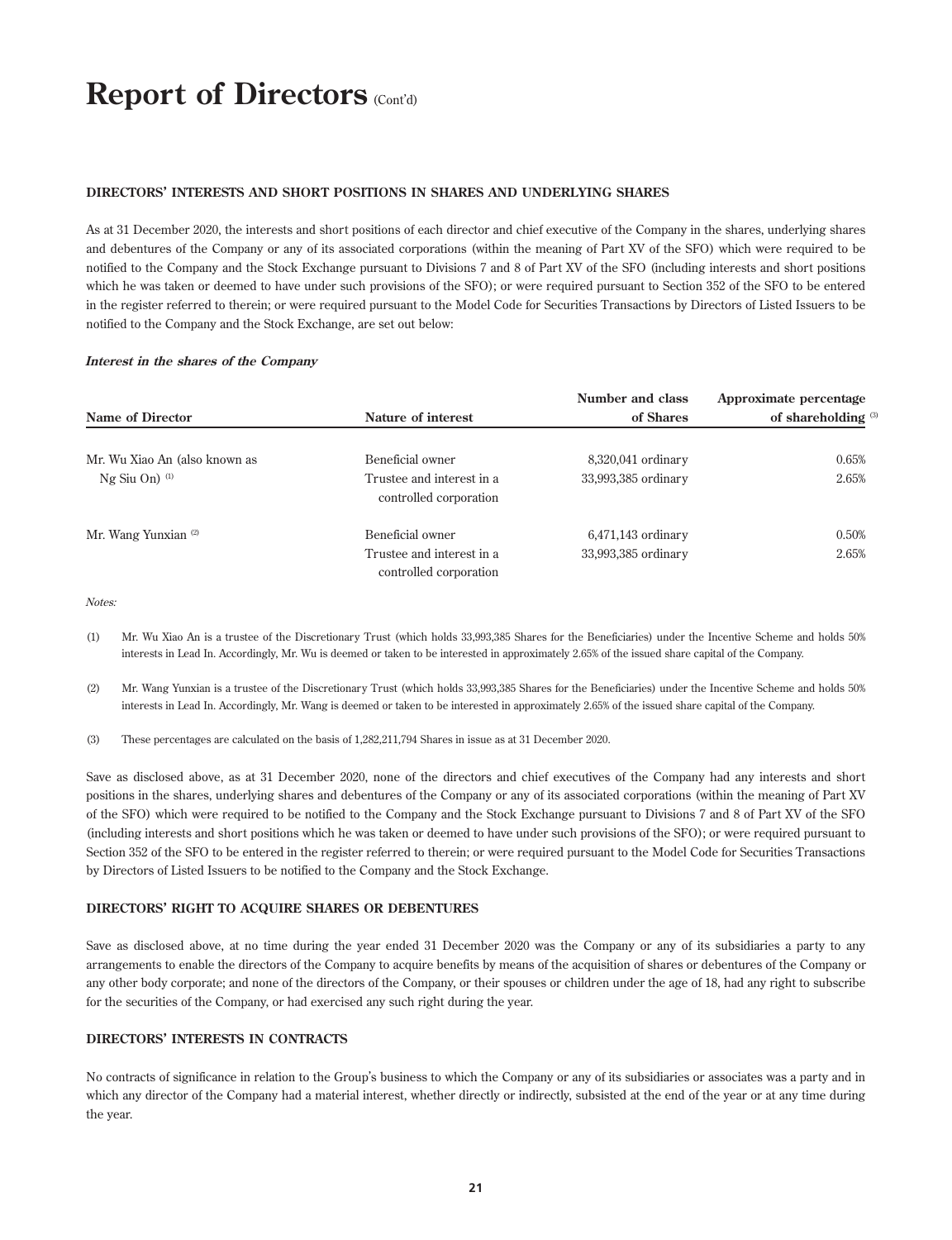#### **DIRECTORS' SERVICE CONTRACTS**

None of the directors of the Company proposed for re-election at the forthcoming annual general meeting of the Company has a service contract with members of the Group that is not determinable by the Group within one year without payment of compensation, other than statutory compensation.

#### **DIRECTORS' INTERESTS IN COMPETING BUSINESSES**

During the year ended 31 December 2020, none of the directors of the Company was considered to have interests in business which competes or is likely to compete, either directly or indirectly, with the business of the Group.

#### **PERMITTED INDEMNITY**

Pursuant to the Articles of Association of the Company, the directors of the Company shall be indemnified and secured harmless out of the assets of the Company from and against all actions, costs, charges, losses, damages and expenses which they shall or may incur or sustain by reason of any act done, concurred in or omitted in or about the execution of their duty or supposed duty in their respective offices. The Company has taken out insurance against the liability and costs associated with defending any proceedings which may be brought against the directors of the Company.

#### **PURCHASE, SALE OR REDEMPTION OF THE COMPANY'S LISTED SECURITIES**

Neither the Company nor any of its subsidiaries purchased, sold or redeemed any of the Company's listed securities during the year ended 31 December 2020.

#### **DISCLOSURE UNDER RULE 13.21 OF THE LISTING RULES**

On 14 February 2018, Mianyang Xinchen (as borrower) and the Company (as guarantor) entered into (i) a banking facility agreement (the "**Facility Letter A**") with a financial institution as lender ("**Lender A**") for a standby loan facility of up to RMB96,000,000, subject to annual review by Lender A; and (ii) a banking facility agreement (the "**Facility Letter B**", together with Facility Letter A, the "**Facility Letters 2018**") with a financial institution as lender for a term loan facility of US\$60,000,000, with the final maturity date being three years from the date of drawdown. Under the Facility Letters 2018, it shall be an event of default, amongst others, if: (1) Brilliance China holds less than 25% (directly or indirectly) of the issued share capital of the Company; or (2) Wuliangye holds less than 25% (directly or indirectly) of the issued share capital of the Company. Details of the Facility Letters 2018 were set out in the announcement of the Company dated 14 February 2018.

On 8 June 2020, Mianyang Xinchen (as borrower) and the Company (as guarantor) entered into two banking facility agreements (the "**Facility**  Letters 2020") with a financial institution as lender for (i) a term loan facility of US\$4,000,000; and (ii) a term loan facility of US\$36,000,000, respectively, with the final maturity date being three years from the date of first drawdown. Under the Facility Letters 2020, it shall be an event of default, amongst others, if: (1) Brilliance China holds less than 25% (directly or indirectly) of the issued share capital of the Company; or (2) Wuliangye holds less than 25% (directly or indirectly) of the issued share capital of the Company. Details of the Facility Letters 2020 were set out in the announcement of the Company dated 8 June 2020.

On 28 September 2020, Mianyang Xinchen (as borrower) and the Company (as guarantor) entered into a banking facility agreement (the "**Facility Letter 2020-Sep**") with a financial institution as lender for a term loan facility of up to US\$24,000,000 with the final maturity date being thirty months from the date of drawdown. Under the Facility Letter 2020-Sep, it shall be an event of default, amongst others, if: (1) Brilliance China holds less than 25% (directly or indirectly) of the issued share capital of the Company; or (2) Wuliangye holds less than 25% (directly or indirectly) of the issued share capital of the Company. Details of the Facility Letter 2020-Sep were set out in the announcement of the Company dated 28 September 2020.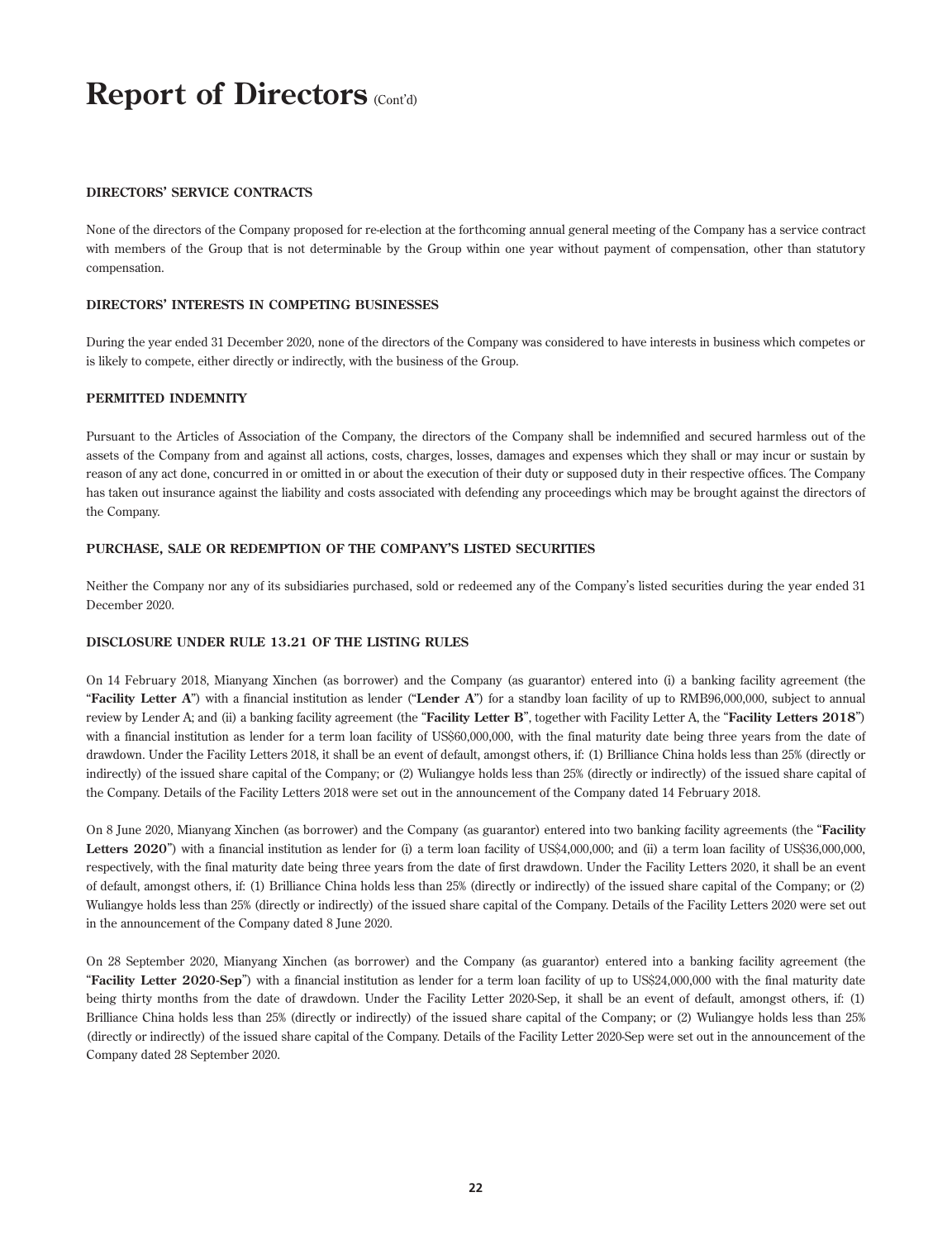#### **PRE-EMPTIVE RIGHTS**

There are no provisions for pre-emptive rights under the Company's Articles of Association or the laws of the Cayman Islands which oblige the Company to offer new Shares on a pro-rata basis to existing shareholders.

#### **MAJOR CUSTOMERS AND SUPPLIERS**

In 2020, the aggregate sales attributable to the Group's five largest customers represented approximately 82.1% of the Group's total revenue while the sales attributable to the Group's largest customer was approximately 46.1% of the Group's total revenue. The Company's substantial shareholders are interested in two customers (including the largest customer) among the Group's five largest customers. The aggregate purchases attributable to the Group's five largest suppliers during the year represented approximately 46.2% of the Group's total purchases and the purchases attributable to the Group's largest supplier represented approximately 14.5% of the Group's total purchases. The Company's substantial shareholder is interested in two suppliers (including the largest supplier) among the Group's five largest suppliers.

Save as disclosed above, none of the directors of the Company, their close associates or any shareholders of the Company, which to the knowledge of the directors of the Company, owns more than 5% of the Company's issued share capital, has any interests in the share capital of any of the above five largest customers or suppliers of the Group.

#### **PUBLIC FLOAT**

Based on the information that is publicly available to the Company and within the knowledge of the directors of the Company, as at the date of this annual report, the Company maintains the prescribed percentage of public float under the Listing Rules.

#### **UNDERTAKING FROM HUACHEN AND BRILLIANCE CHINA AND DEED OF NON-COMPETITION**

Each of Huachen and Brilliance China entered into a deed of undertaking in favour of the Company (the "**First Huachen and Brilliance China Undertaking**") on 25 February 2013 pursuant to which each of Huachen and Brilliance China has unconditionally and irrevocably undertaken to the Company (for itself and for the benefit of each other member of the Group) that it will procure its respective subsidiaries (i) to first purchase products from the Group if the products offered by the Group and Shenyang Xinguang Brilliance Automobile Engine Co., Ltd. are of similar quality, specifications and price; and (ii) to maintain or increase the purchases of the products mentioned in (i) above from the Group going forward.

Each of Huachen and Brilliance China entered into a deed of undertaking in favour of the Company (the "**Second Huachen and Brilliance China Undertaking**") on 25 February 2013 pursuant to which each of Huachen and Brilliance China has unconditionally and irrevocably undertaken to the Company (for itself and for the benefit of each other member of the Group) that it shall abstain from voting in the event that there are discussions on matters that involve both Shenyang Aerospace Mitsubishi Motors Engine Manufacturing Co., Ltd. ("**Aerospace Mitsubishi**") and the Group during Aerospace Mitsubishi's board meetings and that it will procure its respective subsidiaries (i) to first purchase products from the Group if the products offered by the Group and Aerospace Mitsubishi are of similar quality, specifications and price; and (ii) to maintain or increase the purchases of the products mentioned in (i) above from the Group going forward.

On 25 February 2013, Brilliance Investment, Brilliance China, Xinhua Investment, Xinhua Combustion Engine, Pushi Group and Wuliangye (collectively the "**Controlling Shareholders**") and Huachen entered into a deed of non-competition (the "**Deed of Non-competition**") in favour of the Company, pursuant to which each of the Controlling Shareholders and Huachen has unconditionally and irrevocably agreed, undertaken and covenanted with the Company (for itself and for the benefits of each other member of the Group) that it would not, and would procure that its associates (other than any members of the Group) would not, directly or indirectly, either on its own account or in conjunction with or on behalf of any person, firm or company, among other things, carry on, participate or be interested or engaged in or acquire or hold (in each case whether as a shareholder, director, partner, agent, employee or otherwise, and whether for profit, reward or otherwise) any activity or business which competes or is likely to compete, directly or indirectly, with the business referred to in the prospectus of the Company dated 28 February 2013 and any other business from time to time conducted, carried on or contemplated to be carried on by any member of the Group or in which any member of the Group is engaged or has invested or which any member of the Group has otherwise publicly announced its intention to enter into, engage in or invest in (whether as principal or agent and whether undertaken directly or through any body corporate, partnership, joint venture, or other contractual or other arrangement) (the "**Restricted Business**").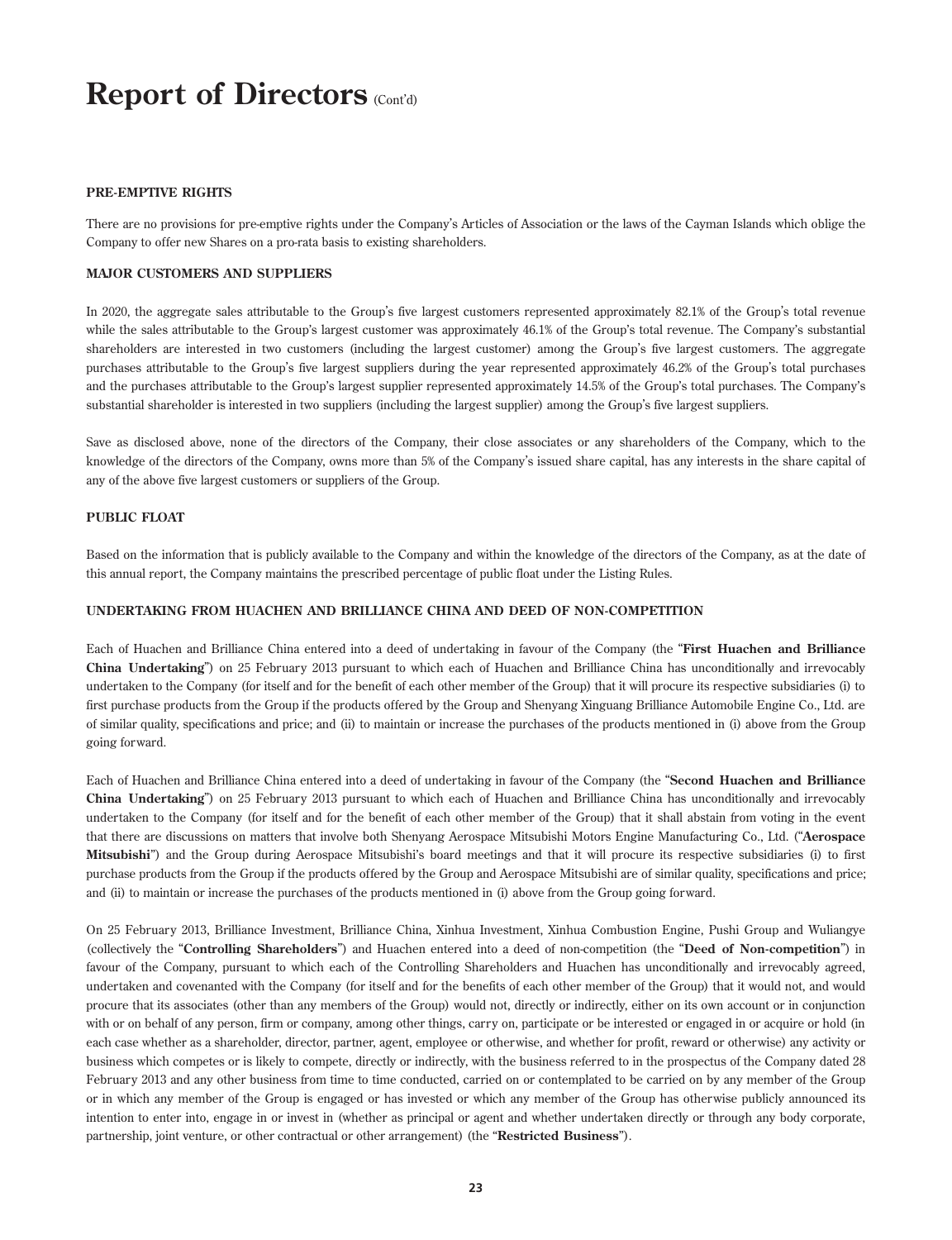Each of the Controlling Shareholders and Huachen has further unconditionally and irrevocably agreed, undertaken to and covenanted with the Company the following:

- (i) to provide all information requested by the Company which is necessary for an annual review by the independent non-executive directors of the Company of its compliance with the Deed of Non-competition and the enforcement of the Deed of Non-competition;
- (ii) to procure the Company to disclose decisions on matters reviewed by the independent non-executive directors of the Company relating to the compliance and enforcement of the Deed of Non-competition either through the annual report, or by way of announcements to the public; and
- (iii) to make an annual declaration on compliance with its undertaking under the Deed of Non-competition in the annual reports of the Company as the independent non-executive directors of the Company think fit and/or as required by the relevant requirements under the Listing Rules.

The Controlling Shareholders and Huachen have further unconditionally and irrevocably agreed, undertaken to and covenanted with the Company to procure that any business investment or other commercial opportunity which directly or indirectly competes, or may lead to competition with the Restricted Business (the "**New Opportunities**") given, identified or offered to it and/or any of its associates (other than any members of the Group) (the "**Offeror**") is first referred to the Company in the following manner:

- (i) each of the Controlling Shareholders and Huachen is required to, and shall procure its associates (other than members of the Group) to, refer, or to procure the referral of, the New Opportunities to the Company, and shall give written notice to the Company of any New Opportunities containing all information reasonably necessary for the Company to consider whether (a) such New Opportunities would constitute competition with the Company's core business; and (b) it is in the interest of the Group to pursue such New Opportunities, including but not limited to the nature of the New Opportunities and the details of the investment or acquisition costs (the "**Offer Notice**"); and
- (ii) the Offeror will be entitled to pursue the New Opportunities only if (a) the Offeror has received a notice from the Company declining the New Opportunities and confirming that such New Opportunities would not constitute competition with the Company's core business; or (b) the Offeror has not received such notice from the Company within 10 business days from the receipt of the Offer Notice. If there is a material change in the terms and conditions of the New Opportunities pursued by the Offeror, the Offeror will refer the New Opportunities as so revised to the Company in the manner as set out above.

An annual declaration in respect of the First Huachen and Brilliance China Undertaking and the Second Huachen and Brilliance China Undertaking from Huachen and Brilliance China, and the Deed of Non-competition from the Controlling Shareholders and Huachen respectively have been received by the Company in compliance with their respective undertakings thereof.

The directors of the Company (including the independent non-executive directors) have reviewed the compliance with the Deed of Non-competition by the Controlling Shareholders and Huachen, the First Huachen and Brilliance China Undertaking and the Second Huachen and Brilliance China Undertaking by Huachen and Brilliance China and confirmed that the respective undertakings have been fully complied with and duly enforced during the year ended 31 December 2020.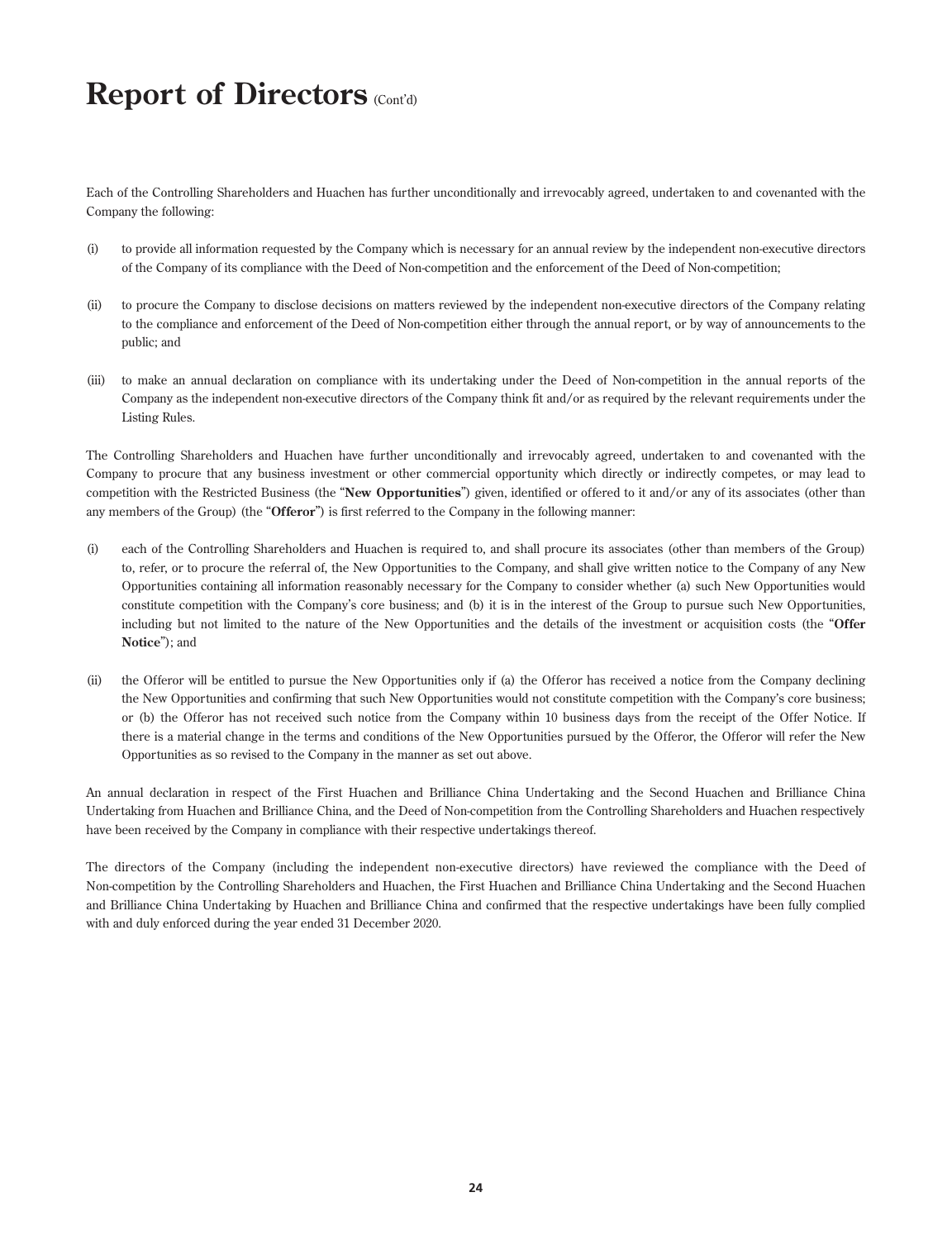### **CONTINUING CONNECTED TRANSACTIONS**

During the year ended 31 December 2020, the Group conducted various transactions which constituted continuing connected transactions under Chapter 14A of the Listing Rules. All the continuing connected transactions conducted during the year ended 31 December 2020 that need to be disclosed herein are in compliance with the Listing Rules. The actual monetary value of the continuing connected transactions of the Group for the financial year ended 31 December 2020 is set out below:

|     |                                                                                                   |                                                                                                                                                                                                                                 | Actual<br>monetary value<br>for the financial<br>year ended<br>31 December<br>2020 |
|-----|---------------------------------------------------------------------------------------------------|---------------------------------------------------------------------------------------------------------------------------------------------------------------------------------------------------------------------------------|------------------------------------------------------------------------------------|
|     | <b>Connected Person</b>                                                                           | <b>Nature of Transaction</b>                                                                                                                                                                                                    | <b>RMB'000</b>                                                                     |
|     | Continuing connected transactions exempt from the independent shareholders' approval requirements |                                                                                                                                                                                                                                 |                                                                                    |
| 1.  | Wuliangye and its subsidiaries (including Mianyang<br>Xin Xinmao)                                 | Procurement of construction and building maintenance<br>services from Wullangye and its subsidiaries                                                                                                                            |                                                                                    |
| 2.  | Shenyang Brilliance Power                                                                         | Rental of factory premises from Shenyang Brilliance<br>Power                                                                                                                                                                    | 3,696                                                                              |
| 3.  | Huachen                                                                                           | Procurement of materials and purchase of engine<br>components from Huachen and its subsidiaries                                                                                                                                 | 4,245                                                                              |
| 4.  | Sichuan Anji                                                                                      | Provision of logistics services from Sichuan Anji                                                                                                                                                                               |                                                                                    |
| 5.  | Xinhua Combustion Engine                                                                          | Procurement of cleaning and greening services from<br>Xinhua Combustion Engine                                                                                                                                                  | 187                                                                                |
| 6.  | <b>Brilliance China</b>                                                                           | License from Brilliance China for use of office premises,<br>ancillary utilities and office supplies                                                                                                                            | 3,650                                                                              |
|     | Non-exempt continuing connected transactions                                                      |                                                                                                                                                                                                                                 |                                                                                    |
| 7.  | Brilliance China and its subsidiaries                                                             | Purchase of engine components from Brilliance China<br>and its subsidiaries                                                                                                                                                     | 10.419                                                                             |
| 8.  | Brilliance China and its subsidiaries                                                             | Sale of engines and engine components to Brilliance<br>China and its subsidiaries                                                                                                                                               | 284,831                                                                            |
| 9.  | Wuliangye and its subsidiaries (including<br>Sichuan Pushi and Xinhua Combustion Engine)          | Purchase of engine components from Wullangye and its<br>subsidiaries                                                                                                                                                            | 106,879                                                                            |
| 10. | Huachen and its subsidiaries                                                                      | Sale of engines and engine components to<br>Huachen and its subsidiaries                                                                                                                                                        | 22,117                                                                             |
| 11. | <b>BMW Brilliance Automotive</b>                                                                  | Procurement of engine parts and components and raw<br>materials for manufacturing engines and engine parts<br>and components and the provision of the related<br>services from BMW Brilliance Automotive or its<br>subsidiaries | 87,606                                                                             |
| 12. | <b>BMW Brilliance Automotive</b>                                                                  | Sale of engine parts and components and raw materials<br>for manufacturing engines and engine parts and<br>components to BMW Brilliance Automotive or its<br>subsidiaries                                                       | 789,197                                                                            |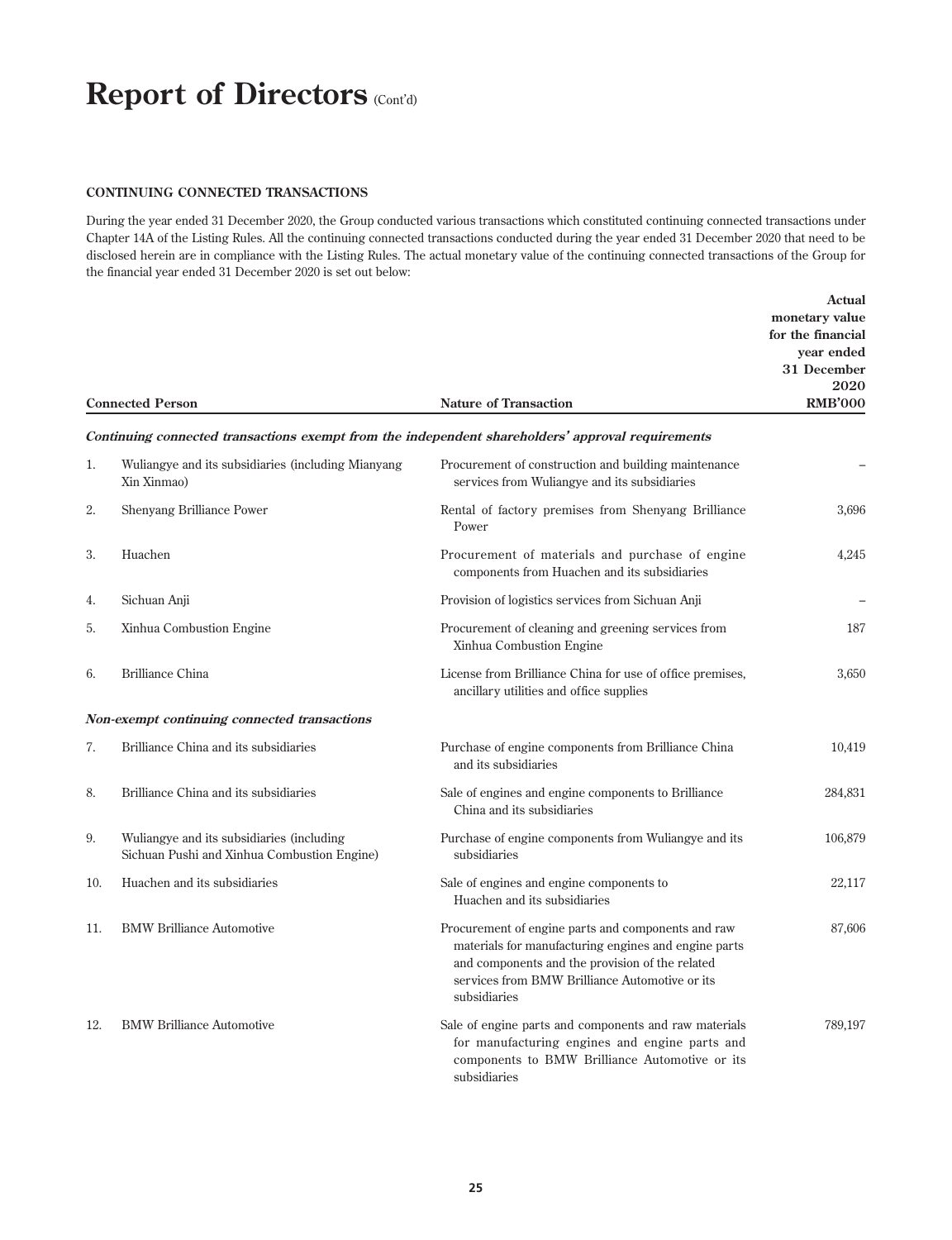Further information on transactions 1 to 12 are provided as follows:

**Transaction 1:** Mianyang Xin Xinmao Trading Co., Ltd. (previous known as Mianyang Jianmen Real Estate Development and Construction Co., Ltd.) ("**Mianyang Xin Xinmao**") is a wholly-owned subsidiary of Xinhua Combustion Engine, an indirect non wholly-owned subsidiary of Wuliangye, which is a controlling shareholder of the Company. Accordingly, Mianyang Xin Xinmao is an associate of Wuliangye and therefore is a connected person of the Company under Chapter 14A of the Listing Rules. The Group procured construction services for the properties at its production site, including roads and walls, as well as the maintenance of the same from Mianyang Xin Xinmao.

On 18 October 2018, Mianyang Xinchen entered into a procurement framework agreement with Mianyang Xin Xinmao (the "**Wuliangye Procurement Agreement**"), pursuant to which Mianyang Xinchen will procure construction and building maintenance services from Mianyang Xin Xinmao for a term of three years commencing from 1 January 2019 and ending on 31 December 2021. Unless the Wuliangye Procurement Agreement is terminated prior to its expiry date, the agreement is renewable for additional terms of three years subject to fulfillment of all necessary statutory and regulatory requirements including but not limited to any applicable requirement under the Listing Rules.

The annual caps of the continuing connected transactions contemplated under the Wuliangye Procurement Agreement for the two financial years ending 31 December 2021 are RMB2,000,000 and RMB1,000,000, respectively. The continuing connected transactions contemplated under the Wuliangye Procurement Agreement for the year ended 31 December 2020 did not exceed the annual cap of RMB2,000,000.

Details of the Wuliangye Procurement Agreement are set out in the announcement of the Company dated 18 October 2018.

**Transaction 2:** Shenyang Brilliance Power Train Machinery Co., Ltd. ("**Shenyang Brilliance Power**") is a company owned as to 51% by Huachen and 49% by Brilliance China. Accordingly, Shenyang Brilliance Power is an associate of Brilliance China and therefore is a connected person of the Company under Chapter 14A of the Listing Rules.

On 18 October 2018, Shenyang Brilliance Power and Mianyang Xinchen entered into a lease agreement (the "**Lease Agreement**") pursuant to which Shenyang Brilliance Power will lease to Mianyang Xinchen part of the E2 Factory and the related land use right and ancillary assets at a rental of RMB5,999,904 per year for a term of three years commencing on 1 January 2019 and expiring on 31 December 2021.

The annual caps of the continuing connected transactions contemplated under the Lease Agreement for the two financial years ending 31 December 2021 are RMB6,000,000 and RMB6,000,000, respectively. The continuing connected transactions under the Lease Agreement for the year ended 31 December 2020 did not exceed the annual cap of RMB6,000,000.

Details of the Lease Agreement are set out in the announcement of the Company dated 18 October 2018.

**Transaction 3:** Huachen, a controlling shareholder of Brilliance China, is deemed as a connected person of the Company under the Listing Rules.

On 18 October 2018, the Company and Huachen entered into a purchase framework agreement (the "**Huachen Purchase Agreement**") pursuant to which the Group will purchase various engine components from Huachen and its subsidiaries for a term commencing from 18 October 2018 and ending on 31 December 2020. Unless the Huachen Purchase Agreement is terminated prior to its expiry date, the agreement is renewable for additional terms of three years subject to fulfillment of all necessary statutory and regulatory requirements including but not limited to any applicable requirement under the Listing Rules.

The annual cap of the continuing connected transactions contemplated under the Huachen Purchase Agreement for the financial year ended 31 December 2020 is RMB9,210,000. The continuing connected transactions under the Huachen Purchase Agreement for the year ended 31 December 2020 did not exceed the annual cap of RMB9,210,000.

Details of the Huachen Purchase Agreement are set out in the announcement of the Company dated 18 October 2018.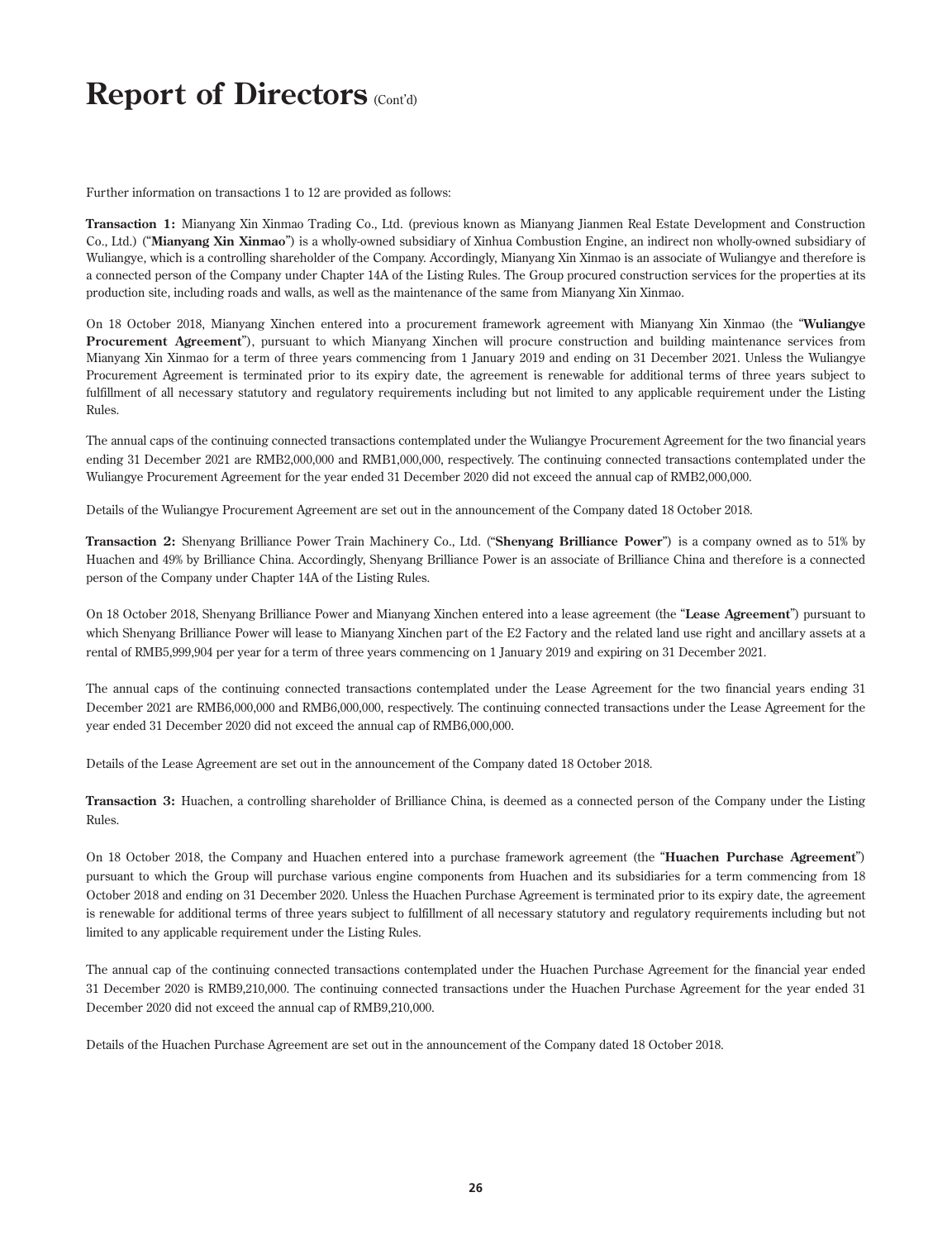**Transaction 4**: Sichuan Province Yibin Wuliangye Group Anji Logistic Co. ("**Sichuan Anji**") is a wholly-owned subsidiary of Wuliangye. Accordingly, Sichuan Anji is an associate of Wuliangye and therefore is a connected person of the Company under Chapter 14A of the Listing Rules.

On 3 October 2017, Mianyang Xinchen entered into a framework agreement with Sichuan Anji (the "**Sichuan Anji Logistics Services Agreement**"), pursuant to which Sichuan Anji will provide logistics services to Mianyang Xinchen for a term commencing from 1 January 2018 and ending on 31 December 2020. Unless the Sichuan Anji Logistics Services Agreement is terminated prior to its expiry date, the agreement is renewable for additional terms of three years subject to fulfillment of all necessary statutory and regulatory requirements including but not limited to any applicable requirement under the Listing Rules.

The annual cap of the continuing connected transactions contemplated under the Sichuan Anji Logistics Services Agreement for the financial year ended 31 December 2020 is RMB35,600,000. The continuing connected transactions under the Sichuan Anji Logistics Services Agreement for the year ended 31 December 2020 did not exceed the annual cap of RMB35,600,000.

Details of the Sichuan Anji Logistics Services Agreement are set out in the announcement of the Company dated 3 October 2017.

**Transaction 5:** Xinhua Combustion Engine is an indirect non wholly-owned subsidiary of Wuliangye. Accordingly, Xinhua Combustion Engine is an associate of Wuliangye and therefore is a connected person of the Company under Chapter 14A of the Listing Rules.

On 3 October 2017, Mianyang Xinchen entered into a framework agreement with Xinhua Combustion Engine (the "**Wuliangye Cleaning and Greening Services Agreement**"), pursuant to which Mianyang Xinchen will procure cleaning and greening services from Xinhua Combustion Engine for a term commencing from 1 January 2018 and ending on 31 December 2020. Unless the Wuliangye Cleaning and Greening Services Agreement is terminated prior to its expiry date, the agreement is renewable for additional terms of three years subject to fulfillment of all necessary statutory and regulatory requirements including but not limited to any applicable requirement under the Listing Rules.

The annual cap of the continuing connected transactions contemplated under the Wuliangye Cleaning and Greening Services Agreement for the financial year ended 31 December 2020 is RMB4,000,000. The continuing connected transactions under the Wuliangye Cleaning and Greening Services Agreement for the year ended 31 December 2020 did not exceed the annual cap of RMB4,000,000.

Details of the Wuliangye Cleaning and Greening Services Agreement are set out in the announcement of the Company dated 3 October 2017.

**Transaction 6:** Brilliance China is a controlling shareholder of the Company and therefore is a connected person of the Company under Chapter 14A of the Listing Rules.

On 18 October 2018, the Company and Brilliance China entered into a framework agreement together with a licence (the "**Brilliance China Licence Agreements**") pursuant to which Brilliance China has licensed the exclusive use of a part of the office premises which is one-third in floor area to the Company for use as office premises, together with the use of ancillary utilities and office supplies, for a term commencing from 1 September 2018 to 31 December 2020.

The annual cap of the continuing connected transactions contemplated under the Brilliance China Licence Agreements for the financial year ended 31 December 2020 is HK\$4,300,000. The continuing connected transactions under the Brilliance China Licence Agreements for the year ended 31 December 2020 did not exceed the annual cap of HK\$4,300,000.

Details of the Brilliance China Licence Agreements are set out in the announcement of the Company dated 18 October 2018.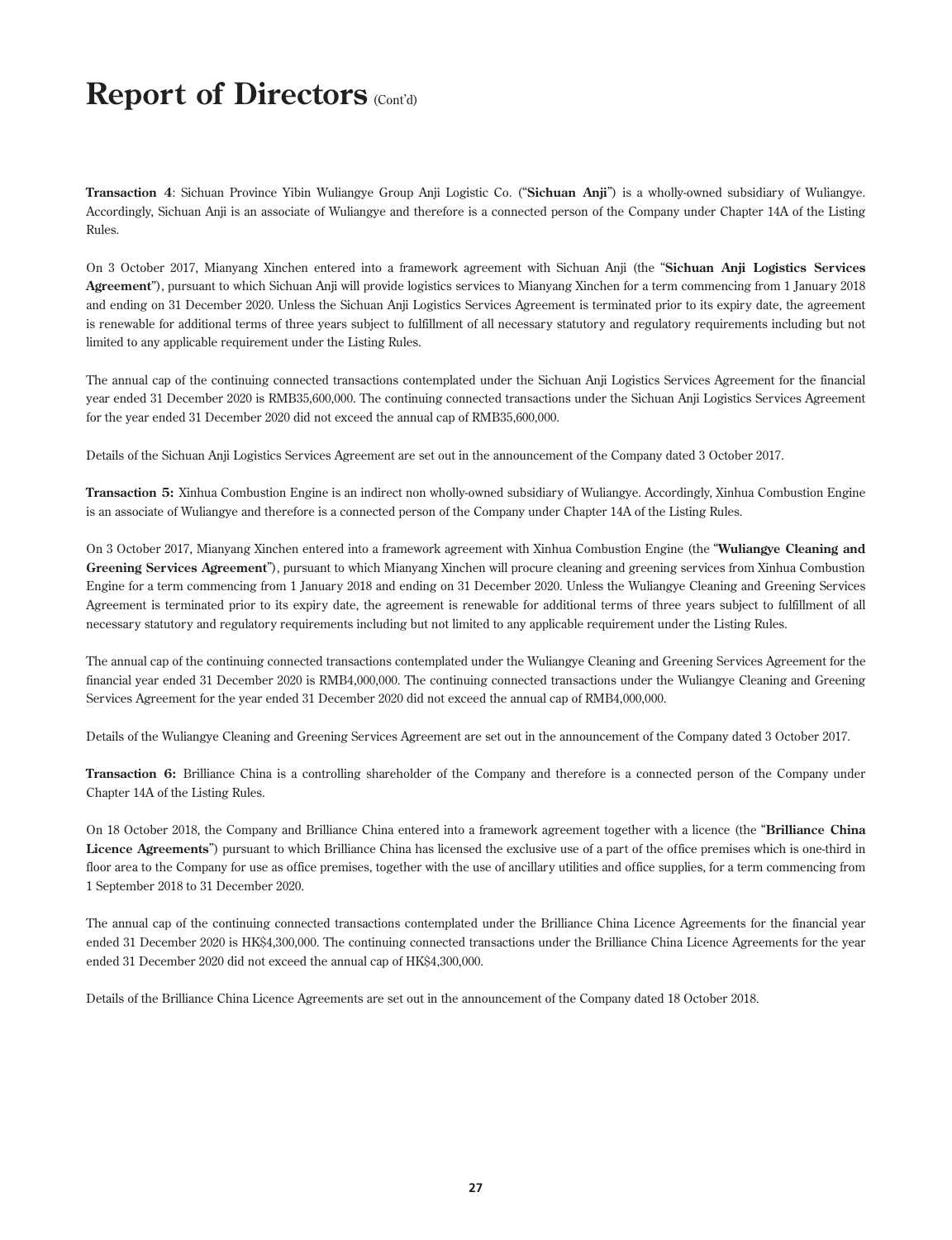**Transaction 7:** Brilliance China is a connected person of the Company as described in Transaction 6 above.

On 18 October 2018, the Company entered into a purchase framework agreement with Brilliance China (the "**Brilliance China Purchase Agreement**"), pursuant to which the Company will purchase various types of engine components from Brilliance China and its subsidiaries for a term of three years commencing from 1 January 2019 and ending on 31 December 2021. Unless the Brilliance China Purchase Agreement is terminated prior to its expiry date, the agreement is renewable for additional terms of three years subject to fulfillment of all necessary statutory and regulatory requirements including but not limited to any applicable requirement under the Listing Rules.

The annual caps of the continuing connected transactions contemplated under the Brilliance China Purchase Agreement for the two financial years ending 31 December 2021 are RMB39,100,000 and RMB74,600,000, respectively. The continuing connected transactions contemplated under the Brilliance China Purchase Agreement for the year ended 31 December 2020 did not exceed the annual cap of RMB39,100,000.

Details of the Brilliance China Purchase Agreement are set out in the announcement of the Company dated 18 October 2018 and the circular of the Company dated 23 November 2018.

**Transaction 8:** Brilliance China is a connected person of the Company as described in Transaction 6 above.

On 18 October 2018, the Company entered into a sale framework agreement with Brilliance China (the "**Brilliance China Sale Agreement**"), pursuant to which the Company will sell engines and engine components to Brilliance China and its subsidiaries for a term of three years commencing from 1 January 2019 and ending on 31 December 2021. Unless the Brilliance China Sale Agreement is terminated prior to its expiry date, the agreement is renewable for additional terms of three years subject to fulfillment of all necessary statutory and regulatory requirements including but not limited to any applicable requirement under the Listing Rules.

The annual caps of the continuing connected transactions contemplated under the Brilliance China Sale Agreement for the two financial years ending 31 December 2021 are RMB1,775,000,000 and RMB2,600,000,000, respectively. The continuing connected transactions under the Brilliance China Sale Agreement for the year ended 31 December 2020 did not exceed the annual cap of RMB1,775,000,000.

Details of the Brilliance China Sale Agreement are set out in the announcement of the Company dated 18 October 2018 and the circular of the Company dated 23 November 2018.

**Transaction 9:** Sichuan Yibin Pushi Automotive Components Co., Ltd. ("**Sichuan Pushi**") is a direct wholly-owned subsidiary of Pushi Group which owns approximately 94.78% of Xinhua Combustion Engine, an indirect non wholly-owned subsidiary of Wuliangye. Accordingly, Sichuan Pushi is an associate of Wuliangye and therefore is a connected person of the Company under Chapter 14A of the Listing Rules. The Company has been purchasing crankshafts from Sichuan Pushi and various gasoline and diesel engine components such as crankshafts, exhaust manifolds, cylinder chambers and cylinder heads from Xinhua Combustion Engine.

On 18 October 2018, Mianyang Xinchen entered into a purchase framework agreement with Sichuan Pushi (the "**Sichuan Pushi Purchase Agreement**"), pursuant to which Mianyang Xinchen will purchase various gasoline and diesel engine components from Sichuan Pushi for a term of three years commencing from 1 January 2019 and ending on 31 December 2021. Unless the Sichuan Pushi Purchase Agreement is terminated prior to its expiry date, the agreement is renewable for additional terms of three years subject to fulfillment of all necessary statutory and regulatory requirements including but not limited to any applicable requirement under the Listing Rules.

The annual caps of the continuing connected transactions contemplated under the Sichuan Pushi Purchase Agreement for the two financial years ending 31 December 2021 are RMB17,200,000 and RMB17,200,000, respectively. The continuing connected transactions under the Sichuan Pushi Purchase Agreement for the year ended 31 December 2020 did not exceed the annual cap of RMB17,200,000.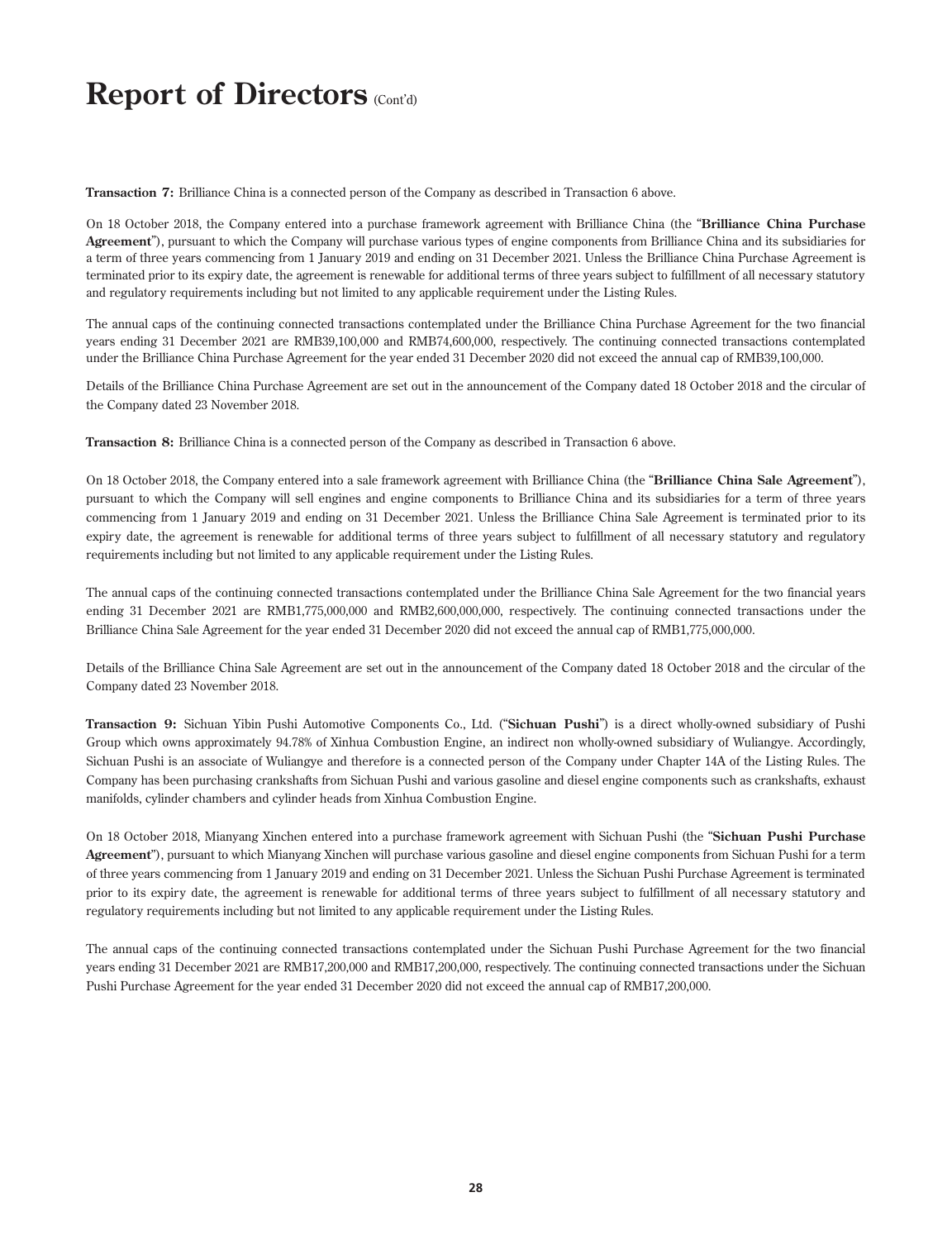On 18 October 2018, Mianyang Xinchen entered into a purchase framework agreement with Xinhua Combustion Engine (the "**Xinhua Combustion Engine Purchase Agreement**"), pursuant to which Mianyang Xinchen will purchase various gasoline and diesel engine components from Xinhua Combustion Engine for a term of three years commencing from 1 January 2019 and ending on 31 December 2021. Unless the Xinhua Combustion Engine Purchase Agreement is terminated prior to its expiry date, the agreement is renewable for additional terms of three years subject to fulfillment of all necessary statutory and regulatory requirements including but not limited to any applicable requirement under the Listing Rules.

The annual caps of the continuing connected transactions contemplated under the Xinhua Combustion Engine Purchase Agreement for the two financial years ending 31 December 2021 are RMB179,500,000 and RMB174,200,000, respectively. The continuing connected transactions under the Xinhua Combustion Engine Purchase Agreement for the year ended 31 December 2020 did not exceed the annual cap of RMB179,500,000.

Details of the Sichuan Pushi Purchase Agreement and the Xinhua Combustion Engine Purchase Agreement are set out in the announcement of the Company dated 18 October 2018 and the circular of the Company dated 23 November 2018.

**Transaction 10:** Huachen is deemed as a connected person of the Company as described in Transaction 3 above.

On 18 October 2018, the Company entered into a sale framework agreement with Huachen (the "**Huachen Sale Agreement**"), pursuant to which the Company will sell engines and engine components to Huachen and its subsidiaries for a term of three years commencing from 1 January 2019 and ending on 31 December 2021. Unless the Huachen Sale Agreement is terminated prior to its expiry date, the agreement is renewable for additional terms of three years subject to fulfillment of all necessary statutory and regulatory requirements including but not limited to any applicable requirement under the Listing Rules.

The annual caps of the continuing connected transactions contemplated under the Huachen Sale Agreement for the two financial years ending 31 December 2021 are RMB517,700,000 and RMB510,200,000, respectively. The continuing connected transactions under the Huachen Sale Agreement for the year ended 31 December 2020 did not exceed the annual cap of RMB517,700,000.

Details of the Huachen Sale Agreement are set out in the announcement of the Company dated 18 October 2018 and the circular of the Company dated 23 November 2018.

**Transactions 11 & 12:** BMW Brilliance Automotive is a sino-foreign equity joint venture company incorporated in the PRC and is owned as to 50% by Shenyang JinBei Automotive Industry Holdings Co., Ltd., an indirect wholly-owned subsidiary of Brilliance China, and 50% by BMW Holding B.V. Accordingly, BMW Brilliance Automotive is an associate of Brilliance China and therefore is a connected person of the Company under Chapter 14A of the Listing Rules.

On 23 May 2014, the Company, Mianyang Xinchen (including its branches) and BMW Brilliance Automotive entered into the compliance agreement (the "**BBA Compliance Agreement**") in relation to the sale and purchase of engines, engine parts and components and raw materials for manufacturing engines and engines parts and components and the provision of related services.

On 21 January 2015, further to the BBA Compliance Agreement, Mianyang Xinchen (including its branches) and BMW Brilliance Automotive entered into three operational agreements, namely, a consulting service and technical support agreement in connection with consultancy service and technical support for the production of crankshafts from BMW Brilliance Automotive, a raw materials supply agreement in connection with procurement of raw materials from BMW Brilliance Automotive and a purchase agreement for finished crankshafts in connection with supply of finished crankshaft to BMW Brilliance Automotive. Given the Group expected the original annual caps in relation to the transactions contemplated under the BBA Compliance Agreement for the two financial years ending 31 December 2015 and 2016 would be exceeded, the Group proposed to revise the original annual caps under the BBA Compliance Agreement, which was then approved by the independent shareholders of the Company at the extraordinary general meeting held on 25 March 2015.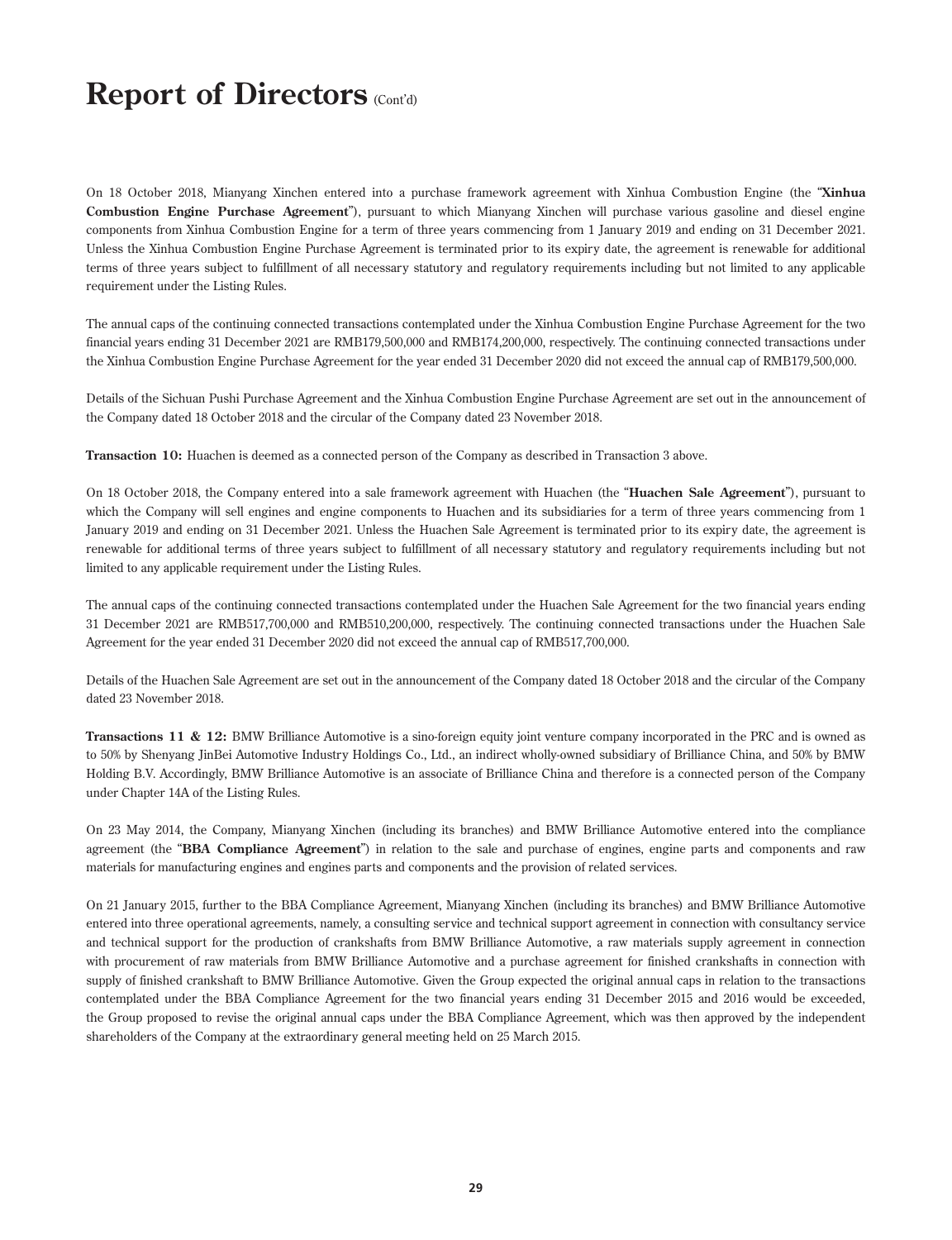The Group obtained approval from the independent shareholders of the Company at the extraordinary general meeting held on 1 November 2016 on (i) the second term of the BBA Compliance Agreement for another three-year period upon expiry of the first term of the BBA Compliance Agreement on 17 June 2017 and (ii) the proposed annual caps in respect of the transactions contemplated under the BBA Compliance Agreement for each of the three years ending 31 December 2019.

The Group further obtained approval from the independent shareholders of the Company at the extraordinary general meeting held on 11 December 2019 on (i) the third term of the BBA Compliance Agreement for another three-year period upon expiry of the second term of the BBA Compliance Agreement on 17 June 2020 and (ii) the proposed annual caps in respect of the transactions contemplated under the BBA Compliance Agreement for each of the three years ending 31 December 2021.

The annual caps of the procurement of engine parts and components, raw materials for manufacturing engines and engine parts and components and related services by the Group contemplated under the BBA Compliance Agreement for the three years ending 31 December 2022 are approximately RMB117,000,000, RMB123,000,000 and RMB127,000,000, respectively. The continuing connected transactions in relation to the procurement of engine parts, components, raw materials for manufacturing engines and engine parts and components and related services by the Group contemplated under the BBA Compliance Agreement for the year ended 31 December 2020 did not exceed the annual cap of approximately RMB117,000,000.

The annual caps of the sale of engines and engine parts and components, raw materials for manufacturing engines and engine parts and components by the Group contemplated under the BBA Compliance Agreement for the three years ending 31 December 2022 are approximately RMB917,000,000, RMB963,000,000 and RMB992,000,000, respectively. The continuing connected transactions in relation to the sale of engines and engine parts and components and raw materials for manufacturing engines and engine parts and components by the Group contemplated under the BBA Compliance Agreement for the year ended 31 December 2020 did not exceed the annual cap of approximately RMB917,000,000.

Details of the BBA Compliance Agreement and the annual caps are set out in the announcements of the Company dated 23 May 2014, 28 May 2014, 21 January 2015, 13 September 2016 and 18 September 2019 respectively and the circulars of the Company dated 28 May 2014, 18 February 2015, 12 October 2016 and 1 November 2019 respectively.

The independent non-executive directors of the Company confirmed that the internal control procedures put in place by the Company are adequate and effective and the above continuing connected transactions 1 to 12 have been entered into in the ordinary and usual course of business of the Group, on normal commercial terms or better, and in accordance with the relevant agreements governing them on terms that are fair and reasonable and in the interests of the Company and its shareholders as a whole. The independent non-executive directors of the Company further confirmed that the annual caps in respect of the above continuing connected transactions 1 to 12 are fair and reasonable and in the interests of the Company and its shareholders as a whole.

The Company's external auditors, Grant Thornton Hong Kong Limited, was engaged to report on the Group's continuing connected transactions in accordance with Hong Kong Standard on Assurance Engagements 3000 "Assurance Engagements Other Than Audits or Reviews of Historical Financial Information" and with reference to Practice Note 740 "Auditor's Letter on Continuing Connected Transactions under the Hong Kong Listing Rules" issued by the Hong Kong Institute of Certified Public Accountants. The auditors have issued their unqualified letter containing their findings and conclusions in respect of the continuing connected transactions 1 to 12 disclosed above in accordance with Rule 14A.56 of the Listing Rules. A copy of the auditors' letter has been provided by the Company to the Stock Exchange.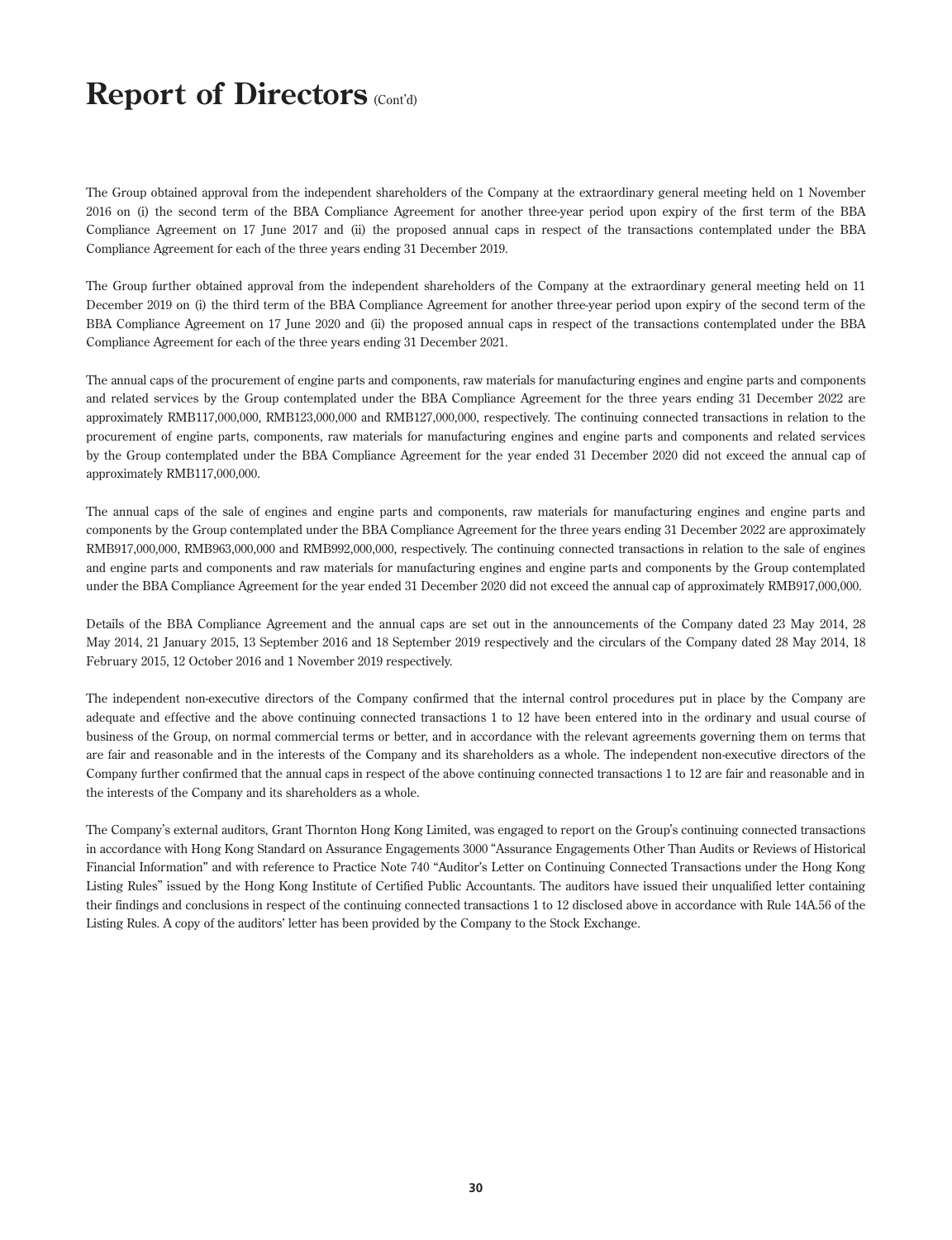The above continuing connected transactions 1 to 12 are also regarded as "related party transactions" under the applicable accounting standards. Details of these transactions are further disclosed in note 37 to the consolidated financial statements of this annual report.

Save as disclosed above, in the opinion of the directors of the Company, there are no other related party transactions in note 37 to the consolidated financial statements which constituted connected transactions or continuing connected transactions of the Group that were required to be disclosed pursuant to Chapter 14A of the Listing Rules.

The Company has complied with the disclosure requirements in accordance with Chapter 14A of the Listing Rules.

#### **CORPORATE GOVERNANCE**

Details of the Company's corporate governance practices are set out in the Corporate Governance Report on pages 32 to 48 of this annual report.

#### **ENVIRONMENTAL, SOCIAL AND GOVERNANCE**

Details of the Company's environmental, social and governance practices are set out in the Environmental, Social and Governance Report on pages 49 to 63 of this annual report.

#### **OTHER INFORMATION**

An amount bearing interest at 3% per annum is due from Xinhua Investment to Brilliance China. The amount is due in August 2021 and secured by all assets of Xinhua Investment.

### **AUDITORS**

Grant Thornton Hong Kong Limited were appointed as the auditors of the Company with effect from 19 July 2019 to fill the casual vacancy following the resignation of Deloitte Touche Tohmatsu. Particulars of the change in auditors of the Company are set out in the Company's announcement dated 19 July 2019.

Grant Thornton Hong Kong Limited, the auditors of the Company, will retire at the conclusion of the forthcoming annual general meeting of the Company and be eligible to offer themselves for re-appointment. A resolution will be submitted to the annual general meeting to be held on 24 June 2021 to seek shareholders' approval for the re-appointment of Grant Thornton Hong Kong Limited as the Company's auditors until the conclusion of the next annual general meeting and to authorise the Board to fix their remuneration.

By order of the Board

**Wu Xiao An (also known as Ng Siu On)** Chairman

Hong Kong, 25 March 2021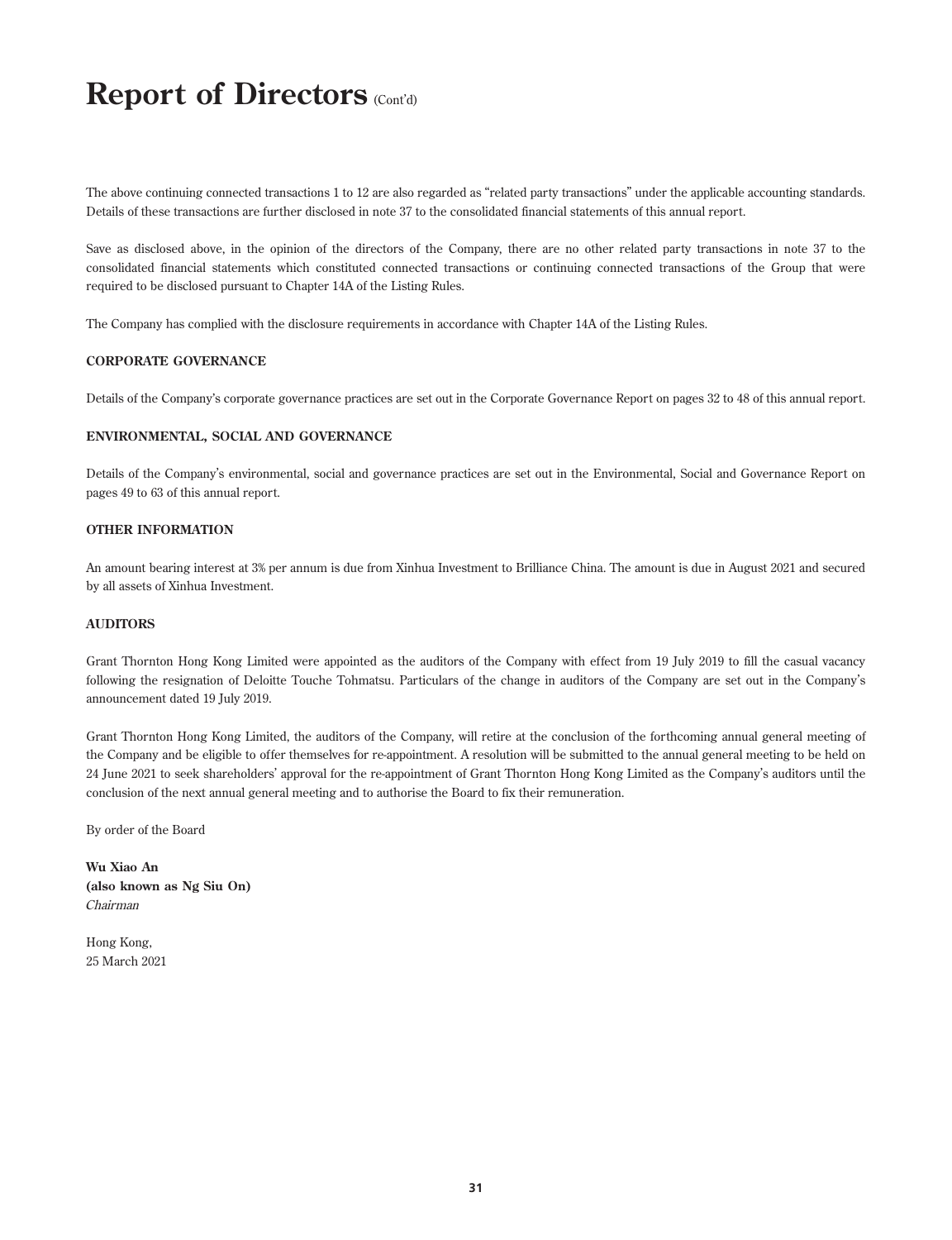### **Corporate Governance Report**

#### **CORPORATE GOVERNANCE**

The Company is committed to achieving and maintaining the highest standards of corporate governance consistent with the needs and requirements of the business and its shareholders, and in compliance with the "Corporate Governance Code" (the "**CG Code**") set out in Appendix 14 to the Listing Rules. The Group has considered the CG Code and has put in place corporate governance practices to meet the code provisions. The corporate governance principles of the Company emphasize a quality Board, sound internal controls, and transparency and accountability to all shareholders.

Throughout the accounting year ended 31 December 2020, the Group has complied with all the code provisions as set out in the CG Code.

#### **A. DIRECTORS**

#### **A.1 The Board**

We are governed by the Board which assumes the responsibility for leadership and control of the Company. Our directors are collectively responsible for promoting the success of the Company by developing the strategic direction of the Group and directing and supervising the affairs of the Company.

The Board has fiduciary duties and statutory responsibilities towards the Group and is directly accountable to the shareholders.

The Board is responsible for the management of the business and affairs of the Group with the objective of enhancing shareholder value and presenting a balanced, clear and understandable assessment of the Company's performance, position and prospects in its annual and interim reports, other inside information announcements, other financial disclosures as required under the Listing Rules, reports to regulators, and information required to be disclosed pursuant to statutory requirements. The Board is also required to approve acquisitions or disposals that require shareholders' notification or approval under the Listing Rules.

Daily management and administration functions are delegated to the management. The responsibilities and matters reserved to the Board are set out in paragraph D "Delegation by the Board" below.

The Board meets regularly, normally four times each year with a meeting scheduled at approximately three-month intervals and additional meetings will be arranged if and when necessary. Special Board meetings will be held when necessary. Matters on transactions where directors are considered having a conflict of interest which the Board has determined to be material would not be dealt with by way of written resolutions and a separate Board meeting shall be held where independent non-executive directors who have no material interests should be present at the meeting. Directors having a conflict of interest or material interests in a transaction before the meeting of the Board will declare his interest therein in accordance with the Articles of Association of the Company, shall abstain from voting on the resolution approving such transaction and shall not be counted in the quorum present at such Board meeting. Such declaration of interests will be duly noted in the minutes of the relevant Board meeting.

Notices are given to all the directors for attending regular Board meetings fourteen (14) days before such meetings generally. For other Board meetings, reasonable notices are given.

Board meetings involve active participation, either in person or through other electronic means of communication, by all of the directors present. The company secretary assists the Chairman in preparing the meeting agenda, and each director may request the inclusion of items in the agenda. Directors are also consulted to suggest matters to be included in the agenda for all regular Board meetings.

Minutes of the Board meetings are recorded in detail and draft minutes are circulated within a reasonable time after the relevant meeting to all directors for their review and comments before being approved by the Board. All the minutes of the meetings are properly kept by the company secretary and are available for inspection by the directors during normal office hours.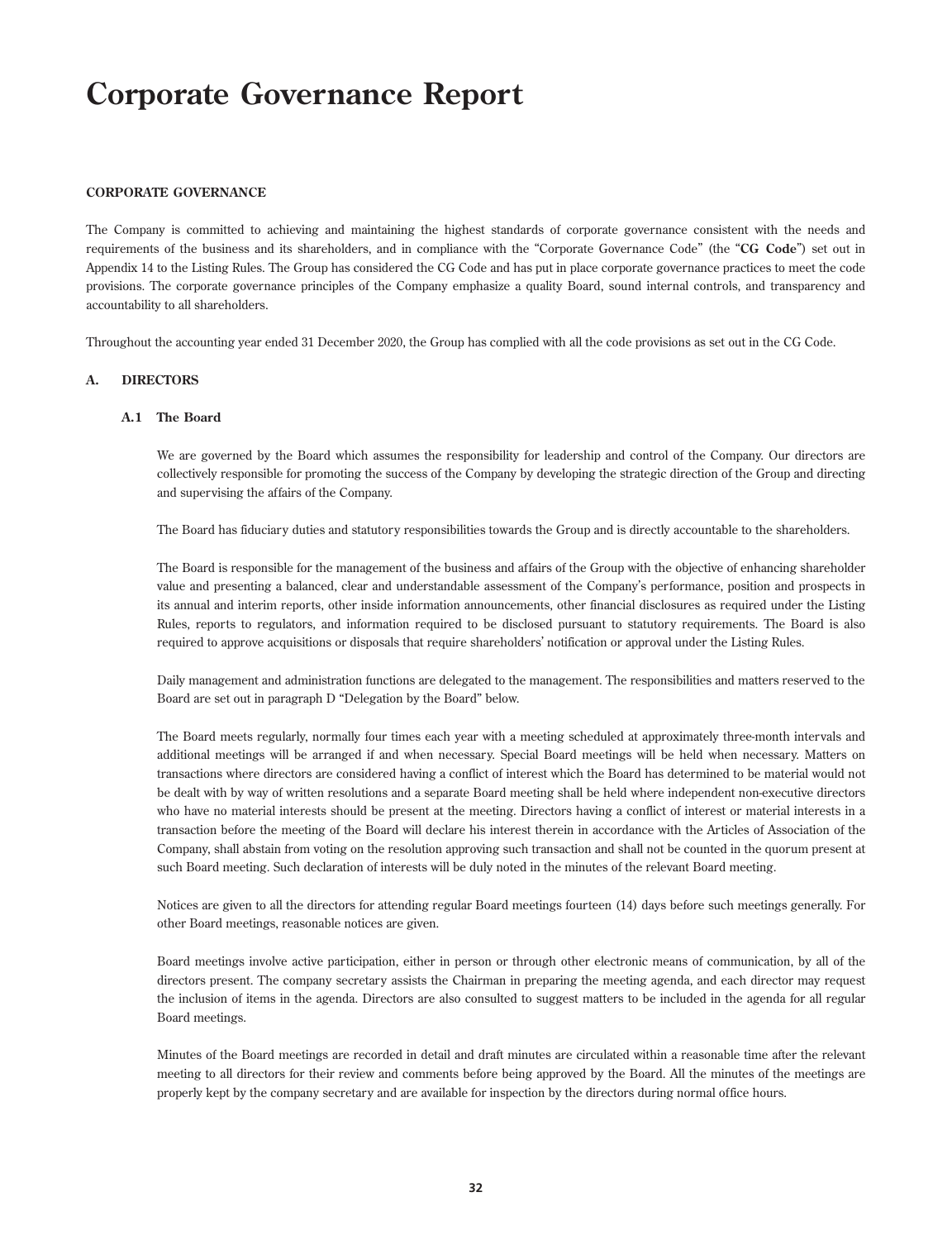# Corporate Governance Report (Cont'd)

Participation of individual directors at the Board meetings in 2020 is as follows:

|                                                                            | Number of<br><b>Board</b> meetings      | <b>Attendance</b><br>Rate |
|----------------------------------------------------------------------------|-----------------------------------------|---------------------------|
|                                                                            | attended/Number<br>of meetings eligible |                           |
|                                                                            | to attend                               |                           |
| <i>Executive directors:</i>                                                |                                         |                           |
| Mr. Wu Xiao An <i>(Chairman)</i>                                           | 5/5                                     | 100%                      |
| Mr. Wang Yunxian <i>(Chief Executive Officer)</i>                          | 5/5                                     | 100%                      |
| Non-executive directors:                                                   |                                         |                           |
| Mr. Liu Tongfu (resigned on 29 June 2020)                                  | 2/2                                     | 100%                      |
| Mr. Gao Weimin (appointed on 29 June 2020 and resigned on 11 January 2021) | 3/3                                     | 100%                      |
| Ms. Ma Nina (appointed on 11 January 2021)                                 |                                         |                           |
| Mr. Yang Ming                                                              | 5/5                                     | 100%                      |
| Independent non-executive directors:                                       |                                         |                           |
| Mr. Chi Guohua                                                             | 5/5                                     | 100%                      |
| Mr. Wang Jun                                                               | 5/5                                     | 100%                      |
| Mr. Huang Haibo                                                            | 5/5                                     | 100%                      |
| Mr. Wang Songlin                                                           | 5/5                                     | 100%                      |
| Average attendance rate                                                    |                                         | 100%                      |

Apart from the five (5) Board meetings, consent/approval from the Board had also been obtained by written resolutions on a number of matters.

Participation of individual directors at the general meeting in 2020, including the annual general meeting held on 26 June 2020, is as follows:

|                                                                            | Number of                           |                           |  |
|----------------------------------------------------------------------------|-------------------------------------|---------------------------|--|
|                                                                            | general meetings<br>attended/Number | <b>Attendance</b><br>Rate |  |
|                                                                            | of meetings eligible                |                           |  |
|                                                                            | to attend                           |                           |  |
| <i>Executive directors:</i>                                                |                                     |                           |  |
| Mr. Wu Xiao An (Chairman)                                                  | 1/1                                 | 100%                      |  |
| Mr. Wang Yunxian <i>(Chief Executive Officer)</i>                          | 1/1                                 | 100%                      |  |
| Non-executive directors:                                                   |                                     |                           |  |
| Mr. Liu Tongfu (resigned on 29 June 2020)                                  | 1/1                                 | 100%                      |  |
| Mr. Gao Weimin (appointed on 29 June 2020 and resigned on 11 January 2021) |                                     |                           |  |
| Ms. Ma Nina (appointed on 11 January 2021)                                 |                                     |                           |  |
| Mr. Yang Ming                                                              | 1/1                                 | 100%                      |  |
| Independent non-executive directors:                                       |                                     |                           |  |
| Mr. Chi Guohua                                                             | 1/1                                 | 100%                      |  |
| Mr. Wang Jun                                                               | 1/1                                 | 100%                      |  |
| Mr. Huang Haibo                                                            | 1/1                                 | 100%                      |  |
| Mr. Wang Songlin                                                           | 1/1                                 | 100%                      |  |
| Average attendance rate                                                    |                                     | 100%                      |  |

The Company considers that it has taken out appropriate insurance cover for its directors and officers in respect of legal actions that may be taken against directors and officers. The Company reviews the extent of the insurance coverage every year and was satisfied with the insurance coverage for year 2020.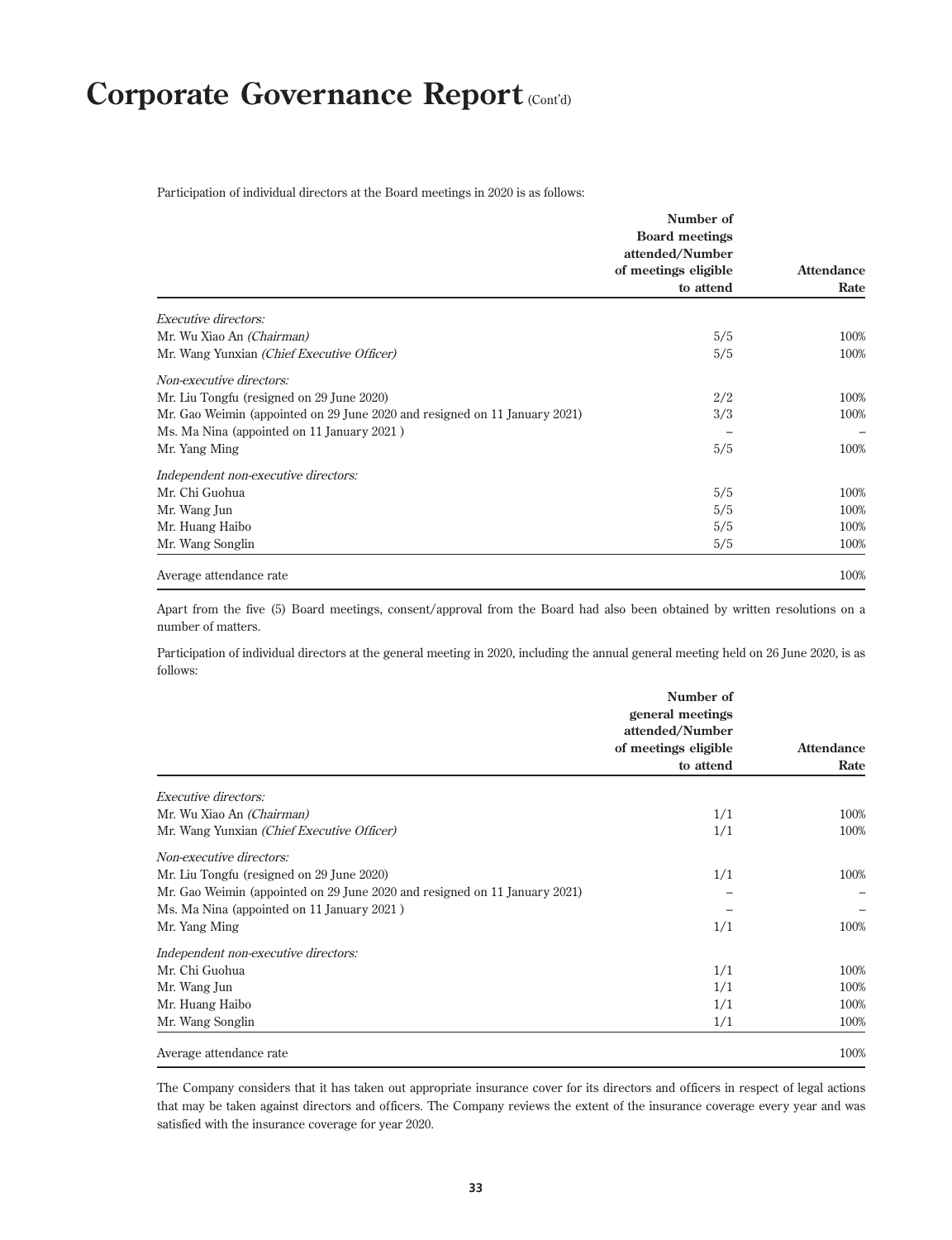### **Corporate Governance Report** (Cont'd)

#### **A.2 Chairman and Chief Executive Officer**

Code provision A.2.1 of the CG Code stipulates that the roles of chairman and chief executive officer should be separate and should not be performed by the same individual.

The Company has segregated the roles of the Chairman of the Board and the Chief Executive Officer of the Company. Mr. Wu Xiao An is the Chairman of the Board and Mr. Wang Yunxian is the Chief Executive Officer of the Company. On 25 April 2012, the Board adopted a set of guidelines (which were amended and restated on 25 March 2019) regarding the power and duties of each of the Chairman and the Chief Executive Officer.

One meeting was held by the Chairman of the Board with the independent non-executive directors of the Company without other directors present in 2020 in compliance with code provision A.2.7 of the CG Code. This provides an additional platform for direct communication of the independent non-executive directors of the Company with the Chairman of the Board without the presence of other directors.

#### **A.3 Board composition**

Currently, the Board comprises eight directors: two executive directors, two non-executive directors and four independent nonexecutive directors. The current composition of the Board is as follows:

|                                                   | <b>Membership of Board Committee(s)</b> |
|---------------------------------------------------|-----------------------------------------|
|                                                   |                                         |
| Executive directors:                              |                                         |
| Mr. Wu Xiao An (Chairman)                         | Member of Remuneration Committee        |
|                                                   | Member of Nomination Committee          |
| Mr. Wang Yunxian <i>(Chief Executive Officer)</i> |                                         |
| Non-executive directors:                          |                                         |
| Ms. Ma Nina                                       |                                         |
| Mr. Yang Ming                                     |                                         |
| Independent non-executive directors:              |                                         |
| Mr. Chi Guohua                                    | Chairman of Audit Committee             |
| Mr. Wang Jun                                      | Chairman of Nomination Committee        |
|                                                   | Member of Audit Committee               |
|                                                   | Member of Remuneration Committee        |
| Mr. Huang Haibo                                   | Chairman of Remuneration Committee      |
|                                                   | Member of Audit Committee               |
|                                                   | Member of Nomination Committee          |
| Mr. Wang Songlin                                  | Member of Audit Committee               |
|                                                   | Member of Remuneration Committee        |
|                                                   | Member of Nomination Committee          |
|                                                   |                                         |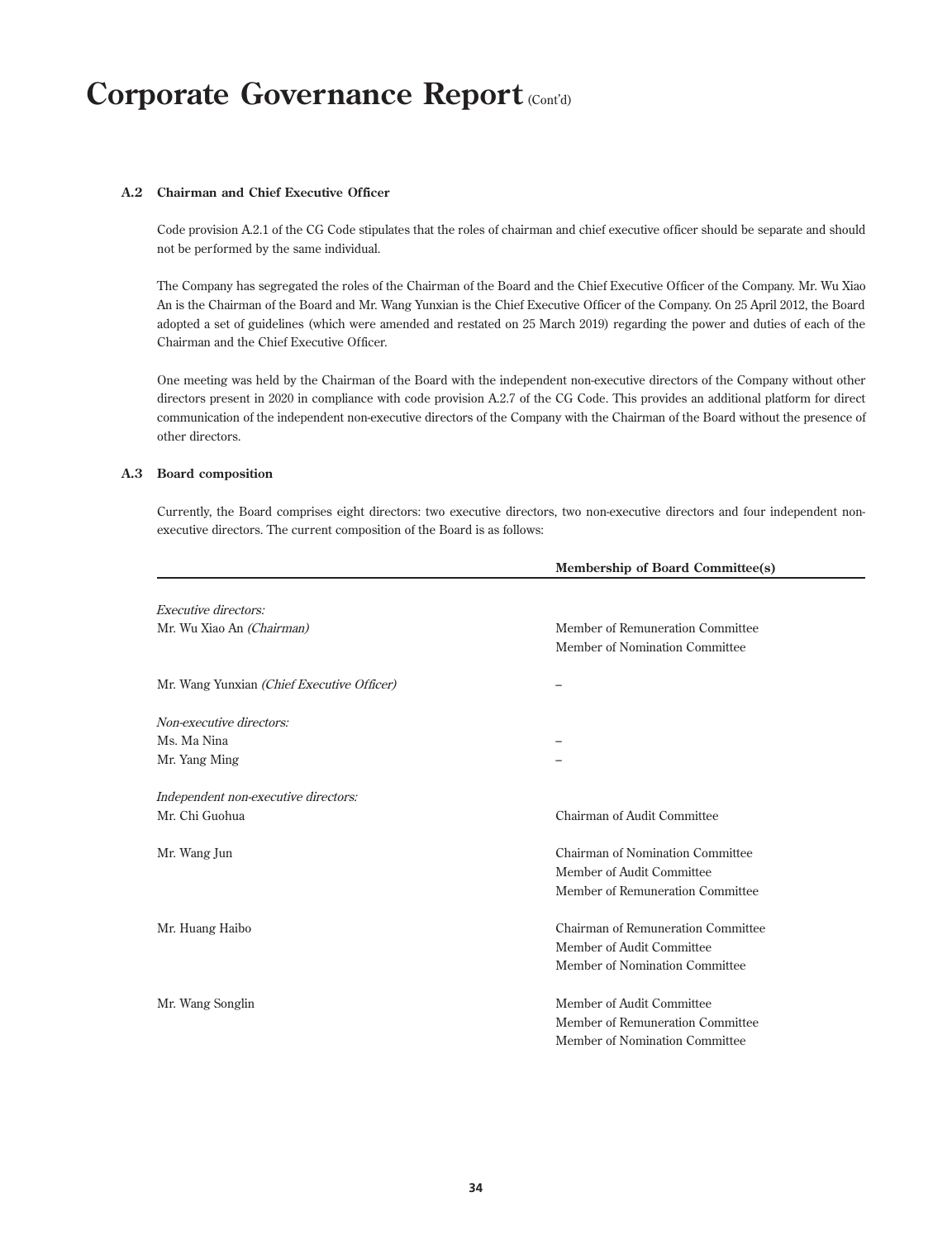Pursuant to the Listing Rules, every listed issuer is required to have such number of independent non-executive directors representing at least one-third of the board, and at least one of whom must have appropriate professional qualifications, or accounting or related financial management expertise. Throughout the year 2020, the number of independent non-executive directors of the Company has met the minimum requirement under the Listing Rules. Mr. Chi Guohua is a certified public accountant (non-practicing member) in the PRC. Mr. Chi has over 18 years of experience in finance, internal control and strategic investment in the PRC. He currently also holds positions in certain academic and professional organizations in the PRC.

The Company has received from each of the independent non-executive directors an annual confirmation of independence pursuant to Rule 3.13 of the Listing Rules. The Board has assessed the independence of all the independent non-executive directors and considered that all the independent non-executive directors have met the independence criteria as set out in Rule 3.13 of the Listing Rules.

The Board members do not have any family, financial or business relations with each other. The biographies of the directors are set out on pages 10 to 13 of this annual report.

The list of directors has been published on the website of the Company and the website of the Stock Exchange, and is disclosed in all corporate communications issued by the Company pursuant to the Listing Rules from time to time.

### **A.4 Appointment, re-election and removal of directors**

Code provision A.4.1 of the CG Code stipulates that non-executive directors should be appointed for a specific term, subject to reelection.

Code provision A.4.2 of the CG Code stipulates that all directors appointed to fill a casual vacancy should be subject to election by shareholders at the first general meeting after their appointment. Every director, including those appointed for a specific term, should be subject to retirement by rotation at least once every three years. Pursuant to Article 112 of the Articles of Association of the Company, a director appointed by the Board to fill a casual vacancy shall hold office until the next following general meeting while a director appointed by the Board as an addition to the Board shall hold office until the next following annual general meeting.

Ms. Ma Nina was appointed as non-executive director of the Company on 11 January 2021 to fill the vacancy left by the resignation of Mr. Gao Weimin. Therefore, Ms. Ma Nina is subject to re-election by the shareholders of the Company at the first general meeting after her appointment. Ms. Ma Nina will offer herself for re-election at the forthcoming annual general meeting of the Company to be held on 24 June 2021.

Each of the executive directors was appointed to the Board pursuant to their respective service agreements and each of the nonexecutive directors and independent non-executive directors was appointed to the Board pursuant to their respective letters of appointment for a term of three (3) years commencing from their respective appointment date and their appointments are subject to the retirement by rotation provisions in the Articles of Association of the Company and the Listing Rules. At every annual general meeting, one-third of the directors for the time being, or if their number is not three or a multiple of three, the number nearest to but not greater than one-third, shall retire from office by rotation according to Article 108(a) of the Articles of Association of the Company. All directors of the Company are subject to the retirement by rotation provision in the Articles of Association of the Company and are subject to the retirement by rotation at least once every three years pursuant to code provision A.4.2 of the CG Code.

To comply with code provision A.4.2 of the CG Code and in accordance with Article 108 of the Articles of Association of the Company, Mr. Wang Yunxian, Mr. Chi Guohua and Mr. Huang Haibo will retire by rotation at the forthcoming annual general meeting of the Company to be held on 24 June 2021 and have offered themselves for re-election at that annual general meeting.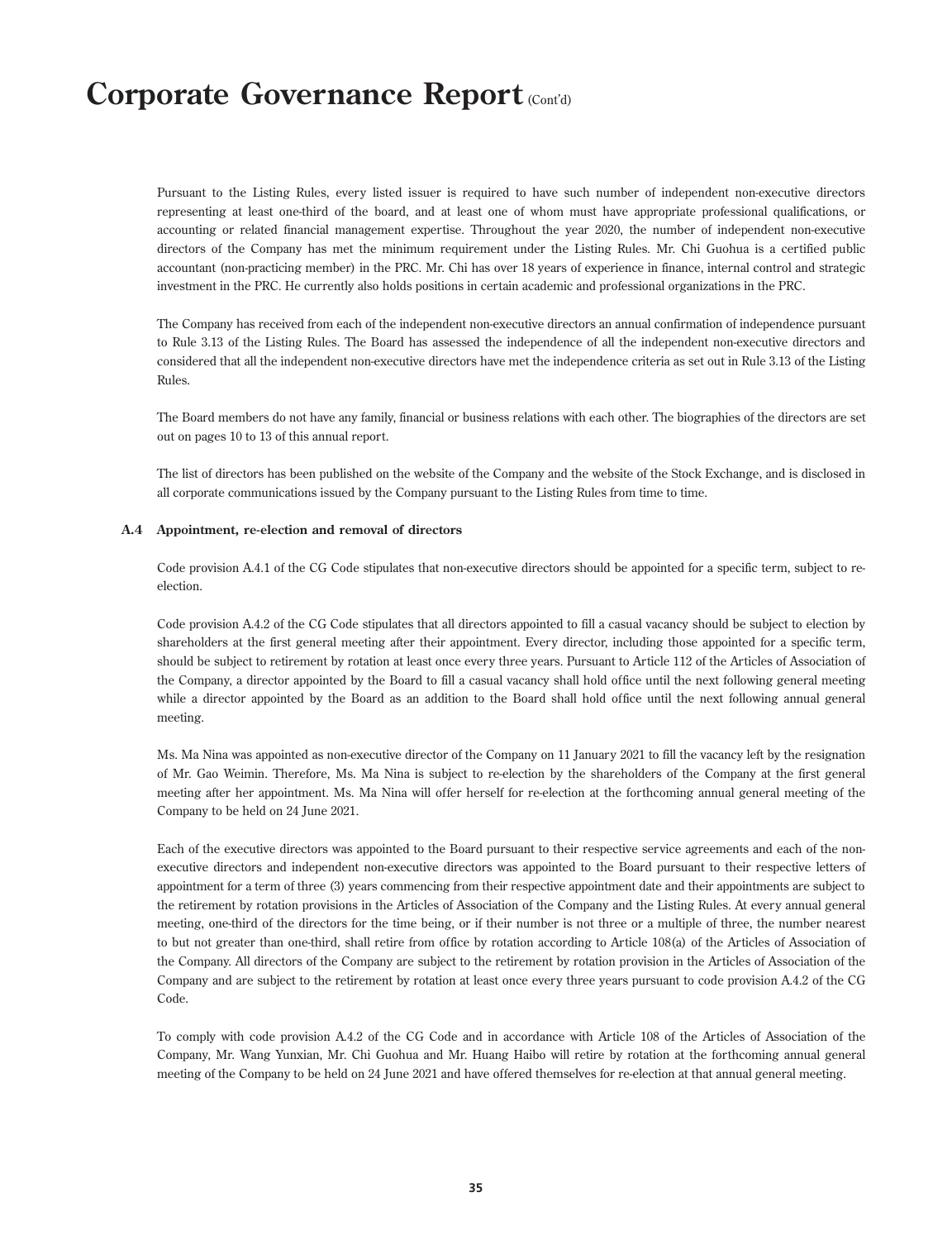#### **A.5 Responsibilities of directors**

Each newly appointed director of the Company is provided with a package of orientation materials setting out the required duties and responsibilities of directors under the Listing Rules and other relevant statutory requirements of Hong Kong. An orientation as to a director's duties and obligations under the Listing Rules and relevant legislations will be arranged for all newly appointed directors of the Company. The directors are kept informed from time to time on the latest development of any changes to the regulatory requirements and the progress of compliance of applicable rules and regulations by the Company. The directors will also be updated from time to time on the business development and operation plans of the Company.

In compliance with code provision A.6.5 of the CG Code, the Company has arranged for, and provided fund for, all directors of the Company to participate in continuous professional development organised in the form of in-house training, seminars or other appropriate courses to keep them refreshed of their knowledge, skill and understanding of the Group and its business or to update their skills and knowledge on the latest development or changes in the relevant statutes, the Listing Rules and corporate governance practices. As part of the continuous professional development program, the Company has also updated the directors of the Company on any material changes in the Listing Rules and corporate governance practices from time to time. Directors of the Company are provided with reading materials summarizing the duties and responsibilities in acting as directors from time to time to keep the directors of the Company abreast of such duties and responsibilities.

In addition to directors' attendance at meetings and review of papers and circulars sent by management during 2020, each director of the Company has participated in the continuing professional development training arranged and funded by the Company as follows:

| <b>Name of Directors</b>                                                   | Type of training |
|----------------------------------------------------------------------------|------------------|
|                                                                            | (Notes)          |
|                                                                            |                  |
| Mr. Wu Xiao An                                                             | 1 and $2$        |
| Mr. Wang Yunxian                                                           | 1 and 2          |
| Mr. Liu Tongfu (resigned on 29 June 2020)                                  |                  |
| Mr. Gao Weimin (appointed on 29 June 2020 and resigned on 11 January 2021) | 1 and 2          |
| Ms. Ma Nina (appointed on 11 January 2021)                                 |                  |
| Mr. Yang Ming                                                              | 1 and 2          |
| Mr. Chi Guohua                                                             | 1 and 2          |
| Mr. Wang Jun                                                               | 1 and 2          |
| Mr. Huang Haibo                                                            | 1 and 2          |
| Mr. Wang Songlin                                                           | 1 and 2          |

Notes:

1. Reading seminar materials and updates relating to the latest development of the Listing Rules and other applicable regulatory requirements.

2. Attending a briefing session conducted by legal professional relating to updates on the Listing Rules and corporate governance practices.

The functions of non-executive directors of the Company include the functions as specified in code provisions A.6.2(a) to (d) of the CG Code. Every director of the Company is aware that he should give sufficient time and attention to the affairs of the Company.

All independent non-executive directors of the Company and the non-executive director of the Company have attended the general meeting held in 2020 in person or by way of telephone conference as required by code provision A.6.7 of the CG Code.

The Company has adopted the standard set out in the Model Code for Securities Transactions by Directors of Listed Issuers (the "**Model Code**") contained in Appendix 10 to the Listing Rules, in relation to the dealings in securities of the Company by the directors.

Having made specific enquiry of all directors, each director of the Company has confirmed that he has complied with the standards set out in the Model Code during the year ended 31 December 2020.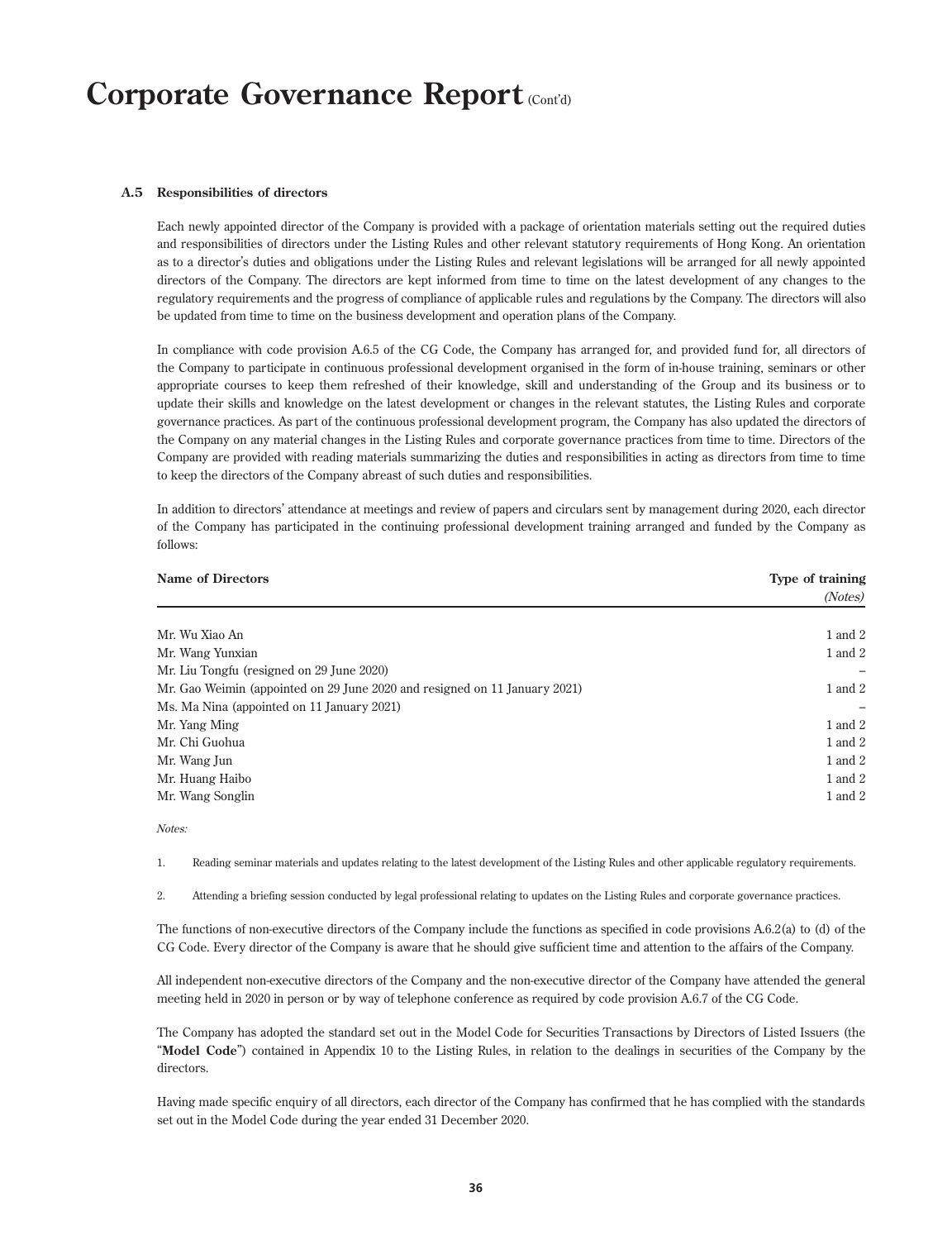The Company also established on 25 April 2012 written guidelines on no less exacting terms than the Model Code (the "**Code for Securities Transactions by Employees**") for securities transactions by the employees of the Company and also the directors and employees of its subsidiaries and its holding company who, because of such office or employment, are likely to be in possession of unpublished inside information of the Group or the securities of the Company.

No incident of non-compliance of the Code for Securities Transactions by Employees by the employees of the Company and the directors and employees of its subsidiaries and its holding company during the year ended 31 December 2020 was noted by the Company.

### **A.6 Supply of and access to information**

With respect to regular Board meetings, and so far as practicable in all other cases, an agenda and accompanying board papers are sent in full to all directors in a timely manner as permitted under the circumstances. Notices are given to all the directors for attending regular Board meetings fourteen (14) days before such meetings generally. For other Board meetings, reasonable notices are given. It has been the practice of the Board and accepted by all members of the Board that relevant information of Board meetings will be sent to all directors three (3) days in advance of the relevant meetings or any reasonable time before such meetings where it is not practicable to send out the information three (3) days in advance.

Members of the management have been reminded that they have an obligation to supply the Board and the Board committees with adequate information on a timely basis to enable each of them to make informed decisions. The Board and each director have separate and independent access to the Group's senior management.

All directors of the Company are entitled to have access to board papers, minutes and related materials.

#### **A.7 Non-executive directors**

Pursuant to code provision A.4.1 of the CG Code, non-executive directors should be appointed for a specific term and subject to reelection. Each of the non-executive directors of the Company has entered into a letter of appointment with the Company for a term of three years commencing from their respective appointment date.

# **B. BOARD COMMITTEES**

### **B.1 Nomination Committee**

The Board adopts a formal, considered and transparent procedure for appointment of new directors to the Board. The appointment of a new director has been a collective decision of the Board, taking into consideration the candidate's qualification, expertise, experience, integrity and commitment to his/her responsibilities within the Group. In addition, all candidates to be selected and appointed as a director must be able to meet the standards set out in Rules 3.08 and 3.09 of the Listing Rules. A candidate who is to be appointed as an independent non-executive director must also meet the independence criteria set out in Rule 3.13 of the Listing Rules.

The Nomination Committee of the Company was established on 25 April 2012 with specific written terms of reference (which was amended and restated on 25 March 2019) which include the duties set out in code provisions A.5.2(a) to (d) of the CG Code. The existing members of the Nomination Committee comprise Mr. Wang Jun, Mr. Huang Haibo and Mr. Wang Songlin, all of whom are independent non-executive directors, and Mr. Wu Xiao An, an executive director. Mr. Wang Jun is the chairman of the Nomination Committee.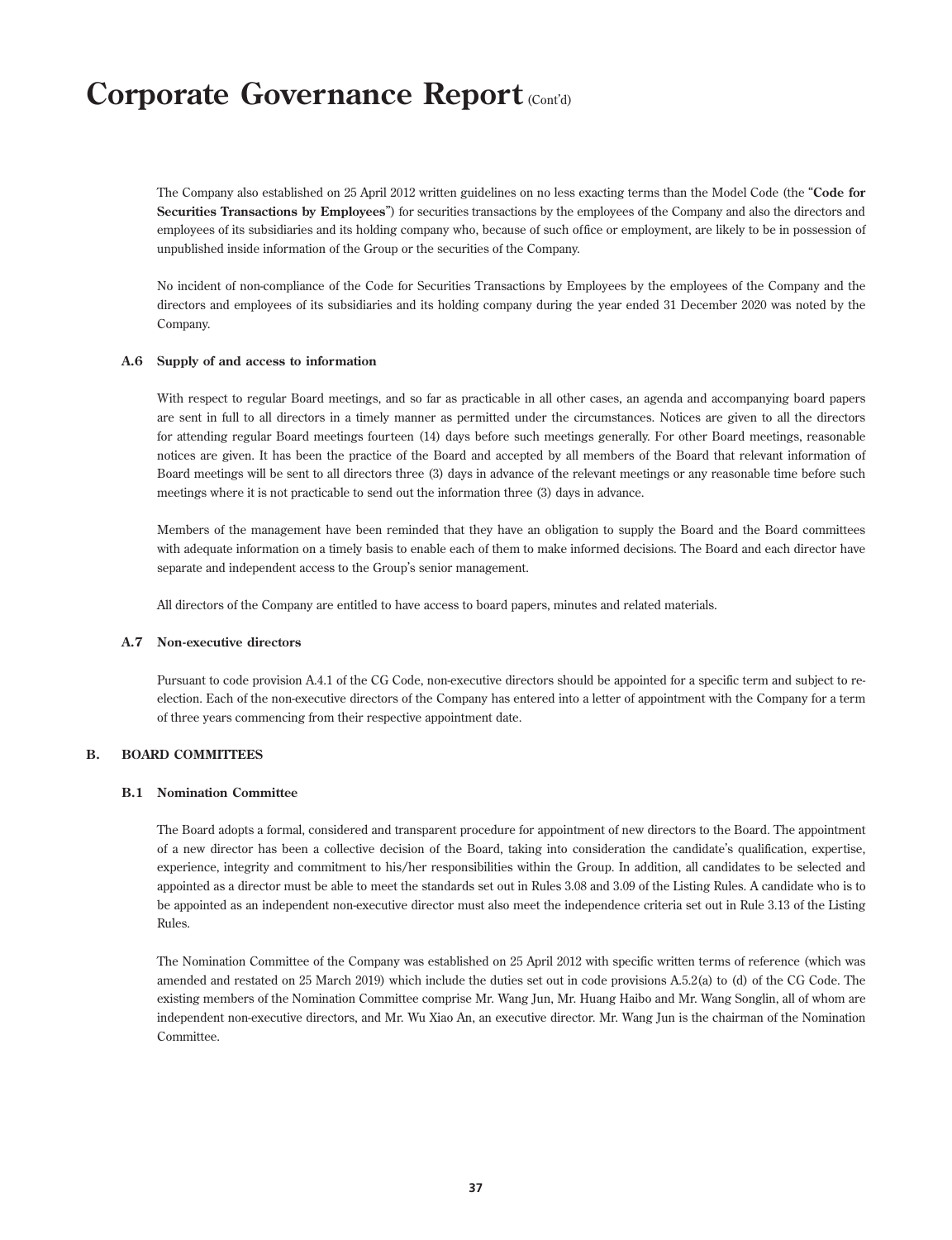In 2020, the Nomination Committee held one (1) meeting and discharged its responsibilities. Attendance of individual members at the Nomination Committee meeting is as follows:

|                                                     | <b>Attendance by</b><br>directors/ |                           |
|-----------------------------------------------------|------------------------------------|---------------------------|
|                                                     | Number of                          | <b>Attendance</b><br>Rate |
|                                                     | meetings                           |                           |
| Mr. Wang Jun (chairman of the Nomination Committee) | 1/1                                | 100%                      |
| Mr. Huang Haibo                                     | 1/1                                | 100%                      |
| Mr. Wang Songlin                                    | 1/1                                | 100%                      |
| Mr. Wu Xiao An                                      | 1/1                                | 100%                      |
|                                                     |                                    |                           |
| Average attendance rate                             |                                    | 100%                      |

The Nomination Committee is responsible for reviewing the Board's composition and diversity, developing the relevant procedures for nomination and appointment of directors and assessing the independence of the independent non-executive directors to ensure that the Board has a balance of expertise, skills and experience and formulating succession plans for executive directors and senior executives. The Nomination Committee is also authorised to obtain outside professional advice and to seek information from employees, and the Company will provide sufficient resources to the Nomination Committee for performance of its duties.

The work performed by the Nomination Committee in 2020 included:

- nominated new non-executive director as the replacement of resigned non-executive director;
- reassessed the independence of the independent non-executive directors; and
- made recommendation to the Board for re-election of retiring directors at the annual general meeting of the Company held on 26 June 2020.

Full minutes of the Nomination Committee meetings are kept by the company secretary. Draft and final versions of the minutes of the Nomination Committee meetings are sent to all members of the Nomination Committee for comments and approval and all decisions of the Nomination Committee are reported to the Board.

The terms of reference of the Nomination Committee are available on the website of the Company and the website of the Stock Exchange.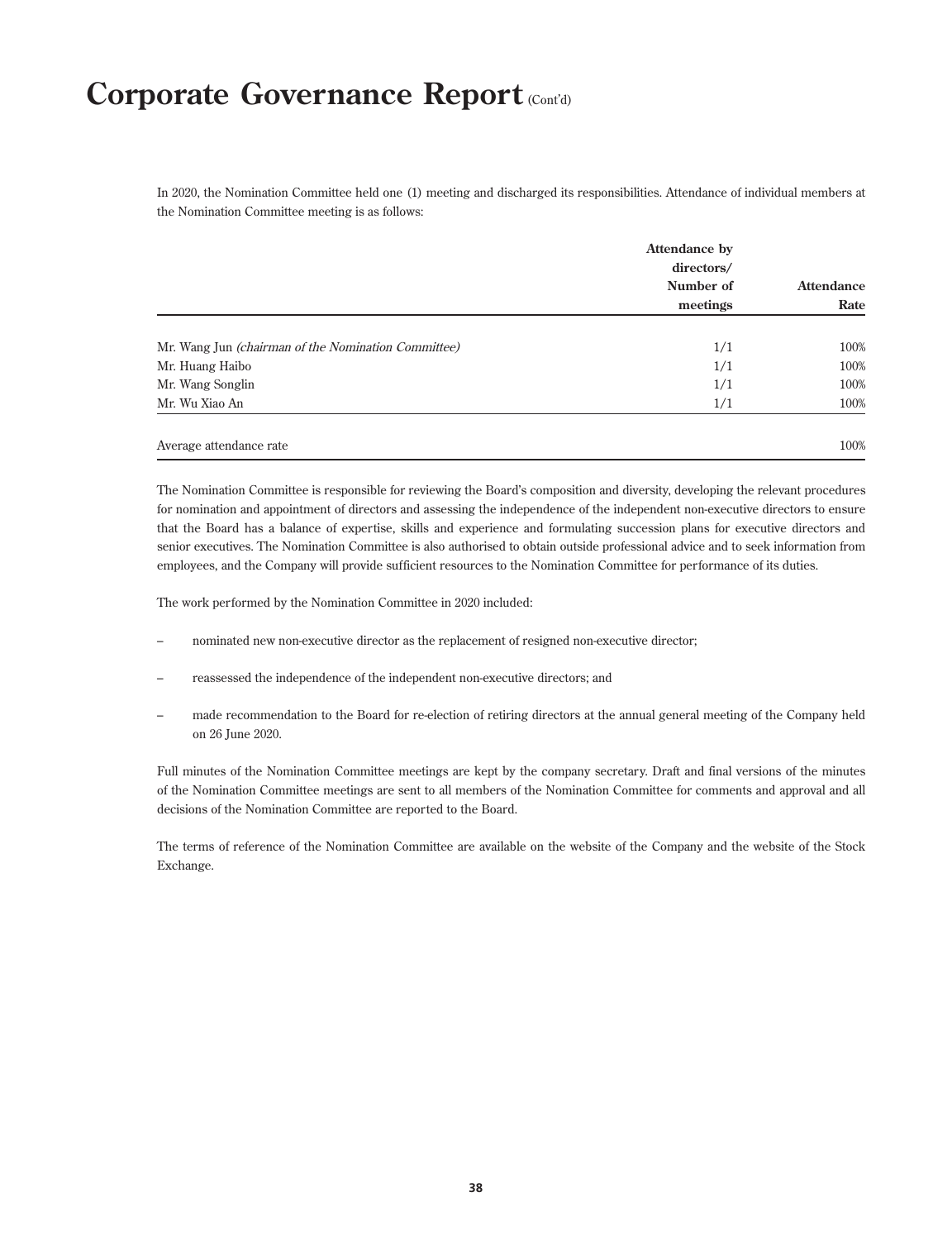The Company has adopted a board diversity policy on 17 December 2013. Selection of candidates will be based on a range of diversity perspectives, including but not limited to gender, age, cultural and educational background, ethnicity, professional experience, skills, knowledge and length of service. The ultimate decision will be based on merit and contribution that the selected candidates will bring to the Board. The Board's composition, including gender, ethnicity, age, length of service, is set out below:

|                  | Gender | <b>Ethnicity</b> | Age | <b>Length of Service</b> |
|------------------|--------|------------------|-----|--------------------------|
|                  |        |                  |     |                          |
| Mr. Wu Xiao An   | Male   | Chinese          | 59  | 10 years                 |
| Mr. Wang Yunxian | Male   | Chinese          | 66  | 10 years                 |
| Ms. Ma Nina      | Female | Chinese          | 50  |                          |
| Mr. Yang Ming    | Male   | Chinese          | 52  | 5 years                  |
| Mr. Chi Guohua   | Male   | Chinese          | 46  | 8 years                  |
| Mr. Wang Jun     | Male   | Chinese          | 59  | 9 years                  |
| Mr. Huang Haibo  | Male   | Chinese          | 66  | 9 years                  |
| Mr. Wang Songlin | Male   | Chinese          | 69  | 9 years                  |

The members of the Nomination Committee are of the opinion that the Board's composition meets with the board diversity policy of the Company.

### **B.2 Remuneration Committee**

The Remuneration Committee of the Company was established on 25 April 2012 with specific written terms of reference. The existing members of the Remuneration Committee comprise Mr. Huang Haibo, Mr. Wang Jun and Mr. Wang Songlin, all of whom are independent non-executive directors, and Mr. Wu Xiao An, an executive director. Mr. Huang Haibo is the chairman of the Remuneration Committee. The terms of reference of the Remuneration Committee are adopted with reference to the CG Code, including the specific duties set out in code provisions B.1.2(a) to (h) of the CG Code.

In 2020, the Remuneration Committee held one (1) meeting and discharged its responsibilities. Attendance of individual members at the Remuneration Committee meeting is as follows:

|                                                          | Attendance by<br>directors/ |                   |
|----------------------------------------------------------|-----------------------------|-------------------|
|                                                          | Number of                   | <b>Attendance</b> |
|                                                          | meetings                    | Rate              |
| Mr. Huang Haibo (chairman of the Remuneration Committee) | 1/1                         | 100%              |
| Mr. Wang Jun                                             | 1/1                         | 100%              |
| Mr. Wang Songlin                                         | 1/1                         | 100%              |
| Mr. Wu Xiao An                                           | 1/1                         | 100%              |
| Average attendance rate                                  |                             | 100%              |

The Remuneration Committee is responsible for making recommendations to the Board regarding the Group's policy and structure for all remuneration of directors and senior management and approving the remuneration package of the individual executive directors. The Remuneration Committee is authorised to seek any information it requires from any employee of the Group and has the power to request the executive directors and other persons to attend its meetings. The Remuneration Committee is also authorised to obtain outside professional advice and to secure the attendance of other persons with relevant experience and expertise if it considers as necessary, and the Company will provide sufficient resources to the Remuneration Committee for performance of its duties.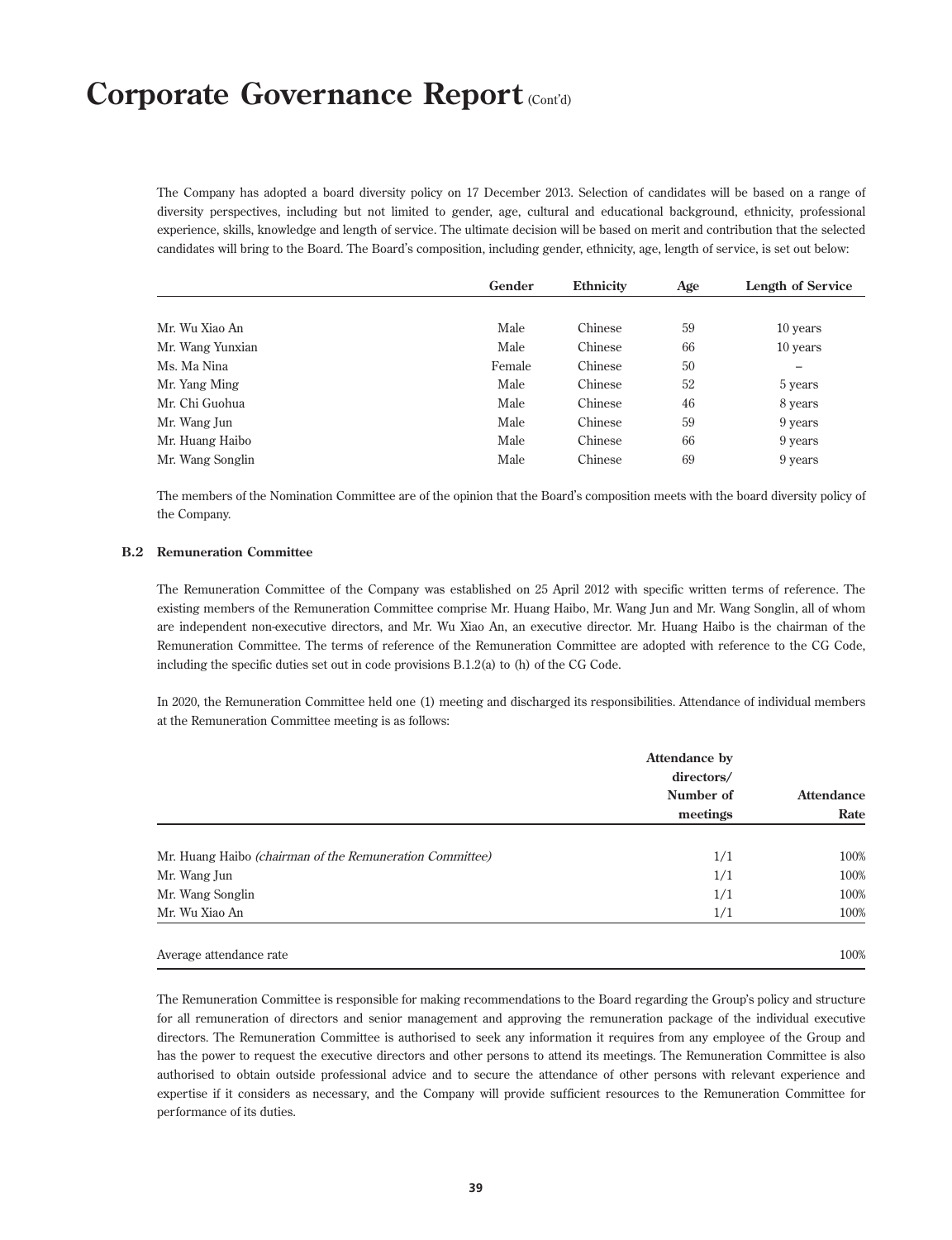The work performed by the Remuneration Committee in 2020 included:

- reviewing the director's service agreement of new non-executive director;
- approving the remuneration of directors (including the independent non-executive directors);
- approving the bonus payment to the staff of the Group; and
- considering the grant of share options when necessary as a means to provide incentives or rewards to the directors and/or employees of the Group.

The remuneration of directors is determined with reference to their respective qualifications, experience, duties and responsibilities in the Group. When approving the remuneration of directors, no individual directors will be involved in decisions relating to his own remuneration.

Full minutes of the Remuneration Committee meeting are kept by the company secretary. Draft and final versions of the minutes of the Remuneration Committee meetings are sent to all members of the Remuneration Committee for comments and approval and all decisions of the Remuneration Committee are reported to the Board subject to applicable restriction.

The terms of reference of the Remuneration Committee are available on the website of the Company and the website of the Stock Exchange.

### **B.3 Audit Committee**

The Audit Committee of the Company was established on 25 April 2012 with reference to "A Guide for the Formation of an Audit Committee" issued by the Hong Kong Institute of Certified Public Accountants. The terms of reference of the Audit Committee (which was amended and restated on 25 March 2019) include the duties set out in code provisions C.3.3(a) to (n) of the CG Code. The existing members of the Audit Committee comprise Mr. Chi Guohua, Mr. Wang Jun, Mr. Huang Haibo and Mr. Wang Songlin, all of whom are independent non-executive directors. Mr. Chi Guohua is the chairman of the Audit Committee. The Audit Committee does not have any former partner of the Group's existing audit firm as a member. The Company has adopted policy for hiring of employees and former employees of its external auditors on 25 April 2012 (which was amended and restated on 25 March 2019) to ensure judgment and independence of the audit of the Group will not be impaired.

In 2020, the Audit Committee held two (2) meetings and discharged its responsibilities. Attendance of individual members at the Audit Committee meetings is as follows:

|                                                  | Attendance by<br>directors/ |                   |
|--------------------------------------------------|-----------------------------|-------------------|
|                                                  | Number of                   | <b>Attendance</b> |
|                                                  | meetings                    | Rate              |
| Mr. Chi Guohua (chairman of the Audit Committee) | 2/2                         | 100%              |
| Mr. Wang Jun                                     | 2/2                         | 100%              |
| Mr. Huang Haibo                                  | 2/2                         | 100%              |
| Mr. Wang Songlin                                 | 2/2                         | 100%              |
| Average attendance rate                          |                             | 100%              |

The principal duties of the Audit Committee include reviewing the Company's financial controls, internal controls and risk management system, annual reports, accounts and half-yearly reports. The Audit Committee is also authorised to obtain outside professional advice and to seek information from employees, and the Company will provide sufficient resources to the Audit Committee for performance of its duties.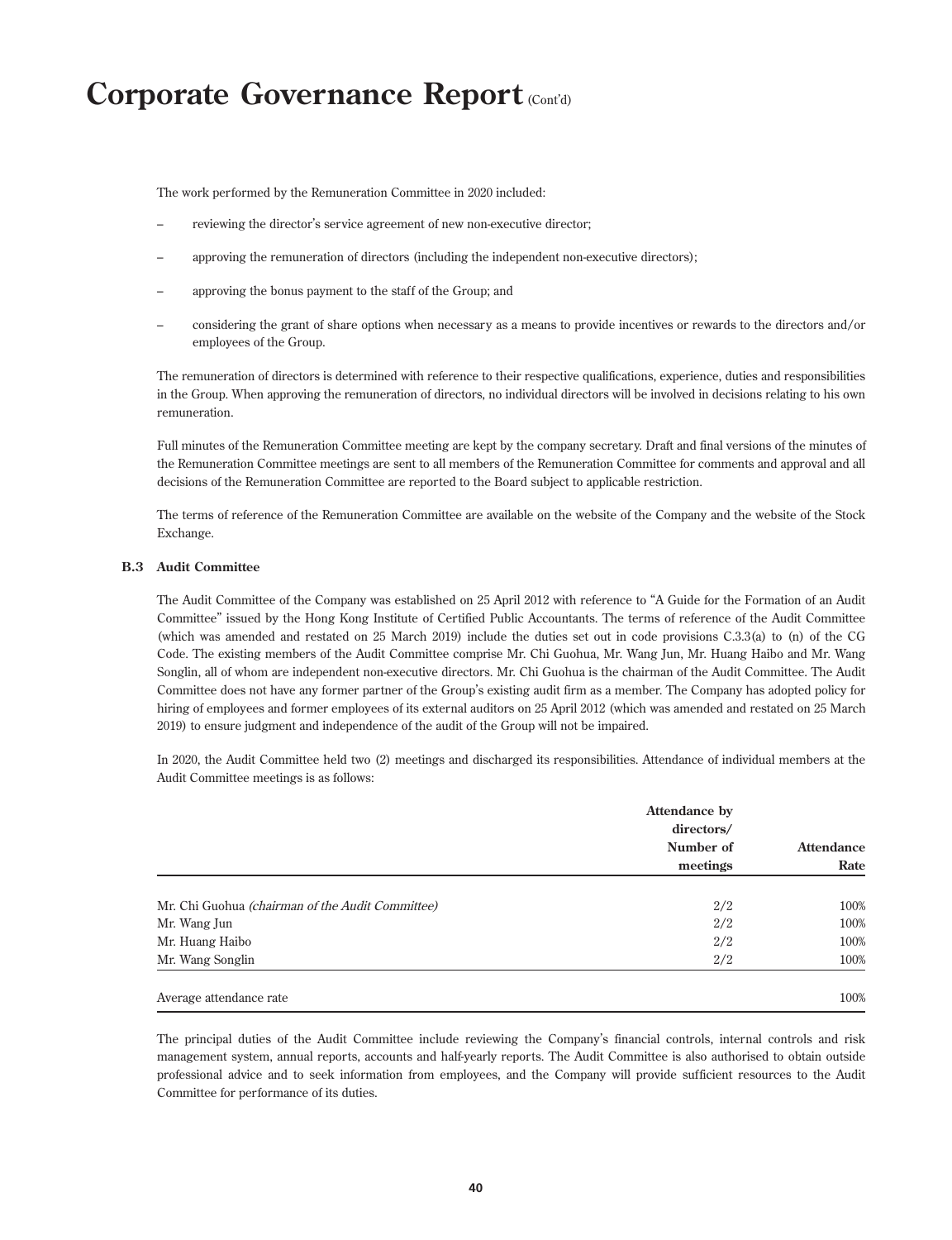The following is a summary of the work performed by the Audit Committee in 2020:

- reviewed the auditors' management letter and the management's response;
- reviewed and considered the recently issued accounting standards, the adoption of new accounting standards and the change in significant accounting policies;
- reviewed the audited financial statements, the annual report and the final results announcement for the year ended 31 December 2019;
- reviewed the interim report and the interim results announcement for the six months ended 30 June 2020;
- met with the auditors to go through any significant audit issues or key findings noted during the audit of the Group's 2019 final results;
- met with the auditors to go through any significant key findings on the internal control and financial reporting matters based on the agreed-upon procedures performed for the Group's 2020 unaudited interim results;
- reviewed risk management and internal control systems and the effectiveness of the Company's internal audit function;
- reviewed the continuing connected transactions; and
- made recommendations to the Board regarding the appointment of external auditors and auditors remuneration.

In 2020, all issues raised by the Audit Committee were addressed by the management. The work and findings of the Audit Committee were reported to the Board. In 2020, no issues brought to the attention of the management and the Board were of sufficient importance to require disclosure in this annual report.

The Audit Committee reviewed the audited consolidated financial statements of the Group for the year ended 31 December 2020 in conjunction with the Company's external auditors. Based on the review and discussions with management, the Audit Committee was satisfied that the audited consolidated financial statements of the Group were prepared in accordance with applicable accounting standards and fairly present the Group's financial position and results for the year ended 31 December 2020. The Audit Committee therefore recommended the audited consolidated financial statements of the Group for the year ended 31 December 2020 be approved by the Board.

Full minutes of the Audit Committee meetings are kept by the company secretary. Draft and final versions of the minutes of the Audit Committee meetings are sent to all members of the Audit Committee for comments and approval and all decisions of the Audit Committee are reported to the Board.

The terms of reference of the Audit Committee are available on the website of the Company and the website of the Stock Exchange. This annual report has been reviewed by the Audit Committee.

#### **B.4 Corporate governance function**

The Company has adopted the terms of reference for the corporate governance function on 25 April 2012 (which were amended and restated on 8 February 2013) in compliance with code provision D.3 of the CG Code. Pursuant to the terms of reference of the corporate governance function, the Board shall be responsible for developing, reviewing and/or monitoring the policies and practices on corporate governance of the Company; training and continuous professional development of directors and senior management; and compliance with legal and regulatory requirements of the Company. This corporate governance report has been reviewed by the Board in discharge of its corporate governance function.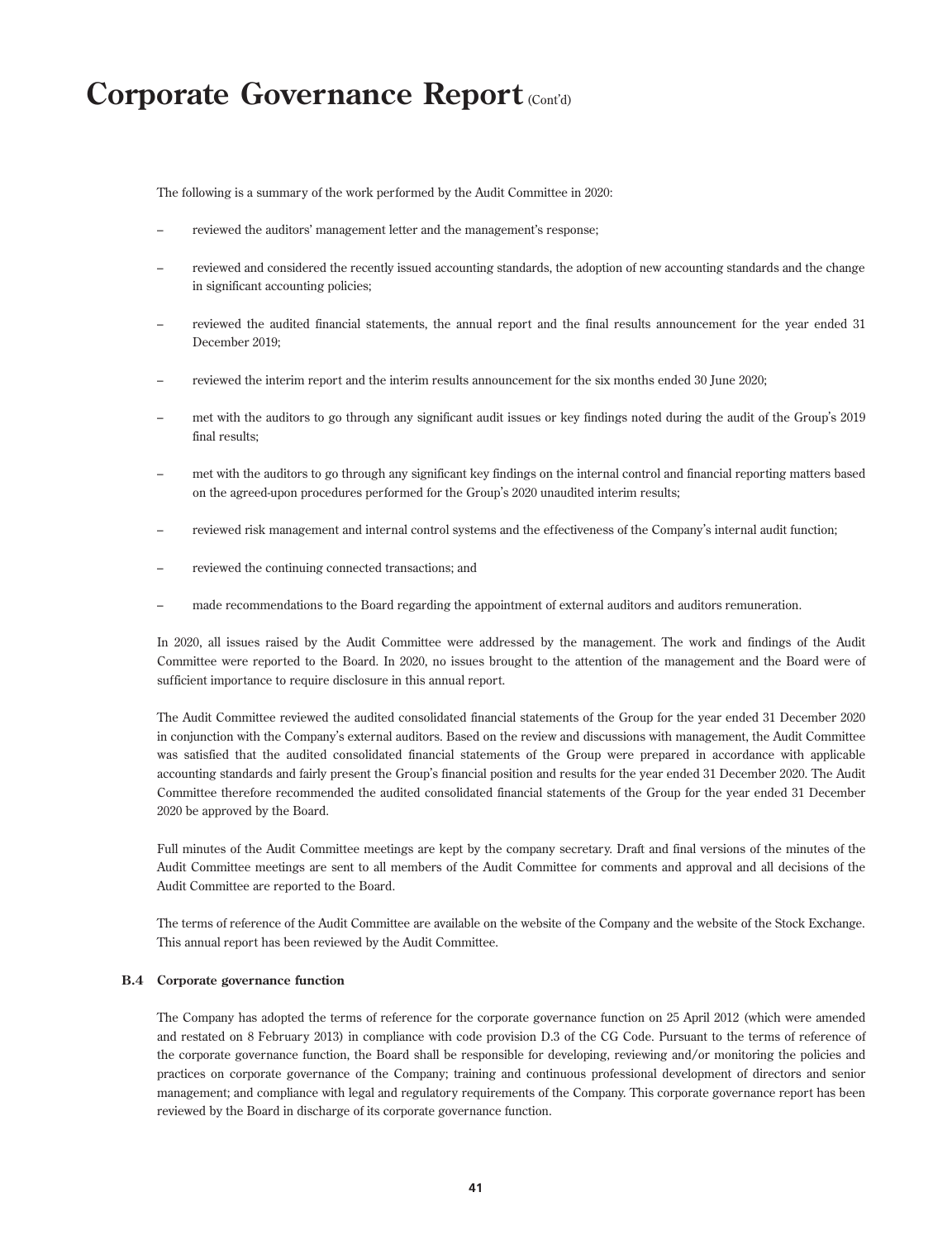# **C. ACCOUNTABILITY AND AUDIT**

### **C.1 Financial reporting**

The management shall provide such explanation and information to the Board as will enable the Board to make an informed assessment of the financial and other matters put before the Board for approval.

The directors are responsible for overseeing all financial aspects of the Company and for keeping proper accounting records and preparing financial statements for each financial period, that give a true and fair view of the state of affairs of the Group and of the results and cash flow for that period. In preparing the financial statements for the year ended 31 December 2020, the directors of the Company have:

- approved the adoption of all applicable Hong Kong Financial Reporting Standards which are issued by the Hong Kong Institute of Certified Public Accountants;
- selected and applied consistently appropriate accounting policies;
- made judgments and estimates that are prudent and reasonable; and
- prepared the accounts on a going concern basis.

The Board is accountable to shareholders for a clear and balanced assessment of the Company's financial position and prospects. In this regard, the directors' responsibility to present a balanced, clear and understandable assessment extends to annual and interim reports, other inside information announcements and other financial disclosures required under the Listing Rules, reports to regulators, and information required to be disclosed pursuant to statutory requirements.

Financial results of the Group are announced in a timely manner in accordance with all statutory requirements, particularly the timeframe stipulated in Rules 13.49(1) and (6) of the Listing Rules.

All directors of the Company acknowledge their responsibility for preparing the financial statements for the year ended 31 December 2020. Currently, the Company's external auditors are Grant Thornton Hong Kong Limited (the "**Auditors**").

In 2020, the audit and non-audit service fees paid or payable by the Company amounted to approximately HK\$1,086,000 and RMB988,000, respectively. The non-audit services mainly included interim review of condensed consolidated financial statements and advisory service.

The statement of the Auditors about their reporting responsibilities on the financial statements of the Group is set out in the Independent Auditor's Report on pages 64 to 68 of this annual report.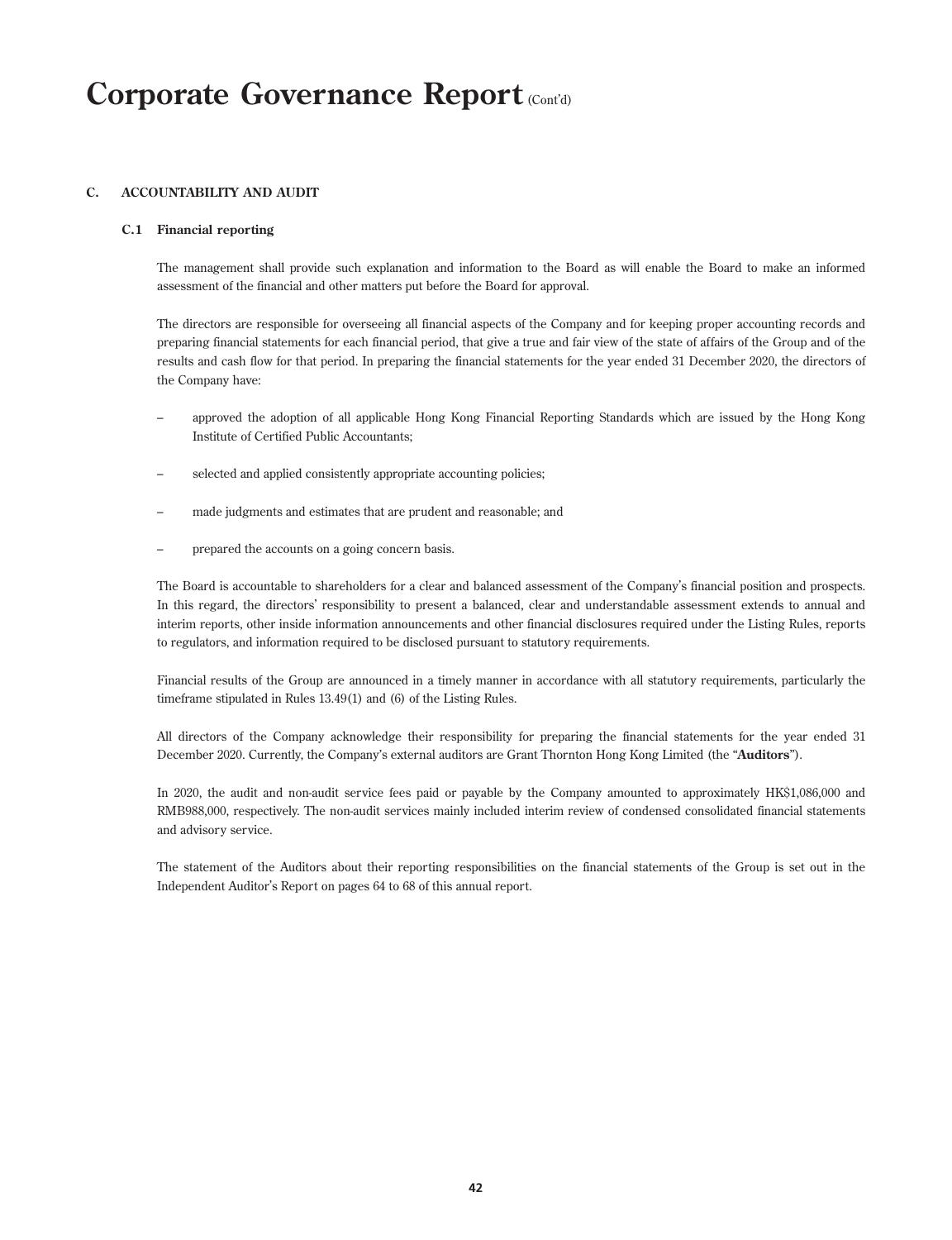### **C.2 Risk management and internal control**

The Company has an internal audit function to review the adequacy and effectiveness of the Group's risk management and internal control systems. The Board is entrusted with an overall responsibility of devising the Company's systems of risk management and internal control and conducting an annual review of its effectiveness. This ensures that the Board oversees and monitors the Group's overall financial position so that the interests of the shareholders are well protected and covered.

The risk management and internal control function set up by the Group is responsible for coordinating, monitoring and commenting on the risk management and internal control activities of all departments and subsidiaries. The risk management and internal control function holds regular meetings with the heads of departments and subsidiaries to discuss matters in relation to risk management and internal control and the corresponding policies. It also submits annual reports on risk management and internal control to the Board and the Audit Committee. The Board and the Audit Committee are responsible for the final assessment of the work of risk management and internal control as well as the effectiveness of the systems, discussing specific major risks and material failure of internal control; and providing support and comprehensive action plans to the management so as to ensure the adequacy of resources, staff qualifications and experience, training programmes and budget of the Group's accounting, internal audit and financial reporting functions.

The Group's risk management and internal control systems focuses on identifying and analysing risks faced by the Group and reviewing the Group's strategies, finance, markets, operations and compliance. It also establishes appropriate risk appetite and risk management, and controls risks in a timely and reliable manner, so as to contain the risks within the established risk appetite. Such systems are designed to manage rather than eliminate the risk of failure to achieve business objectives, and can only provide reasonable and not absolute assurance against material misstatement or loss. We review the major risks of the Group from five perspectives, namely causes, management strategies, responsible entities, solutions and progress. In case of any material risk, we analyse and deliberate to identify the cause(s) of the risk, formulate risk management strategies for each cause and identify the departments who will be the responsible entities to take charge of the implementation of the strategies. We also adopt effective solutions for controlling and mitigating risks and follow up the implementation progress to ensure effective risk control.

The Board and the Audit Committee have conducted a review of the effectiveness of the risk management and internal control systems on all major operations of the Group and noted that recommendations on certain areas of improvement identified in previous years have been properly followed up and implemented. The Board and the Audit Committee will continue to improve the effectiveness of the risk management and internal control systems of the Group and to monitor the systems and the progress of improvements. The Board and the Audit Committee considered that the key areas of the Group's risk management and internal control systems are effective and adequate and the Group has fully complied with the relevant code provisions set out in the CG Code regarding risk management and internal control systems generally.

In addition, the Company complies with the requirements of the Listing Rules and the SFO to handle and disclose inside information. The Company and its directors maintain strict confidentiality of the inside information until disclosure. Employees are reminded regularly that they must not make any unauthorized disclosure of inside information or make any use of such information for the advantage of himself or herself or others.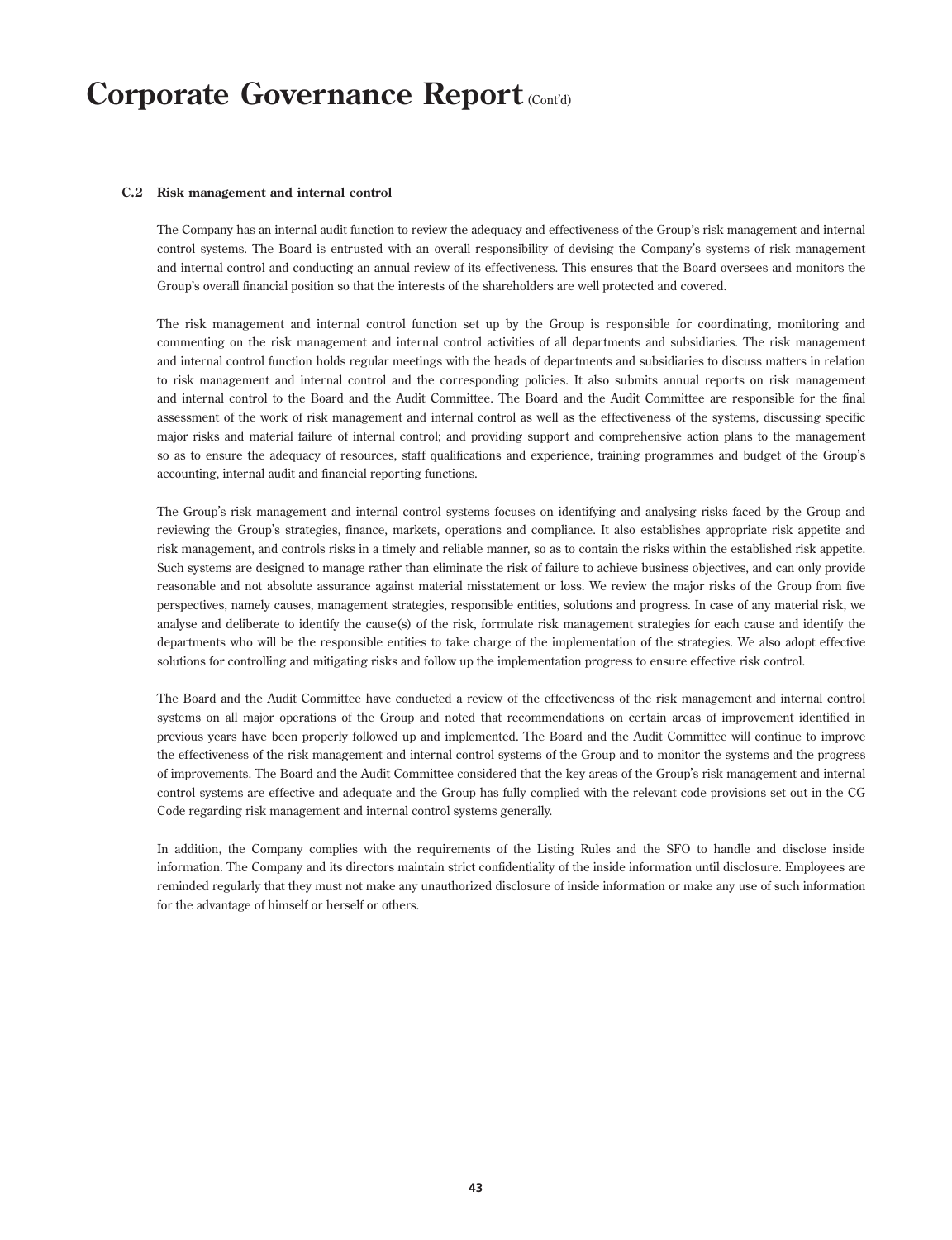# **D. DELEGATION BY THE BOARD**

### **Management functions**

In general, the Board oversees the Company's strategic development and determines the objectives, strategies and policies of the Group. The Board also monitors and controls operating and financial performance and sets appropriate policies for risk management in pursuit of the Group's strategic objectives. The Board delegates the implementation of strategies and day-to-day operation of the Group to the management. The Board is entrusted with the following reserved powers:

### 1. Business strategy

- approval of strategic objectives, annual plans and performance targets for the Group;
- approval of proposals for expansion or closures other than those which have been specifically approved in the strategic objectives and/or annual plans of the Group;
- approval of budgets; and
- approval of performance indicators.

### 2. Appointment

- appointment of any person as director to fill a casual vacancy or as an additional director;
- appointment of the chairman and the chief executive officer;
- appointment of senior executives;
- fixing of auditors' remuneration;
- selection, appointment and dismissal of company secretary; and
- formation of board committees and approval of the membership and terms of reference of the board committees.

### 3. Board and senior management

- delegation of authority to the chairman, chief executive officer, management and board committee(s);
- approval of remuneration and incentive policies;
- approval of Group benefit policies;
- approval of remuneration of directors and senior management; and
- assessment of the performance of the Company and the Board.

### 4. Relations with the shareholders

- arrangements for annual general meetings and any other shareholders' meetings;
- matters relating to disclosure as required by the applicable law and regulations; and
- formation of shareholders' communication policy.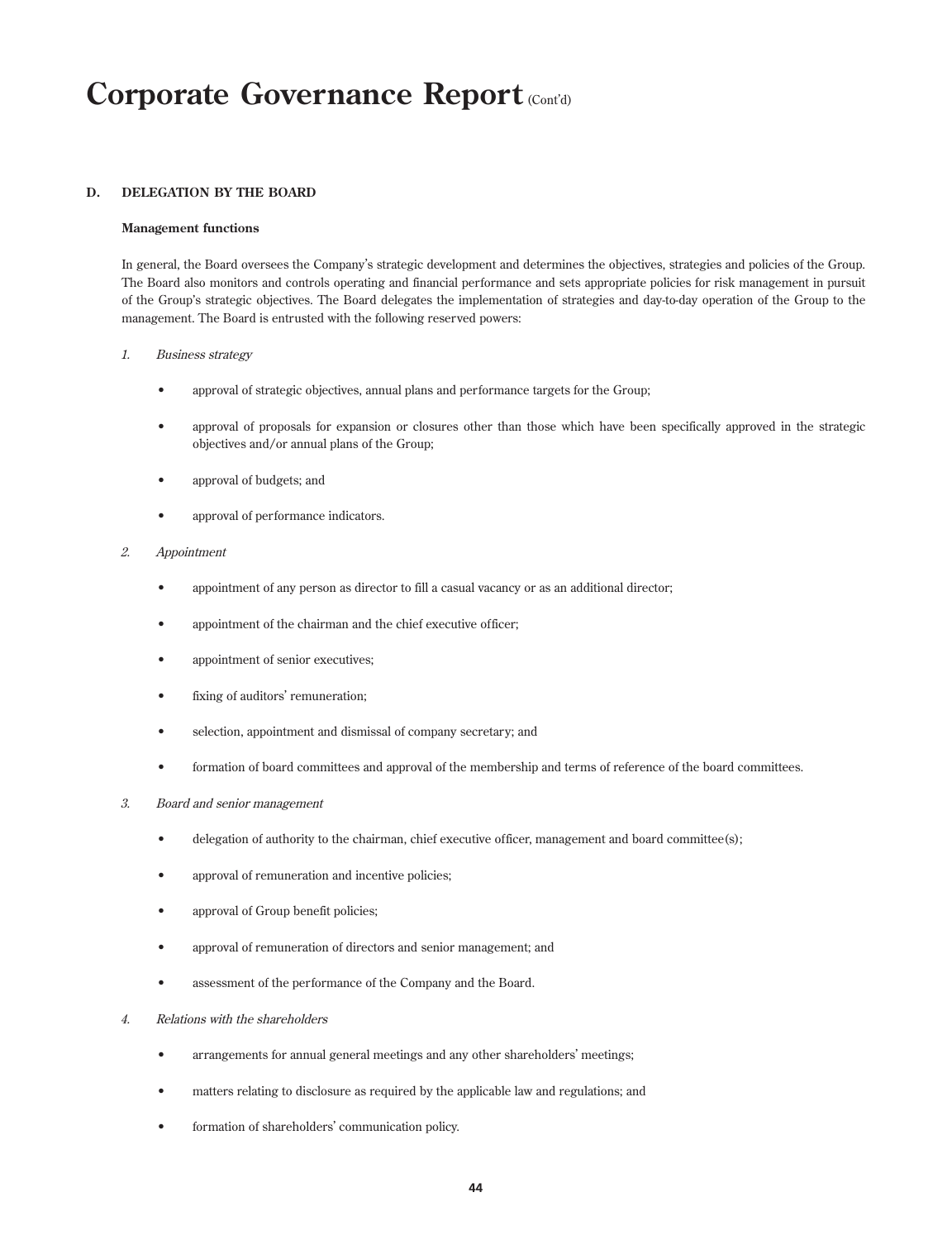### 5. Financial matters

- approval of annual accounts and directors' reports;
- approval of accounting policies;
- approval of any substantial change in the policies of the Company for statements of financial position management including but without limitation capital adequacy, credit, liquidity, debt maturity profile, interest rate and exchange rate risks and asset concentration both geographically and by sector;
- approval of internal audit plan;
- approval of internal control policy and procedures;
- acceptance of auditors' reports including management letters; and
- declaration of interim dividends and making recommendations on final dividends.
- 6. Capital expenditures
	- approval of the capital expenditure budget;
	- approval of capital commitment, whether or not the same has been provided for in the capital expenditure budget and/or annual budget; and
	- approval of priorities.
- 7. Any transaction that constitutes notifiable transaction or connected transaction for the Company under the Listing Rules (as amended from time to time).
- 8. To assess the likely impact of unexpected and significant events and other events which can affect price and market activity of the shares of the Company and to decide whether the relevant information would be price-sensitive and need to be disclosed.
- 9. Risk management
	- risk assessment and insurance; and
	- risk management policies.
- 10. Internal controls and reporting system
	- approval and establishment of any effective procedures for monitoring and control of operations including internal procedures for audit and compliance.
- 11. Use of the company seal(s).
- 12. Donations and sponsorships (if any) above approved limits.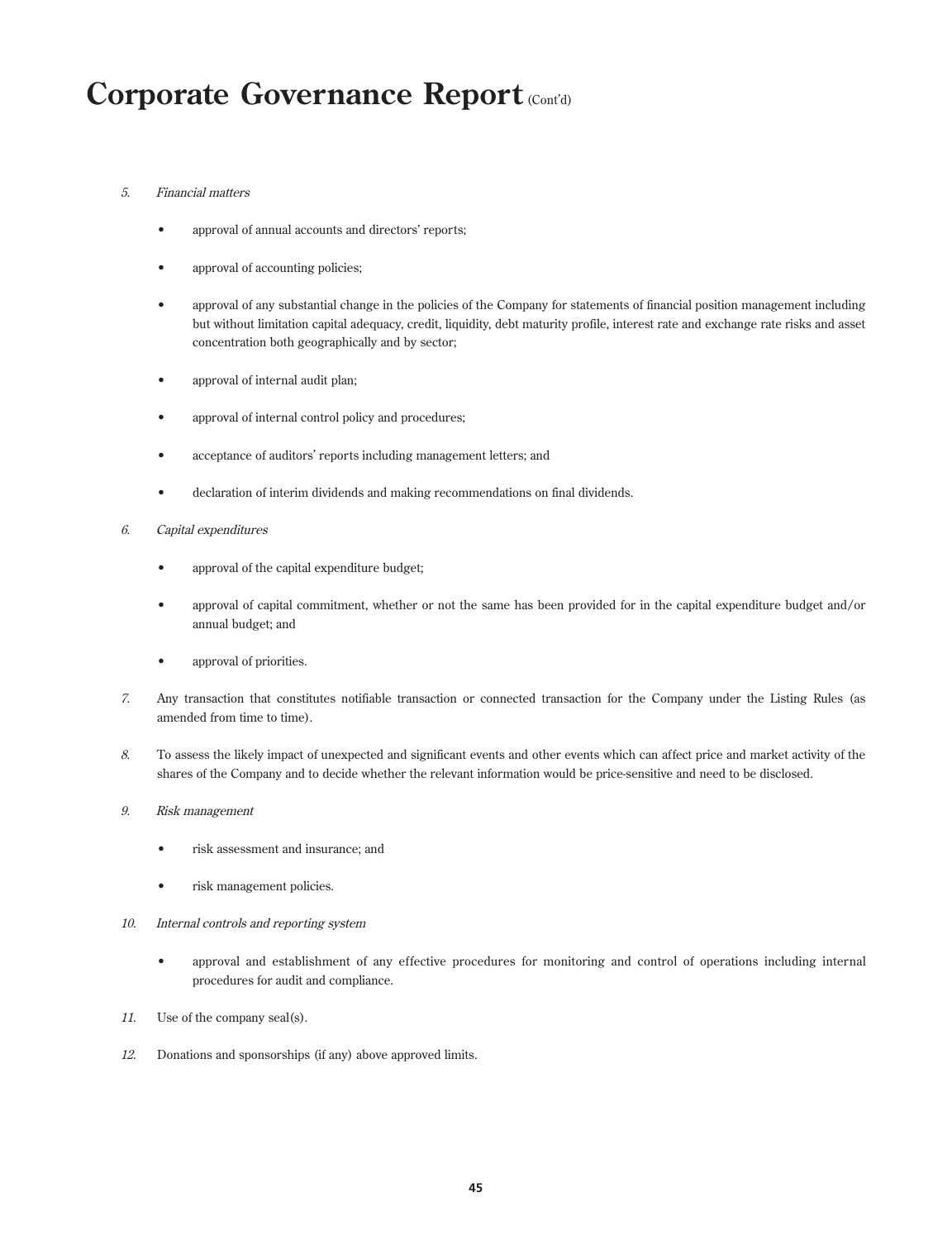# **E. COMPANY SECRETARY**

Ms. Ngai Ka Yan, the company secretary appointed by the Board and an employee of the Company, in the opinion of the Board, possesses the necessary qualification and experience and is capable of performance of the functions of the company secretary and the Company will provide fund for Ms. Ngai to take not less than 15 hours of appropriate professional training in each financial year as required under Rule 3.29 of the Listing Rules. During 2020, Ms. Ngai has attended training programs and seminars arranged by The Hong Kong Institute of Chartered Secretaries, the Stock Exchange and other institutions and has satisfied the 15 hours professional training requirement of the Listing Rules.

# **F. COMMUNICATION WITH SHAREHOLDERS**

### **F.1 Effective communication**

The Company attaches great importance to communications with its shareholders. Information on the Group's activities, business, strategies and developments is provided in the Company's annual reports and interim reports. Shareholders of the Company are encouraged to attend the annual general meetings of the Company which offer a valuable forum for dialogue and interaction with management.

In line with the practice of the Company, in respect of each matter to be considered at the annual general meetings and extraordinary general meetings, including the re-election of directors, a separate resolution will be proposed by the Chairman.

An annual general meeting of the Company was held on 26 June 2020 at which Mr. Wu Xiao An, the Chairman of the Board, and the chairman of each of the Audit Committee, Remuneration Committee and Nomination Committee attended the meeting either in person or by way of telephone conference to answer questions raised by the shareholders at the meeting in accordance with code provision E.1.2 set out in the CG Code.

The Chairman of the Board, the chairman of each the Audit Committee, Remuneration Committee and Nomination Committee, or in their absence, another member of the relevant committee or an appointed representative, will attend the forthcoming annual general meeting of the Company to answer questions of shareholders.

Pursuant to code provision E.1.2 set out in the CG Code, the Company will invite representatives of the external auditors to attend the forthcoming annual general meeting of the Company to answer shareholders' questions about the conduct of the audit, the preparation and content of the auditors' report, the accounting policies and auditors independence.

The Company adopted a shareholders' communication policy on 25 April 2012 (as revised with effect on 23 May 2013) which is available on the website of the Company.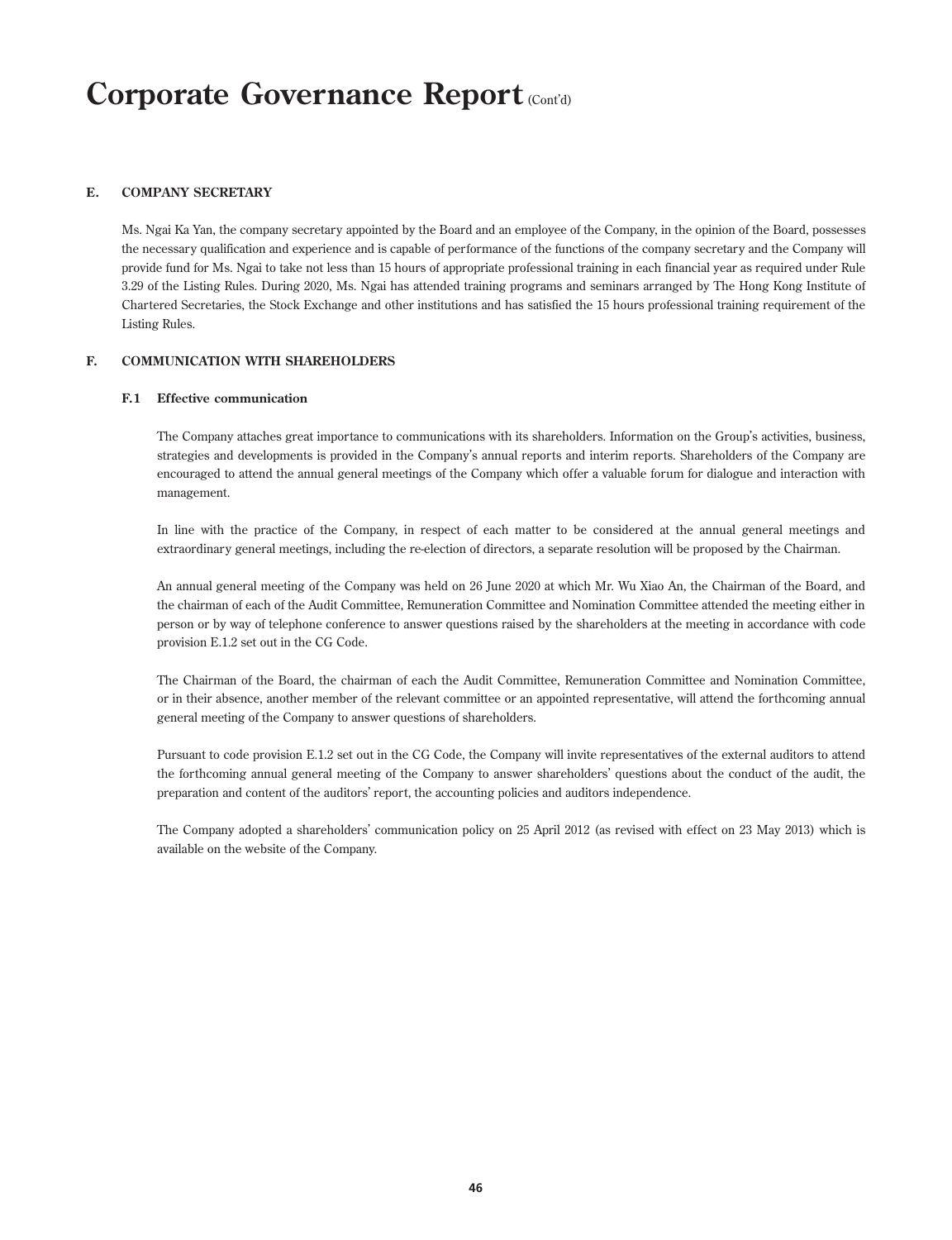### **F.2 Dividend policy**

Pursuant to code provision E.1.5 set out in the CG Code, the Company should have a policy on payment of dividends and should disclose it in its annual report.

On 25 March 2019, the Board approved and adopted a dividend policy (the "**Dividend Policy**").

According to the Dividend Policy, the declaration, payment and amount of dividends will be subject to the discretion of the Board with reference to the following factors:

- (a) the operating and financial results of the Group;
- (b) the Group's cash flow position;
- (c) the Group's liquidity position;
- (d) the Group's business conditions and strategies;
- (e) the retained earnings and distributable reserves of the Company;
- (f) the capital requirements and expenditure plans;
- (g) the future prospects, operations and earnings of the Group;
- (h) the interests of the shareholders of the Company; and
- (i) other factors that the Board deems relevant and appropriate.

Any declaration and payment of the dividend by the Company is also subject to any restrictions under the Companies Act (Revised) of the Cayman Islands, any other applicable laws, rules and regulations and the Articles of Association of the Company.

Any declaration and payment of future dividends under the Dividend Policy are subject to the Board's determination that it is in best interests of the Group and the shareholders of the Company as a whole. The Board will review the Dividend Policy from time to time and may exercise at its sole and absolute discretion to update, amend and/or modify the Dividend Policy at any time as it deems fit and necessary. There is no assurance that dividends will be paid in any particular amount for any given period.

### **F.3 Voting by poll**

At the annual general meeting held on 26 June 2020, the Chairman provided an explanation of the procedures for conducting a poll at the commencement of the meeting. Poll results were posted on the website of the Stock Exchange and the website of the Company on the day of the holding of the shareholders' meeting.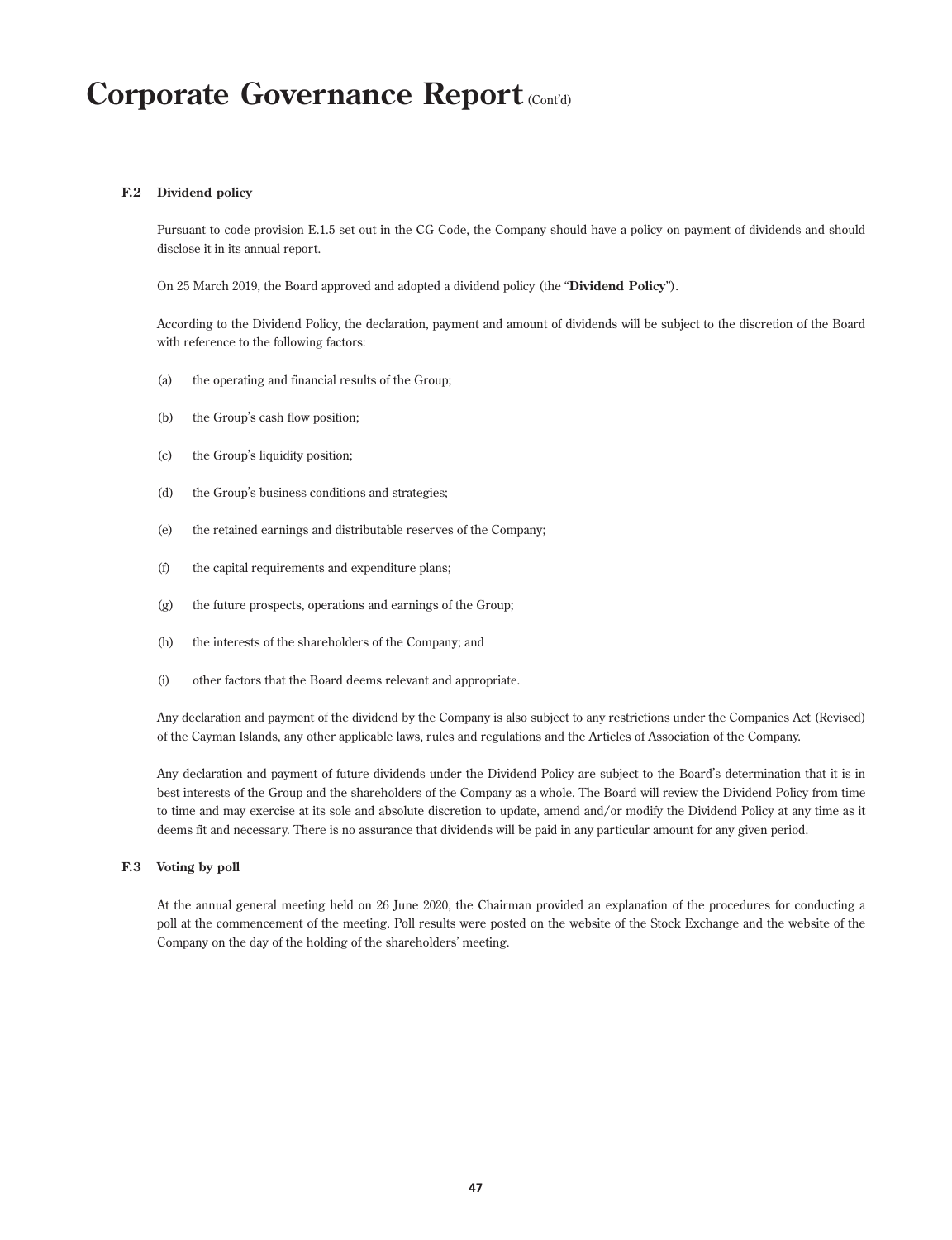### **G. SHAREHOLDERS' RIGHT**

#### **G.1 Shareholders' right to convene extraordinary general meetings**

Pursuant to Article 64 of the Articles of Association of the Company, extraordinary general meetings of the Company shall also be convened on the requisition of one or more shareholders holding, at the date of deposit of the requisition, not less than one tenth of the paid up capital of the Company having the right of voting at general meetings. Such requisition shall be made in writing to the Board or the company secretary for the purpose of requiring an extraordinary general meeting to be called by the Board for the transaction of any business specified in such requisition. Such meeting shall be held within 2 months after deposit of such requisition. If within 21 days of such deposit, the Board fails to proceed to convene such meeting, the requisitionist(s) himself/ herself (themselves) may do so in the same manner, and all reasonable expenses incurred by the requisitionist(s) as a result of the failure of the Board shall be reimbursed to the requisitionist(s) by the Company.

#### **G.2 Procedures for putting forward proposals at shareholders' meetings**

To put forward proposals at a general meeting of the Company, a shareholder should lodge a written notice of his/her/its proposal with his/her/its detailed contact information to the principal place of business of the Company in Hong Kong. The identity of the shareholder and his/her/its request will be verified with the Company's branch share registrar in Hong Kong and upon confirmation by the branch share registrar that the request is proper and in order and made by a shareholder, the Board will determine in its sole discretion whether the proposal may be included in the agenda for the general meeting.

The Company also adopted a set of guidelines on procedures for shareholders to propose a person for election as a director of the Company on 25 April 2012 which is available on the website of the Company.

#### **G.3 Shareholders' enquiries**

Shareholders may at any time make a request for the Company's information to the extent such information is publicly available and the Company has an investor relationship personnel to attend to enquiries from the shareholders. Details of the contact person are set out below:

| Name      | The Company Secretary |
|-----------|-----------------------|
| Telephone | 2516 6918             |
| Email     | xce@xinchenpower.com  |

Shareholders may also make enquiries with the Board at the general meetings of the Company and/or by sending them to the Company's principal place of business in Hong Kong and addressing to the Board.

Shareholders should direct their questions about their shareholdings, share transfer, registration and payment of dividend to the Company's branch share registrar.

### **H. INVESTOR RELATIONS**

### **Constitutional documents**

Pursuant to a special resolution of the shareholders of the Company passed on 25 April 2012, the amended and restated memorandum and articles of association of the Company were adopted with effect from 13 March 2013. During the year ended 31 December 2020, there was no change in the memorandum and articles of association of the Company.

The amended and restated memorandum and articles of association of the Company are available on the website of the Stock Exchange and the website of the Company.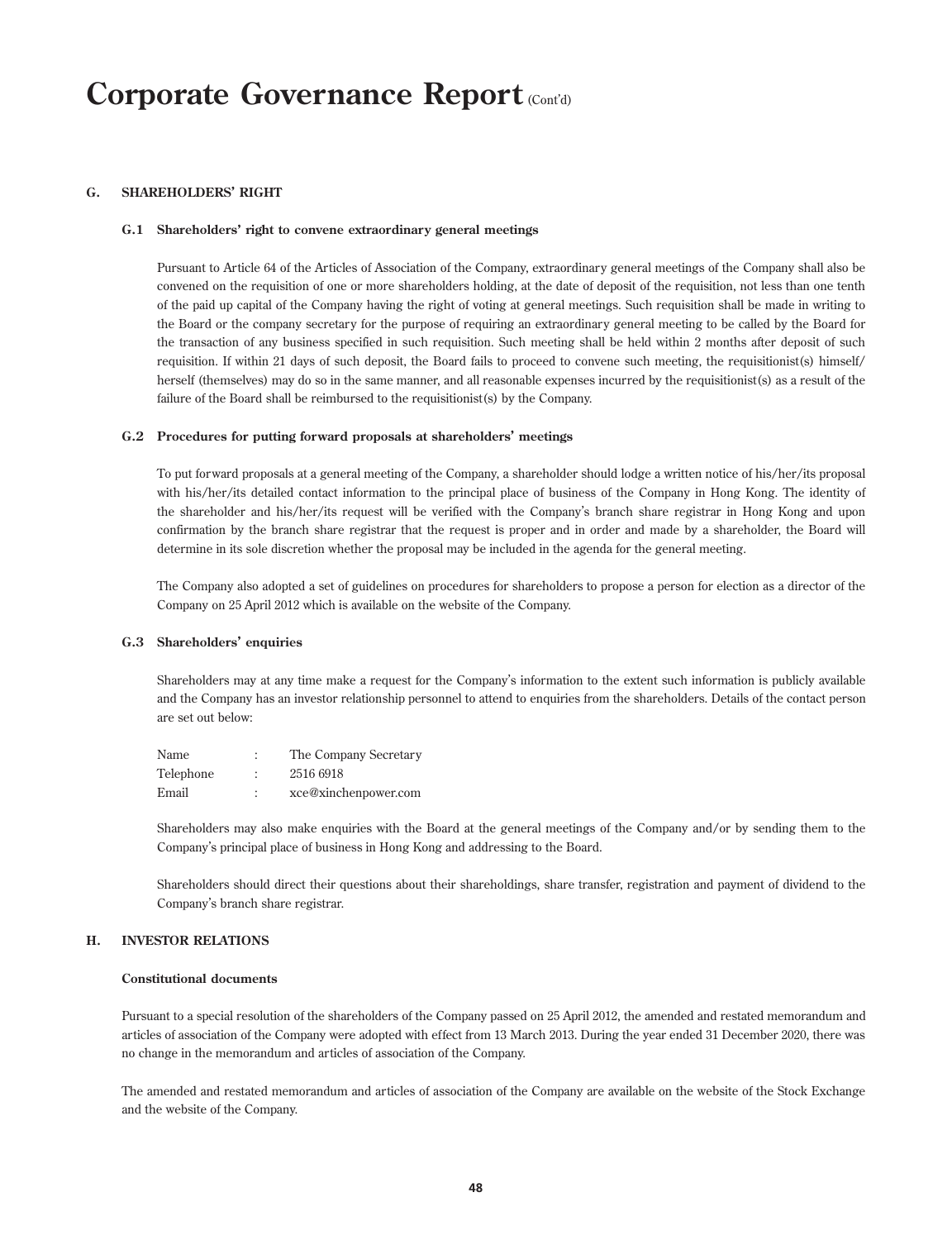The Group is one of the leading automotive engine manufacturers in the indigenous branded passenger vehicle and light duty commercial vehicle engine market in the PRC. It develops, manufactures and sells light duty gasoline and diesel engines that are used by many domestic and international passenger vehicle and light duty commercial vehicle manufacturers. The Group is also engaged in the manufacture and sale of core engine parts and components for both international and domestic passenger vehicles. It fosters sustainable growth by fulfilling its corporate governance, environmental and social responsibilities. This environmental, social and governance report has been reviewed by the Board. For information on corporate governance, please refer to the Corporate Governance Report in this annual report.

As a responsible corporation, the Group is committed to maintaining the highest environmental and social standards to ensure the sustainable development of its business. During the year, the Group has endeavoured to manage, monitor, recommend and report on environmental and social aspects.

The Group has complied with all relevant laws and regulations in relation to its business including health and safety, workplace conditions, employment and the environment. The Group understands a better future depends on everyone's participation and contribution. Towards that end, it has encouraged employees, customers, suppliers and other stakeholders to participate in environmental and social activities which benefit the community as a whole.

The Group maintains strong relationships with its employees, has enhanced cooperation with its suppliers and has provided high quality products and services to its customers so as to ensure sustainable development.

### **A. ENVIRONMENTAL**

### **A1 Emissions**

Being a mechanical manufacturing corporation, the Group closely manages its emissions to minimise the impacts of its operations on the environment in strict compliance with environmental protection laws and regulations, such as the Environmental Protection Law of the People's Republic of China(《中華人民共和國環境保護法》), the Air Pollution Prevention and Control Law of the People's Republic of China(《中華人民共和國大氣污染防治法》), the Water Pollution Prevention and Control Law of the People's Republic of China(《中華人民共和國水污染防治法》)and the Law of the People's Republic of China on the Prevention and Control of Solid Waste(《中華人民共和國固體廢物防治法》). In 2020, the types of emissions of the Group were as follows:

- Atmospheric: industrial emissions and cooking fumes, the major pollutants of which are mainly nitrogen oxide (NOx), sulphur dioxide (SO<sub>2</sub>) and non-methane hydrocarbons (C<sub>2</sub>-C<sub>8</sub>) and other pollutants.
- Water: effluents from production activities and domestic sewage, the major pollutants of which are chemical oxygen demand by dichromate (CODcr), suspended solids (SS), grease, ammoniacal nitrogen (NH3-N) and other pollutants.
- Solid waste: solid waste (non-hazardous) including non-metal scrap, used packaging materials and domestic waste; and dangerous waste (hazardous) including oil-stained cloth, oil sludge, used mineral oil, used containers, effluents containing mineral oils and generated by sewage treatment plants, and liquid waste under online monitoring.
- (I) Mitigate air emissions, greenhouse gases (GHG) and effluents

Measures to mitigate air emissions, GHG and effluents implemented by the Group in 2020 were as follows:

- Atmospheric emissions were dispersed at higher altitudes using chimney after being treated by mechanical ventilators, dust collectors and fume filters, and fume treatment devices and an online monitoring system were installed, so as to comply with the requirements of environmental protection standards.
- Effluent from production activities was treated in the Group's sewage treatment station before being discharged to the municipal sewer systems so as to meet the required environmental protection standards in terms of CODcr, SS and other key pollutant treatment indicators.
- Domestic sewage was treated in the sewage treatment facilities of the plants before being discharged into the municipal sewer systems so as to meet level-3 standards under the Integrated Wastewater Discharge Standard (《污 水綜合排放標準》)(GB 8978-1996).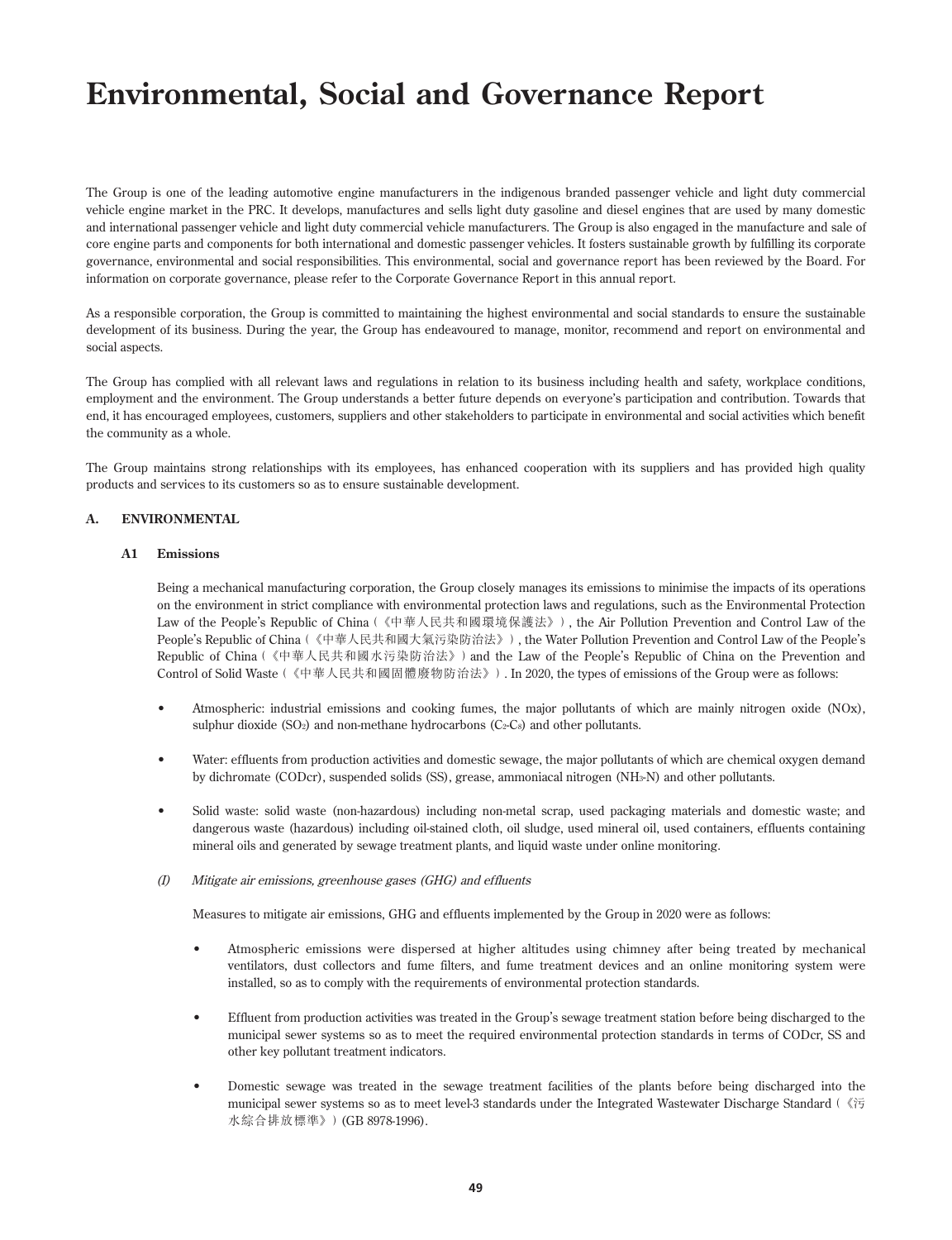### (II) Waste treatment

The Group implemented the following measures to further strengthen waste treatment management in 2020:

- Solid waste (non-hazardous) was separated and collected throughout the production processes before being disposed of by local environmental and hygiene bureaus.
- Dangerous waste (hazardous) was disposed of by qualified professional waste disposal companies in strict compliance with the requirements of environmental protection regulations after reporting to local environmental protection bureaus.

| <b>Key Performance</b><br><b>Indicators</b><br>("KPIs") | <b>Descriptions</b>                                                                                                                                                                      | What to report                                                                                                                                                                                                                                                                                                                    |
|---------------------------------------------------------|------------------------------------------------------------------------------------------------------------------------------------------------------------------------------------------|-----------------------------------------------------------------------------------------------------------------------------------------------------------------------------------------------------------------------------------------------------------------------------------------------------------------------------------|
| A1.1                                                    | The types of emissions and<br>respective emissions data.                                                                                                                                 | The Group's equipment was mainly powered by electricity with<br>no gaseous fuel consumption.                                                                                                                                                                                                                                      |
|                                                         |                                                                                                                                                                                          | The Group had 15 official vehicles. In 2020, their emissions (in<br>kg) were:<br>nitrogen oxides $(NOx)$ : 26,755.52<br>sulphur dioxide $(SO2)$ : 573.90<br>particulate matter: 3,069.94<br>٠                                                                                                                                     |
| A1.2                                                    | Direct (Scope 1) and energy<br>indirect (Scope 2) greenhouse<br>gas emissions (in tonnes) and,<br>where appropriate, intensity (e.g.<br>per unit of production volume,<br>per facility). | Scope 1 – Direct GHG emissions or removals<br>A. GHG emissions from stationary combustion sources:<br>1.31 tonnes of carbon dioxide $(CO2)$ equivalent<br>Breakdown of GHG emissions (in tonne(s)):<br>carbon dioxide $(CO2)$ : 1.31<br>methane (CH <sub>4</sub> ): 0.00002<br>$\bullet$<br>nitrous oxide $(N_2O)$ : 0.00011<br>٠ |
|                                                         |                                                                                                                                                                                          | B. GHG emissions from mobile combustion sources (road,<br>air and water transport): 98.56 tonnes of carbon dioxide<br>$(CO2)$ equivalent<br>Breakdown of GHG emissions (in tonne(s)):<br>carbon dioxide $(CO2)$ : 86.15<br>methane $(CH4)$ : 0.19<br>nitrous oxide $(N_2O)$ : 12.21                                               |
|                                                         |                                                                                                                                                                                          | C. Hydrofluorocarbons (HFC) and perfluorocarbons<br>(PFC) emissions for refrigeration/air-conditioning<br>(both commonly known as refrigerants): not applicable<br>as the Group did not store refrigerants.                                                                                                                       |
|                                                         |                                                                                                                                                                                          | D. GHG removals from newly planted trees:<br>carbon dioxide $(CO2)$ removal: 17.36 tonnes<br>$\bullet$                                                                                                                                                                                                                            |
|                                                         |                                                                                                                                                                                          | Scope 2 – Energy indirect GHG emissions (the Group mainly<br>purchased electricity instead of gas)                                                                                                                                                                                                                                |
|                                                         |                                                                                                                                                                                          | $25,085.91$ tonnes of carbon dioxide (CO <sub>2</sub> ) equivalent                                                                                                                                                                                                                                                                |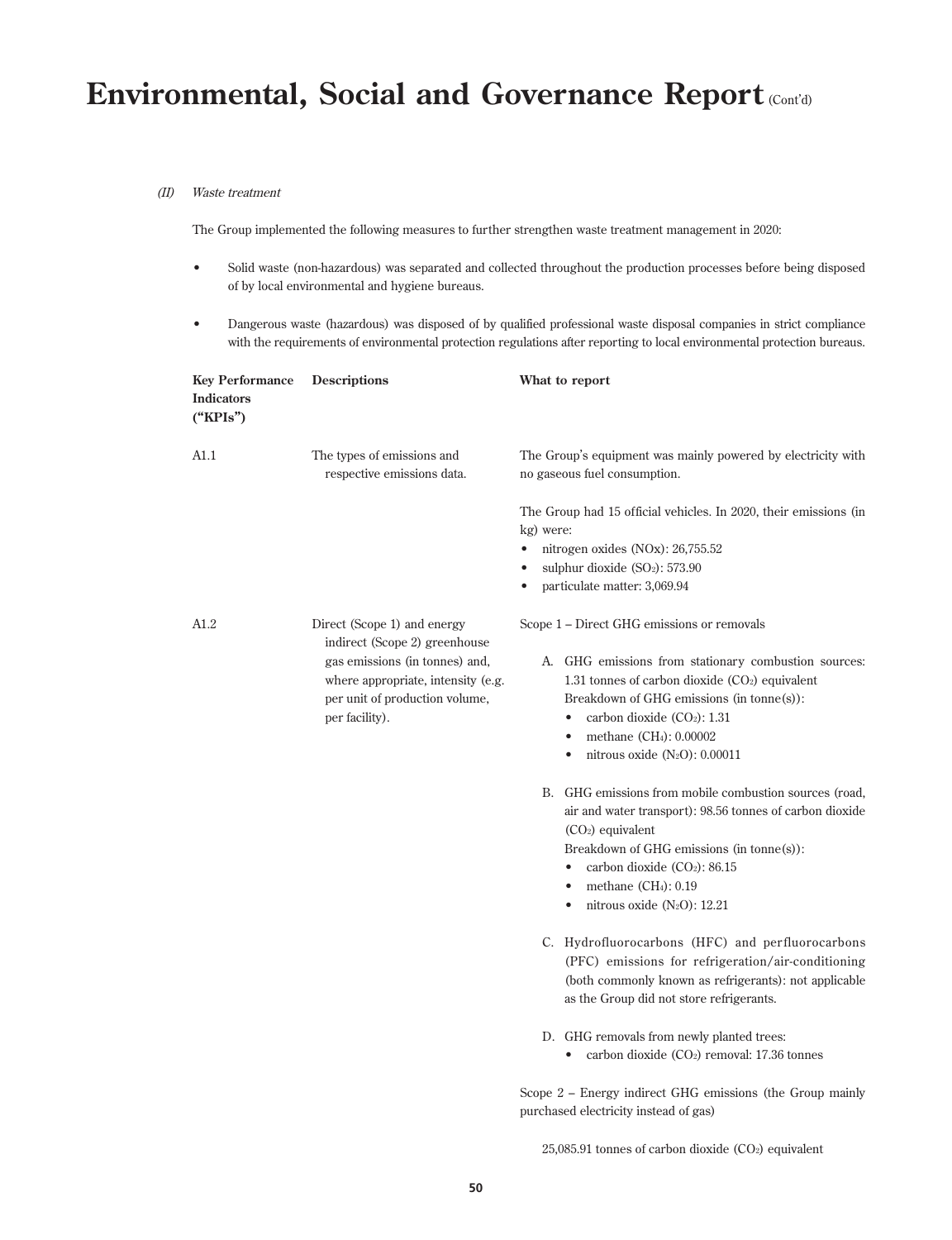| <b>KPIs</b> | <b>Descriptions</b>                                                              | What to report                                                                                                                                                                                                                                                                                                                                                                                                                                                                                                                                                                                                                                                                                                                                                                                                                                                                                                                                                                                                                                                                                                                                                                                                                                                                                   |
|-------------|----------------------------------------------------------------------------------|--------------------------------------------------------------------------------------------------------------------------------------------------------------------------------------------------------------------------------------------------------------------------------------------------------------------------------------------------------------------------------------------------------------------------------------------------------------------------------------------------------------------------------------------------------------------------------------------------------------------------------------------------------------------------------------------------------------------------------------------------------------------------------------------------------------------------------------------------------------------------------------------------------------------------------------------------------------------------------------------------------------------------------------------------------------------------------------------------------------------------------------------------------------------------------------------------------------------------------------------------------------------------------------------------|
|             |                                                                                  | Total GHG emissions: $25,168.42$ tonnes of carbon dioxide $(CO2)$<br>equivalent                                                                                                                                                                                                                                                                                                                                                                                                                                                                                                                                                                                                                                                                                                                                                                                                                                                                                                                                                                                                                                                                                                                                                                                                                  |
|             |                                                                                  | GHG emission intensity (carbon dioxide equivalent (in tonnes)/<br>unit of production): 0.4781                                                                                                                                                                                                                                                                                                                                                                                                                                                                                                                                                                                                                                                                                                                                                                                                                                                                                                                                                                                                                                                                                                                                                                                                    |
| A1.3        | Total hazardous waste produced (in<br>tonnes) and, where appropriate,            | Total hazardous waste produced: 675.59 tonnes                                                                                                                                                                                                                                                                                                                                                                                                                                                                                                                                                                                                                                                                                                                                                                                                                                                                                                                                                                                                                                                                                                                                                                                                                                                    |
|             | intensity (e.g. per unit of<br>production volume, per facility).                 | Per unit data: 0.0128 tonne produced per unit of production<br>volume                                                                                                                                                                                                                                                                                                                                                                                                                                                                                                                                                                                                                                                                                                                                                                                                                                                                                                                                                                                                                                                                                                                                                                                                                            |
| A1.4        | Total non-hazardous waste<br>produced (in tonnes) and, where                     | Total non-hazardous waste produced: 936.85 tonnes                                                                                                                                                                                                                                                                                                                                                                                                                                                                                                                                                                                                                                                                                                                                                                                                                                                                                                                                                                                                                                                                                                                                                                                                                                                |
|             | appropriate, intensity (e.g. per<br>unit of production volume, per<br>facility). | Per unit data: 0.0177 tonne produced per unit of production<br>volume                                                                                                                                                                                                                                                                                                                                                                                                                                                                                                                                                                                                                                                                                                                                                                                                                                                                                                                                                                                                                                                                                                                                                                                                                            |
| A1.5        | Description of emissions target(s)<br>set and steps taken to achieve<br>them.    | The Group's emissions target is that the pollutants, such<br>as atmospheric emissions, effluent, noise, etc. meet the<br>requirements under national environmental protection<br>standards.                                                                                                                                                                                                                                                                                                                                                                                                                                                                                                                                                                                                                                                                                                                                                                                                                                                                                                                                                                                                                                                                                                      |
|             |                                                                                  | Major steps taken to mitigate emissions in 2020:<br>Atmospheric emissions were dispersed at higher<br>٠<br>altitudes using chimney after being treated by mechanical<br>ventilators, dust collectors and fume filters. After the<br>treatment, 95% of pollutants such as dust and non-methane<br>total hydrocarbon are removed, bringing the emissions up<br>to the required environmental protection standards.<br>Effluent from production activities was treated in the<br>$\bullet$<br>Group's sewage treatment station before being discharged<br>to the municipal sewer systems so as to meet the required<br>environmental protection standards in terms of CODcr, SS<br>and other key pollutant treatment indicators (concentration<br>after the treatment was approximately 200/100mg/L, which<br>was far below 500/400mg/L as required by the Integrated<br>Wastewater Discharge Standard (《污水綜合排放標準》)<br>$(GB 8978-1996)$ .<br>Domestic sewage was treated in the sewage treatment<br>$\bullet$<br>facilities of the plants (CODcr concentration after the<br>treatment was lower than 200mg/L) before being<br>discharged into the municipal sewer systems so as to<br>meet level-3 standards under the Integrated Wastewater<br>Discharge Standard (《污水綜合排放標準》) (GB 8978-<br>1996). |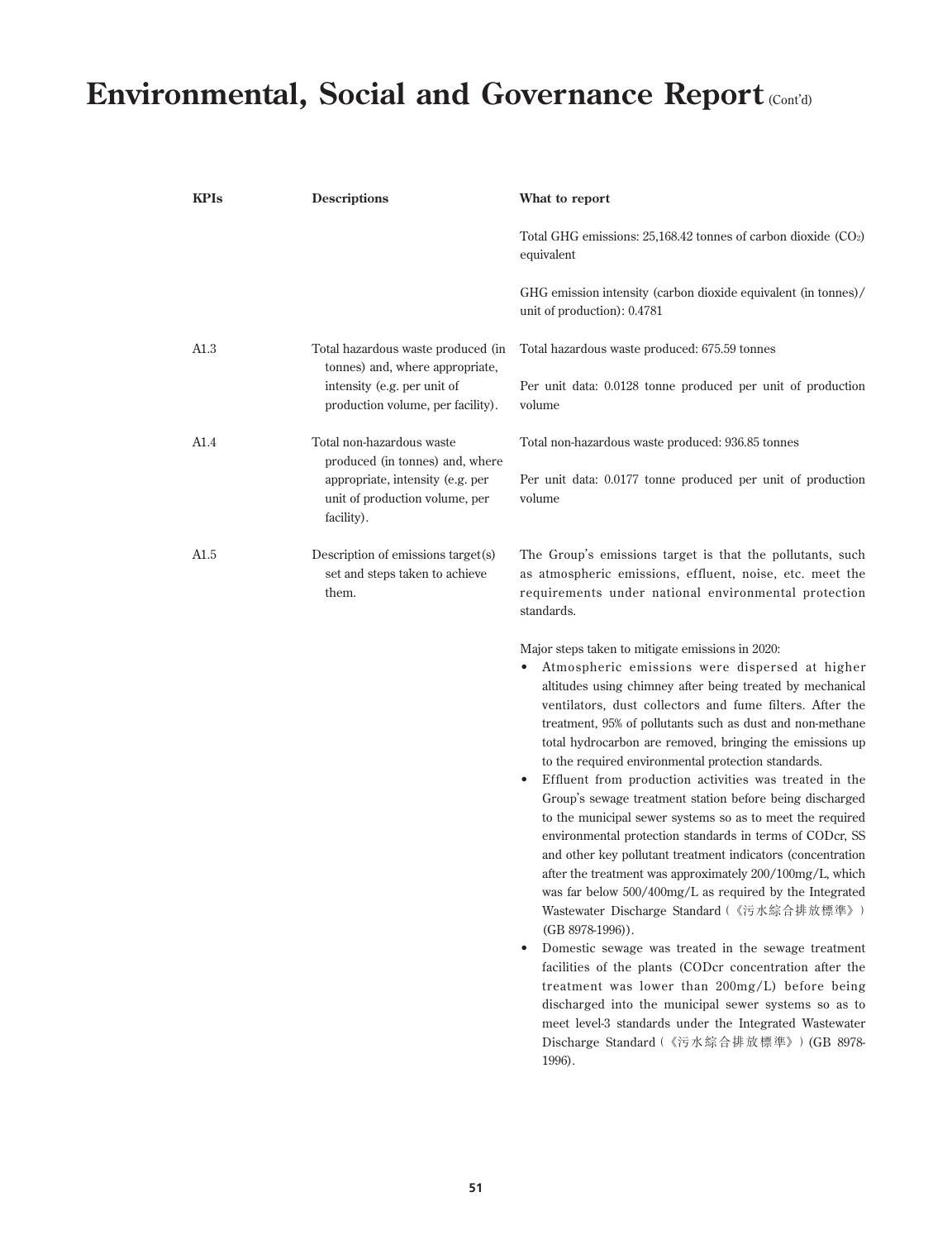| <b>KPIs</b> | <b>Descriptions</b>                                                                                                                                           | What to report                                                                                                                                                                                                                                                                                                                                                                                                                                                                                                     |
|-------------|---------------------------------------------------------------------------------------------------------------------------------------------------------------|--------------------------------------------------------------------------------------------------------------------------------------------------------------------------------------------------------------------------------------------------------------------------------------------------------------------------------------------------------------------------------------------------------------------------------------------------------------------------------------------------------------------|
| A1.6        | Description of how hazardous<br>and non-hazardous wastes are<br>handled, and a description of<br>reduction target (s) set and steps<br>taken to achieve them. | The Group's target of disposal of hazardous and non-hazardous<br>wastes is to recycle as much as possible and dispose of the<br>remainder in strict compliance with the requirements under<br>environmental protection laws and regulations in order to<br>reduce waste.                                                                                                                                                                                                                                           |
|             |                                                                                                                                                               | In 2020, the Group's hazardous and non-hazardous wastes were<br>handled as below:<br>100% of hazardous waste was disposed of by qualified<br>$\bullet$<br>handling companies approved by environmental protection<br>departments.<br>Non-hazardous waste was reused to the extent that direct<br>internal reuse is possible, and then collected, recycled and<br>disposed of by environmental and hygiene departments<br>when reuse is not possible. The recycling rate based on the<br>volume generated was 100%. |
|             |                                                                                                                                                               | In 2020, the treatment rate of hazardous waste was 100% with<br>no misplacement, leakage, dispersal or other accidents. As to<br>valuable non-hazardous waste, the recycling rate based on the                                                                                                                                                                                                                                                                                                                     |

#### **A2 Use of Resources**

The Group attaches great importance to the use of resources, and has formulated a number of documents including the Packaging Standards and Design Control Procedures(《包裝規範與設計控制程序》)and the Delivery Control Procedures(《交付控制程 序》)and issued the Hints for Use of Office Air-conditioning(《辦公場所空調使用的溫馨提示》)and the Workplace Protocals (《文明辦公要求的通知》). Staff is encouraged to use resources efficiently in order to avoid wastage.

volume generated was 100%.

### (I) Energy use efficiency

In 2020, the Group's energy use efficiency in production activities was enhanced through the following initiatives:

- Capitalising on Sichuan's preferential electricity use policies to reduce electricity cost by reasonably arranging production during rainy seasons.
- Energy-saving transformers were used to minimise wear and tear and ensure safe operation.
- LED energy-saving lighting was widely used in office buildings.
- Heating and cooling systems will only be turned on when it is below 18 ℃ during winter and over 25 ℃ during summer, respectively, and will be turned off 5 minutes before the closure of the relevant offices or workshops.
- Extended idling of office equipment was prohibited.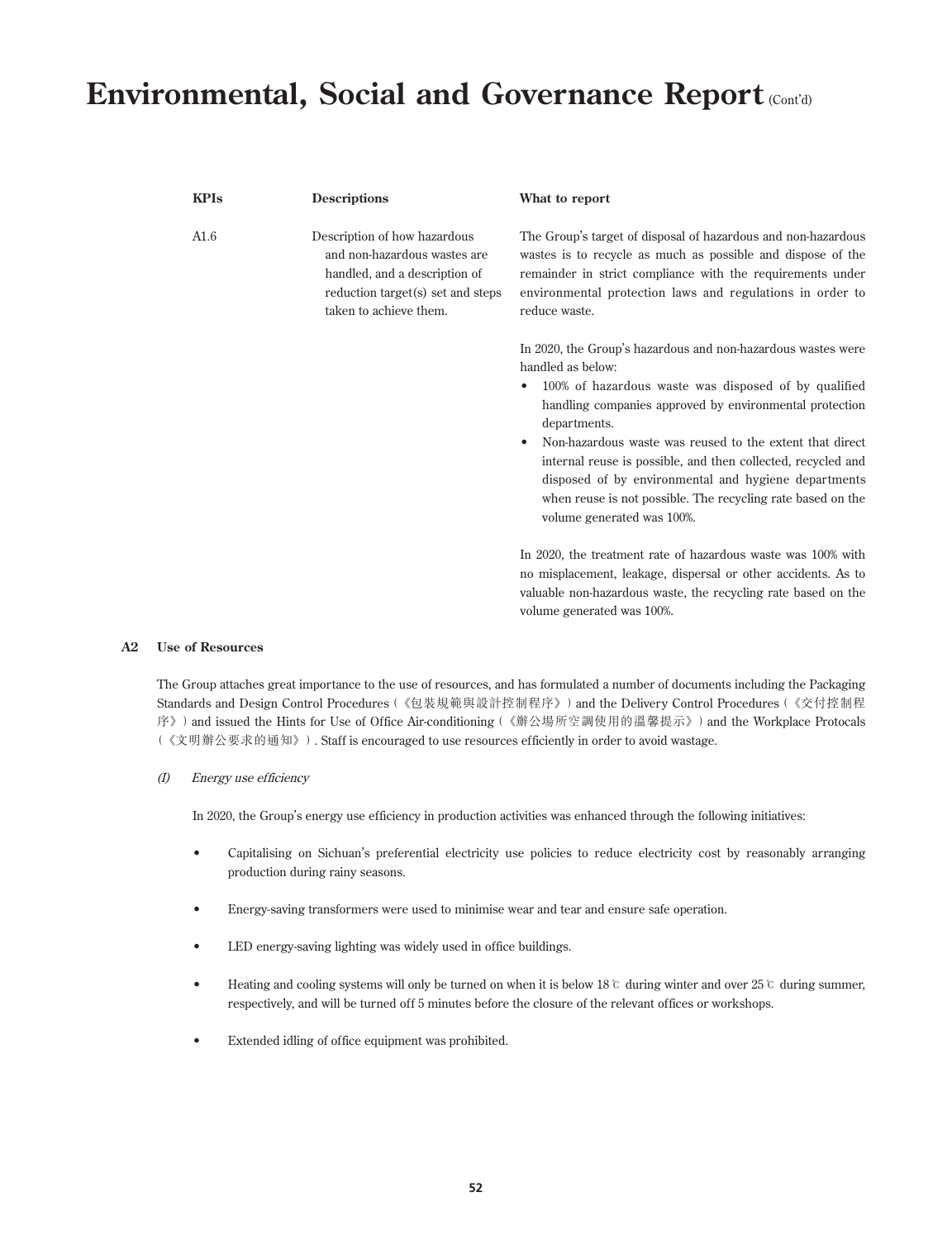# (II) Water use efficiency

The Group stresses water recycling in its production activities. Recycled water is used in the cooling systems of laboratories and testing workshops to reduce fresh water consumption and save water. Collected rainwater and river water instead of tap water are used for greening and irrigation.

| <b>KPIs</b>            | <b>Descriptions</b>                                                                         | What to report                                                                                                                                                                                                                                                                                        |
|------------------------|---------------------------------------------------------------------------------------------|-------------------------------------------------------------------------------------------------------------------------------------------------------------------------------------------------------------------------------------------------------------------------------------------------------|
| A2.1                   | Direct and/or indirect energy<br>consumption by type (e.g.                                  | Electricity consumption in total: 46,519,924.73 kW                                                                                                                                                                                                                                                    |
|                        | electricity, gas or oil) in total (kWh<br>in '000s) and intensity (e.g. per unit            | Diesel consumption in total: 5,714.28 kW                                                                                                                                                                                                                                                              |
|                        | of production volume, per facility).                                                        | Energy consumption intensity: 898.14 kW per unit of production<br>volume                                                                                                                                                                                                                              |
| A2.2                   | Water consumption in total and<br>intensity (e.g. per unit of production                    | Water consumption in total: 100,837.23 tonnes                                                                                                                                                                                                                                                         |
| volume, per facility). | Water consumption intensity: 0.84 tonne per unit of production<br>volume                    |                                                                                                                                                                                                                                                                                                       |
| A2.3                   | Description of energy use efficiency<br>$target(s)$ set and steps taken to<br>achieve them. | In 2020, the Group's target of energy use efficiency is to reduce<br>electricity consumption by 5% year-on-year. The major steps<br>taken were as follows:                                                                                                                                            |
|                        |                                                                                             | Capitalising on Sichuan's preferential electricity use<br>٠<br>policies to reduce electricity cost by reasonably arranging<br>production during rainy seasons. Output of engines and<br>crankshafts decreased by 72% and increased by 26%<br>respectively, and electricity consumption was reduced by |
|                        |                                                                                             | 27% as compared to the previous year.                                                                                                                                                                                                                                                                 |
|                        |                                                                                             | LED energy-saving lighting was widely used in office<br>$\bullet$<br>buildings.                                                                                                                                                                                                                       |
|                        |                                                                                             | Heating and cooling systems will only be turned on when it<br>٠                                                                                                                                                                                                                                       |
|                        |                                                                                             | is below 18 $\degree$ during winter and over 25 $\degree$ during summer,<br>respectively, and will be turned off 5 minutes before the                                                                                                                                                                 |
|                        |                                                                                             | closure of the relevant offices or workshops.                                                                                                                                                                                                                                                         |

• Extended idling of office equipment was prohibited.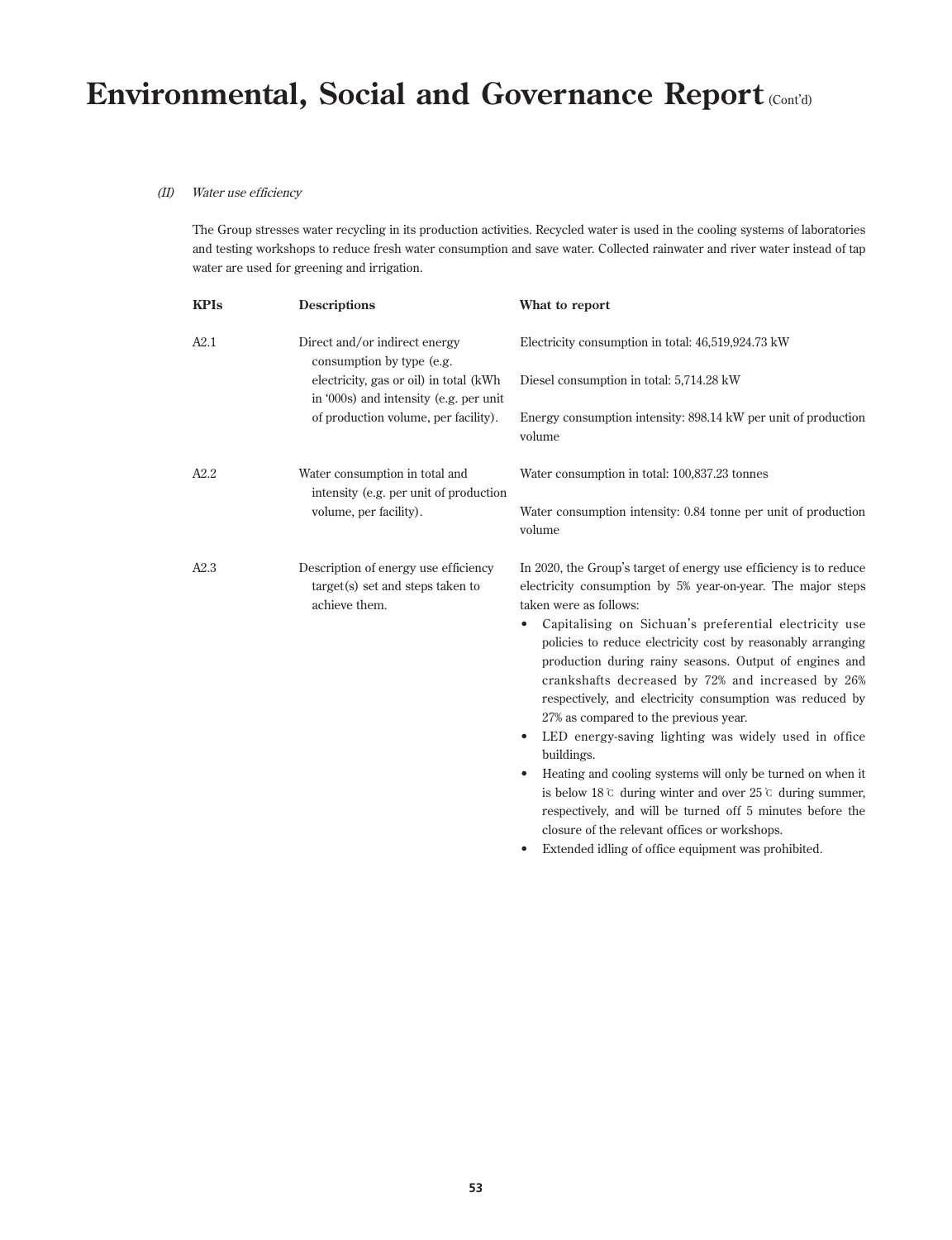| <b>KPIs</b> | <b>Descriptions</b>                                                                                                               | What to report                                                                                                                                                                                                                                                                                                                              |
|-------------|-----------------------------------------------------------------------------------------------------------------------------------|---------------------------------------------------------------------------------------------------------------------------------------------------------------------------------------------------------------------------------------------------------------------------------------------------------------------------------------------|
| A2.4        | Description of whether there is any<br>issue in sourcing water that is fit for<br>purpose, water efficiency target(s)             | There was no issue in sourcing water as all water comes from<br>fresh water supply systems of industrial parks.                                                                                                                                                                                                                             |
|             | set and steps taken to achieve them.                                                                                              | In 2020, the target of water efficiency is to reduce water<br>consumption while meeting production and operation<br>requirements. The major steps taken were as follows:                                                                                                                                                                    |
|             |                                                                                                                                   | Water consumption was effectively reduced by reusing<br>٠<br>water from cooling towers in engine testing and casting<br>workshops.                                                                                                                                                                                                          |
|             |                                                                                                                                   | Water consumption was reduced by using collected<br>٠<br>rainwater and river water instead of tap water for greening<br>and irrigation.                                                                                                                                                                                                     |
| A2.5        | Total packaging material used for<br>finished products (in tonnes) and,<br>if applicable, with reference to per<br>unit produced. | The three major packaging materials used by the Group are<br>steel, paper and wood, and plastic. If customers do not have<br>special requests, we deliver our products by steel frames,<br>which are recovered and reused after delivery. In other cases,<br>we deliver our products in wooden boxes, cartons and plastic<br>wrapping film. |
|             |                                                                                                                                   | Total packaging material used for finished products: 308.81<br>tonnes                                                                                                                                                                                                                                                                       |

Material used per unit produced: 0.0058 tonne

### **A3 The Environment and Natural Resources**

The Group advocates environmental protection and energy-saving amongst its staff. Actions taken to mitigate any substantial impacts on the environment and natural resources are as follows:

- Email, intranet and centralised printing systems are used to reduce the use of paper.
- Paperless quality inspection reports and electronic filing systems are adopted, and all documents of which the hard copy is required must be printed on both sides in order to reduce the use of paper.
- Corporate shuttle buses take the staff members to and from work collectively to reduce vehicle exhaust fumes.
- Office lighting is minimised by using natural light and turning off lights when the last person leaves the offices.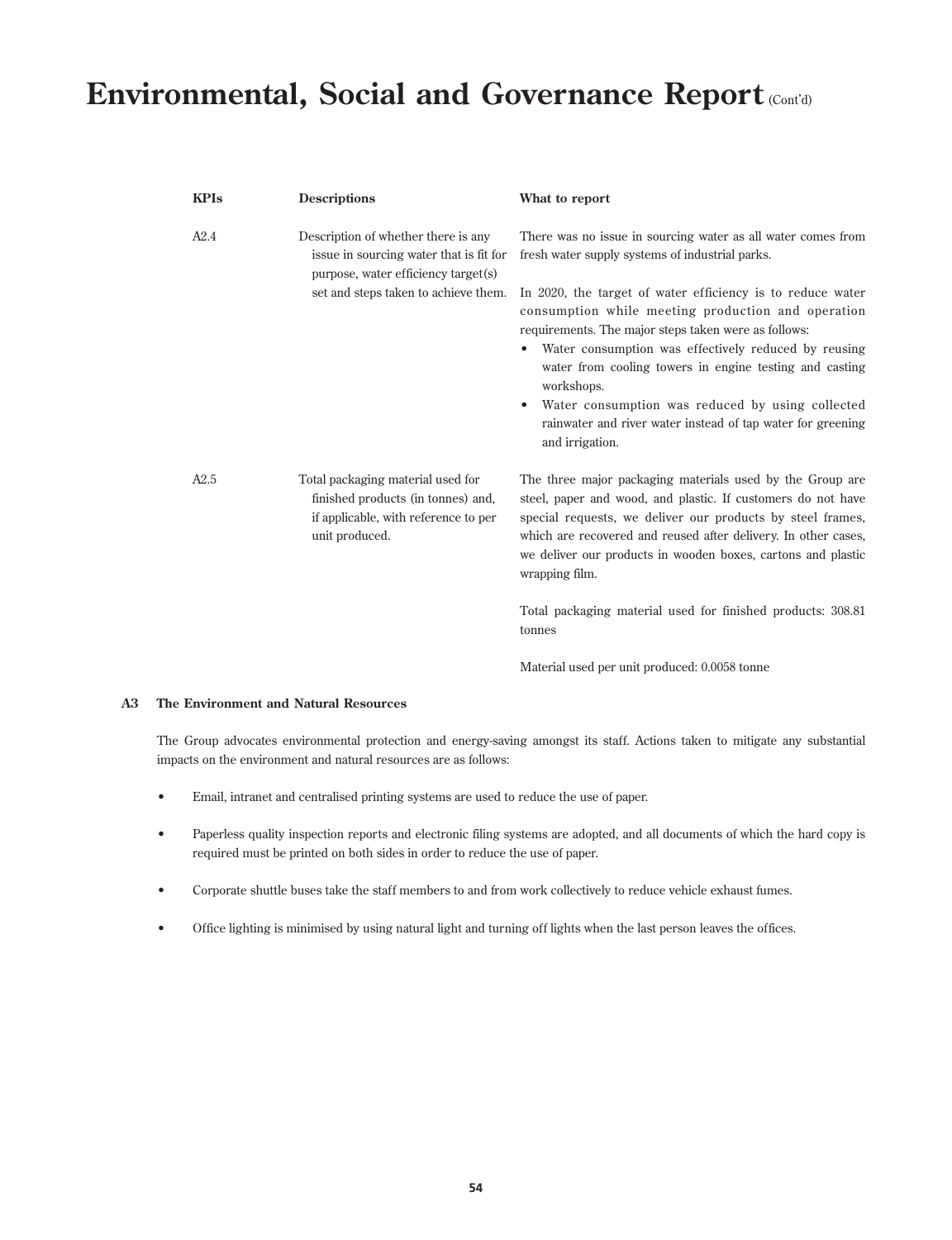| ۰,<br>۰ |
|---------|
|---------|

A3.1 Description of the significant impacts of activities on the environment and natural resources and the actions taken to manage them.

**KPIS What to report** 

The Group endeavours to minimise its impact on the environment in its production, manufacturing and technical modification processes. As the manufacturing operation requires the use of natural resources, public facilities and materials, we advocate sustainable improvement of the environment in its product design and production. We persistently improve our products in order to reduce their impact on the environment. Products produced and sold by us comply with national emissions and fuel consumption regulations for vehicles.

Major actions taken in 2020:

- Replacing paper packaging and wooden pallets with reusable metal frames and conserving and recycling more paper to minimise the direct/indirect use of wood and thus indirectly reducing carbon emissions.
- Engaging the suppliers to decontaminate and dispose of oilstained sodium salt of carboxymethyl ether of cellulose after grease removal treatment, and reusing the removed grease in the equipment after filtration to produce less hazardous waste, conserve more energy consumed by the suppliers during the disposal process, and directly/ indirectly reduce total emissions to the environment and energy consumed during the disposal process.
- Using natural ventilation instead of air-conditioning at offices during summer to reduce energy consumption.
- Adopting paperless quality inspection reports and electronic filing systems, and printing all documents of which the hard copy is required on both sides in order to reduce the use of paper.
- Using less corporate cars and more public transport.
- Using collected rainwater and river water instead of tap water for greening and irrigation.
- Turning on heating and cooling systems only when it is below 18℃ during winter and over 25℃ during summer, respectively, and turning them off 5 minutes before the closure of the relevant offices or workshops. Turning off lights before leaving the offices.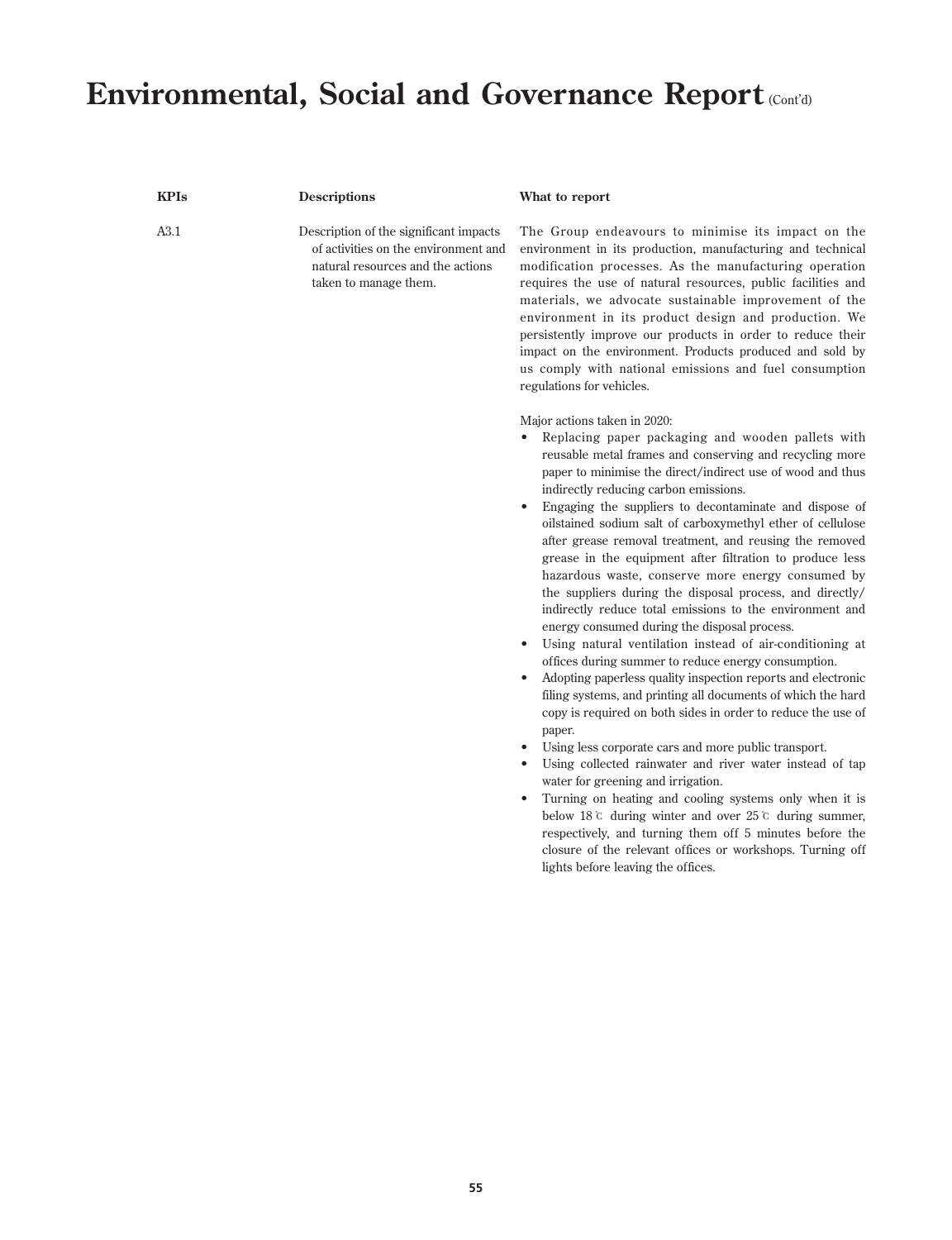### **A4 Climate Change**

The Group strictly complies with the requirements under the Air Pollution Prevention and Control Law(《大氣污染防治法》) and the Implementation Measures of Sichuan Province Regarding the Air Pollution Prevention and Control Law of the People's Republic of China (Amendments)(《四川省〈中華人民共和國大氣污染防治法〉實施辦法(修訂)》) to reduce the emission of air pollutants.

| KPIs | <b>Descriptions</b>                                                                                                                                                  | What to report                                                                                                                                                           |
|------|----------------------------------------------------------------------------------------------------------------------------------------------------------------------|--------------------------------------------------------------------------------------------------------------------------------------------------------------------------|
| A4.1 | Description of the significant<br>climate-related issues which have<br>impacted, and those which may<br>impact, the issuer, and the actions<br>taken to manage them. | By being heedful of the warning of heavy pollution issued<br>by the government, the Group lowers and limits production<br>accordingly in order to reduce air pollutants. |

#### **B. SOCIAL**

#### **Employment and Labour Practices**

### **B1 Employment**

#### (I) Working environment

The Group creates a harmonious and comfortable working environment with 5S (i.e. sort (SEIRI), set in order (SEITON), shine (SEISO), standardise (SETKETSU) and sustain (SHIT-SUK)) and visual management methods. It also provides dormitories, canteens, gym halls, basketball courts and reading rooms to the staff so as to promote work-life balance and mental and physical well-being.

Team-building is fostered to boost collaboration amongst the staff. Performance-based appraisals and open communication channels are maintained for the staff to express their career expectations as well as their opinions on and suggestions for the Group. Through a fair working environment, it aims to motivate its staff to work and contribute proactively with passion so as to facilitate the Group's development.

### (II) Employment system

The Group has an open, fair and equitable staff recruitment system in place to maximise its human resources by matching employees with positions according to their capability for them to realise their full potential.

Newly-recruited employees must participate in safety, environmental protection, occupational health and other legal training in strict compliance with national, provincial and municipal regulations such as the Labour Contract Law of the People's Republic of China(《中華人民共和國勞動合同法》)and the Environmental Protection Law of the People's Republic of China(《中華人民共和國環境保護法》).

The Group has prepared the Guiding Handbook for Human Resources Management (《人力資源管理指導手冊》) and the Staff Handbook (《員工手冊》) that incorporate several rules and systems, such as the Measures for the Administration of Labour Contracts (《勞動合同管理辦法》), the Measures for the Administration of Termination of Employment (《員工 離職管理辦法》), the Measures for the Administration of Staff Training(《員工培訓管理辦法》), the Measures for the Administration of Performance (《績效管理辦法》) and the Implementation Rules of Performance Appraisal for Middle Management(《中層管理人員績效考核實話細則》), which cover various aspects of employment that are closely related to the interests of the employees, including, amongst other matters, compensation and dismissal, recruitment and promotion, working hours, rest periods, equal opportunity, diversity, anti-discrimination and other benefits and welfare, to ensure the stringent implementation and execution of the relevant regulations.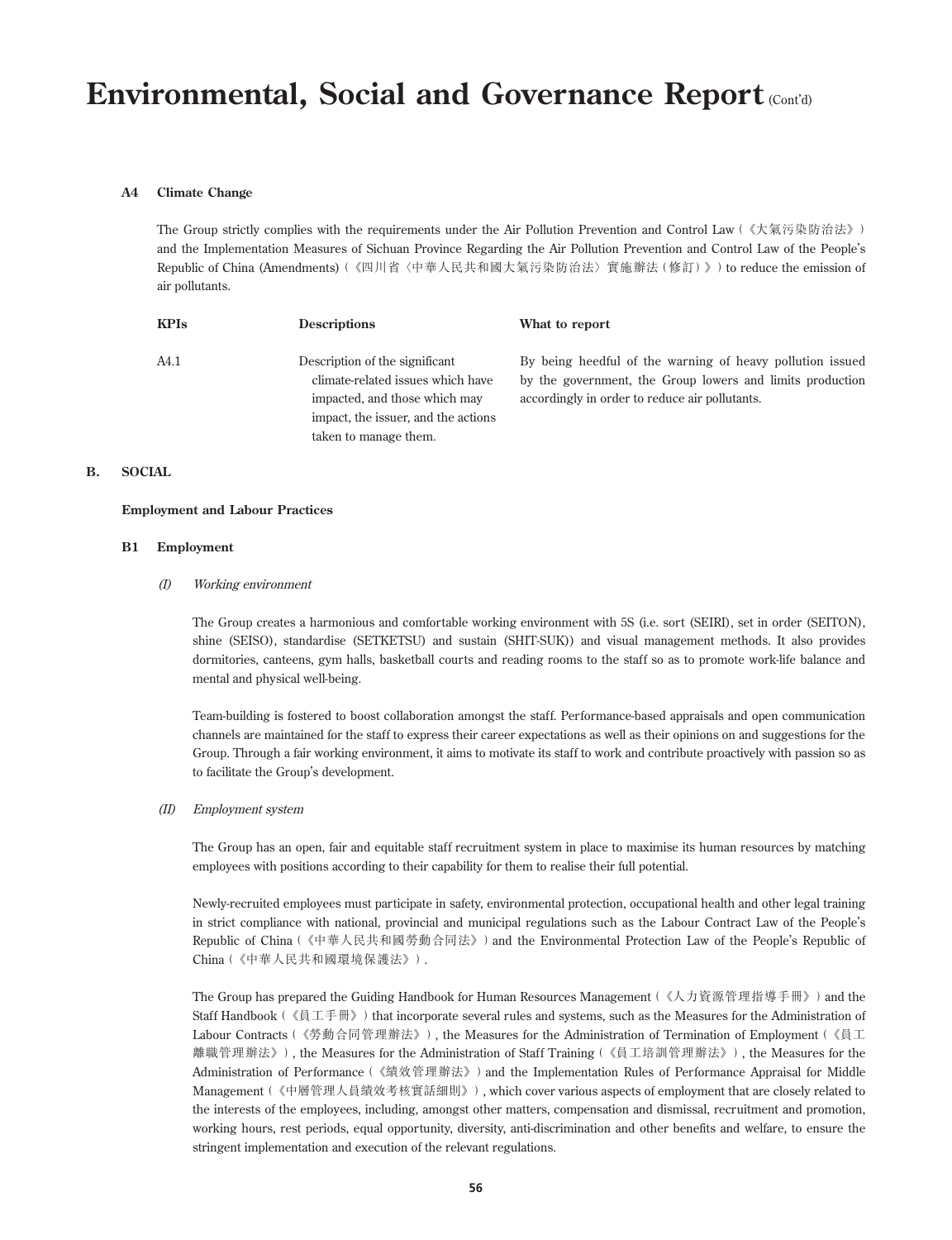The Group conducts annual staff satisfaction survey with the view to constantly boosting staff's satisfaction in terms of working environment, remuneration and benefits.

| <b>KPIs</b> | <b>Descriptions</b>                                                                               | What to report                                                                                                                                                                                                                                                                           |
|-------------|---------------------------------------------------------------------------------------------------|------------------------------------------------------------------------------------------------------------------------------------------------------------------------------------------------------------------------------------------------------------------------------------------|
| <b>B1.1</b> | Total workforce by gender,<br>employment type (for example,<br>full- or part-time), age group and | At the end of 2020, the number of full-time staff was 1,210, of<br>which 986 were male and 224 were female.                                                                                                                                                                              |
|             | geographical region.                                                                              | 228 aged 30 or below, 401 aged 31 to 40, 380 aged 41 to 50 and<br>201 aged 51 or above. 724 were located in Mianyang and 486<br>were located in Shenyang.                                                                                                                                |
| <b>B1.2</b> | Employee turnover rate by gender,<br>age group and geographical region.                           | At the end of 2020, the turnover rates for male and female staff<br>were 8% and 1%, respectively. Turnover rates were 7% for the<br>age group of below 40 and 2% for the age group of 40 or above.<br>Turnover rates for staff in Mianyang and Shenyang were 6% and<br>3%, respectively. |

### **B2 Health and Safety**

The Group strives to reduce health and safety risks by persistently improving the working environment in strict compliance with health and safety laws and regulations, such as the Production Safety Law of the People's Republic of China (《中華人民共和國安 全生產法》)and the Prevention and Control of Occupational Diseases Law of the People's Republic of China(《中華人民共和國 職業病防治法》).

The Group adopted a people-oriented approach in respect of occupational health and safety in accordance with the safety-first, prevention-focused, comprehensive management and prevention-and-management-integrated national occupational health and safety guidelines.

The Group believes that the number of work accidents and occupational diseases can be effectively reduced by constantly perfecting the relevant occupational health and safety management rules as well as offering a relatively safe and comfortable workplace and relevant training to the staff.

| <b>KPIs</b> | <b>Descriptions</b>                                                                                                        | What to report                                                                                                                                                                                                                                                                                                                                                                                                                                                                    |
|-------------|----------------------------------------------------------------------------------------------------------------------------|-----------------------------------------------------------------------------------------------------------------------------------------------------------------------------------------------------------------------------------------------------------------------------------------------------------------------------------------------------------------------------------------------------------------------------------------------------------------------------------|
| <b>B2.1</b> | Number and rate of work-related<br>fatalities occurred in each of the<br>past three years including the<br>reporting year. | With sustained effort, the Group successfully achieved its<br>annual occupational health and safety goals of zero critical<br>workplace injury and zero occupational disease in the past three<br>years including 2020.                                                                                                                                                                                                                                                           |
| <b>B2.2</b> | Lost days due to work injury.                                                                                              | There were 85 lost days due to work injury in 2020.                                                                                                                                                                                                                                                                                                                                                                                                                               |
| <b>B2.3</b> | Description of occupational health<br>and safety measures adopted, and<br>how they are implemented and<br>monitored.       | In 2020, the Group conducted occupational health checkup for<br>staff members who are exposed to occupational hazards. Staff<br>members showing certain contraindications according to the<br>checkup were re-examined and re-designated to other positions<br>in a timely manner in order to prevent occupational diseases. It<br>aims to mitigate corporate occupational health risk, safeguard<br>the well-being of the entire staff, and promote their career<br>development. |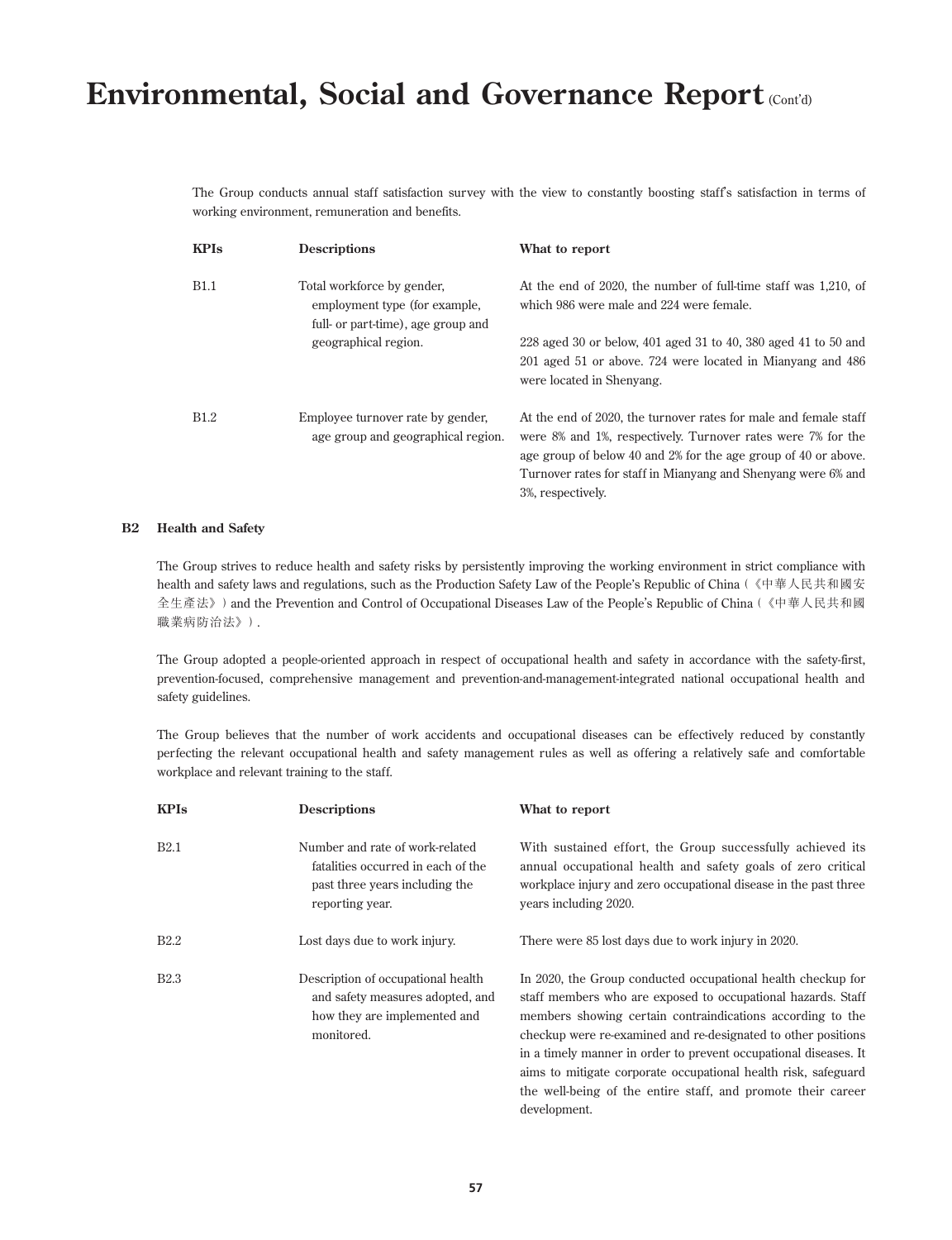### **B3 Development and Training**

In 2020, the Group further strengthened its training system, organised group training for different departments, refined its staff orientation procedures and training materials, and renewed the contents of the programmes and number of training hours.

The Group enhanced the performance of its staff by focusing on core operational training such as research and development, quality control, production, manufacturing and cost control according to its development directions and strategic goals. During the year, all staff members attended some sort of training and a total of 110 training sessions were conducted with 6,265 participants. Regular staff training topics included but were not limited to induction, IATF 16949 quality system standards and audit skills, tax management and planning under changes in tax environment, tax planning strategy for enterprises throughout an operation cycle, practices of examining contracts with tax issues for revenue officers, year-end tax arrangement and control of settlement and payment for major high-risk issues, five major quality control tools, and special operation practices.

| <b>KPIs</b>  | <b>Descriptions</b>                                                                                                        | What to report                                                                                                                                                                                                 |
|--------------|----------------------------------------------------------------------------------------------------------------------------|----------------------------------------------------------------------------------------------------------------------------------------------------------------------------------------------------------------|
| <b>B</b> 3.1 | The percentage of employees trained<br>by gender and employee category<br>(e.g. senior management, middle)<br>management). | In 2020, 85% of the participating staff was male and 15% was<br>female. Top management, middle officers and other staff<br>members accounted for 10%, 20% and 70% of the participating<br>staff, respectively. |
| <b>B</b> 3.2 | The average training hours completed<br>per employee by gender and<br>employee category.                                   | The training hours completed in 2020 were 28 for both male and<br>female staff. Top management, middle officers and other staff<br>members received 20, 25 and 30 hours of training, respectively.             |

### **B4 Labour Standards**

To establish a customer-friendly, open, transparent, responsible and innovative corporation, the Group makes concerted efforts to prohibit the use of child and forced labour and create a harmonious, safe and healthy working environment with its staff based on the principles of fairness, equity and mutual respect in strict compliance with the Labour Law of the People's Republic of China (《中華人民共和國勞動法》), the Labour Contract Law of the People's Republic of China(《中華人民共和國勞動合同法》)and other relevant laws and regulations.

| <b>KPIs</b> | <b>Descriptions</b>                                                                            | What to report                                                                                                                                                                                                                                                                                                                       |  |
|-------------|------------------------------------------------------------------------------------------------|--------------------------------------------------------------------------------------------------------------------------------------------------------------------------------------------------------------------------------------------------------------------------------------------------------------------------------------|--|
| <b>B4.1</b> | Description of measures to review<br>employment practices to avoid child<br>and forced labour. | The Group formulated and implements the Recruitment<br>Management Methods (《招聘管理辦法》) which stipulates<br>the prohibition of child and forced labour. During the<br>recruitment process, the Group verifies the particulars of all<br>candidates and participates in legitimate job fairs, so as to avoid<br>child and forced labour. |  |
| <b>B4.2</b> | Description of steps taken to eliminate<br>such practices when discovered.                     | Any irregularity, if identified, will be immediately stopped and<br>handled in accordance with the Labour Law of the People's<br>Republic of China (《中華人民共和國勞動法》), the Labour<br>Contract Law of the People's Republic of China (《中華人民共<br>和國勞動合同法》) and relevant laws and regulations.                                              |  |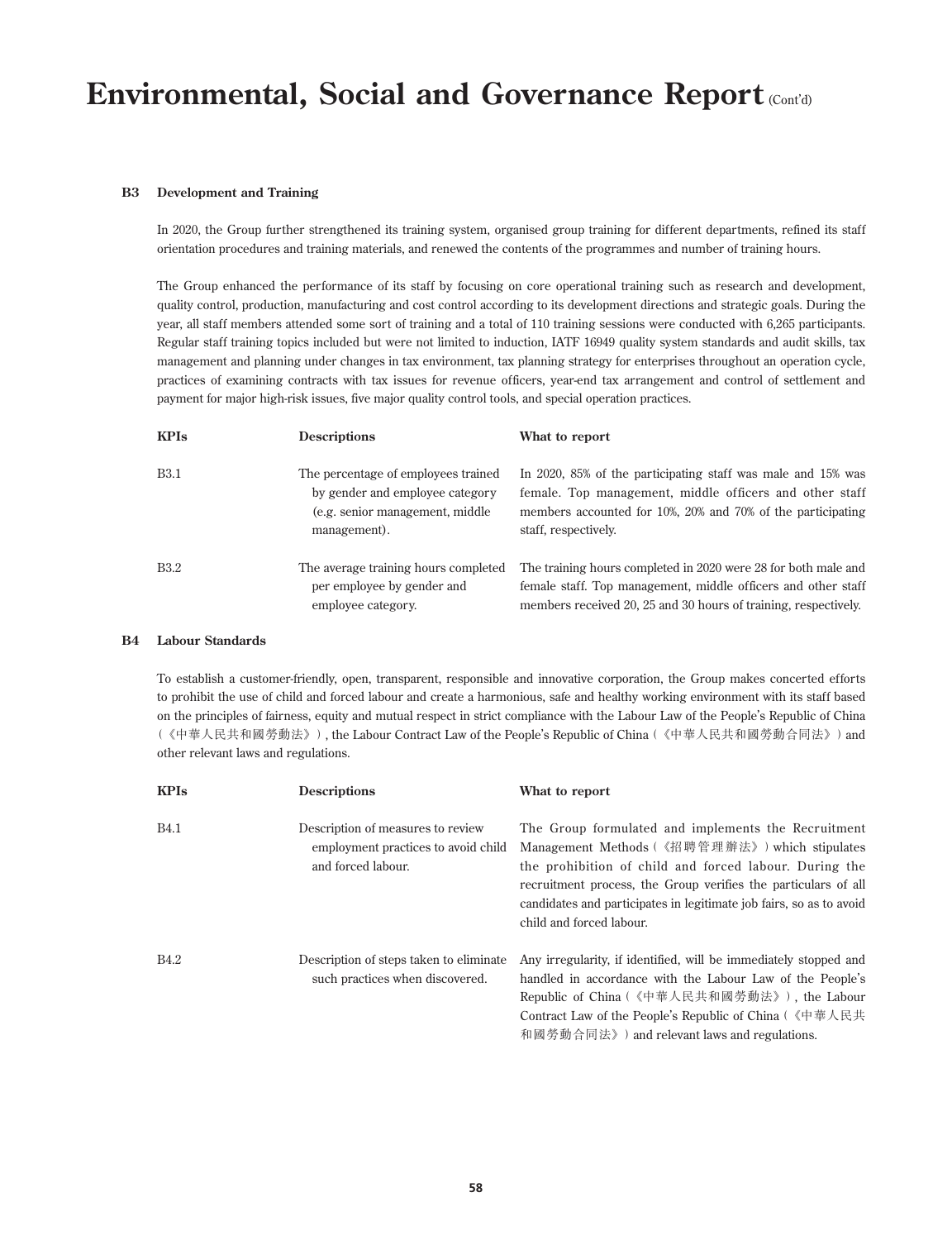### **Operating Practices**

#### **B5 Supply chain management**

The Group has devised and implemented the Procurement Management Procedures (《採購管理程序》) for the procurement department to draw up procurement plans according to sales forecasts, production plans and inventory position, and the Supplier Management Procedures (《供方管理程序》) for it to select suppliers based on the assessment of their technical development capacity, technique, equipment and process designs, quality, and commercial terms. To ensure the product quality, safety, environmental management and other capacities of the suppliers, the Group designs its annual third-party audit plan to conduct on-site audit on the suppliers in accordance with the Supplier APQP Management Procedures(《供應商APQP管理流程》), the Supplier Quality Issue Resolution Management Procedures(《供應商質量問題解決管理流程》), the Measures for the Administration of Supplier PPAP Audit and Production Capacity Assessment(《供應商PPAP審核及產能評估管理辦法》)and the On-site Supplier Audit Management Procedures(《供應商現場審核管理流程》).

| <b>KPIs</b> | <b>Descriptions</b>                                                                                                                                                              | What to report                                                                                                                                                                                                                                                                                                                                                                                                                                                                                                                                                                                                                                                                                                                                                                                                                                                                 |
|-------------|----------------------------------------------------------------------------------------------------------------------------------------------------------------------------------|--------------------------------------------------------------------------------------------------------------------------------------------------------------------------------------------------------------------------------------------------------------------------------------------------------------------------------------------------------------------------------------------------------------------------------------------------------------------------------------------------------------------------------------------------------------------------------------------------------------------------------------------------------------------------------------------------------------------------------------------------------------------------------------------------------------------------------------------------------------------------------|
| <b>B5.1</b> | Number of suppliers by geographical<br>region.                                                                                                                                   | In 2020, the Group had 124 suppliers, of which 52 were located<br>in eastern China, 23 in northern and northeast China, 26 in<br>Sichuan and Chongqing, 13 in central China, 4 in southern<br>China and 6 in other countries.                                                                                                                                                                                                                                                                                                                                                                                                                                                                                                                                                                                                                                                  |
| <b>B5.2</b> | Description of practices relating to<br>engaging suppliers, number of<br>suppliers where the practices are.<br>being implemented, and how they<br>are implemented and monitored. | The Group formulated and implements the Supplier<br>Engagement and Management Procedures (《供方引入及管<br>理程序》) to engage suppliers through tendering. The existing<br>124 suppliers were all engaged according to established<br>procedures, which strictly requires suppliers to meet the<br>standards under ISO 9000 or IATF 16949 quality systems.<br>All selected suppliers are monitored and appraised under<br>the Group's Measures for Comprehensive Management and<br>Appraisal of Suppliers (《供方綜合管理考評辦法》). Audit<br>plans are drawn up on an annual basis and on-site audits are<br>carried out according to the Group's On-site Supplier Audit<br>Management Procedures (《供應商現場審核管理流程》).<br>Suppliers are required to rectify any issue raised during the<br>on-site audit and the Group will follow up the rectification in<br>accordance with established procedures. |
| <b>B5.3</b> | Description of practices used to<br>identify environmental and social<br>risks along the supply chain, and<br>how they are implemented and<br>monitored.                         | The Group formulated and implements the On-site Supplier<br>Audit Management Procedures (《供應商現場審核管理流<br>程》). During on-site audits, environmental and social risks are<br>identified for each part of the supply chain of the suppliers.                                                                                                                                                                                                                                                                                                                                                                                                                                                                                                                                                                                                                                       |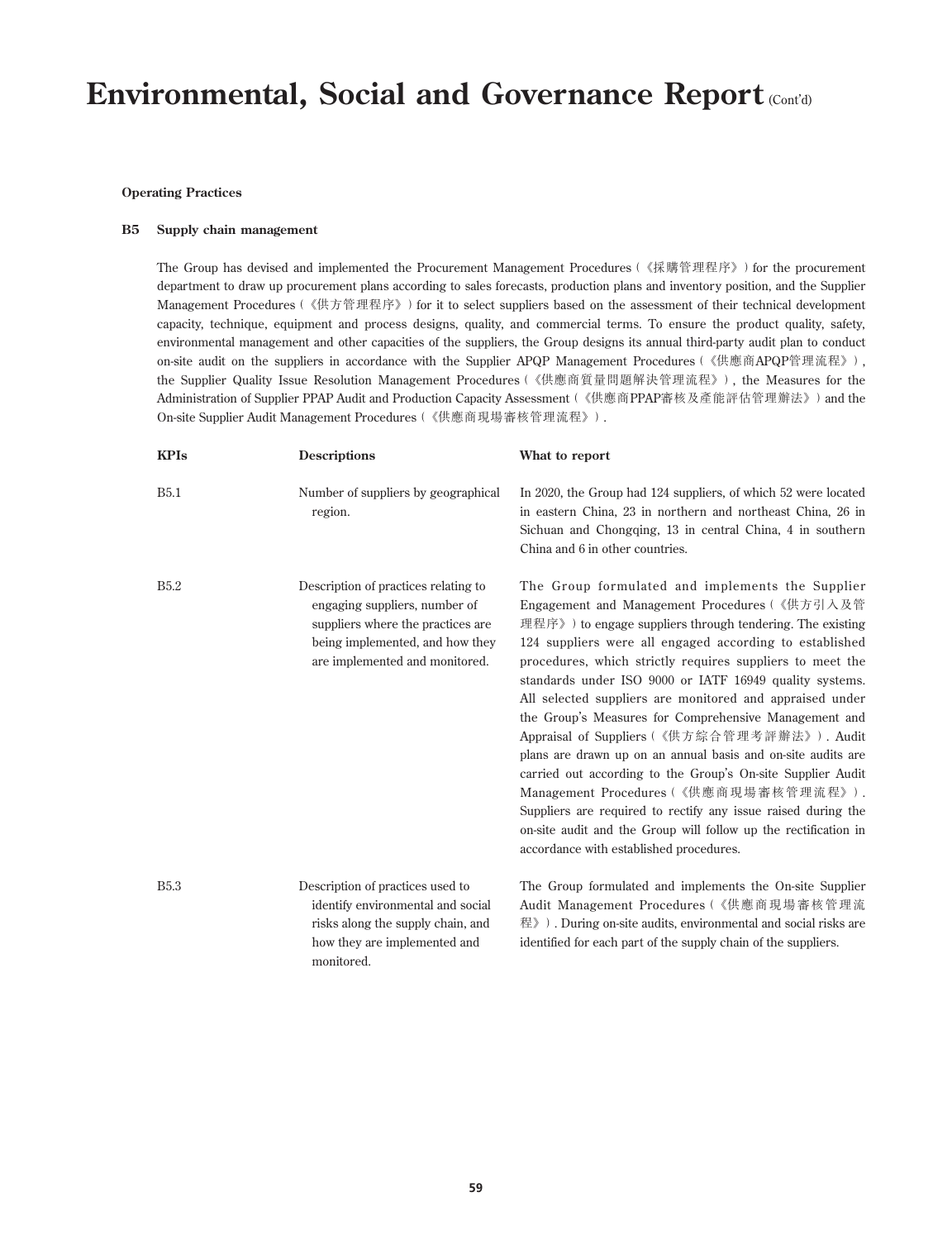| <b>KPIs</b> | <b>Descriptions</b>                                                                                                                                                         | What to report                                                                                                                                                                                                                                                                                                                                                                                                                                                                                                                                                                                                                                                                                                                                                                                                                               |
|-------------|-----------------------------------------------------------------------------------------------------------------------------------------------------------------------------|----------------------------------------------------------------------------------------------------------------------------------------------------------------------------------------------------------------------------------------------------------------------------------------------------------------------------------------------------------------------------------------------------------------------------------------------------------------------------------------------------------------------------------------------------------------------------------------------------------------------------------------------------------------------------------------------------------------------------------------------------------------------------------------------------------------------------------------------|
| <b>B5.4</b> | Description of practices used to<br>promote environmentally preferable<br>products and services when<br>selecting suppliers, and how they<br>are implemented and monitored. | Upon being selected, suppliers sign the Mass Production and<br>Supply Agreement, which requires that:<br>A vendor shall establish and maintain a certified<br>٠<br>environmental management system in accordance with<br>the requirements under ISO 14001 or other environmental<br>management system derived from or approved or certified<br>by ISO 14001.<br>The purpose of a purchaser and a vendor shall be in line<br>$\bullet$<br>with the approaches under the United Nations Global<br>Compact (Davos, $01/99$ ) and the principals and rights<br>proposed by the International Labour Organisation (ILO)<br>in the Declaration on Fundamental Principles and Rights at<br>Work (Geneva, 06/98). Suppliers are required to ensure the<br>compliance with such social responsibility commitments by<br>all of their sub-contractors. |

### **B6 Product Responsibility**

The Group lays stress on product quality and production responsibility. It has established a quality assurance management system that covers the whole operation (including raw material procurement, product design, manufacturing, advertising, labelling, privacy, after-sale services and quality control), an assessment management system and laboratory management standards, and strengthened its testing systems, and persistently studies and minimises its environmental impacts, in order to always provide its customers with products that are in strict compliance with national and industrial standards, government policies and regulations such as the Product Quality Law of the People's Republic of China(《中華人民共和國產品質量法》), the Law of the People's Republic of China on the Protection of Consumer Rights and Interests(《中華人民共和國消費者權益保護法》), the Provisions on Repairing, Replacing & Returning Liabilities of Family Car Products(《家用汽車產品修理、更換、退貨責任規定》)and the Regulations on the Administration of Recall of Defective Auto Products(《缺陷汽車產品召回管理條例》), as well as prohibited substances, emission and fuel consumption standards such as Requirements for Prohibited Substances on Automobiles (GB/ T 30512-2014), Limits and Measurement Methods for Emissions from Light-duty Vehicles (CHINA 5) (GB 18352.5-2013), Fuel Consumption Limits for Heavy-duty Commercial Vehicles (GB 30510– 2014), Fuel Consumption Evaluation Methods and Targets for Passenger Cars (GB 27999-2014), and Limits and Measurement Methods for Emissions from Light-duty Vehicles (CHINA 6) (GB 18352.6-2016).

To reach higher standards, the Group has extended its product service coverage across the nation and even overseas so that timely and effective measures can be taken when its product is out of order. The Group collects and analyses customers' feedbacks on the experience and quality of the products in a timely manner so as to take preventive measures and constantly increase the reliability and satisfaction, while lowering the failure rates, of its products.

| <b>KPIs</b> | <b>Descriptions</b>                                                                                  | What to report                                                                                                          |
|-------------|------------------------------------------------------------------------------------------------------|-------------------------------------------------------------------------------------------------------------------------|
| <b>B6.1</b> | Percentage of total products sold or<br>shipped subject to recalls for safety<br>and health reasons. | In 2020, 0% of the total products sold or shipped by the Group<br>was subject to recalls for safety and health reasons. |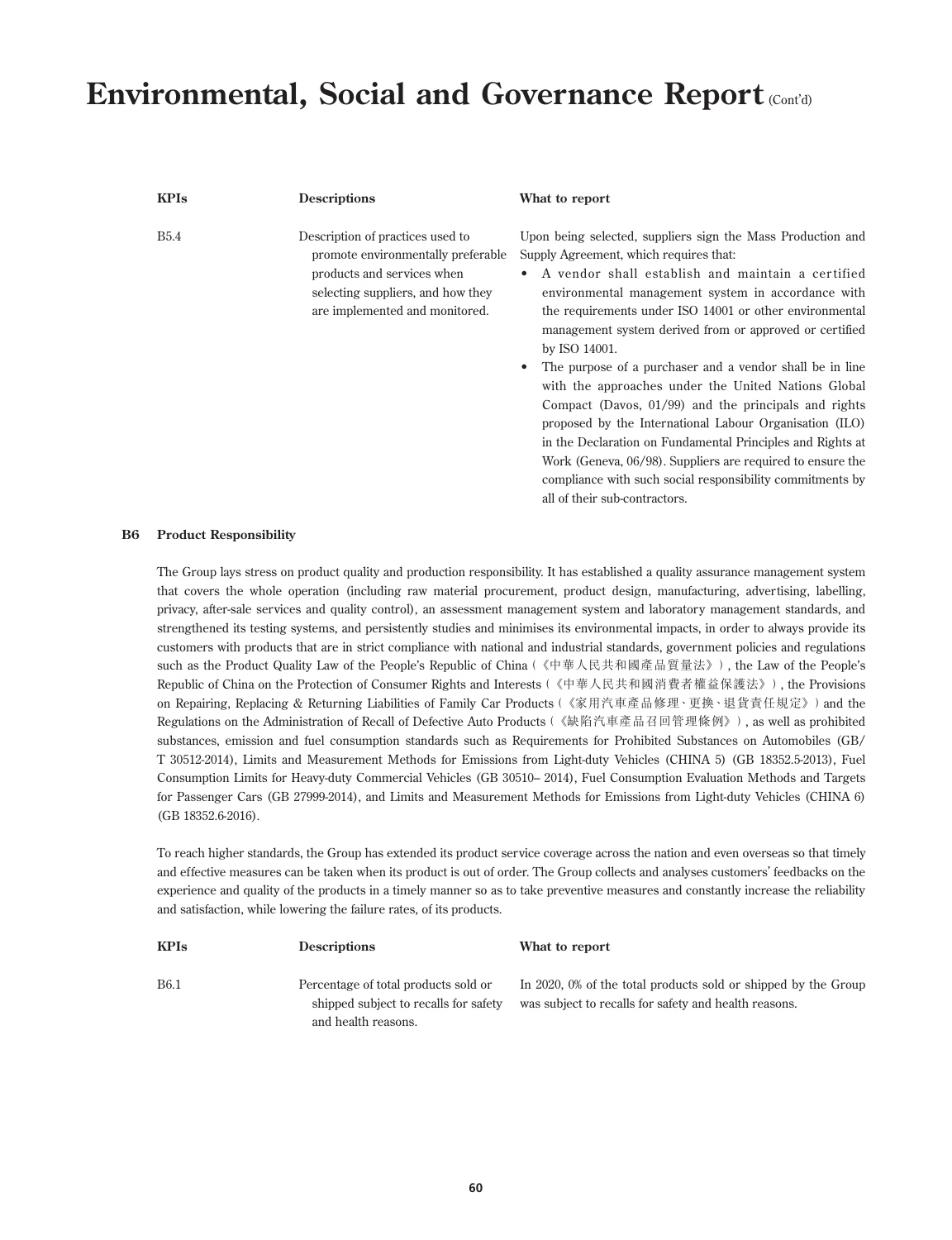| <b>KPIs</b><br><b>Descriptions</b><br>What to report |             |                                                                                                                    |                                                                                                                                                                                                                                                                                                                                                                                                                                                                                                                                                                                                        |
|------------------------------------------------------|-------------|--------------------------------------------------------------------------------------------------------------------|--------------------------------------------------------------------------------------------------------------------------------------------------------------------------------------------------------------------------------------------------------------------------------------------------------------------------------------------------------------------------------------------------------------------------------------------------------------------------------------------------------------------------------------------------------------------------------------------------------|
|                                                      | <b>B6.2</b> | Number of products and service<br>related complaints received and<br>how they are dealt with.                      | In 2020, no products and service related complaints were<br>received. Corresponding plans for handling complaints have<br>been formulated. The Group will respond to complaints<br>inside and outside the province within 4 hours and 24 hours,<br>respectively. There were 285 service stations and 10 accessories<br>distributors with designated staff for technical training and<br>emergency response.                                                                                                                                                                                            |
|                                                      | <b>B6.3</b> | Description of practices relating<br>to observing and protecting<br>intellectual property rights.                  | In relation to counterfeit Xinchen Power accessories in the<br>market, two methods will be adopted to observe and protect<br>intellectual property rights: (1) regional managers will meet<br>the distributors of major accessories to provide further training<br>on distinguishing genuine and counterfeit products and<br>spotting fake and inferior products; (2) the Group will partner<br>with distributors in improving local operating environment by<br>taking legal actions against infringement of Xinchen Power's<br>trademark, sale of counterfeit and inferior goods and passing<br>off. |
|                                                      | <b>B6.4</b> | Description of quality assurance<br>process and recall procedures.                                                 | The Group formulated and implements the Inspection and<br>Testing Control Procedures(《檢驗和試驗控制程序》).<br>Samples of raw and auxiliary materials are taken and tested<br>in accordance with product drawings, inspection guidelines<br>on purchased materials and relevant standards by the Quality<br>Assurance Department pursuant to inspection control plans.<br>Production processes are inspected by the Quality Assurance<br>Department and workshops according to the inspection<br>guidelines.                                                                                                    |
|                                                      |             |                                                                                                                    | The Group formulated and implements the Management<br>Procedures for Non-conforming Products (《不合格品管理程<br>$\bar{F}$ ). In case of any defects found in an engine, the engine<br>number and locations will be the first to be identified. The<br>engine in question will then be locked and moved to a separate<br>area for repair/testing. Repaired engines will be unlocked and<br>transported to a different place for storage.                                                                                                                                                                      |
|                                                      | <b>B6.5</b> | Description of consumer data<br>protection and privacy policies,<br>and how they are implemented and<br>monitored. | The commercial contracts entered into with service plants<br>contain relevant binding provisions. Contract performance will<br>be monitored regularly and remedies will be taken in a timely<br>manner in case of performance issues.                                                                                                                                                                                                                                                                                                                                                                  |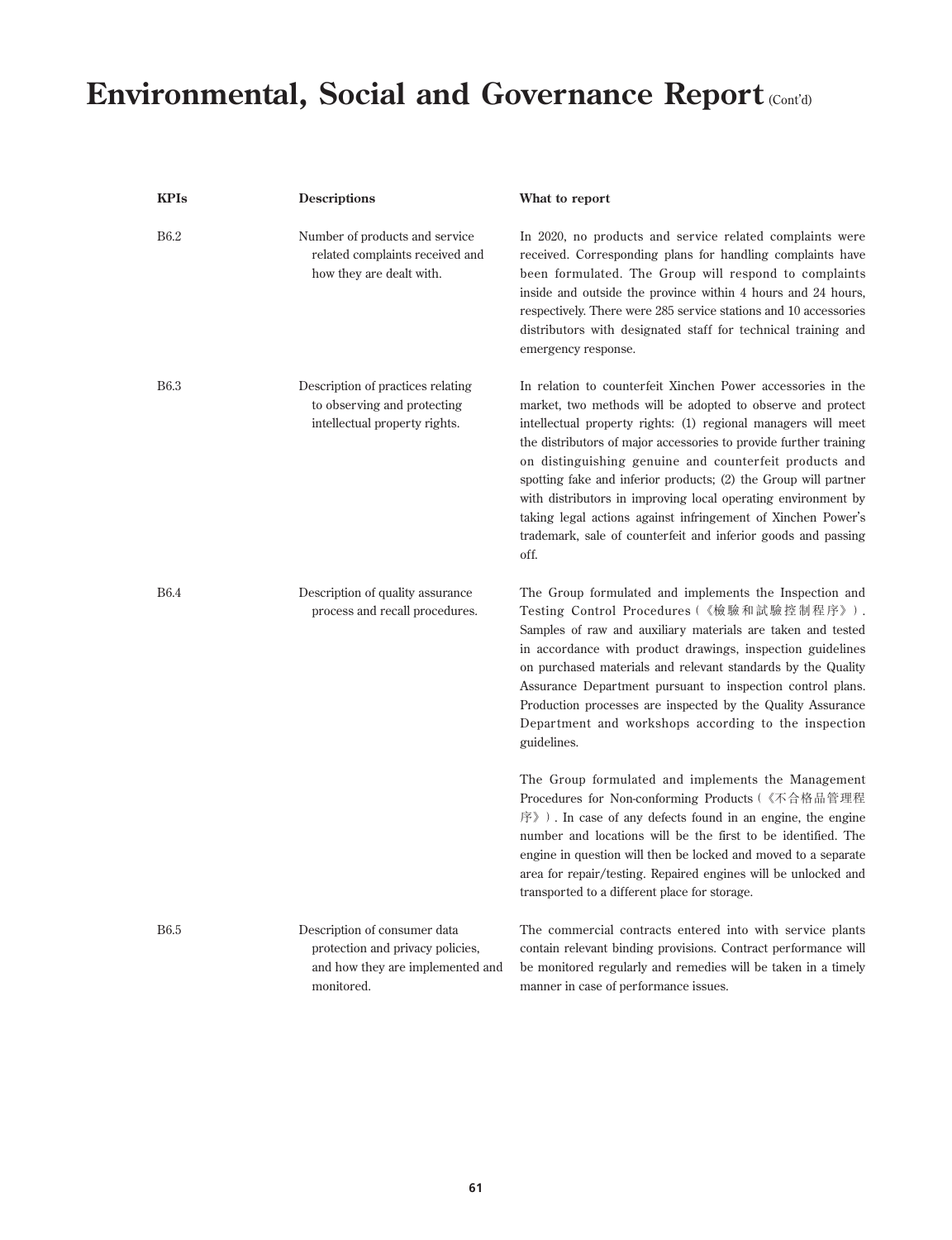#### **B7 Anti–corruption**

The Group's disciplinary and supervision department regularly conducts self-evaluations and implements improvements over its key aspects and activities such as construction work management, project investment, procurement of supplies, invitation and provision of tenders, utilization of substantial funds together with the audit, financial and compliance departments. They identify risk factors, evaluate risk level, formulate prevention and control measures, establish databases, and refine the systems and procedures against corruption. To promote party rules and anti-corruption culture as well as define relevant liabilities across the Group, it has implemented dual responsibilities for each position, defined the substance of the responsibilities, established assessment systems for such responsibilities and laid out the liabilities of breaches. Risk management over key corporate decisionmaking processes, key projects, appointment and dismissal of key management personnel, substantial funds (collectively the "Three Key and One Substantial (三重一大)" matters) and other major activities and other major appointments and dismissals was strengthened. Meetings for the promotion of Chinese Communist Party's rules and anti-corruption culture, comprehensive party committee standing order, leader management system and the management systems for the "Three Key and One Substantial" matters were established and refined. Whistle-blowing procedures were clarified and disciplinary review systems were reinforced to monitor the conducts and actions of the staff during daily operations and prevent bribery, extortion, fraud and money-laundering. As at the date of this report, the Group was not aware of any legal case regarding corrupt practices brought against the Group or its employees.

| <b>KPIs</b>  | <b>Descriptions</b>                                                                                                                                                               | What to report                                                                                                                                                                                                                                                                                                                                                                                                                                                                                                                      |
|--------------|-----------------------------------------------------------------------------------------------------------------------------------------------------------------------------------|-------------------------------------------------------------------------------------------------------------------------------------------------------------------------------------------------------------------------------------------------------------------------------------------------------------------------------------------------------------------------------------------------------------------------------------------------------------------------------------------------------------------------------------|
| <b>B</b> 7.1 | Number of concluded legal cases<br>regarding corrupt practices<br>brought against the issuer or its<br>employees during the reporting<br>period and the outcomes of the<br>cases. | No legal case regarding corrupt practices was brought against<br>the Group or its employees in 2020.                                                                                                                                                                                                                                                                                                                                                                                                                                |
| B7.2         | Description of preventive measures<br>and whistle-blowing procedures,<br>and how they are implemented and<br>monitored.                                                           | The Group has put in place and perfect its interview system<br>for the promotion of party rules and anti-corruption culture,<br>the Rules of Procedures of the Party Committee and the<br>management system for decision-making of "Three Key and<br>One Substantial ( $\equiv \pm -\pm$ ) "matters. A regular mechanism for<br>promoting anti-corruption is established in order to incorporate<br>materials of caution and education into integrity talks for leaders<br>and cadres as well as induction training for new cadres. |
|              |                                                                                                                                                                                   | Reminders and notices on clean operation are issued during<br>major festivals and holidays and important occasions every<br>year. Hotlines, mailboxes and email addresses are set up<br>for whistle-blowing and the reports and tips received will be<br>verified and investigated.                                                                                                                                                                                                                                                 |
| <b>B</b> 7.3 | Description of anti-corruption training<br>provided to directors and staff.                                                                                                       | Educational activities are launched to demonstrate integrity<br>with illustrations and video lessons are arranged regularly<br>for party members and cadres in order to educate staff on<br>compliance with party rules, laws and regulations.                                                                                                                                                                                                                                                                                      |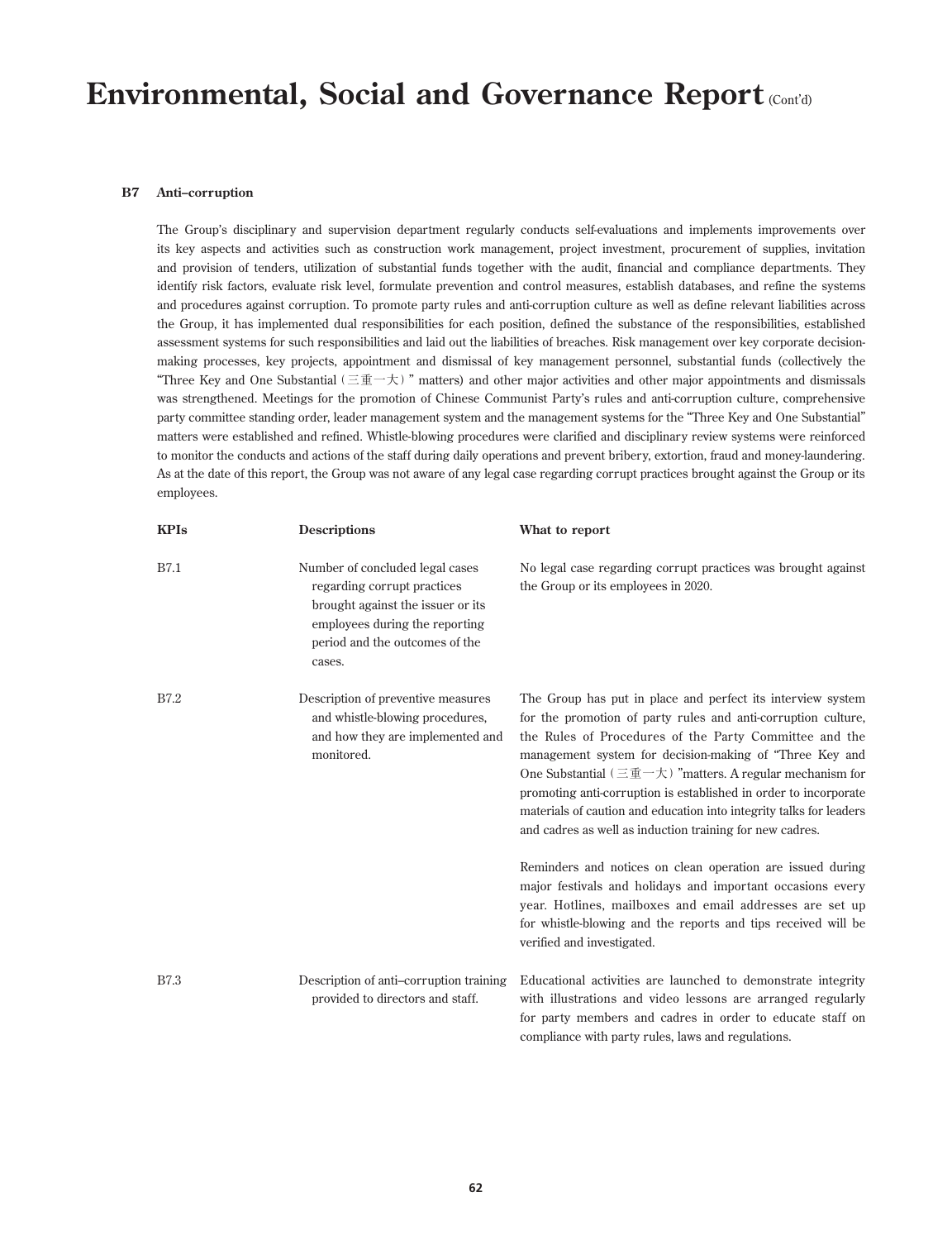#### **Community**

### **B8 Community Investment**

The Group values good social relationships with local communities and is therefore committed to its social responsibilities. It employs and offers a good working environment to local workers.

In 2020, the Veit Fund (懷特基金) set up by the Group and Dr. Veit Kohnhause, the former Consultant of General Manager, continued to subsidise 4 local underprivileged students with excellent academic results. In addition, the Group made further donations to carry out a poverty project in Jianguo Village, Ziqiang Town, Zitong County. Meanwhile, individual employees and departments of the Group have raised funds for the Love Foundation (愛心基金) to support staff members in need. The labour union and senior staff union of the Group have established close support systems that document supports provided across the nation and in each province in order to offer regular support to employees in need according to their respective difficulties.

| <b>KPIs</b>  | <b>Descriptions</b>                                                                                                  | What to report                                                                                                                                                                                                                                                                                                                                                                                                                                                                                                         |
|--------------|----------------------------------------------------------------------------------------------------------------------|------------------------------------------------------------------------------------------------------------------------------------------------------------------------------------------------------------------------------------------------------------------------------------------------------------------------------------------------------------------------------------------------------------------------------------------------------------------------------------------------------------------------|
| <b>B</b> 8.1 | Focus areas of contribution (e.g.<br>education, environmental concerns,<br>labour needs, health, culture,<br>sport). | In 2020, the Group's focus areas of contribution were as follows:<br>Contributions to the poverty project in Jianguo Village,<br>٠<br>Ziqiang Town, Zitong County.<br>Subsidies to 4 local underprivileged students.<br>٠<br>Establishment of the staff in need database and the Love<br>٠<br>Foundation (愛心基金) to timely support staff members in<br>need.<br>Staff events to celebrate the International Women's Day<br>٠<br>(collection of writings, photographs and handicrafts)<br>organised by the labour union. |
| <b>B8.2</b>  | Resources contributed (e.g. money or<br>time) to the focus area.                                                     | In 2020, the resources contributed by the Group to the focus<br>areas were as follow:<br>RMB150,000 for the Zitong poverty project.<br>$\bullet$<br>RMB3,400 for staff events to celebrate the International<br>$\bullet$<br>Women's Day (collection of writings, photographs and<br>handicrafts).<br>RMB35,826 for subsidising underprivileged students.<br>٠                                                                                                                                                         |

• RMB98,178.11 for helping staff in need.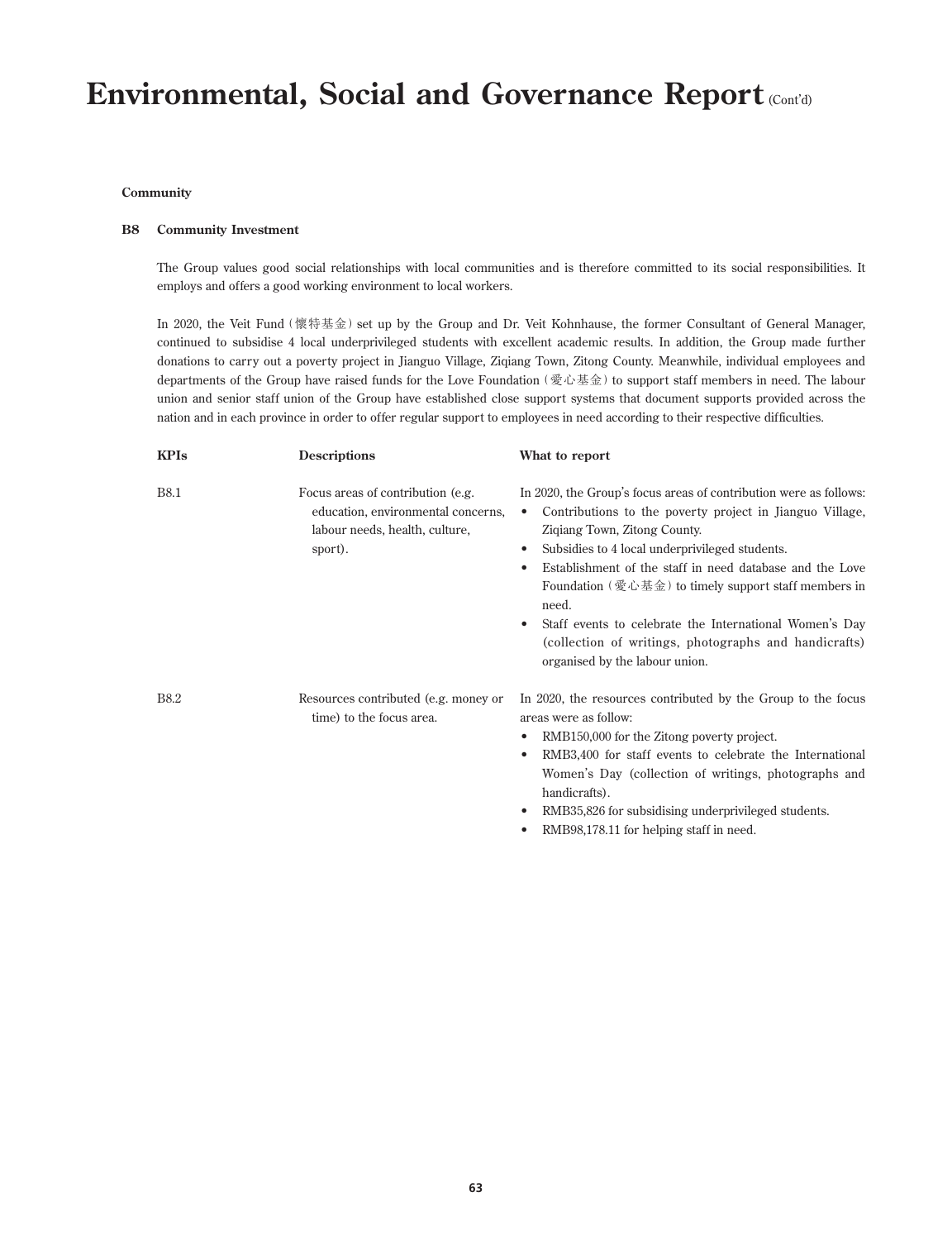# **Independent Auditor's Report**



**To the members of Xinchen China Power Holdings Limited** (incorporated in the Cayman Islands with limited liability)

### **OPINION**

We have audited the consolidated financial statements of Xinchen China Power Holdings Limited (the "Company") and its subsidiaries (together, the "Group") set out on pages 69 to 136, which comprise the consolidated statement of financial position as at 31 December 2020, and the consolidated statement of profit or loss and other comprehensive income, the consolidated statement of changes in equity and the consolidated statement of cash flows for the year then ended, and notes to the consolidated financial statements, including a summary of significant accounting policies.

In our opinion, the consolidated financial statements give a true and fair view of the consolidated financial position of the Group as at 31 December 2020, and of its consolidated financial performance and its consolidated cash flows for the year then ended in accordance with Hong Kong Financial Reporting Standards ("HKFRSs") issued by the Hong Kong Institute of Certified Public Accountants ("HKICPA") and have been properly prepared in compliance with the disclosure requirements of the Hong Kong Companies Ordinance ("CO").

### **BASIS FOR OPINION**

We conducted our audit in accordance with Hong Kong Standards on Auditing ("HKSAs") issued by the HKICPA. Our responsibilities under those standards are further described in the Auditor's Responsibilities for the Audit of the Consolidated Financial Statements section of our report. We are independent of the Group in accordance with the HKICPA's Code of Ethics for Professional Accountants (the "Code"), and we have fulfilled our other ethical responsibilities in accordance with the Code. We believe that the audit evidence we have obtained is sufficient and appropriate to provide a basis for our opinion.

### **MATERIAL UNCERTAINTY RELATED TO GOING CONCERN**

We draw attention to Note 3.2 in the consolidated financial statements, which describes the principal conditions that raise doubt about the Group's ability to continue as a going concern. These events or conditions indicate that a material uncertainty exists that may cast significant doubt on the Group's ability to continue as a going concern. Our opinion is not modified in respect of this matter.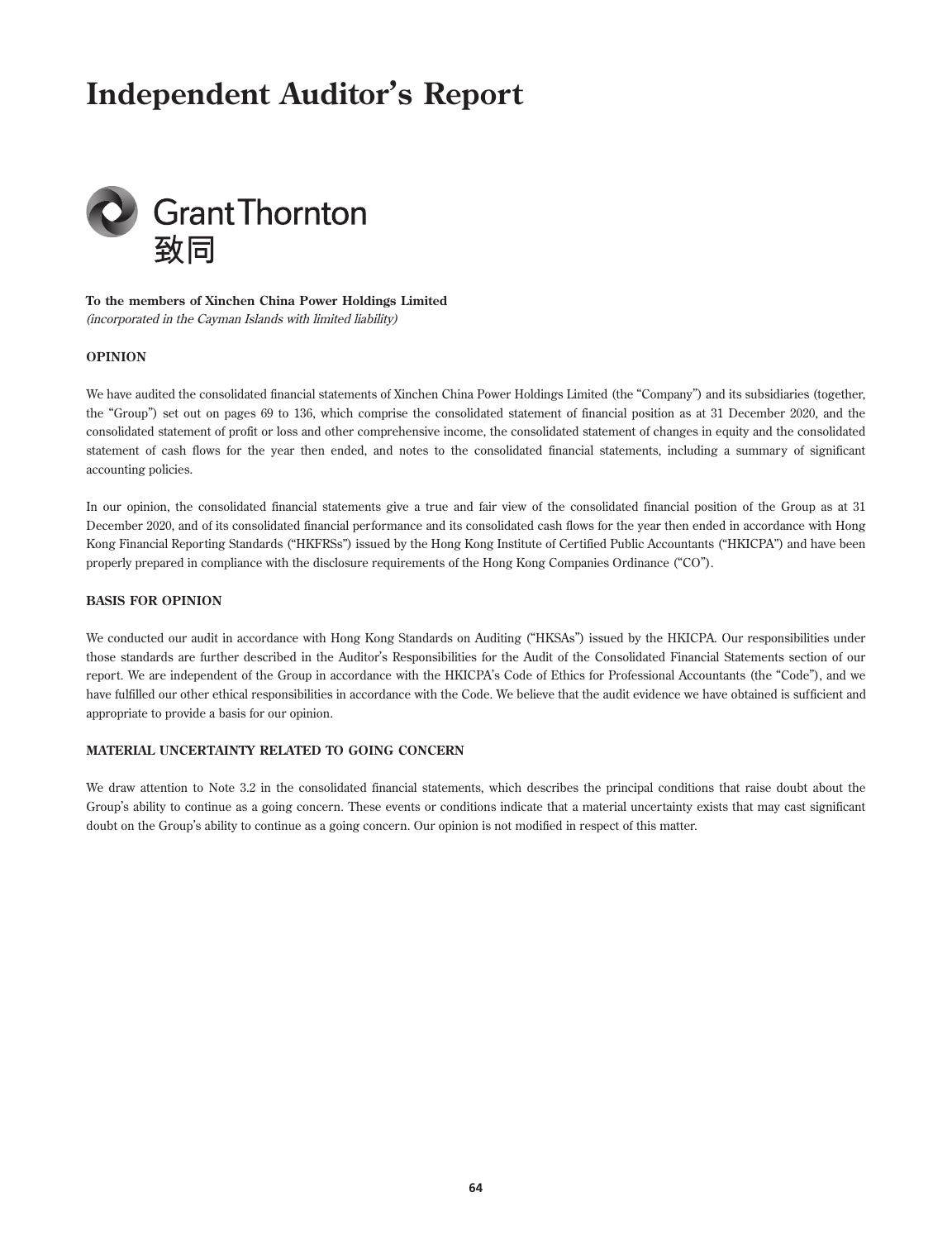### **KEY AUDIT MATTERS**

Key audit matters are those matters that, in our professional judgment, were of most significance in our audit of the consolidated financial statements of the current period. These matters were addressed in the context of our audit of the consolidated financial statements as a whole, and in forming our opinion thereon, and we do not provide a separate opinion on these matters.

### **Key audit matter How the matter was addressed in our audit**

Impairment of property, plant and equipment, prepaid lease payments and intangible assets

At 31 December 2020, the Group had significant property, plant and equipment amounting to approximately RMB2,297,808,000, prepaid lease payments amounting to approximately RMB125,937,000 and intangible assets amounting to approximately RMB707,184,000 respectively.

The Group had reported losses in certain cash generating units ("CGUs") in the current year which indicates the carrying amount of property, plant and equipment, prepaid lease payments and intangible assets to the corresponding CGUs may be impaired. The Group has performed an impairment assessment on these assets as at 31 December 2020 to determine the recoverable amount of each of the CGU to which the assets belongs, using value-in-use calculation based on the valuations performed by an independent qualified professional valuer (the "Valuer").

Based on the results of the assessment, it is concluded that there was impairment in respect of property, plant and equipment amounting to approximately RMB23,786,000. No impairment loss was recognised in respect of intangible assets and prepaid lease payments.

We focused on this area due to the significance of the balance, the existence of impairment indicators and the determination of recoverable amount of these assets, using value-in-use calculation, require significant judgements and estimates by management about the future results of the related business and the discount rate applied to the cash flow forecast.

Management's disclosures with regard to the estimation are set out in Note 4.4 to the consolidated financial statements whilst the disclosures in respect of the carrying values of property, plant and equipment, prepaid lease payments and intangible assets are set out in Note 16, Note 17 and Note 18 to the consolidated financial statements, respectively.

Our audit procedures in relation to assessment of the carrying values of property, plant and equipment, prepaid lease payments and intangible assets with impairment indicators included the following:

- discussed with management and understood management's impairment assessment process;
- evaluated management's identification of CGUs and the allocation of property, plant and equipment, prepaid lease payments and intangible assets to the corresponding CGUs;
- evaluated the competence, capabilities and objectivity of the Valuer and obtained an understanding of their scope of work and their terms of engagement; and
- assessed the arithmetical accuracy of the value-in-use calculation of the cash flow forecast and assessed the appropriateness of the methodology used. Tested the key assumptions used in the future cash flow forecast, including revenue growth rate and terminal growth rate, based on other available market data in the automobile industry taking into account the historical performance of the Group, where applicable indicative saleable units confirmed by customers and corroborating with the development plan based on our discussion with management. Tested the discount rate by benchmarking them to the rates used by similar companies in the market.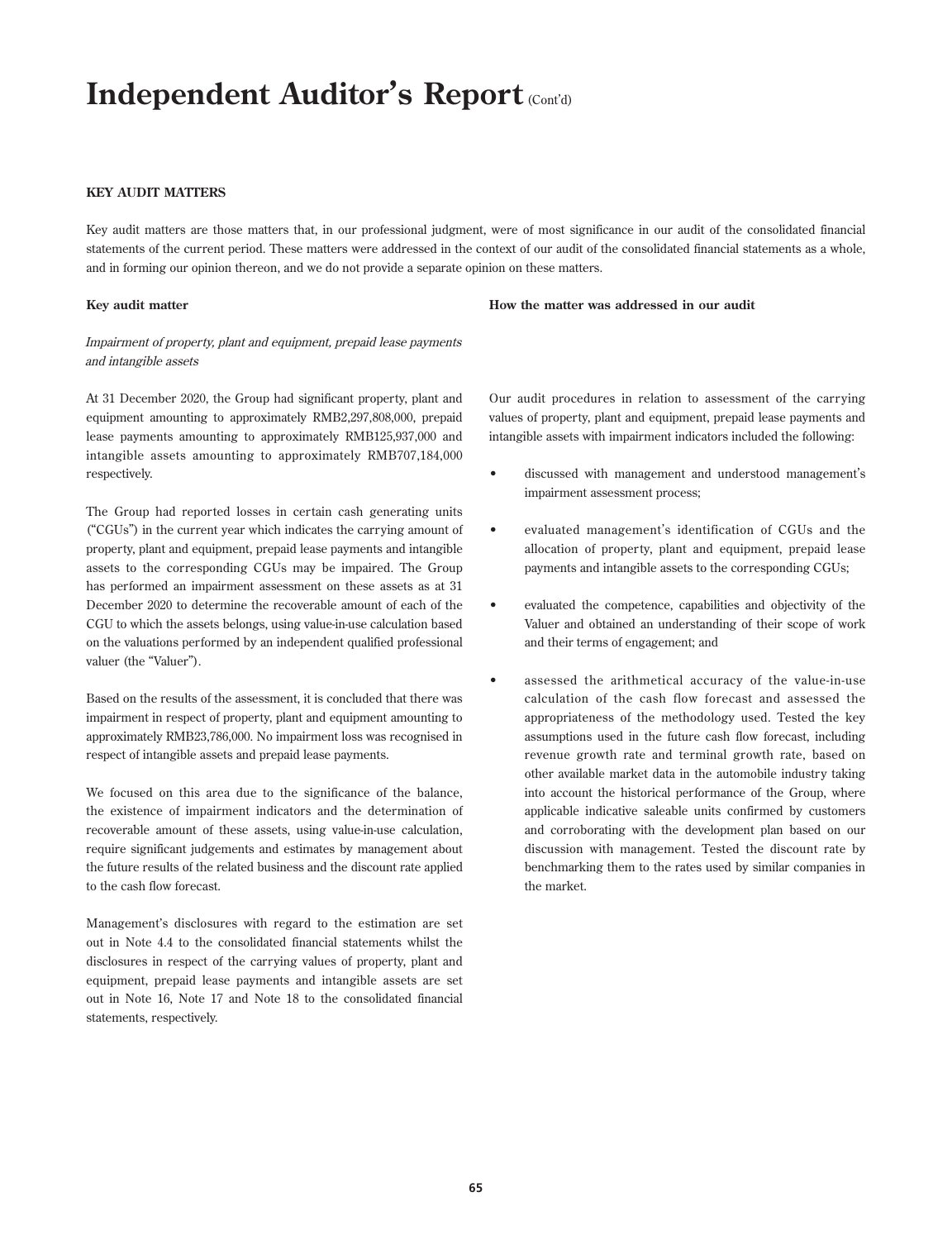### **KEY AUDIT MATTERS** (Cont'd)

Impairment assessment on trade receivables and trade related amounts due from related companies (collectively referred to as "Trade-related-receivables")

We identified impairment assessment on Trade-related-receivables as a key audit matter due to the significance of the balances to the consolidated financial statements as a whole and the involvement of subjective judgement and management estimates in evaluating the expected credit losses ("ECL") of Trade-related-receivables at the end of the reporting period.

At 31 December 2020, the carrying amounts of trade receivables and trade related amounts due from related companies are approximately RMB256,955,000 and RMB333,394,000, respectively, which represented approximately 5.1% and 6.7% of total assets of the Group.

As disclosed in Note 4.2 to the consolidated financial statements, the Group estimates the amount of lifetime ECL of Trade-related receivables based on the valuations performed by the Valuer for the year ended 31 December 2020. The valuations of Trade-relatedreceivables are based on provision matrix and individual assessment. For the ECL assessment of trade receivables based on provision matrix which is through grouping of various debtors that have similar credit characteristic, after considering credit ratings of trade debtors, ageing, repayment history and/or past due status of respective trade receivables, whereas the ECL assessment of trade related amounts due from related companies based on individual assessment is by reference to the credit rating, including the Group's historical credit loss experiences, adjusted for factors that are specific to the debtors. Estimated loss rates are based on historical observed default rates over the expected life of the debtors and are adjusted for forwardlooking information. The assessment of ECL involves a high degree of uncertainties.

As disclosed in Notes 22 and 23 to the consolidated financial statements, the Group recognises an additional impairment amount of RMB714,844,000 charged to profit or loss for Trade-relatedreceivables for the year ended 31 December 2020 and the Group's lifetime ECL on Trade-related-receivables as at 31 December 2020 amounted to RMB739,317,000.

**Key audit matter How the matter was addressed in our audit**

Our audit procedures in relation to the impairment assessment on Trade-related-receivables included the following:

- evaluated the competence, capabilities and objectivity of the Valuer and obtaining an understanding of their scope of work and their terms of engagement;
- understood internal controls of the Group over the estimation of ECL of Trade-related-receivables;
- tested the integrity of information provided by management to the Valuer to develop the provision matrix and individual assessment, including Trade-related-receivables ageing analysis as at 31 December 2020, on a sample basis, by comparing individual items in the analysis with the relevant sales orders, sales invoices and other supporting documents;
- assessed the arithmetical accuracy of management and the Valuer's basis and judgement in determining the ECL based on historical credit loss records and with reference to other factors that have been taken into consideration by management and the Valuer;
- assessed the reasonableness of the Valuer's grouping of the Trade-related-receivables in the provision matrix, and the basis of estimated loss rate applied in each category in the provision matrix with reference to historical default rates and forwardlooking information; and
- evaluated the disclosures regarding the impairment assessment of Trade-related-receivables in Notes 22 and 23 to the consolidated financial statements.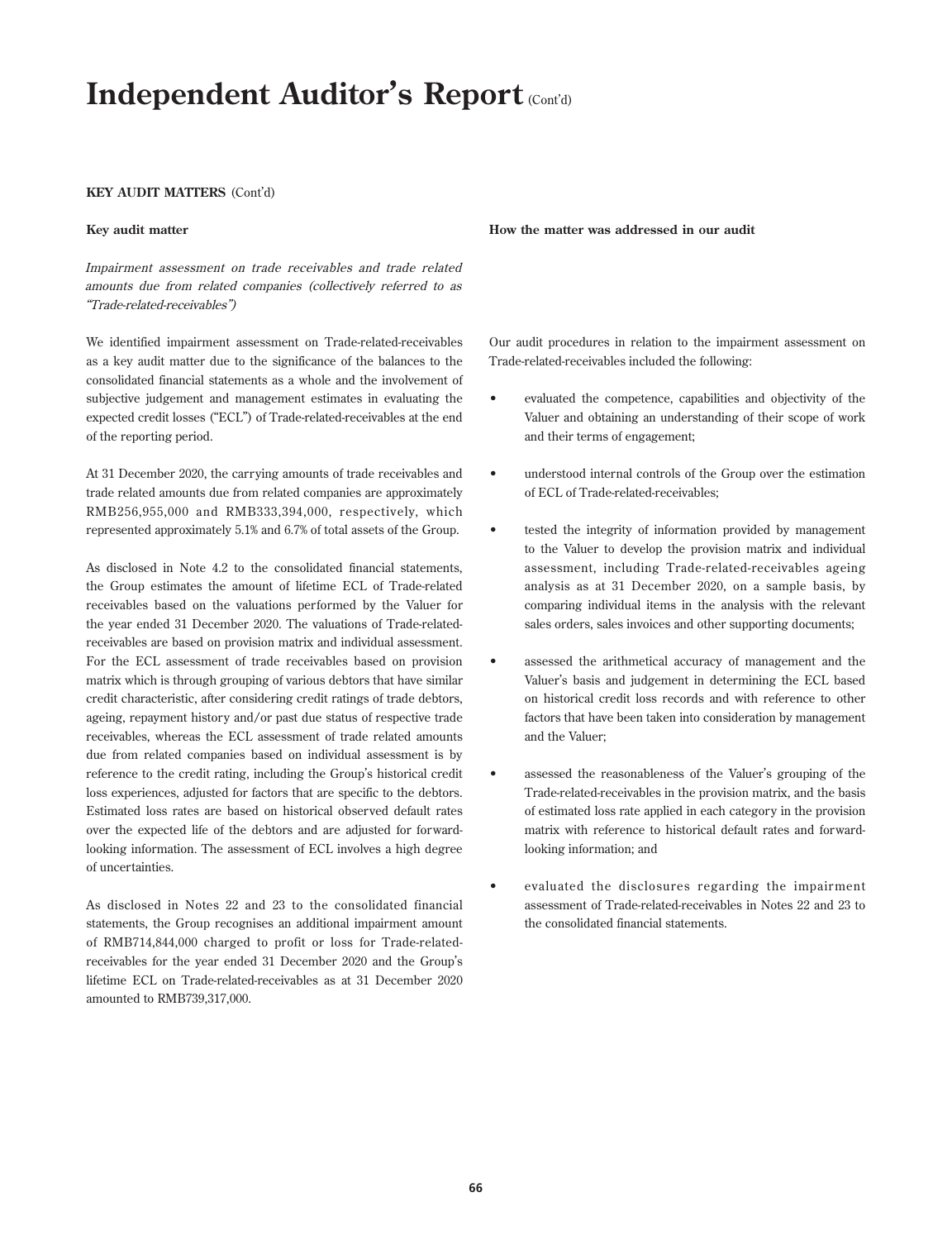# **OTHER INFORMATION**

The directors of the Company are responsible for the other information. The other information comprises the information included in the 2020 annual report, but does not include the consolidated financial statements and our auditor's report thereon.

Our opinion on the consolidated financial statements does not cover the other information and we do not express any form of assurance conclusion thereon.

In connection with our audit of the consolidated financial statements, our responsibility is to read the other information and, in doing so, consider whether the other information is materially inconsistent with the consolidated financial statements or our knowledge obtained in the audit or otherwise appears to be materially misstated. If, based on the work we have performed, we conclude that there is a material misstatement of this other information, we are required to report that fact. We have nothing to report in this regard.

### **RESPONSIBILITIES OF DIRECTORS FOR THE CONSOLIDATED FINANCIAL STATEMENTS**

The directors of the Company are responsible for the preparation of the consolidated financial statements that give a true and fair view in accordance with HKFRSs issued by the HKICPA and the disclosure requirements of the CO, and for such internal control as the directors determine is necessary to enable the preparation of consolidated financial statements that are free from material misstatement, whether due to fraud or error.

In preparing the consolidated financial statements, the directors are responsible for assessing the Group's ability to continue as a going concern, disclosing, as applicable, matters related to going concern and using the going concern basis of accounting unless the directors either intend to liquidate the Group or to cease operations, or have no realistic alternative but to do so.

The directors assisted by the Audit Committee are responsible for overseeing the Group's financial reporting process.

### **AUDITOR'S RESPONSIBILITIES FOR THE AUDIT OF THE CONSOLIDATED FINANCIAL STATEMENTS**

Our objectives are to obtain reasonable assurance about whether the consolidated financial statements as a whole are free from material misstatement, whether due to fraud or error, and to issue an auditor's report that includes our opinion solely to you, as a body, in accordance with our agreed terms of engagement, and for no other purpose. We do not assume responsibility towards or accept liability to any other person for the contents of this report.

Reasonable assurance is a high level of assurance, but is not a guarantee that an audit conducted in accordance with HKSAs will always detect a material misstatement when it exists. Misstatements can arise from fraud or error and are considered material if, individually or in the aggregate, they could reasonably be expected to influence the economic decisions of users taken on the basis of these consolidated financial statements.

As part of an audit in accordance with HKSAs, we exercise professional judgment and maintain professional skepticism throughout the audit. We also:

- identify and assess the risks of material misstatement of the consolidated financial statements, whether due to fraud or error, design and perform audit procedures responsive to those risks, and obtain audit evidence that is sufficient and appropriate to provide a basis for our opinion. The risk of not detecting a material misstatement resulting from fraud is higher than for one resulting from error, as fraud may involve collusion, forgery, intentional omissions, misrepresentations, or the override of internal control.
- obtain an understanding of internal control relevant to the audit in order to design audit procedures that are appropriate in the circumstances, but not for the purpose of expressing an opinion on the effectiveness of the Group's internal control.
- evaluate the appropriateness of accounting policies used and the reasonableness of accounting estimates and related disclosures made by the directors.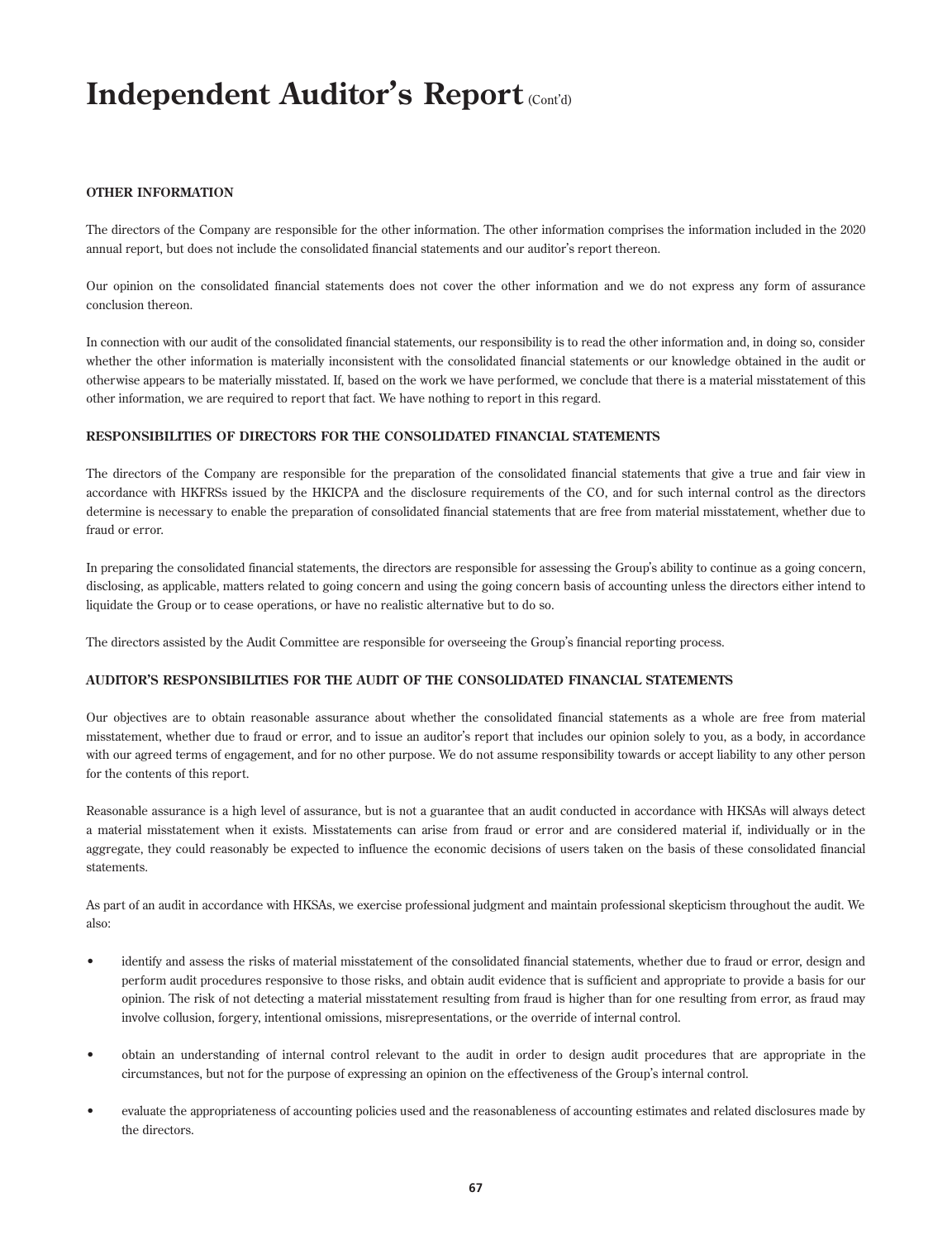# **AUDITOR'S RESPONSIBILITIES FOR THE AUDIT OF THE CONSOLIDATED FINANCIAL STATEMENTS** (Cont'd)

- conclude on the appropriateness of the directors' use of the going concern basis of accounting and, based on the audit evidence obtained, whether a material uncertainty exists related to events or conditions that may cast significant doubt on the Group's ability to continue as a going concern. If we conclude that a material uncertainty exists, we are required to draw attention in our auditor's report to the related disclosures in the consolidated financial statements or, if such disclosures are inadequate, to modify our opinion. Our conclusions are based on the audit evidence obtained up to the date of our auditor's report. However, future events or conditions may cause the Group to cease to continue as a going concern.
- evaluate the overall presentation, structure and content of the consolidated financial statements, including the disclosures, and whether the consolidated financial statements represent the underlying transactions and events in a manner that achieves fair presentation.
- obtain sufficient appropriate audit evidence regarding the financial information of the entities or business activities within the Group to express an opinion on the consolidated financial statements. We are responsible for the direction, supervision and performance of the group audit. We remain solely responsible for our audit opinion.

We communicate with the Audit Committee regarding, among other matters, the planned scope and timing of the audit and significant audit findings, including any significant deficiencies in internal control that we identify during our audit.

We also provide the Audit Committee with a statement that we have complied with relevant ethical requirements regarding independence, and to communicate with them all relationships and other matters that may reasonably be thought to bear on our independence, and where applicable, actions taken to eliminate threats or safeguards applied.

From the matters communicated with the Audit Committee, we determine those matters that were of most significance in the audit of the consolidated financial statements of the current period and are therefore the key audit matters. We describe these matters in our auditor's report unless law or regulation precludes public disclosure about the matter or when, in extremely rare circumstances, we determine that a matter should not be communicated in our report because the adverse consequences of doing so would reasonably be expected to outweigh the public interest benefits of such communication.

**Grant Thornton Hong Kong Limited** Certified Public Accountants Level 12 28 Hennessy Road

Wanchai Hong Kong

25 March 2021

**Ng Ka Kong** Practising Certificate No.: P06919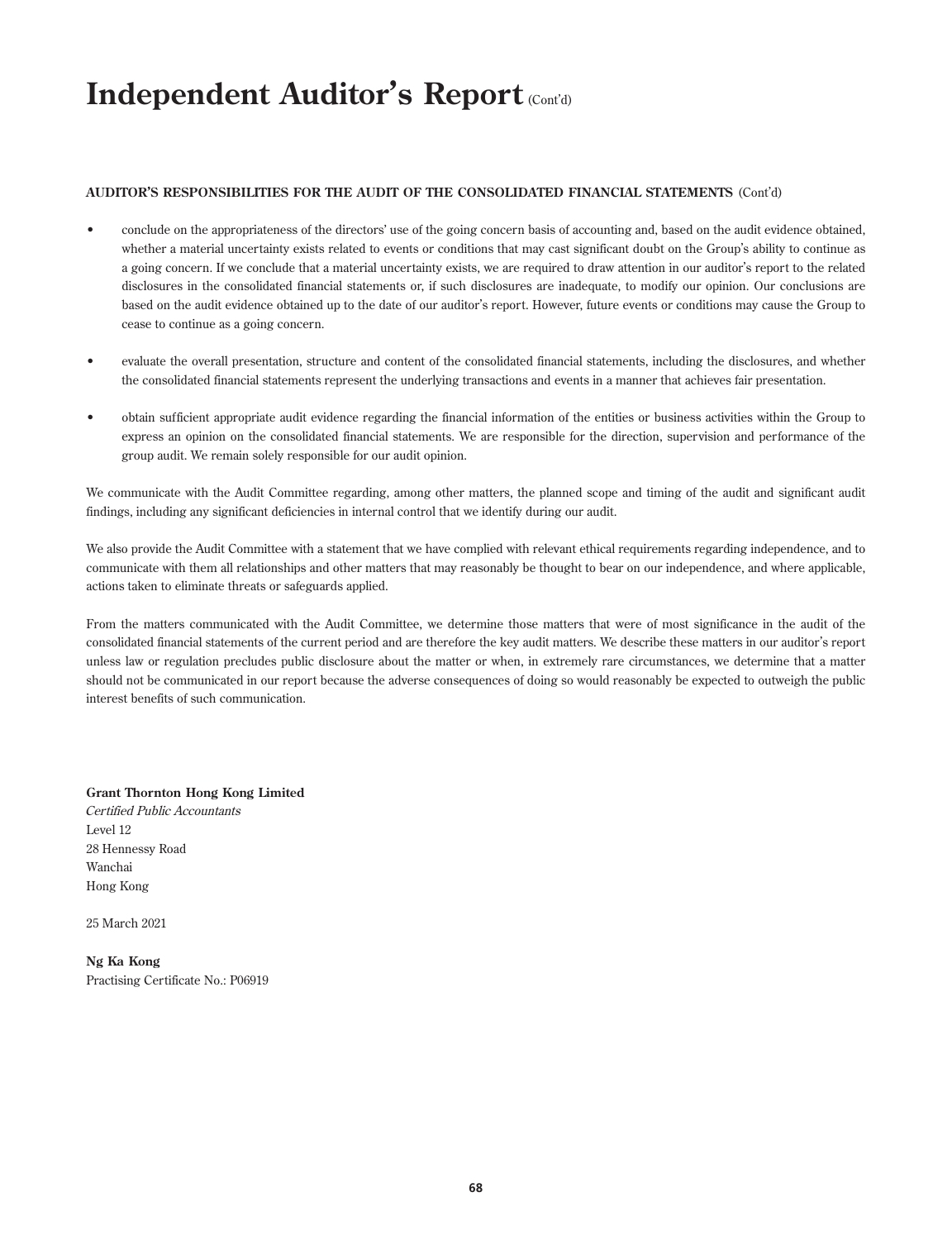# **Consolidated Statement of Profit or Loss and Other Comprehensive Income**

For the year ended 31 December 2020

|                                                               |              | 2020           | 2019           |
|---------------------------------------------------------------|--------------|----------------|----------------|
|                                                               | <b>NOTES</b> | <b>RMB'000</b> | <b>RMB'000</b> |
|                                                               |              |                |                |
| Revenue                                                       | 5            | 1,711,955      | 2,076,173      |
| Cost of sales                                                 |              | (1,589,026)    | (1,847,389)    |
| Gross profit                                                  |              | 122,929        | 228,784        |
| Other income                                                  | 6            | 29,832         | 59,583         |
| Impairment losses, net                                        | 7            | (714, 844)     | (6, 114)       |
| Other gains and losses                                        | 8            | 18,978         | (19,895)       |
| Selling and distribution expenses                             |              | (32,096)       | (31,006)       |
| Administrative expenses                                       |              | (142, 492)     | (129, 054)     |
| Finance costs                                                 | 9            | (62, 971)      | (81, 374)      |
| Other expenses                                                |              | (16,036)       | (13, 463)      |
| (Loss)/Profit before tax                                      |              | (796, 700)     | 7,461          |
| Income tax expense                                            | 10           | (11, 939)      | (613)          |
| (Loss)/Profit for the year                                    | 11           | (808, 639)     | 6,848          |
| Other comprehensive income:                                   |              |                |                |
| Item that may be reclassified subsequently to profit or loss: |              |                |                |
| Fair value gain/(loss) on:                                    |              |                |                |
| Receivables measured at fair value through                    |              |                |                |
| other comprehensive income ("FVTOCI")                         | 12           | 269            | (631)          |
| Total comprehensive (loss)/income for the year                |              | (808, 370)     | 6,217          |
| (Loss)/Earnings per share - Basic (RMB)                       | 15           | (0.631)        | 0.005          |

The notes on pages 75 to 136 are an integral part of these consolidated financial statements.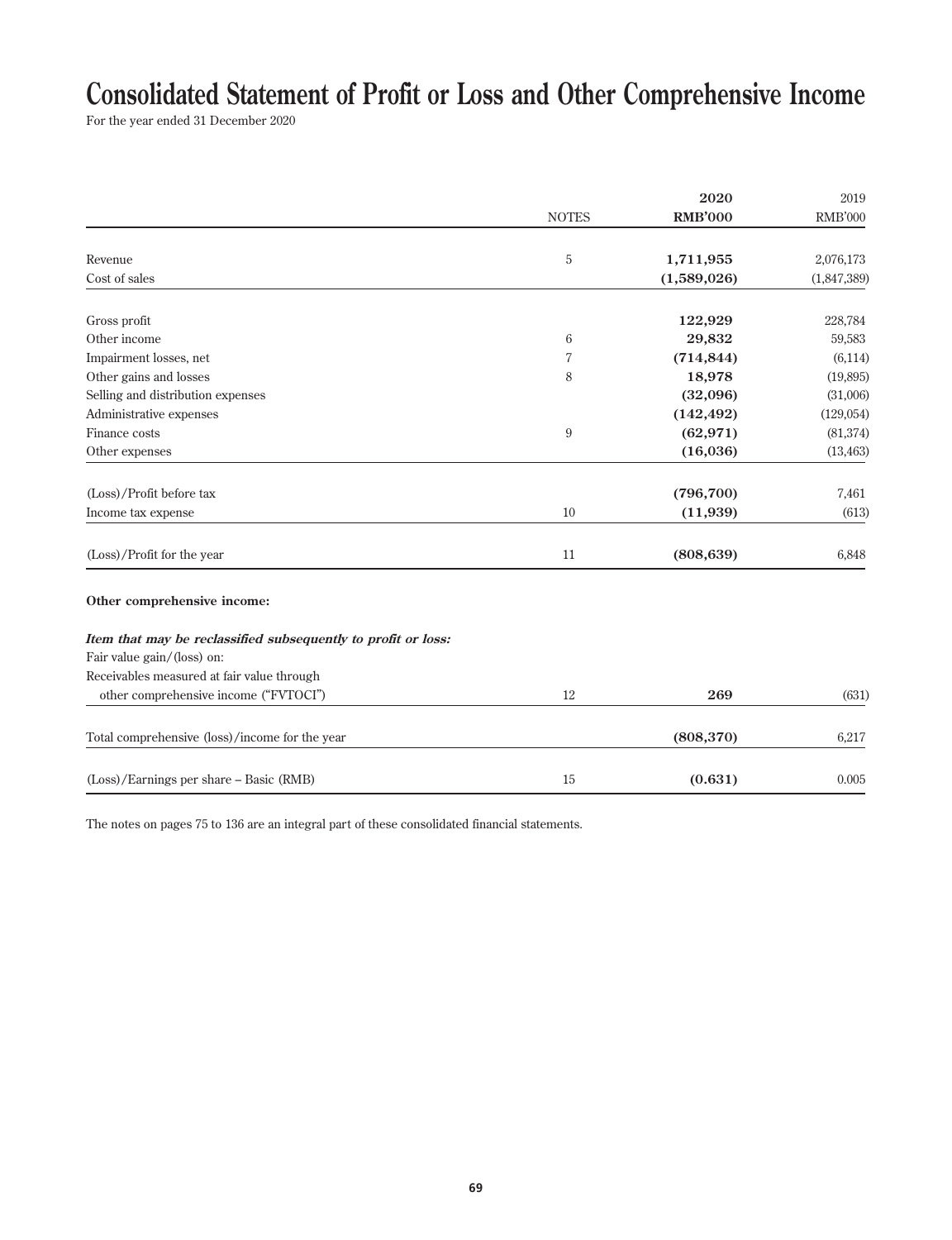# **Consolidated Statement of Financial Position**

As at 31 December 2020

|                                                         |                 | 2020                 | 2019           |
|---------------------------------------------------------|-----------------|----------------------|----------------|
|                                                         | <b>NOTES</b>    | <b>RMB'000</b>       | <b>RMB'000</b> |
| <b>NON-CURRENT ASSETS</b>                               |                 |                      |                |
|                                                         | 16              |                      | 2,543,565      |
| Property, plant and equipment<br>Prepaid lease payments | 17              | 2,297,808<br>125,937 | 130,164        |
| Intangible assets                                       | 18              | 707,184              | 669,384        |
| Deferred tax assets                                     | 19              | 10,206               | 18,182         |
| Loan to a shareholder                                   | 20              | 14,326               | 14,314         |
|                                                         |                 |                      |                |
|                                                         |                 | 3,155,461            | 3,375,609      |
| <b>CURRENT ASSETS</b>                                   |                 |                      |                |
| Inventories                                             | 21              | 634,399              | 658,422        |
| Trade and other receivables                             | 22a             | 286,963              | 437,624        |
| Receivables measured at FVTOCI                          | 22 <sub>b</sub> |                      | 34,348         |
| Amounts due from related companies                      | 23              | 333,522              | 1,145,866      |
| Tax recoverable                                         |                 | 2,663                | 9,555          |
| Pledged/restricted bank deposits                        | 24              | 538,459              | 266,068        |
| Bank balances and cash                                  | 24              | 55,285               | 98,188         |
|                                                         |                 | 1,851,291            | 2,650,071      |
| <b>CURRENT LIABILITIES</b>                              |                 |                      |                |
| Trade and other payables                                | 25              | 1,182,809            | 1,176,139      |
| Amounts due to related companies                        | 26              | 215,112              | 215,304        |
| Borrowings due within one year                          | 28              | 1,067,468            | 1,008,088      |
| Lease liabilities                                       | 27              | 5,100                | 8,407          |
|                                                         |                 | 2,470,489            | 2,407,938      |
| NET CURRENT (LIABILITIES)/ASSETS                        |                 | (619, 198)           | 242,133        |
| TOTAL ASSETS LESS CURRENT LIABILITIES                   |                 | 2,536,263            | 3,617,742      |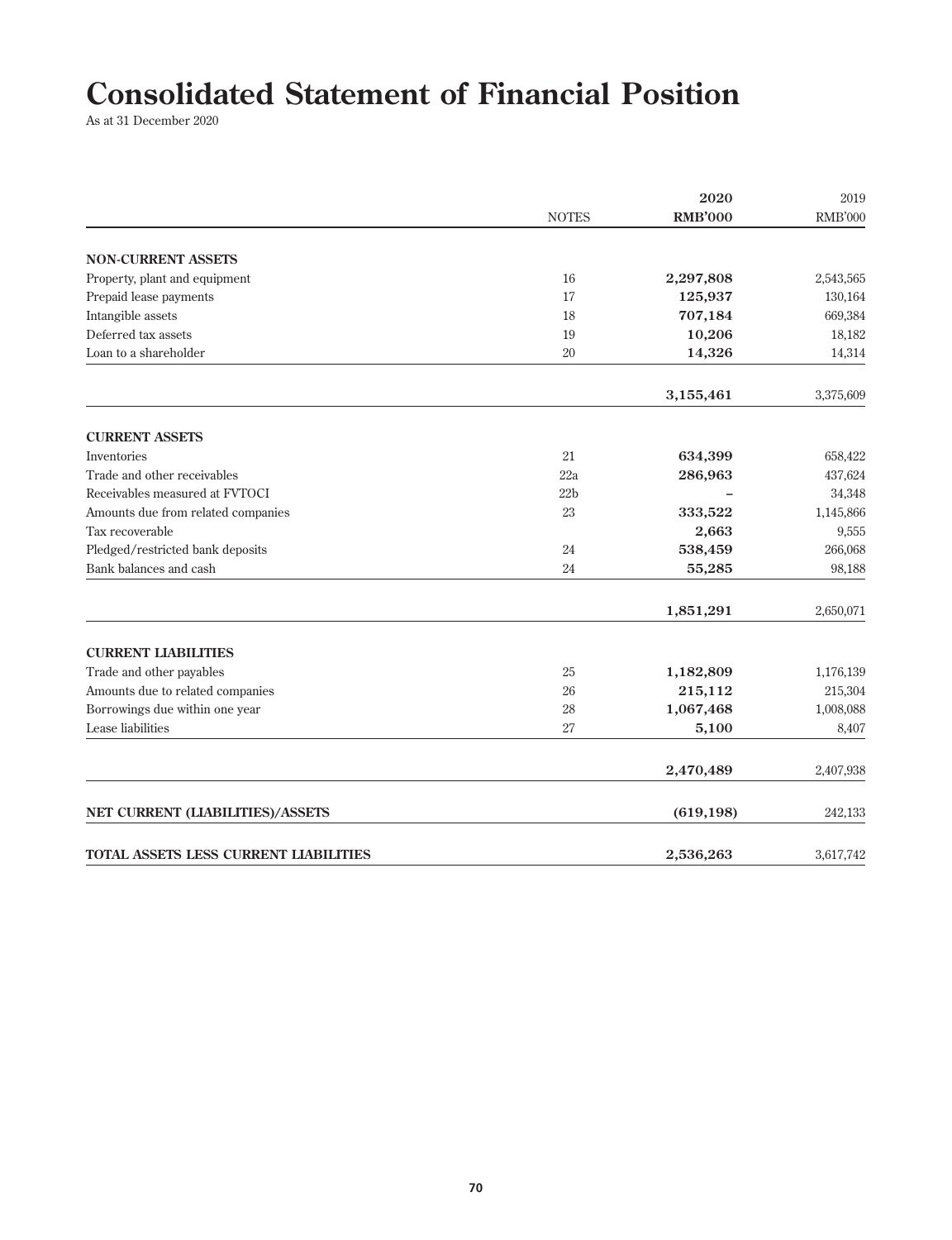# **Consolidated Statement of Financial Position (Cont'd)**

As at 31 December 2020

|                                |              | 2020           | 2019           |
|--------------------------------|--------------|----------------|----------------|
|                                | <b>NOTES</b> | <b>RMB'000</b> | <b>RMB'000</b> |
| <b>NON-CURRENT LIABILITIES</b> |              |                |                |
| Borrowings due after one year  | 28           | 320,394        | 577,723        |
| Lease liabilities              | 27           |                | 5,231          |
| Deferred income                | 29           | 32,319         | 42,868         |
|                                |              | 352,713        | 625,822        |
| <b>NET ASSETS</b>              |              | 2,183,550      | 2,991,920      |
| <b>CAPITAL AND RESERVES</b>    |              |                |                |
| Share capital                  | 30           | 10,457         | 10,457         |
| Reserves                       |              | 2,173,093      | 2,981,463      |
| <b>TOTAL EQUITY</b>            |              | 2,183,550      | 2,991,920      |

The notes on pages 75 to 136 are an integral part of these consolidated financial statements.

The consolidated financial statements on pages 69 to 136 were approved and authorised for issue by the board of directors of the Company (the "Board") on 25 March 2021 and are signed on its behalf by:

**Wu Xiao An (also known as Ng Siu On) Wang Yunxian** Director Director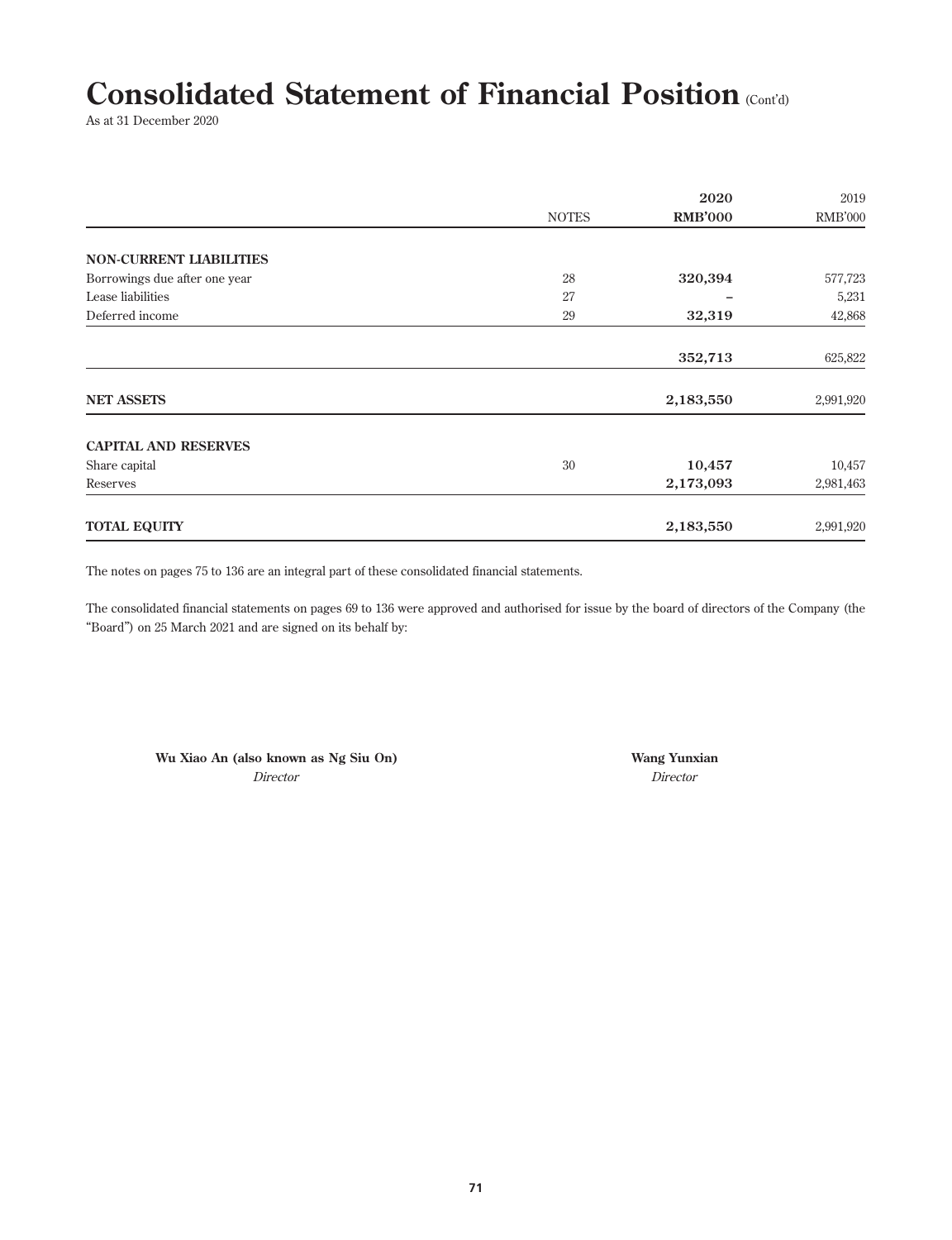# **Consolidated Statement of Changes in Equity**

For the year ended 31 December 2020

|                            |                |                |                |                | Deemed         |                   |                          |                          |                |
|----------------------------|----------------|----------------|----------------|----------------|----------------|-------------------|--------------------------|--------------------------|----------------|
|                            |                |                |                |                | distribution   | Contribution      |                          |                          |                |
|                            | <b>Share</b>   | <b>Share</b>   | <b>Special</b> | <b>Surplus</b> | to a           | from a            | <b>FVTOCI</b>            | <b>Retained</b>          |                |
|                            | capital        | premium        | reserve        | reserves       | shareholder    | shareholder       | reserve                  | profits                  | <b>Total</b>   |
|                            | <b>RMB'000</b> | <b>RMB'000</b> | <b>RMB'000</b> | <b>RMB'000</b> | <b>RMB'000</b> | <b>RMB'000</b>    | <b>RMB'000</b>           | <b>RMB'000</b>           | <b>RMB'000</b> |
|                            |                | (Note a)       | (Note b)       | (Note c)       | (Note d)       | (Notee)           |                          |                          |                |
| At 1 January 2019          | 10,457         | 700,258        | 193,457        | 391,718        | (11,285)       | 8,319             | 362                      | 1,692,417                | 2,985,703      |
| Profit for the year        |                |                |                |                |                |                   |                          | 6,848                    | 6,848          |
| Other comprehensive loss   |                |                |                |                |                |                   |                          |                          |                |
| for the year               |                |                |                |                |                | $\qquad \qquad -$ | (631)                    | $\overline{\phantom{0}}$ | (631)          |
| Total comprehensive income |                |                |                |                |                |                   |                          |                          |                |
| for the year               |                |                |                |                |                |                   | (631)                    | 6,848                    | 6,217          |
| Transfer of reserves       |                |                |                | 2,722          |                |                   | $\overline{\phantom{0}}$ | (2,722)                  |                |
| At 31 December 2019        | 10,457         | 700,258        | 193,457        | 394,440        | (11,285)       | 8,319             | (269)                    | 1,696,543                | 2,991,920      |
| At 1 January 2020          | 10,457         | 700,258        | 193,457        | 394,440        | (11,285)       | 8,319             | (269)                    | 1,696,543                | 2,991,920      |
| Loss for the year          |                |                |                |                |                |                   |                          | (808, 639)               | (808, 639)     |
| Other comprehensive income |                |                |                |                |                |                   |                          |                          |                |
| for the year               |                |                |                |                |                |                   | 269                      |                          | 269            |
| Total comprehensive loss   |                |                |                |                |                |                   |                          |                          |                |
| for the year               |                |                |                |                |                |                   | 269                      | (808, 639)               | (808, 370)     |
| Transfer of reserves       |                |                |                | 320            |                |                   |                          | (320)                    |                |
| At 31 December 2020        | 10,457         | 700,258        | 193,457        | 394,760        | (11, 285)      | 8,319             | ۰                        | 887,584                  | 2,183,550      |

Notes:

(a) Share premium represents the difference between the par value of the share issued and the subscription and issue prices of new shares in prior years.

(b) Special reserve represents the difference between paid-in capital of Mianyang Xinchen Engine Co., Limited\*(綿陽新晨動力機械有限公司)("Mianyang Xinchen") and issued share capital of the Company arising from group reorganisation.

(c) Surplus reserves comprise statutory surplus reserve and discretionary surplus reserve of Mianyang Xinchen, a major operating subsidiary of the Group, which are non-distributable and the transfer to these reserves is determined according to the relevant laws in the People's Republic of China (the "PRC") and by the board of directors of Mianyang Xinchen in accordance with its Articles of Association. Statutory surplus reserve amounting to approximately RMB265,016,000 as at 31 December 2020 (2019: RMB264,696,000), can be used to make up for previous year's losses or convert into additional capital of Mianyang Xinchen. Discretionary surplus reserve amounting to approximately RMB129,744,000 as at 31 December 2020 (2019: RMB129,744,000) can be used to expand the existing operations of Mianyang Xinchen.

(d) Deemed distribution to a shareholder represents the fair value adjustments on interest-free loan to a subsidiary of a joint controlling shareholder of Mianyang Xinchen in prior years.

(e) Contribution from a shareholder represents the fair value adjustments on shares awarded by Lead In Management Limited ("Lead In") to a third party in prior years.

The notes on pages 75 to 136 are an integral part of these consolidated financial statements.

\* English name for reference only.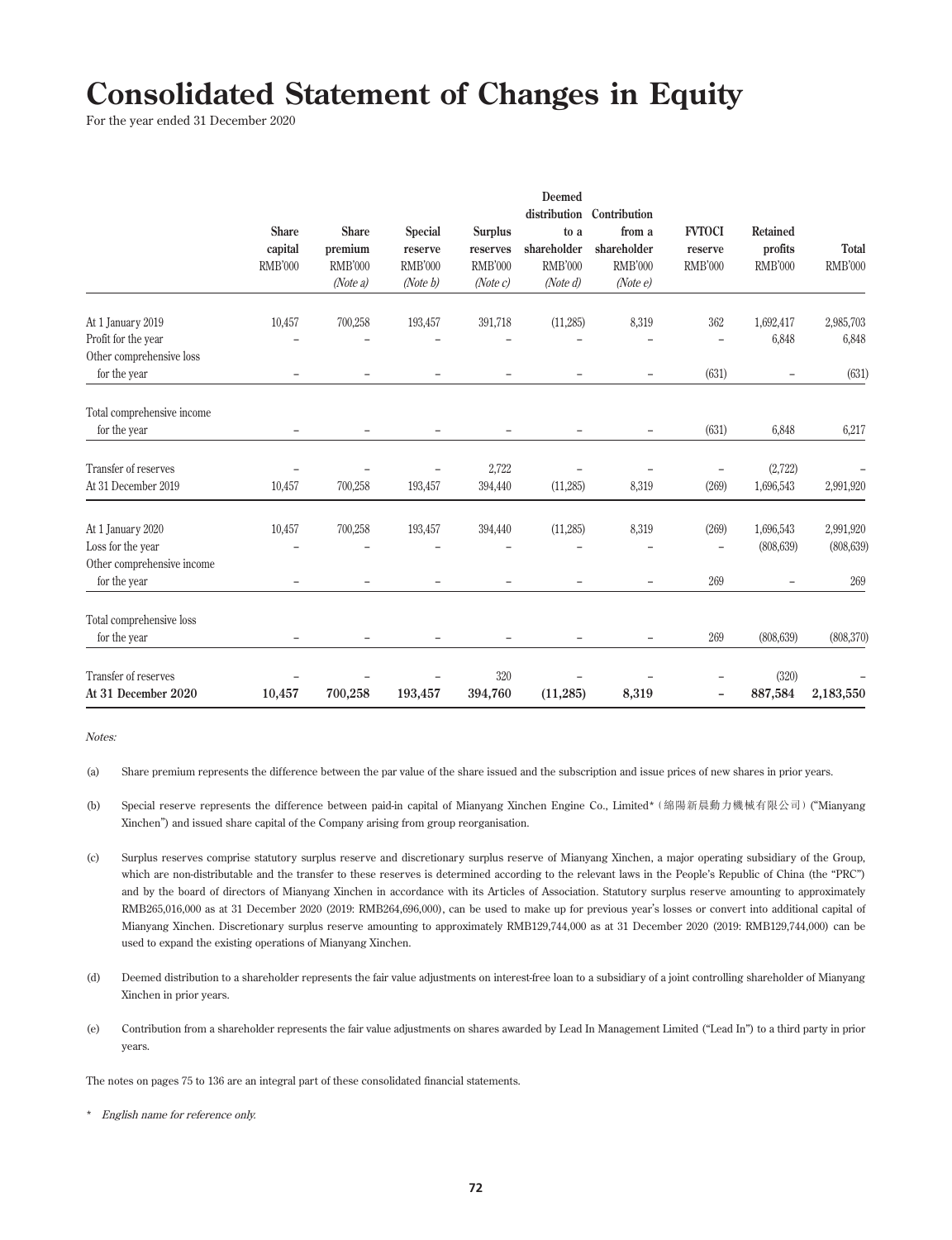# **Consolidated Statement of Cash Flows**

For the year ended 31 December 2020

|                                                                                        | 2020            | 2019           |
|----------------------------------------------------------------------------------------|-----------------|----------------|
|                                                                                        | <b>RMB'000</b>  | <b>RMB'000</b> |
| <b>OPERATING ACTIVITIES</b>                                                            |                 |                |
| (Loss)/Profit before tax                                                               | (796, 700)      | 7,461          |
| Adjustments for:                                                                       |                 |                |
| Interest expenses                                                                      | 62,971          | 81,374         |
| Interest income                                                                        | (8,273)         | (12,236)       |
| Depreciation and amortisation                                                          | 289,020         | 284,656        |
| Amortisation of government grants                                                      | (10,549)        | (11,549)       |
| Provision for warranty, net of reversal                                                | 23,770          | 14,192         |
| Provision for inventories, net                                                         | 20,586          | 533            |
| Impairment loss of property, plant and equipment                                       | 23,786          |                |
| Impairment loss on trade and other receivables and amounts due from related companies, |                 |                |
| net of reversal                                                                        | 714,844         | 6,114          |
| Unrealised exchange (gain)/loss                                                        | (14, 341)       | 12,562         |
| Imputed interest income from loan to a shareholder                                     | (924)           | (890)          |
| (Gain)/Loss on disposal of property, plant and equipment                               | (99)            | 184            |
| Gain on disposal of assets classified as held for sale                                 |                 | (652)          |
| Gain on expropriation of prepaid lease payment                                         | (3,321)         |                |
|                                                                                        |                 |                |
| Operating cash flows before movements in working capital                               | 300,770         | 381,749        |
| Decrease in inventories                                                                | 3,437           | 180,553        |
| (Increase)/Decrease in trade and other receivables                                     | (99, 601)       | 118,949        |
| Decrease in receivables measured at FVTOCI                                             | 34,617          | 186,480        |
| Decrease in trade and other payables                                                   | (17,100)        | (776,064)      |
| Decrease in financial liabilities at fair value through profit or loss ("FVTPL")       |                 | (5,616)        |
| Decrease in amounts due from related companies                                         | 347,749         | 138,049        |
| Decrease in amounts due to related companies                                           | (7, 435)        | (26, 204)      |
|                                                                                        |                 |                |
| Cash generated from operations                                                         | 562,437         | 197,896        |
| Income tax recoverable                                                                 | 2,929           | 22,327         |
|                                                                                        |                 |                |
| NET CASH GENERATED FROM OPERATING ACTIVITIES                                           | 565,366         | 220,223        |
| <b>INVESTING ACTIVITIES</b>                                                            |                 |                |
| Advance to related companies                                                           | $\qquad \qquad$ | (10)           |
| Repayment from related companies                                                       | 13              | 1,287          |
| Interest received                                                                      | 8,273           | 8,173          |
| Purchase of property, plant and equipment                                              | (34, 740)       | (178, 278)     |
| Proceeds from disposal of property, plant and equipment                                | 681             | 317            |
| Proceed from disposal of assets held for sale                                          |                 | 49,845         |
| Proceeds from expropriation of land use rights                                         | 3,405           |                |
| Development costs paid                                                                 | (54, 506)       | (74, 918)      |
| (Increase)/Decrease in pledged/restricted bank deposits                                | (272, 391)      | 329,714        |
|                                                                                        |                 |                |
| NET CASH (USED IN)/GENERATED FROM INVESTING ACTIVITIES                                 | (349, 265)      | 136,130        |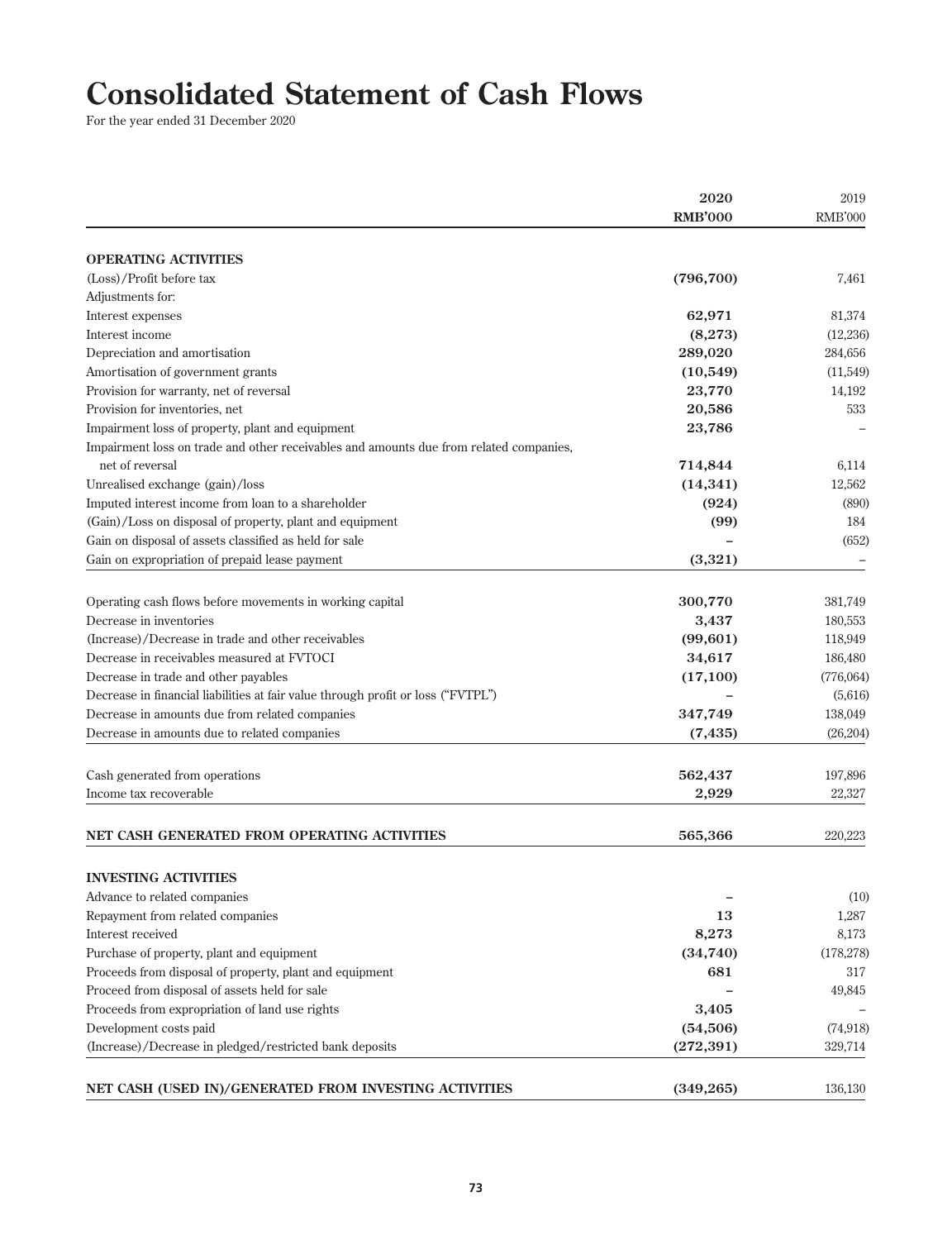# **Consolidated Statement of Cash Flows** (Cont'd)

For the year ended 31 December 2020

|                                                    | 2020           | 2019           |
|----------------------------------------------------|----------------|----------------|
|                                                    | <b>RMB'000</b> | <b>RMB'000</b> |
| <b>FINANCING ACTIVITIES</b>                        |                |                |
| Interest paid                                      | (76, 716)      | (96, 409)      |
| New borrowings raised                              | 887,126        | 654,711        |
| Repayment of borrowings                            | (1,069,822)    | (1,032,542)    |
| Payment of lease liabilities                       | (6,835)        | (8,009)        |
| Advance from related companies                     | 7,248          | 134            |
| Repayment to related companies                     | (5)            |                |
| NET CASH USED IN FINANCING ACTIVITIES              | (259,004)      | (482, 115)     |
| NET DECREASE IN CASH AND CASH EQUIVALENTS          | (42,903)       | (125,762)      |
| CASH AND CASH EQUIVALENTS AT BEGINNING OF THE YEAR | 98,188         | 223,950        |
| CASH AND CASH EQUIVALENTS AT END OF THE YEAR,      |                |                |
| represented by bank balances and cash              | 55,285         | 98,188         |

The notes on pages 75 to 136 are an integral part of these consolidated financial statements.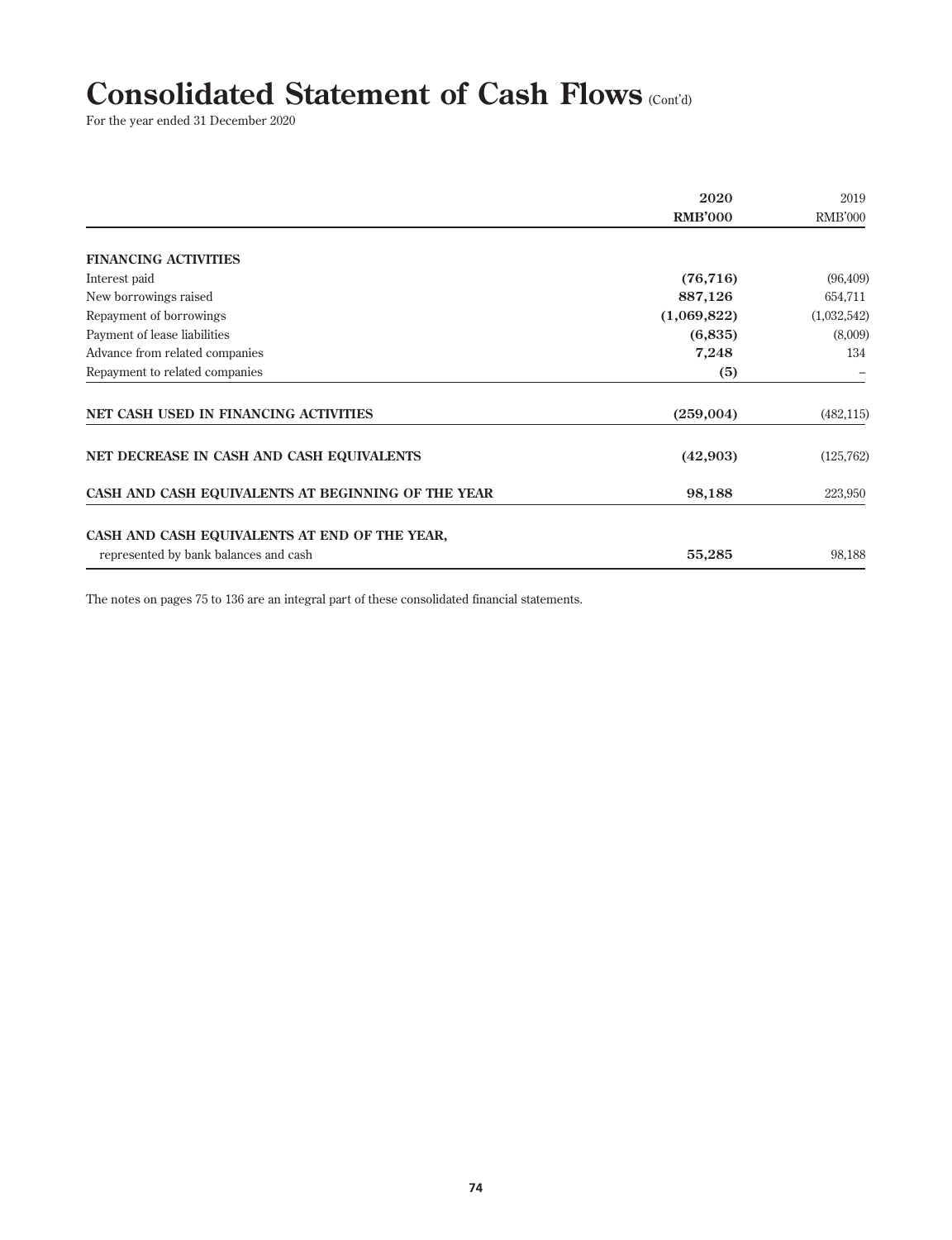For the year ended 31 December 2020

### **1. GENERAL INFORMATION**

The Company was incorporated as an exempted company with limited liability in the Cayman Islands under the Companies Act (Revised) of the Cayman Islands on 10 March 2011. Brilliance China Automotive Holdings Limited ("Brilliance China", Brilliance China and its subsidiaries collectively referred to as "Brilliance China Group"), a company listed on The Stock Exchange of Hong Kong Limited (the "Stock Exchange"), and Sichuan Province Yibin Wuliangye Group Co., Ltd.\*(四川省宜賓五糧液集團有限公司)("Wuliangye", Wuliangye and its subsidiaries collectively referred to as "Wuliangye Group"), a state owned enterprise registered in the PRC, are able to exercise significant influence over the Company. In March 2013, the Company completed the listing of its shares on the Main Board of the Stock Exchange. The addresses of the registered office and the principal place of business of the Company are disclosed in corporate information section of the annual report.

The principal activities of the Group are the development, manufacture and sale of automotive engines for passenger vehicles and light duty commercial vehicles and manufacture of engine parts and components of passenger vehicles in the PRC. The principal activities of the Company's subsidiaries are set out in Note 41.

The consolidated financial statements are presented in RMB, which is same as the functional currency of the Company and its subsidiaries.

\* English name for reference only.

### **2. APPLICATION OF NEW AND AMENDMENTS TO HONG KONG FINANCIAL REPORTING STANDARDS ("HKFRSs")**

### **Amended HKFRSs that are effective for annual periods beginning on or after 1 January 2020**

In the current year, the Group has applied for the first time the following amended HKFRSs issued by the Hong Kong Institute of Certified Public Accountants ("HKICPA"), which are relevant to the Group's operations and effective for the Group's consolidated financial statements for the annual period beginning on 1 January 2020:

| Amendments to HKFRS 3           | Definition of a Business       |
|---------------------------------|--------------------------------|
| Amendments to HKFRS 9.          | Interest Rate Benchmark Reform |
| Hong Kong Accounting Standard   |                                |
| ("HKAS") 39 and HKFRS 7         |                                |
| Amendments to HKAS 1 and HKAS 8 | Definition of Material         |

The adoption of the amended HKFRSs had no material impact on how the results and financial position of the Group for the current and prior periods have been prepared and presented.

#### **New amendments to HKFRSs and new interpretation in issue but not yet effective**

At the date of authorisation of these consolidated financial statements, certain new and amended HKFRSs have been published but are not yet effective, and have not been adopted early by the Group.

| Insurance Contracts and related amendments <sup>3</sup>                                            |
|----------------------------------------------------------------------------------------------------|
| Reference to the Conceptual Framework <sup>5</sup>                                                 |
| Interest Rate Benchmark Reform – Phase 2 <sup>1</sup>                                              |
|                                                                                                    |
| Sale or Contribution of Assets between an Investor and its Associate or Joint Venture <sup>4</sup> |
| Covid-19-Related Rent Concessions <sup>6</sup>                                                     |
| Classification of Liabilities as Current or Non-current <sup>3</sup>                               |
| Property, Plant and Equipment – Proceeds before Intended Use <sup>2</sup>                          |
| Onerous Contracts – Cost of Fulfilling a Contract <sup>2</sup>                                     |
| Annual Improvements to HKFRS Standards 2018-2020 <sup>2</sup>                                      |
| Merger Accounting for Common Control Combination <sup>5</sup>                                      |
|                                                                                                    |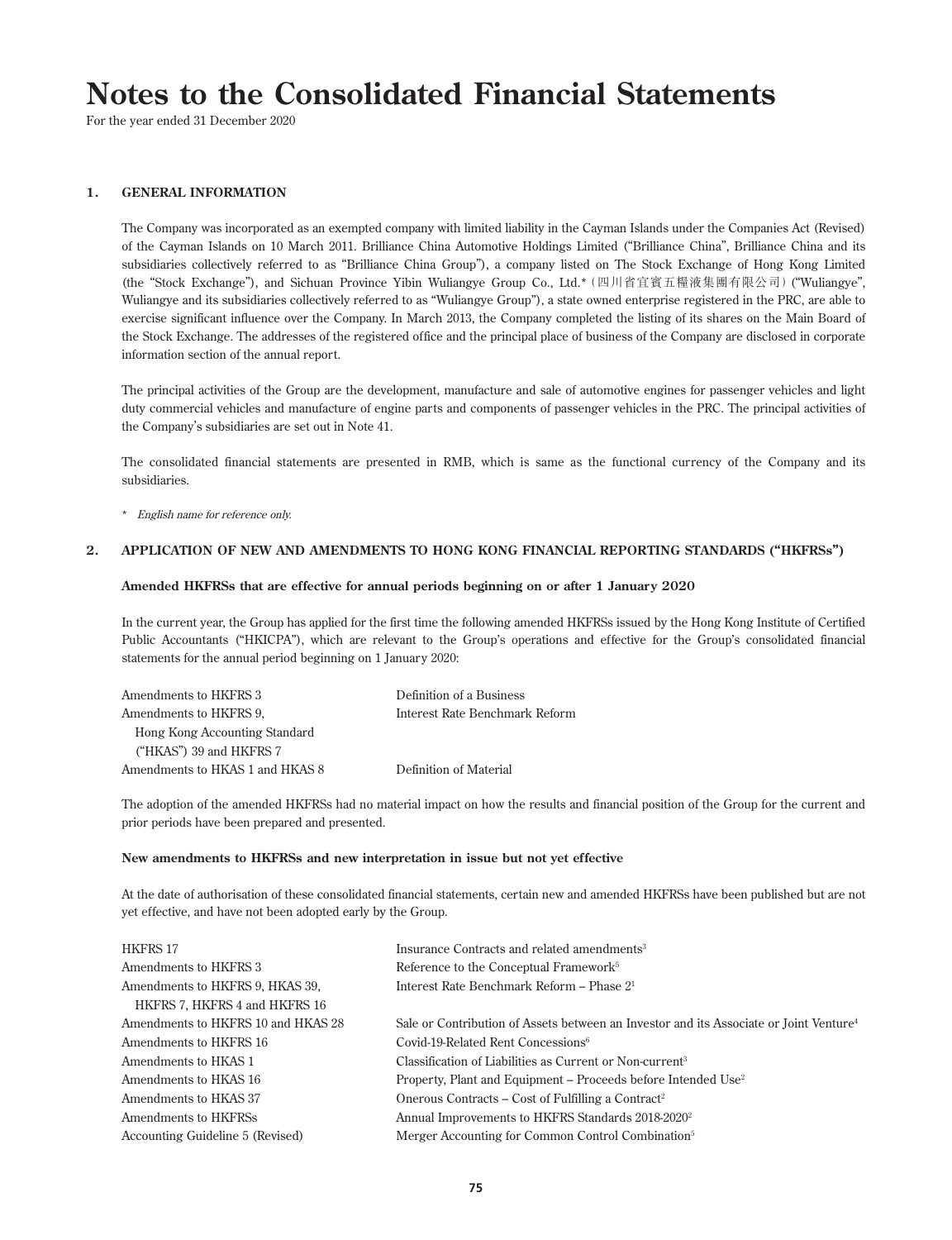For the year ended 31 December 2020

## **2. APPLICATION OF NEW AND AMENDMENTS TO HONG KONG FINANCIAL REPORTING STANDARDS ("HKFRSs")**  (Cont'd)

### **New amendments to HKFRSs and new interpretation in issue but not yet effective** (Cont'd)

- <sup>1</sup> Effective for annual periods beginning on or after 1 January 2021
- <sup>2</sup> Effective for annual periods beginning on or after 1 January 2022
- <sup>3</sup> Effective for annual periods beginning on or after 1 January 2023
- 4 Effective date not yet determined
- <sup>5</sup> Effective for business combination/common control combination for which the acquisition/combination date is on or after the beginning of the first annual period beginning on or after 1 January 2022
- 6 Effective for annual periods beginning on or after 1 June 2020

The directors anticipate that all of the pronouncements will be adopted in the Group's accounting policy for the first period beginning on or after the effective date of the pronouncement. Information on new and amended HKFRSs that are expected to have impact on the Group's accounting policies is provided below. Other new and amended HKFRSs are not expected to have a material impact on the Group's consolidated financial statements.

### **3. SIGNIFICANT ACCOUNTING POLICIES**

### **3.1 Basis of preparation**

These annual consolidated financial statements have been prepared in accordance with HKFRSs which collective term includes all applicable individual HKFRSs, Hong Kong Accounting Standards and Interpretations issued by the HKICPA and the accounting principles generally accepted in Hong Kong.

The financial statements also comply with the applicable requirements of the Hong Kong Companies Ordinance ("CO") and include the applicable disclosure requirements of the Rules Governing the Listing of Securities on the Stock Exchange ("Listing Rules").

The consolidated financial statements have been prepared on the historical cost basis, except for financial liabilities designated as at FVTPL and receivables measured at FVTOCI that are measured at fair values at the end of each reporting period. Non-current assets and disposal group held for sale are stated the lower of carrying amount and fair value less costs to sell. The measurement bases are fully described in the accounting policies below.

It should be noted that accounting estimates and assumptions are used in preparation of the financial statements. Although these estimates are based on management's best knowledge and judgement of current events and actions, actual results may ultimately differ from those estimates. The areas involving a higher degree of judgement or complexity, or areas where assumptions and estimates are significant to the consolidated financial statements are disclosed in Note 4.

#### **3.2 Going concern assumption**

In preparing the consolidated financial statements of the Group, the directors of the Company have given consideration to the future liquidity of the Group in light of its net loss of approximately RMB808,639,000 incurred for the year ended 31 December 2020 and, as at that date, the Group had net current liabilities of approximately RMB619,198,000.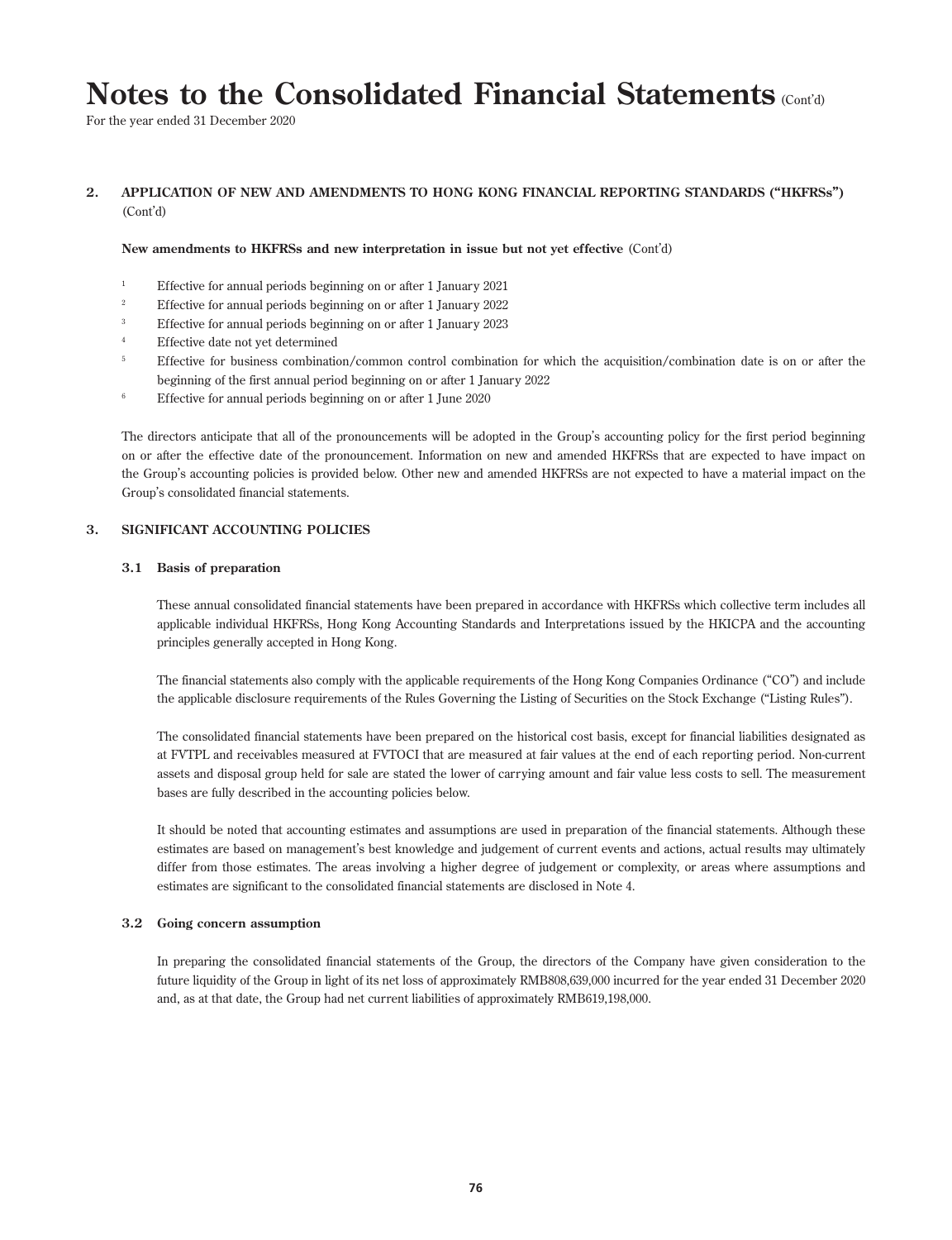For the year ended 31 December 2020

## **3. SIGNIFICANT ACCOUNTING POLICIES** (Cont'd)

### **3.2 Going concern assumption** (Cont'd)

As at 31 December 2020, the Group's total borrowings comprising bank and other borrowings and lease liabilities amounting to approximately RMB1,392,962,000. The balance of approximately RMB1,072,568,000 will be due in the coming twelve months from the end of the reporting period, including the following:

- i) bank borrowing of approximately RMB117,448,000, which shall be due after twelve months from the end of reporting period in accordance with the scheduled repayment dates as set out in the respective loan agreements but are reclassified to current liabilities as a result of the unfulfillment of loan covenants of the bank borrowing and thereby triggered the default of the bank borrowing of the Group; accordingly, this borrowing became repayable on demand as at 31 December 2020; and
- ii) other borrowing of approximately RMB80,000,000 from a non-related party, which shall be due after twelve months from the end of reporting period in accordance with the scheduled repayment dates as set out in the respective loan agreements but are reclassified to current liabilities as a result of the unfulfillment of a loan covenant in regards to the financial position of Huachen Automotive Group Holdings Company Limited\* 華晨汽車集團控股有限公司("Huachen Automotive", Huachen Automotive and its subsidiaries collectively referred to as "Huachen Group"), the guarantor of this borrowing and thereby triggered the default of this borrowing of the Group; accordingly, this borrowing became repayable on demand as at 31 December 2020.

As at 31 December 2020, the deterioration of the financial conditions of Huachen Group has triggered the default in the receivables due from Huachen Group; accordingly, an additional impairment loss of approximately RMB292,278,000 (Note 23) was recognised for the year ended 31 December 2020.

In view of these circumstances, the consolidated financial statements have been prepared on a going concern basis on the assumption that the Group is able to operate as a going concern for the foreseeable future. In the opinion of the directors of the Company, the Group can meet its financial obligations as and when they fall due within the next year from the date of approval of these consolidated financial statements, after taking into consideration of the measures and arrangements that the Group has implemented or is in the process of implementing as detailed below:

- The substantial shareholder, Brilliance China has undertaken to provide continuing financial support to the Group for a period of twelve months from the date of approval of the consolidated financial statements by the directors in order to maintain the Group as a going concern;
- The Group is in negotiation with financial institutions for the renewals of the Group's short term bank and other borrowings, applying for new borrowings and future credit facilities; and
- The directors have evaluated all the relevant facts available to them and made a business plan to improve its liquidity by (i) monitoring the production activities in order to fulfill the forecast production volume and meet sales forecast and (ii) taking measures to tighten cost controls over various production costs and expenses.

The directors of the Company have reviewed the Group's cash flow forecast prepared by management, which covers a period of five years from the end of the reporting period. They are of the opinion that, taking into account the above-mentioned plans and measures, the Group will have sufficient cash resources to satisfy its working capital and other financial obligations for the next twelve months from the date of approval of these consolidated financial statements after having taken into account of the Group's projected cash flows, current financial resources and capital expenditure requirements with respect to the production facilities and development of its business. Accordingly, the directors are of the opinion that it is appropriate to prepare the consolidated financial statements of the Group for the year ended 31 December 2020 on a going concern basis.

<sup>\*</sup> English name for reference only.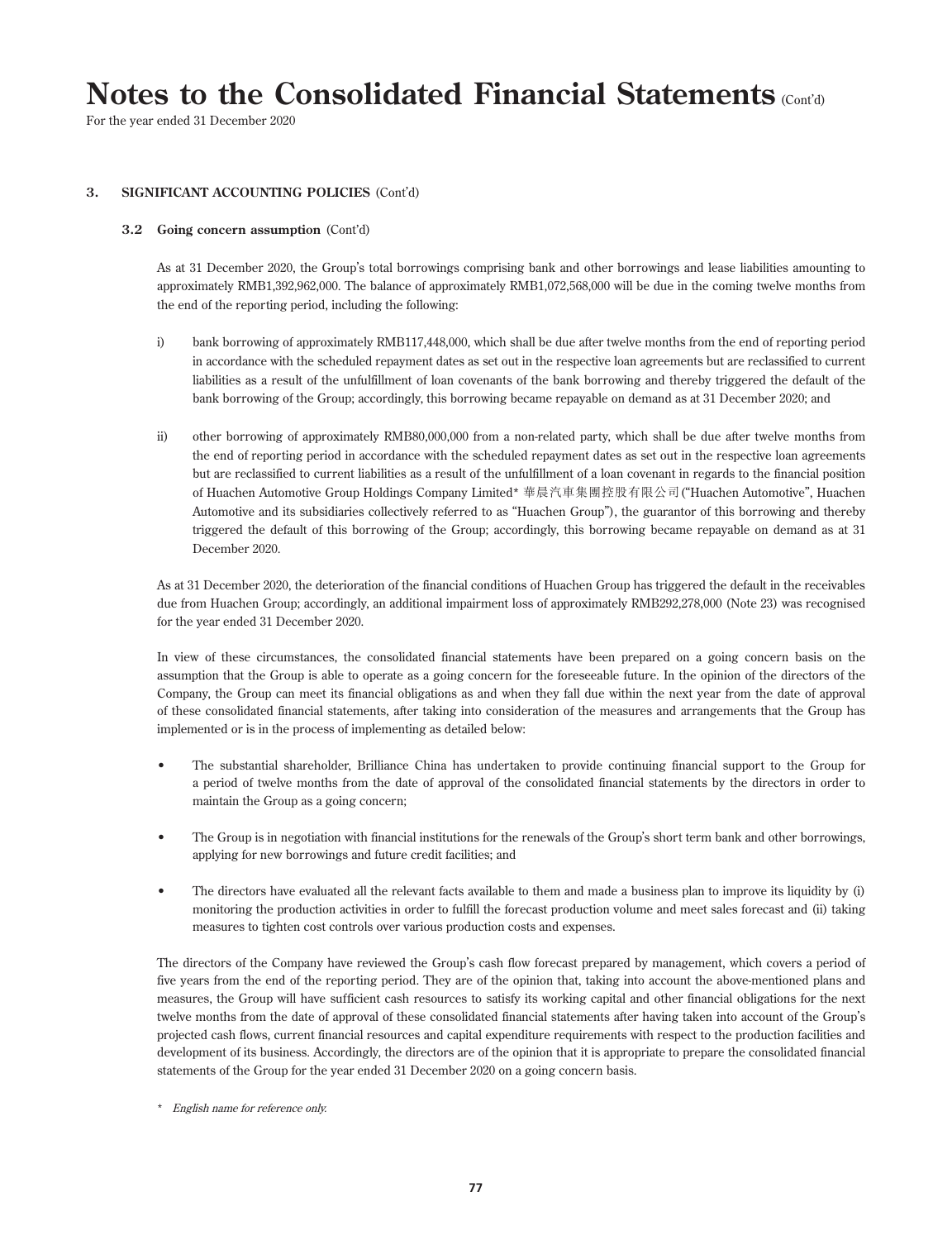For the year ended 31 December 2020

### **3. SIGNIFICANT ACCOUNTING POLICIES** (Cont'd)

### **3.2 Going concern assumption** (Cont'd)

Notwithstanding the above, significant uncertainties exist as to whether the management of the Company will be able to achieve its plans and measures as described above. Whether the Group will be able to continue as a going concern would depend upon the Group's ability to generate adequate financing and operating cash flows in the near future and obtain the continuous financial support from its substantial shareholder.

Should the going concern assumption be inappropriate, adjustments may have to be made to write down the values of assets to their recoverable amounts, to provide for any further liabilities that might arise, and to reclassify non-current assets and noncurrent liabilities as current assets and current liabilities, respectively. The effects of these adjustments have not been reflected in the consolidated financial statements.

### **3.3 Basis of consolidation**

The consolidated financial statements incorporate the financial statements of the Company and its subsidiaries made up to 31 December each year. Control is achieved when the Company:

- has power over the investee;
- is exposed, or has rights, to variable returns from its involvement with the investee; and
- has the ability to use its power to affect its returns.

The Group reassesses whether or not it controls an investee if facts and circumstances indicate that there are changes to one or more of the three elements of control listed above.

Intra-group transactions, balances and unrealised gains and losses on transactions between group companies are eliminated in preparing the consolidated financial statements. Where unrealised losses on sales of intra-group asset are reversed on consolidation, the underlying asset is also tested for impairment from the Group's perspective. Amounts reported in the financial statements of subsidiaries have been adjusted where necessary to ensure consistency with the accounting policies adopted by the Group.

In the Company's statement of financial position, subsidiaries are carried at cost less any impairment loss. Cost also includes direct attributable costs of investment.

#### **3.4 Revenue recognition**

Revenue arises mainly from the sales of engines and engine components.

To determine whether to recognise revenue, the Group follows a 5-step process:

- 1. Identifying the contract with a customer
- 2. Identifying the performance obligations
- 3. Determining the transaction price
- 4. Allocating the transaction price to the performance obligations
- 5. Recognising revenue when/as performance obligation(s) are satisfied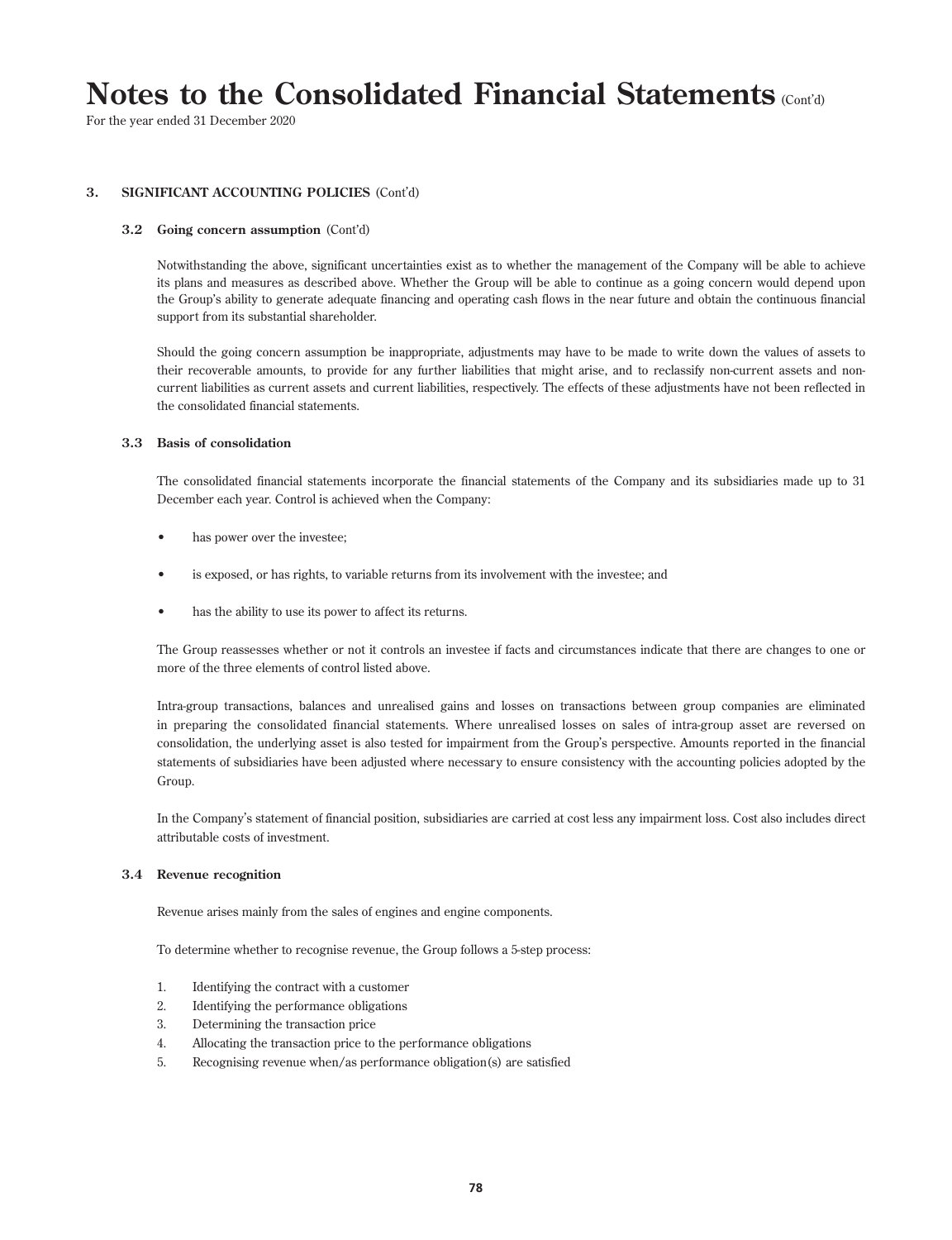For the year ended 31 December 2020

## **3. SIGNIFICANT ACCOUNTING POLICIES** (Cont'd)

### **3.4 Revenue recognition** (Cont'd)

In all cases, the total transaction price for a contract is allocated amongst the various performance obligations based on their relative stand-alone selling prices. The transaction price for a contract excludes any amounts collected on behalf of third parties.

Revenue is recognised either at a point in time or over time, when (or as) the Group satisfies performance obligations by transferring the promised goods or services to its customers.

Further details of the Group's revenue and other income recognition policies are as follows:

#### Sales of engines and engine components

Revenue from the sales of engines and engine components for a fixed fee is recognised when or as the Group transfers control of the assets to the customer. Invoices for goods or services transferred are due upon receipt by the customer.

Sales-related warranties associated with engines and engine components cannot be purchased separately and are served as an assurance that the products sold comply with agreed-upon specifications (i.e. assurance-type warranties). Accordingly, the Group accounts for warranties in accordance with HKAS 37 Provisions, Contingent Liabilities and Contingent Assets.

### Interest income

Interest income is recognised on a time proportion basis using the effective interest method. For financial assets measured at amortised cost or FVTOCI (recycling) that are not credit-impaired, the effective interest rate is applied to the gross carrying amount of the asset. For credit-impaired financial assets, the effective interest rate is applied to the amortised cost (i.e. gross carrying amount net of ECL allowance) of the asset.

#### Rental income

Accounting policies for rental income are set out in Note 3.5.

#### **3.5 Leases**

#### (a) Definition of a lease and the Group as a lessee

At inception of a contract, the Group considers whether a contract is, or contains a lease. A lease is defined as 'a contract, or part of a contract, that conveys the right to use an identified asset (the underlying asset) for a period of time in exchange for consideration'. To apply this definition, the Group assesses whether the contract meets three key evaluations which are whether:

- the contract contains an identified asset, which is either explicitly identified in the contract or implicitly specified by being identified at the time the asset is made available to the Group;
- the Group has the right to obtain substantially all of the economic benefits from use of the identified asset throughout the period of use, considering its rights within the defined scope of the contract; and
- the Group has the right to direct the use of the identified asset throughout the period of use. The Group assesses whether it has the right to direct 'how and for what purpose' the asset is used throughout the period of use.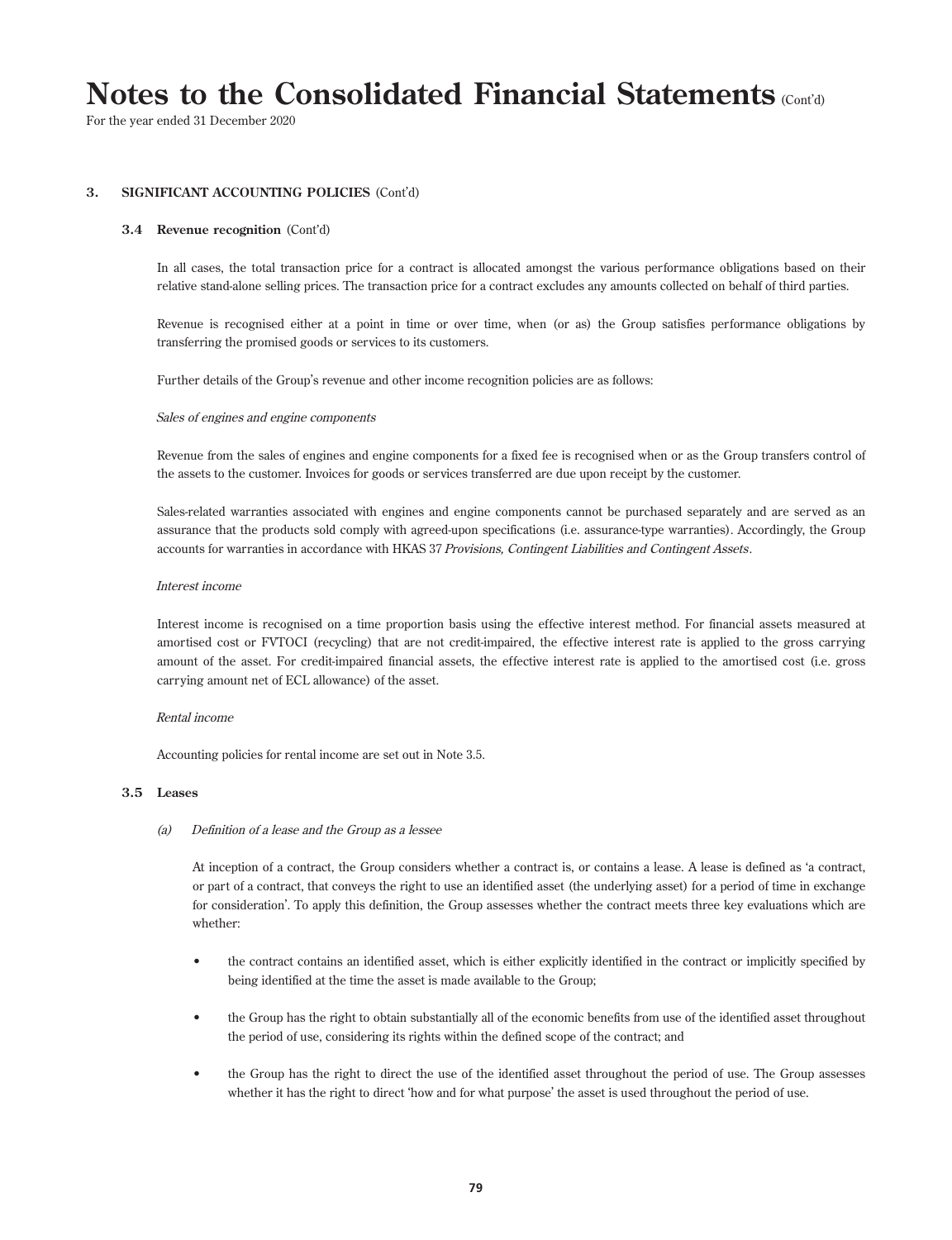For the year ended 31 December 2020

### **3. SIGNIFICANT ACCOUNTING POLICIES** (Cont'd)

#### **3.5 Leases** (Cont'd)

### (a) Definition of a lease and the Group as a lessee (Cont'd)

For contracts that contains a lease component and one or more additional lease or non-lease components, the Group allocates the consideration in the contract to each lease and non-lease component on the basis of their relative stand-alone prices.

Measurement and recognition of leases as a lessee

At lease commencement date, the Group recognises a right-of-use asset and a lease liability on the consolidated statement of financial position. The right-of-use asset is measured at cost, which is made up of the initial measurement of the lease liability, any initial direct costs incurred by the Group, an estimate of any costs to dismantle and remove the underlying asset at the end of the lease, and any lease payments made in advance of the lease commencement date (net of any lease incentives received).

The Group depreciates the right-of-use assets on a straight-line basis from the lease commencement date to the earlier of the end of the useful life of the right-of-use asset or the end of the lease term unless the Group is reasonably certain to obtain ownership at the end of the lease term. The Group also assesses the right-of-use asset for impairment when such indicator exists.

At the commencement date, the Group measures the lease liability at the present value of the lease payments unpaid at that date, discounted using the interest rate implicit in the lease or, if that rate cannot be readily determined, the Group's incremental borrowing rate.

Lease payments included in the measurement of the lease liability are made up of fixed payments (including in-substance fixed payments) less any lease incentives receivable, variable payments based on an index or rate, and amounts expected to be payable under a residual value guarantee. The lease payments also include the exercise price of a purchase option reasonably certain to be exercised by the Group and payment of penalties for terminating a lease, if the lease term reflects the Group exercising the option to terminate.

Subsequent to initial measurement, the liability will be reduced for lease payments made and increased for interest cost on the lease liability. It is remeasured to reflect any reassessment or lease modification, or if there are changes in in-substance fixed payments. The variable lease payments that do not depend on an index or a rate are recognised as expense in the period on which the event or condition that triggers the payment occurs.

The Group remeasures lease liabilities whenever:

- there are changes in lease term or in the assessment of exercise of a purchase option, in which case the related lease liability is remeasured by discounting the revised lease payments using a revised discount rate at the date of reassessment.
- the lease payment changes due to changes in market rental rates following a market rent review, in which cases the related lease liability is remeasured by discounting the revised lease payments using the initial discount rate.

For lease modification that is not accounted for as a separate lease, the Group remeasures the lease liability based on the lease term of the modified lease by discounting the revised lease payments using a revised discount rate at the effective date of modification.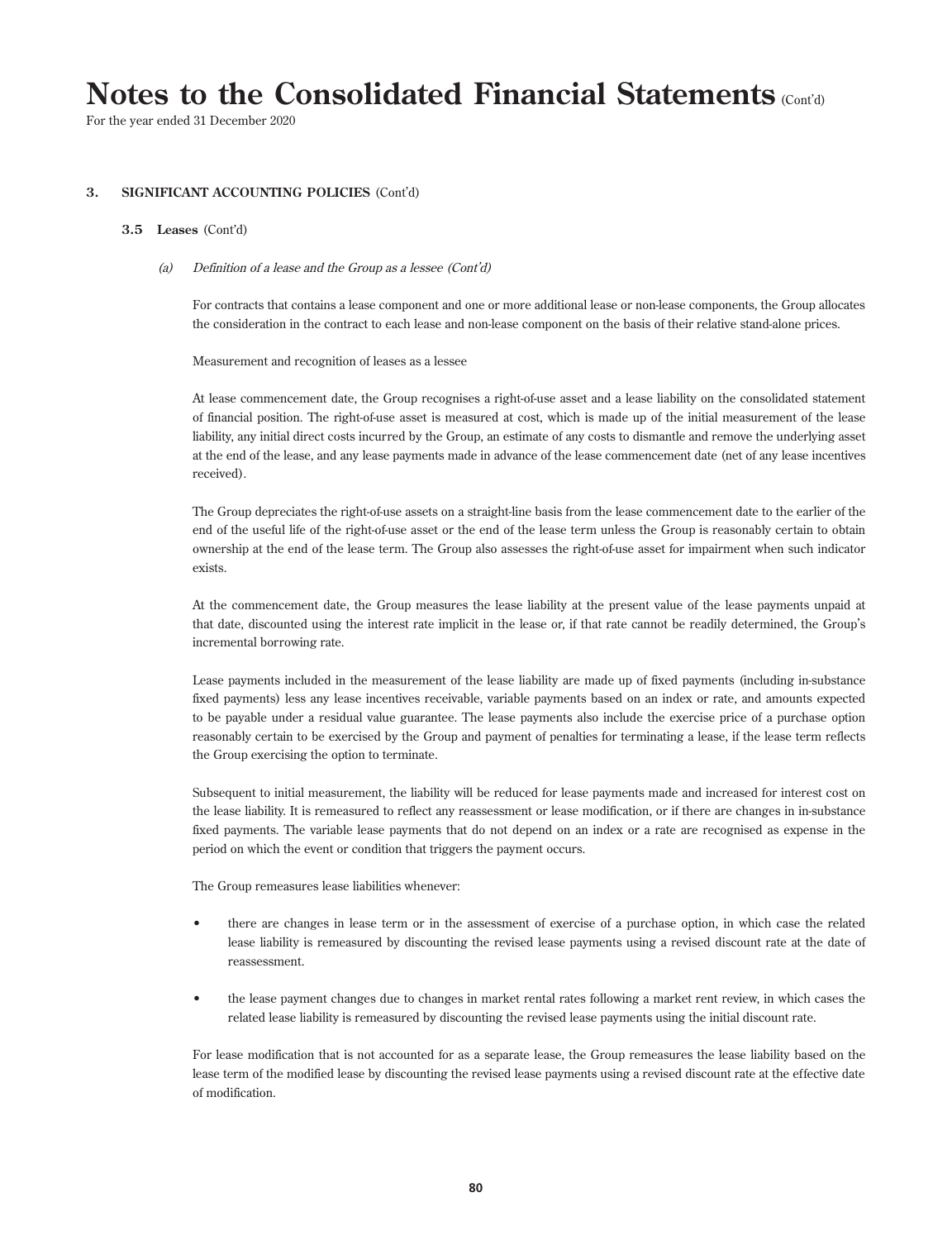For the year ended 31 December 2020

## **3. SIGNIFICANT ACCOUNTING POLICIES** (Cont'd)

### **3.5 Leases** (Cont'd)

(a) Definition of a lease and the Group as a lessee (Cont'd)

Measurement and recognition of leases as a lessee (Cont'd)

When the lease is remeasured, the corresponding adjustment is reflected in the right-of-use asset, or profit and loss if the right-of-use asset is already reduced to zero.

On the consolidated statement of financial position, right-of-use assets have been included in "Property, plant and equipment", the same line as it presents the underlying assets of the same nature that it owns. The prepaid lease payments for leasehold land are presented as "Prepaid lease payments" under non-current assets.

### (b) The Group as a lessor

As a lessor, the Group classifies its leases as operating leases.

A lease is classified as a finance lease if it transfers substantially all the risks and rewards incidental to ownership of the underlying asset, and classified as an operating lease if it does not.

The Group also earns rental income from operating leases of its buildings. Rental income is recognised on a straight-line basis over the term of the lease.

Rental income from operating leases is recognised on a straight-line basis over the term of the relevant lease. Initial direct costs incurred in negotiating and arranging an operating lease are added to the carrying amount of the leased asset and recognised on a straight-line basis over the lease term. Benefits received and receivable as an incentive to enter into an operating lease are recognised as a liability and as a reduction of rental expense over the lease term on a straight line basis.

### **3.6 Foreign currencies**

In preparing the financial statements of each individual group entity, transactions in currencies other than the functional currency of that entity (foreign currencies) are recorded in the respective functional currency (i.e. the currency of the primary economic environment in which the entity operates) at the rates of exchange prevailing on the dates of the transactions. At the end of the reporting period, monetary items denominated in foreign currencies are retranslated at the rates prevailing at that date. Nonmonetary items that are measured in terms of historical cost in a foreign currency are not retranslated (i.e. only translated using the exchange rates at the transaction date).

Exchange differences arising on the settlement of monetary items, and on the retranslation of monetary items, are recognised in profit or loss in the period in which they arise.

### **3.7 Borrowing costs**

Borrowing costs directly attributable to the acquisition, construction or production of qualifying assets, which are assets that necessarily take a substantial period of time to get ready for their intended use or sale, are added to the cost of those assets until such time as the assets are substantially ready for their intended use or sale.

All other borrowing costs are recognised in profit or loss in the period in which they are incurred.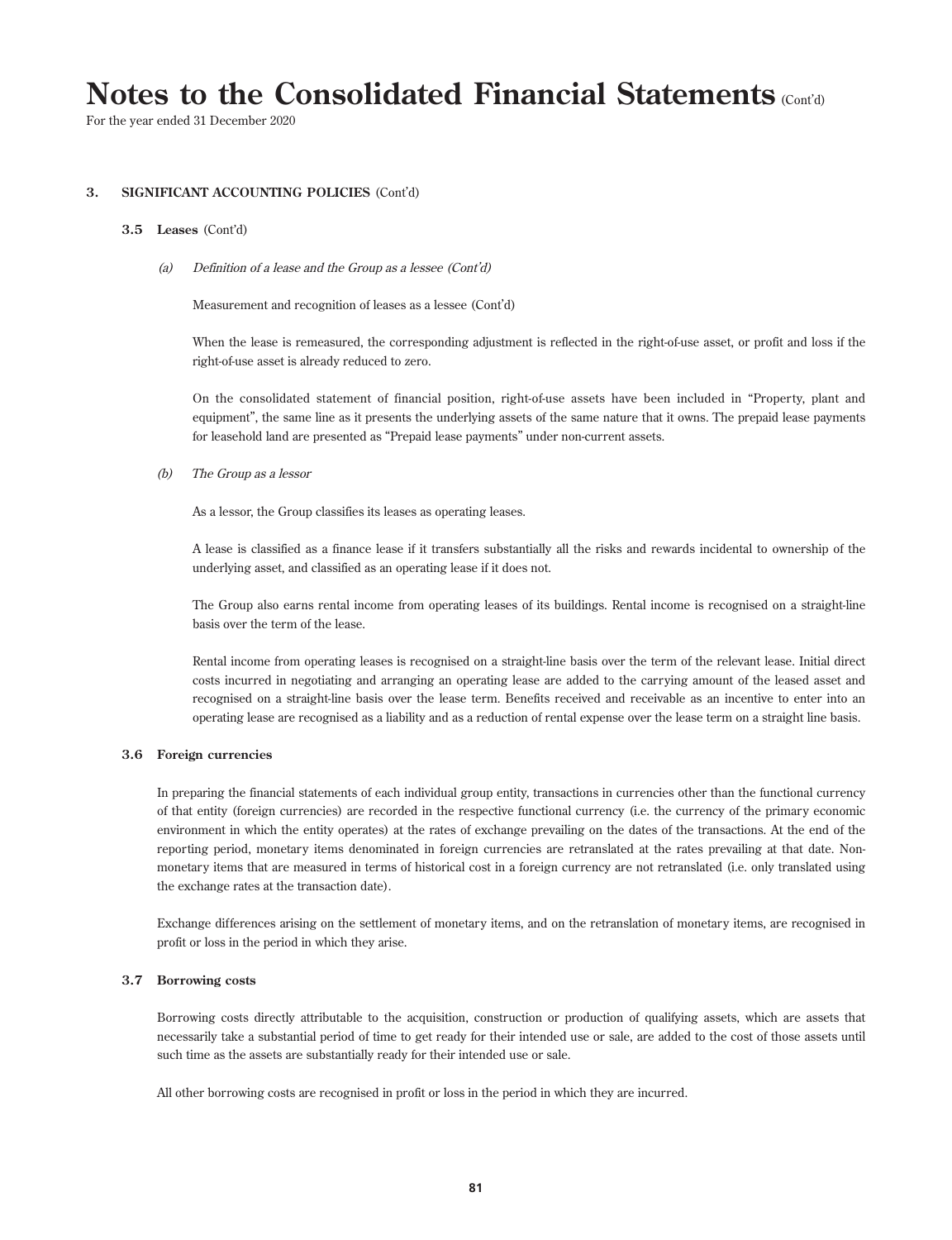For the year ended 31 December 2020

### **3. SIGNIFICANT ACCOUNTING POLICIES** (Cont'd)

### **3.8 Government grants**

Government grants are not recognised until there is reasonable assurance that the Group will comply with the conditions attaching to them and that the grants will be received.

Government grants are recognised in profit or loss on a systematic basis over the periods in which the Group recognises as expenses the related costs for which the grants are intended to compensate. Specifically, government grants whose primary condition is that the Group should purchase, construct or otherwise acquire non-current assets are recognised as "Deferred income" in the consolidated statement of financial position and transferred to profit or loss over the useful lives of the related assets.

Government grants that are receivable as compensation for expenses or losses already incurred or for the purpose of giving immediate financial support to the Group with no future related costs are recognised in profit or loss in the period in which they become receivable.

Government grants relating to income is presented in gross under "Other income" in the consolidated statement of profit or loss and other comprehensive income.

### **3.9 Employee benefits**

#### Retirement benefit costs

Payments to defined contribution retirement benefit plans are recognised as an expense when employees have rendered service entitling them to the contributions.

### Short-term and other long-term employee benefits

Short-term employee benefits are recognised at the undiscounted amount of the benefits expected to be paid as and when employees rendered the services. All short-term employee benefits are recognised as an expense unless another HKFRS requires or permits the inclusion of the benefit in the cost of an asset.

A liability is recognised for benefits accruing to employees (such as wages and salaries, annual leave and sick leave) after deducting any amount already paid.

#### **3.10 Taxation**

Income tax expense represents the sum of the tax currently payable and deferred tax.

The tax currently payable is based on taxable profit for the year. Taxable profit differs from profit before tax because of income or expense that are taxable or deductible in other years and items that are never taxable or deductible. The Group's liability for current tax is calculated using tax rates that have been enacted or substantively enacted by the end of the reporting period.

Current tax assets and current tax liabilities are presented in net if, and only if,

- (a) the Group has the legally enforceable right to set off the recognised amounts; and
- (b) intends either to settle on a net basis, or to realise the asset and settle the liability simultaneously.

Deferred tax is recognised on temporary differences between the carrying amounts of assets and liabilities in the consolidated financial statements and the corresponding tax base used in the computation of taxable profit. Deferred tax liabilities are generally recognised for all taxable temporary differences. Deferred tax assets are generally recognised for all deductible temporary differences to the extent that it is probable that taxable profits will be available against which those deductible temporary differences can be utilised. Such assets and liabilities are not recognised if the temporary difference arises from the initial recognition (other than in a business combination) of assets and liabilities in a transaction that affects neither the taxable profit nor the accounting profit.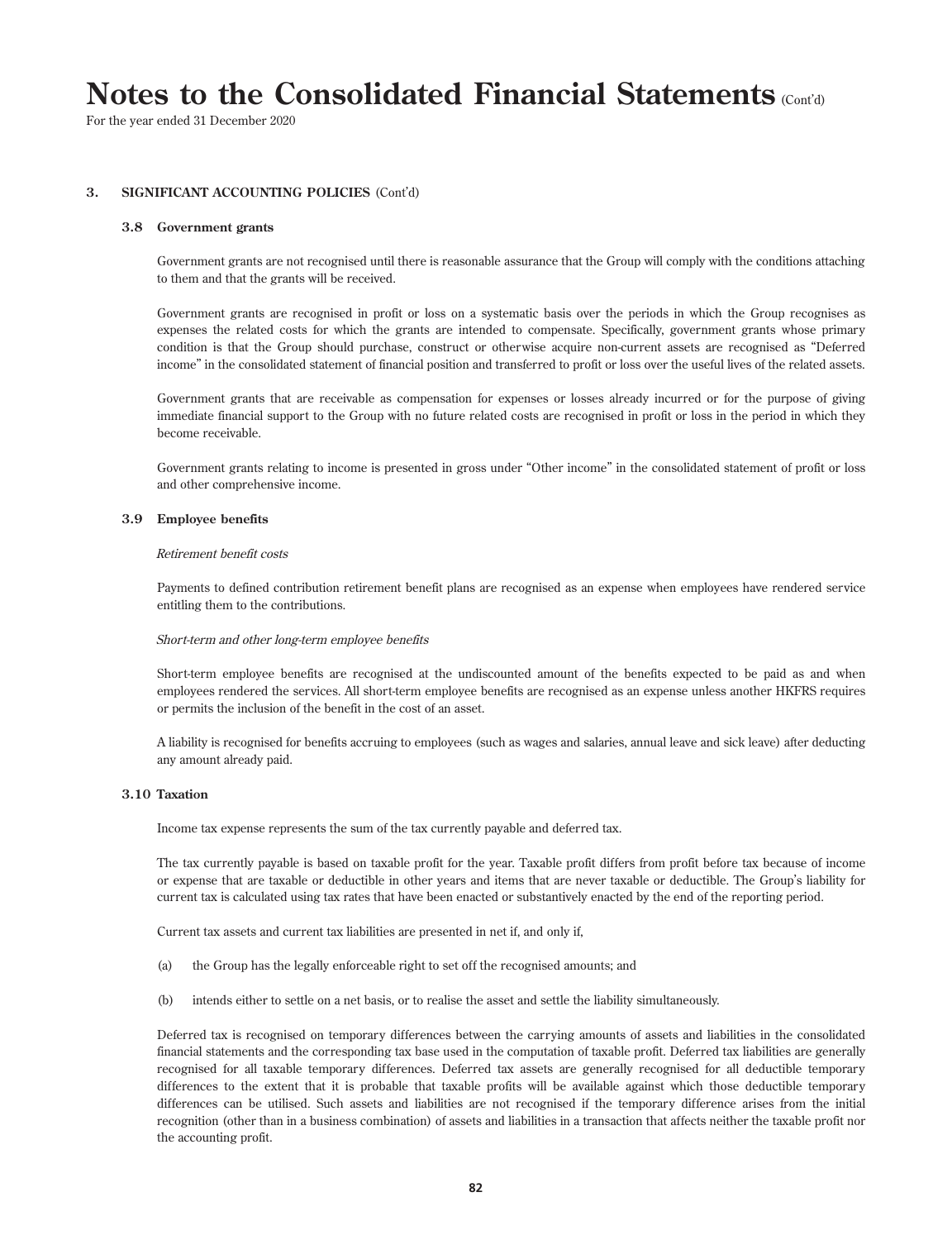For the year ended 31 December 2020

### **3. SIGNIFICANT ACCOUNTING POLICIES** (Cont'd)

### **3.10 Taxation** (Cont'd)

Deferred tax liabilities are recognised for taxable temporary differences associated with investments in subsidiaries, except where the Group is able to control the reversal of the temporary difference and it is probable that the temporary difference will not reverse in the foreseeable future. Deferred tax assets arising from deductible temporary differences associated with such investments are only recognised to the extent that it is probable that there will be sufficient taxable profits against which to utilise the benefits of the temporary differences and they are expected to reverse in the foreseeable future.

The carrying amount of deferred tax assets is reviewed at the end of the reporting period and reduced to the extent that it is no longer probable that sufficient taxable profits will be available to allow all or part of the asset to be recovered.

Deferred tax assets and liabilities are measured at the tax rates that are expected to apply in the period in which the liability is settled or the asset is realised, based on tax rates (and tax laws) that have been enacted or substantively enacted by the end of the reporting period.

The measurement of deferred tax liabilities and assets reflects the tax consequences that would follow from the manner in which the Group expects, at the end of the reporting period, to recover or settle the carrying amount of its assets and liabilities.

Deferred tax assets and liabilities are offset when there is a legally enforceable right to set off current tax assets against current tax liabilities and when they relate to income taxes levied by the same taxation authority and the Group intends to settle its current tax assets and liabilities on a net basis.

Current and deferred tax is recognised in profit or loss, except when it relates to items that are recognised in other comprehensive income or directly in equity, in which case the current and deferred tax is also recognised in other comprehensive income or directly in equity respectively. Where current tax or deferred tax arises from the initial accounting for a business combination, the tax effect is included in the accounting for the business combination.

### **3.11 Property, plant and equipment**

Property, plant and equipment including buildings held for use in the production or supply of goods or services, or for administrative purposes (other than construction in progress as described below and cost of right-of-use assets as described in Note 3.5) are stated in the consolidated statement of financial position at cost less subsequent accumulated depreciation and accumulated impairment losses, if any.

Properties in the course of construction for production, supply or administrative purposes are carried at cost, less any recognised impairment loss. Costs include professional fees and, for qualifying assets, borrowing costs capitalised in accordance with the Group's accounting policy. Such properties are classified to the appropriate categories of property, plant and equipment when completed and ready for intended use. Depreciation of these assets, on the same basis as other property assets, commences when the assets are ready for their intended use.

Depreciation is recognised so as to write off the cost of items of property, plant and equipment other than construction in progress less their residual values over their estimated useful lives, using the straight-line method. The estimated useful lives, residual values and depreciation method are reviewed at the end of each reporting period, with the effect of any changes in estimate accounted for on a prospective basis. Accounting policy for depreciation of right-of-use assets is set out in Note 3.5.

An item of property, plant and equipment is derecognised upon disposal or when no future economic benefits are expected to arise from the continued use of the asset. Any gain or loss arising on the disposal or retirement of an item of property, plant and equipment is determined as the difference between the sales proceeds and the carrying amount of the asset and is recognised in profit or loss.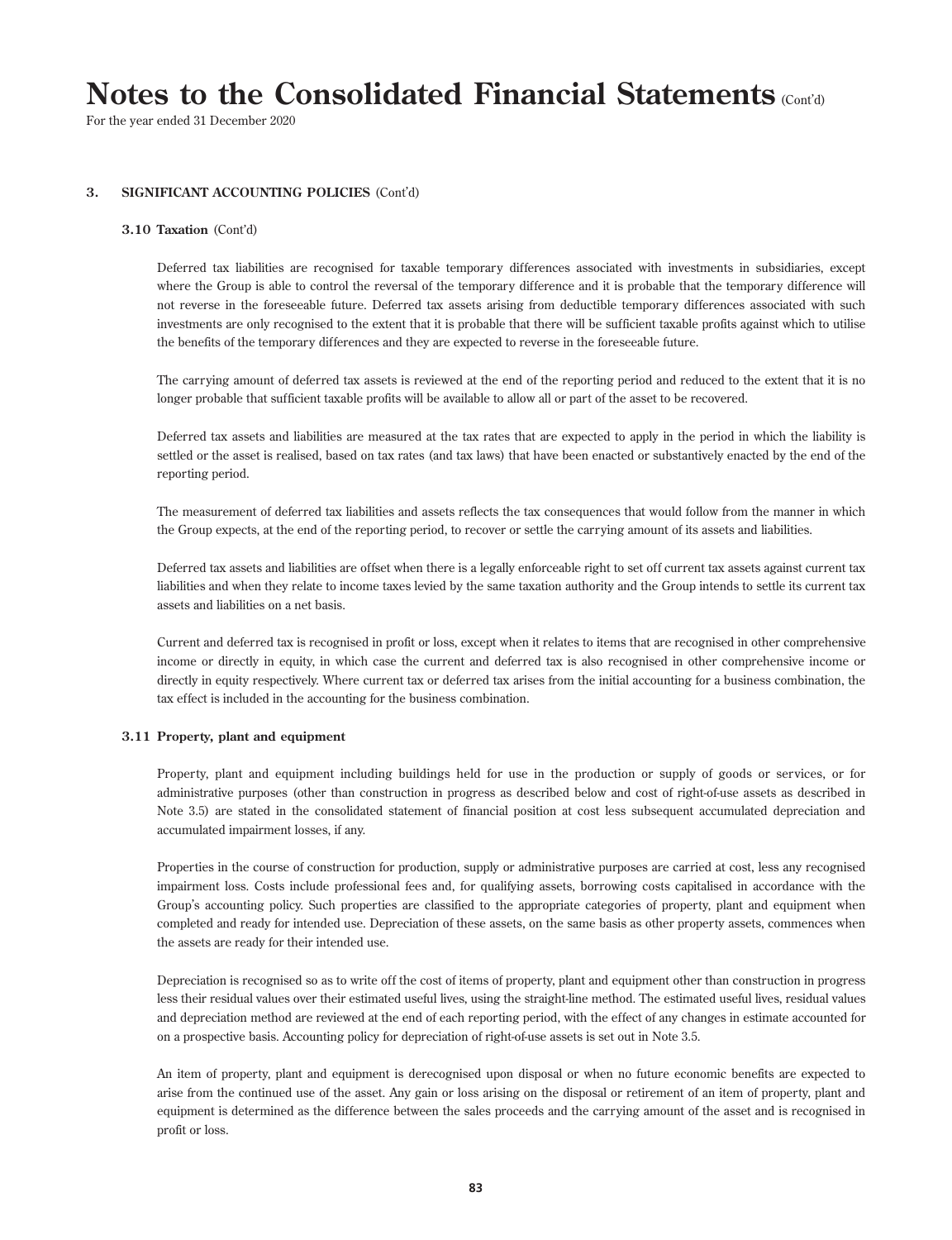For the year ended 31 December 2020

### **3. SIGNIFICANT ACCOUNTING POLICIES** (Cont'd)

### **3.12 Prepaid lease payments**

Prepaid lease payments (which meet the definition of right-of-use assets) represent the upfront payment for long-term land lease in which the payment can be reliably measured. It is stated at cost less accumulated depreciation and any accumulated impairment losses. Depreciation is calculated on a straight line basis over the term of the lease except where an alternative basis is more representative of the time pattern of benefits to be derived by the Group from use of the land.

### **3.13 Intangible assets**

Internally-generated intangible assets – research and development expenditure

Expenditure on research activities is recognised as an expense in the period in which it is incurred.

An internally-generated intangible asset arising from development activities (or from the development phase of an internal project) is recognised if, and only if, all of the following have been demonstrated:

- the technical feasibility of completing the intangible asset so that it will be available for use or sale;
- the intention to complete the intangible asset and use or sell it;
- the ability to use or sell the intangible asset;
- how the intangible asset will generate probable future economic benefits;
- the availability of adequate technical, financial and other resources to complete the development and to use or sell the intangible asset; and
- the ability to measure reliably the expenditure attributable to the intangible asset during its development.

The amount initially recognised for internally-generated intangible assets is the sum of the expenditure incurred from the date when the intangible asset first meets the recognition criteria listed above. Where no internally-generated intangible asset can be recognised, development expenditure is charged to profit or loss in the period in which it is incurred.

Subsequent to initial recognition, internally-generated intangible assets are measured at cost less accumulated amortisation and accumulated impairment losses.

Amortisation for intangible assets with finite useful lives is recognised on a straight-line basis over their unit of production by reference to the expected saleable units of respective automotive engines. The expected saleable units are reviewed at the end of each reporting period, with the effect of any changes in estimate being accounted for on a prospective basis.

### **3.14 Impairment of tangible and intangible assets**

At the end of each reporting period, the Group reviews the carrying amounts of its tangible and intangible assets with finite useful lives to determine whether there is any indication that those assets have suffered an impairment loss. If any such indication exists, the recoverable amount of the asset is estimated in order to determine the extent of the impairment loss, if any.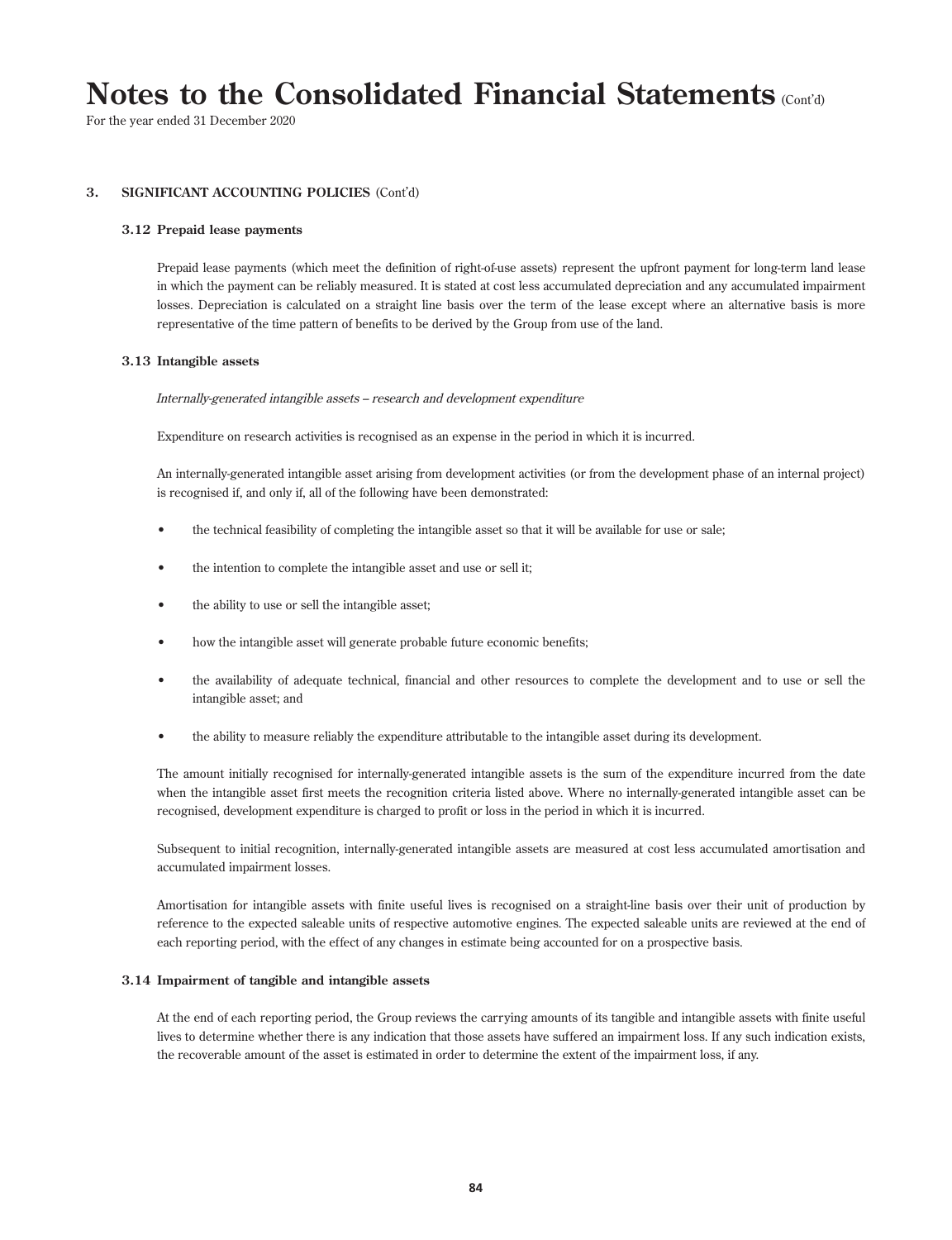For the year ended 31 December 2020

### **3. SIGNIFICANT ACCOUNTING POLICIES** (Cont'd)

### **3.14 Impairment of tangible and intangible assets** (Cont'd)

The recoverable amount of tangible and intangible assets are estimated individually. When it is not possible to estimate the recoverable amount of an individual asset, the Group estimates the recoverable amount of the cash generating unit to which the asset belongs. Where a reasonable and consistent basis of allocation can be identified, corporate assets are also allocated to individual cash-generating units, or otherwise they are allocated to the smallest group of cash-generating units for which a reasonable and consistent allocation basis can be identified.

Recoverable amount is the higher of fair values less costs to sell and value in use. In assessing value in use, the estimated future cash flows are discounted to their present value using a pre-tax discount rate that reflects current market assessments of the time value of money and the risks specific to the asset for which the estimates of future cash flows have not been adjusted.

If the recoverable amount of an asset (or a cash-generating unit) is estimated to be less than its carrying amount, the carrying amount of the asset (or a cash-generating unit) is reduced to its recoverable amount. An impairment loss is recognised immediately in profit or loss. In allocation the impairment loss, the impairment loss is allocated first to reduce the carrying amount of any goodwill (if applicable) and then to the other assets on a pro-rate basis based on the carrying amount of each asset in the unit. An impairment loss is recognised immediately in profit or loss.

Where an impairment loss subsequently reverses, the carrying amount of the asset is increased to the revised estimate of its recoverable amount, but so that the increased carrying amount does not exceed the carrying amount that would have been determined had no impairment loss been recognised for the asset in prior years. A reversal of an impairment loss is recognised in profit or loss immediately.

#### **3.15 Inventories**

Inventories are stated at the lower of cost and net realisable value. Cost of inventories are determined on a weighted average method. Net realisable value represents the estimated selling price for inventories less all estimated costs of completion and costs necessary to make the sale.

#### **3.16 Provision for warranty**

Provision for warranty is recognised when the Group has a present obligation as a result of a past event, and it is probable that the Group will be required to settle that obligation, and a reliable estimate can be made of the amount of the obligation. Provision for warranty is measured at the best estimate of the consideration required to settle the present obligation at the end of the reporting period, taking into account the risks and uncertainties surrounding the obligation. Where a provision for warranty is measured using the cash flows estimated to settle the present obligation, its carrying amount is the present value of those cash flows (where the effect of the time value of money is material).

All provisions are reviewed at each reporting date and adjusted to reflect the current best estimate.

#### **3.17 Financial instruments**

#### Recognition and derecognition

Financial assets and financial liabilities are recognised when the Group becomes a party to the contractual provisions of the financial instrument.

Financial assets are derecognised when the contractual rights to the cash flows from the financial asset expire, or when the financial asset and substantially all of its risks and rewards are transferred. A financial liability is derecognised when it is extinguished, discharged, cancelled or expires.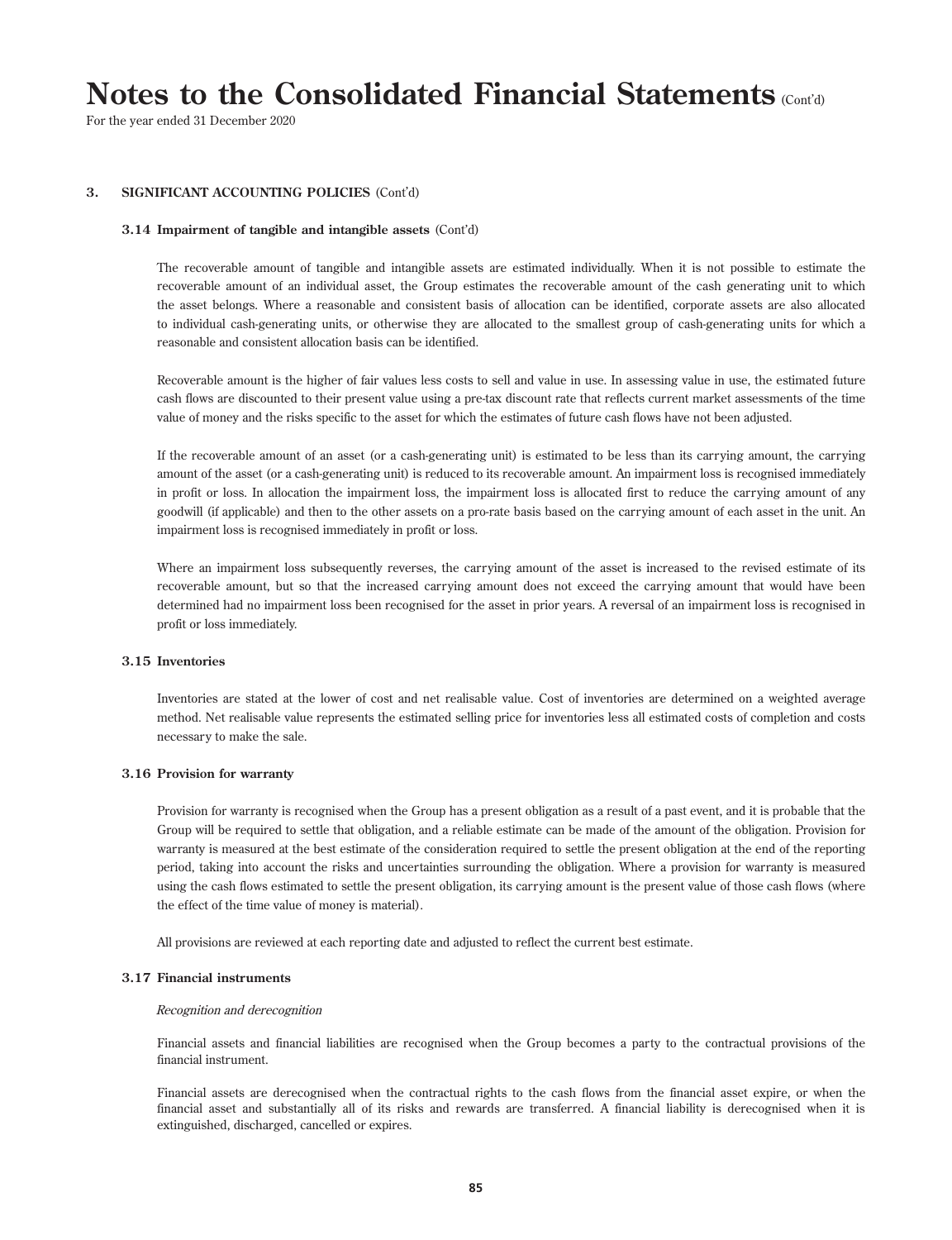For the year ended 31 December 2020

## **3. SIGNIFICANT ACCOUNTING POLICIES** (Cont'd)

### **3.17 Financial instruments** (Cont'd)

#### Financial assets

Classification and initial measurement of financial assets

Except for those receivables that do not contain a significant financing component and are measured at the transaction price in accordance with HKFRS 15, all financial assets are initially measured at fair value, in case of a financial asset not at FVTPL, plus transaction costs that are directly attributable to the acquisition of the financial asset. Transaction costs of financial assets carried at FVTPL are expensed in the consolidated statement of profit or loss and other comprehensive income.

Financial assets, other than those designated and effective as hedging instruments, are classified into the following categories:

- amortised cost;
- FVTPL; or
- FVTOCI.

The classification is determined by both:

- the entity's business model for managing the financial asset; and
- the contractual cash flow characteristics of the financial asset.

All income and expenses relating to financial assets that are recognised in profit or loss are presented within finance costs, other income or other gains and losses, except for expected credit losses ("ECL") of financial assets which are presented as "Impairment losses, net" item in profit or loss.

Subsequent measurement of financial assets

#### Debt investments

### Financial assets at amortised cost

Financial assets are measured at amortised cost if the assets meet the following conditions (and are not designated as FVTPL):

- they are held within a business model whose objective is to hold the financial assets and collect its contractual cash flows; and
- the contractual terms of the financial assets give rise to cash flows that are solely payments of principal and interest on the principal amount outstanding.

After initial recognition, these are measured at amortised cost using the effective interest method. Interest income from these financial assets is included in other income in profit or loss. Discounting is omitted where the effect of discounting is immaterial. The Group's bank balances and cash, trade and other receivables, loan to a shareholder and amounts due from related parties fall into this category of financial instruments.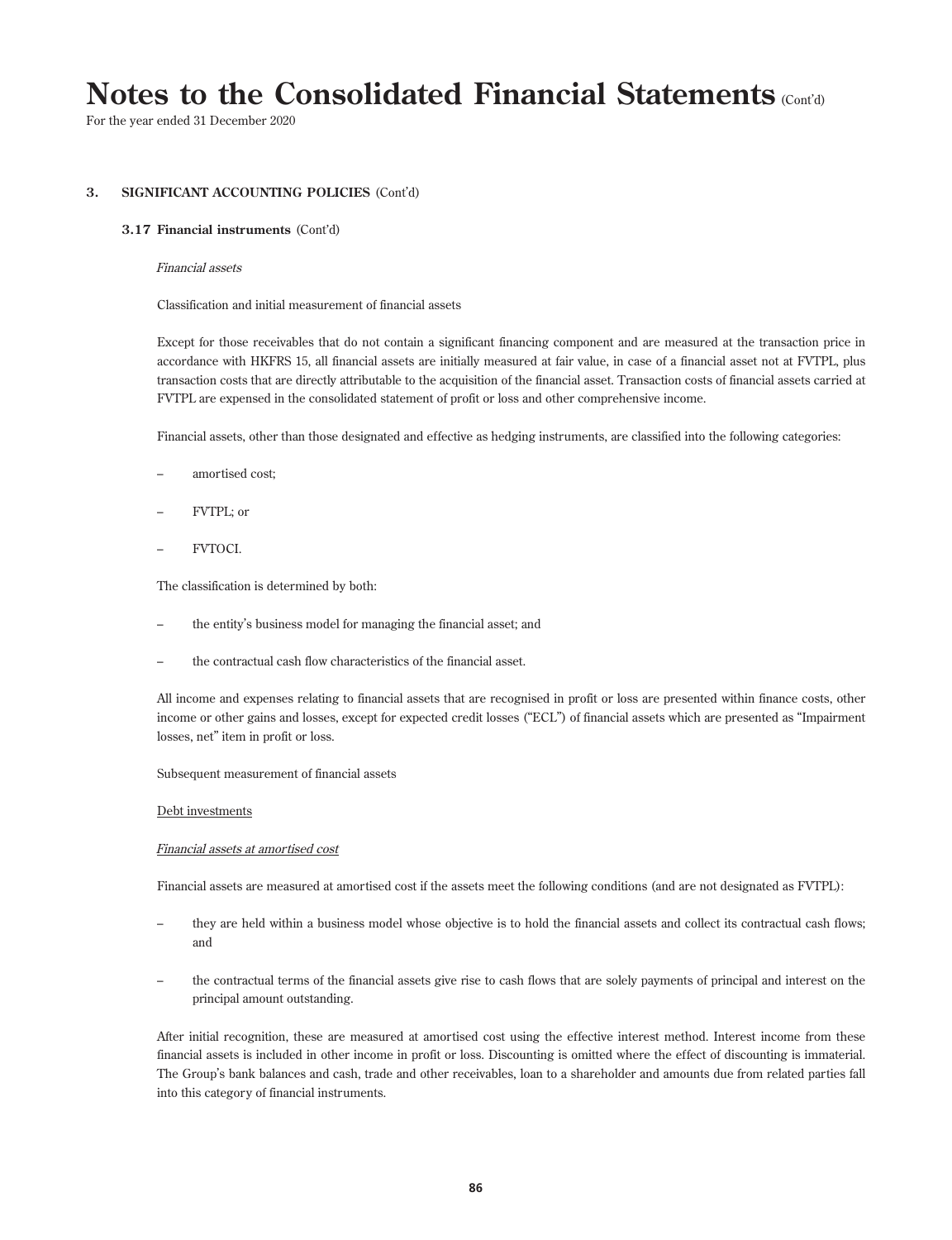For the year ended 31 December 2020

## **3. SIGNIFICANT ACCOUNTING POLICIES** (Cont'd)

### **3.17 Financial instruments** (Cont'd)

### Financial assets (Cont'd)

Subsequent measurement of financial assets (Cont'd)

### Debt investments (Cont'd)

### Financial assets at FVTOCI – recycling

If the contractual cash flows of the investment comprise solely payments of principal and interest and the investment is held within a business model whose objective is achieved by both the collection of contractual cash flows and sale, changes in fair value are recognised in other comprehensive income, except for the recognition in profit or loss of ECL, interest income (calculated using the effective interest method) and foreign exchange gains and losses. When the investment is derecognised, the amount accumulated in other comprehensive income is recycled from equity to profit or loss. The Group's receivables classified as at FVTOCI fall into this category of financial instruments.

Subsequent changes in the carrying amounts for receivables classified as at FVTOCI as a result of interest income calculated using the effective interest method are recognised in profit or loss. All other changes in the carrying amount of these receivables are recognised in other comprehensive income ("OCI") and accumulated under the heading of FVTOCI reserve. Impairment allowances are recognised in profit or loss with corresponding adjustment to OCI without reducing the carrying amounts of these receivables, if any. The amounts that are recognised in profit or loss are the same as the amounts that would have been recognised in profit or loss if these receivables had been measured at amortised cost. When these receivables are derecognised, the cumulative gains or losses previously recognised in other comprehensive income are reclassified to profit or loss.

#### Financial liabilities

### Classification and measurement of financial liabilities

The Group's financial liabilities include borrowings, lease liabilities, trade and other payables and amounts due to related parties.

Financial liabilities other than lease liabilities are initially measured at fair value, and, where applicable, adjusted for transaction costs.

Subsequently, financial liabilities other than lease liabilities are measured at amortised cost using the effective interest method.

All interest-related charges and, if applicable, changes in an instrument's fair value that are reported in profit or loss are included within finance costs.

Accounting policies of lease liabilities are set out in Note 3.5.

### Borrowings

Borrowings are recognised initially at fair value, net of transaction costs incurred. Borrowings are subsequently stated at amortised cost; any difference between the proceeds (net of transaction costs) and the redemption value is recognised in profit or loss over the period of the borrowings using the effective interest method.

Borrowings are classified as current liabilities unless the Group has an unconditional right to defer settlement of the liability for at least twelve months after the reporting date.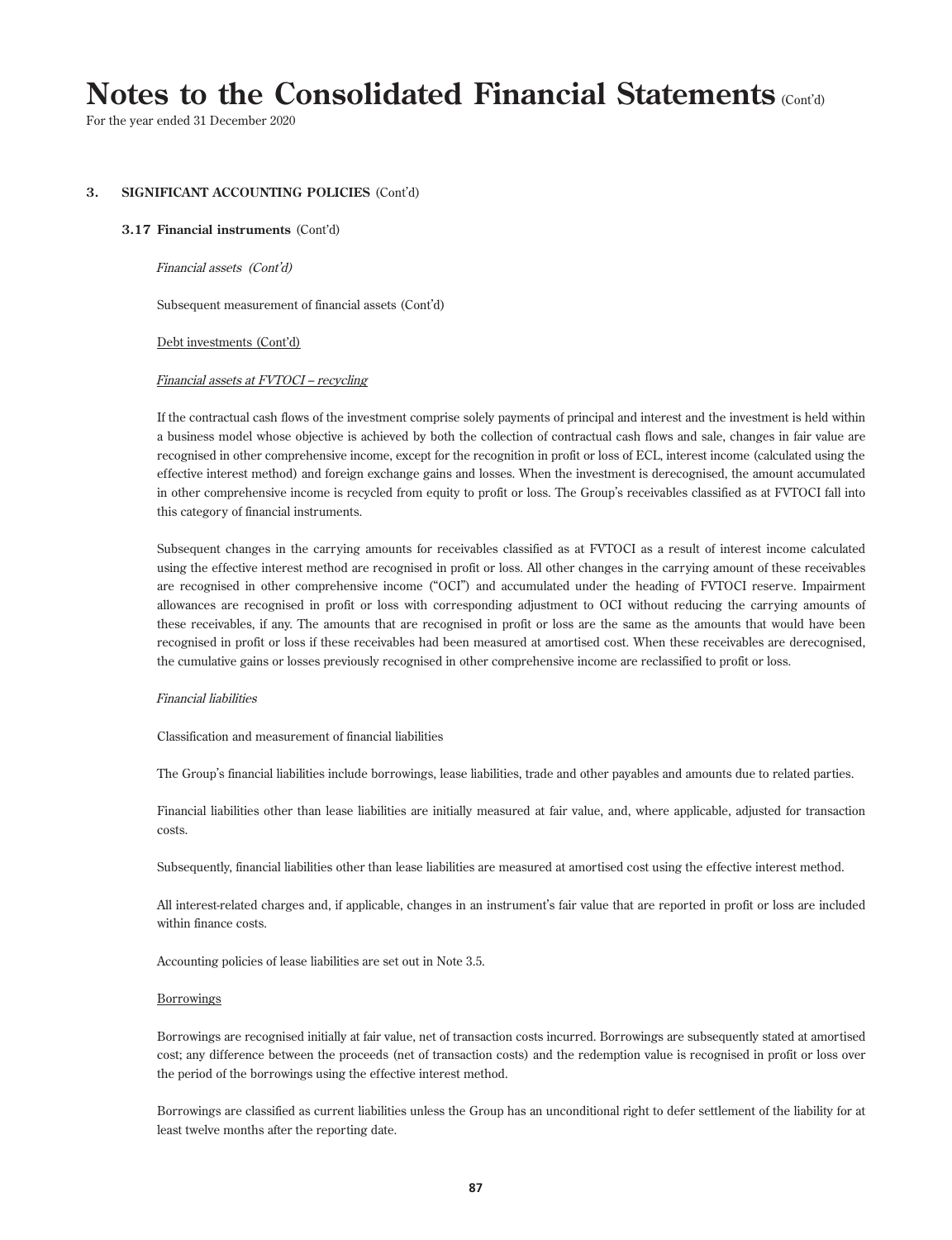For the year ended 31 December 2020

## **3. SIGNIFICANT ACCOUNTING POLICIES** (Cont'd)

### **3.17 Financial instruments** (Cont'd)

### Financial liabilities (Cont'd)

Classification and measurement of financial liabilities (Cont'd)

### Other financial liabilities

They are recognised initially at their fair value and subsequently measured at amortised cost, using the effective interest method.

### **3.18 Impairment of financial assets**

HKFRS 9's impairment requirements use forward-looking information to recognise ECL – the "ECL model". Instruments within the scope included loans and other debt-type financial assets measured at amortised cost and FVTOCI and trade receivables.

The Group considers a broader range of information when assessing credit risk and measuring ECL, including past events, current conditions, reasonable and supportable forecasts that affect the expected collectability of the future cash flows of the instrument.

In applying this forward-looking approach, a distinction is made between:

- financial instruments that have not deteriorated significantly in credit quality since initial recognition or that have low credit risk ("Stage 1") and
- financial instruments that have deteriorated significantly in credit quality since initial recognition and whose credit risk is not low ("Stage 2").

"Stage 3" would cover financial assets that have objective evidence of impairment at the reporting date.

"12-month ECL" are recognised for the Stage 1 category while "lifetime ECL" are recognised for the Stage 2 category.

Measurement of the ECL is determined by a probability-weighted estimate of credit losses over the expected life of the financial instrument.

### Trade and bills receivables

For trade receivables and bills receivables, the Group applies a simplified approach in calculating ECL and recognises a loss allowance based on lifetime ECL at each reporting date. These are the expected shortfalls in contractual cash flows, considering the potential for default at any point during the life of the financial assets. In calculating the ECL, the Group has established a provision matrix that is based on its historical credit loss experience and external indicators, adjusted for forward-looking factors specific to the debtors and the economic environment.

To measure the ECL, trade and bills receivables have been grouped based on shared credit risk characteristics and the days past due.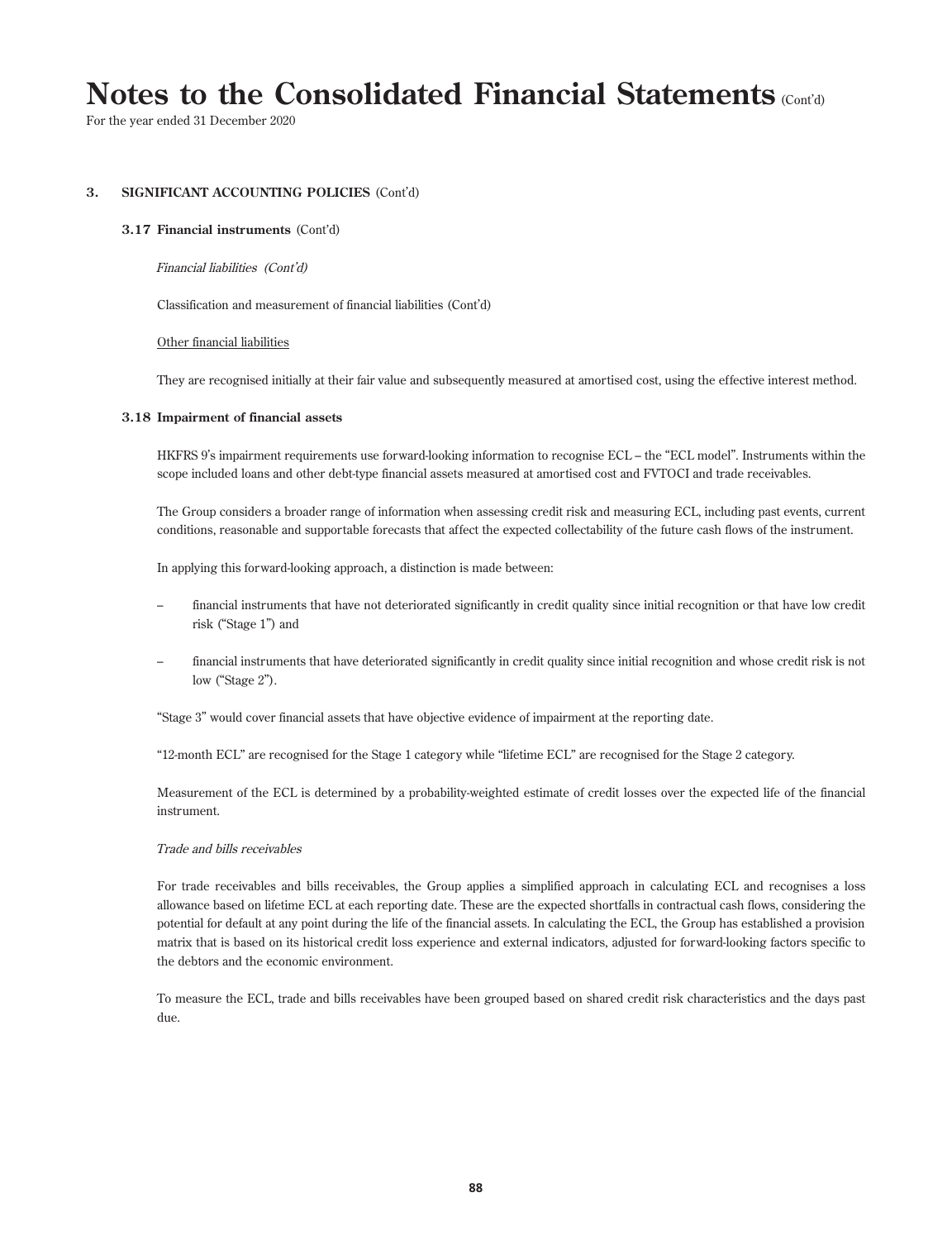For the year ended 31 December 2020

## **3. SIGNIFICANT ACCOUNTING POLICIES** (Cont'd)

### **3.18 Impairment of financial assets** (Cont'd)

#### Other financial assets measured at amortised cost and receivables measured at FVTOCI

The Group measures the loss allowance for other receivables, amounts due from related companies and receivables measured at FVTOCI equal to 12-month ECL, unless when there has been a significant increase in credit risk since initial recognition, the Group recognises lifetime ECL. The assessment of whether lifetime ECL should be recognised is based on significant increase in the likelihood of risk of default occurring since initial recognition.

In assessing whether the credit risk has increased significantly since initial recognition, the Group compares the risk of a default occurring on the financial assets at the reporting date with the risk of default occurring on the financial assets at the date of initial recognition. In making this assessment, the Group considers both quantitative and qualitative information that is reasonable and supportable, including historical experience and forward-looking information that is available without undue cost or effort.

In particular, the following information is taken into account when assessing whether credit risk has increased significantly:

- an actual or expected significant deterioration in the financial instrument's external (if available) or internal credit rating;
- significant deterioration in external market indicators of credit risk, e.g. a significant increase in the credit spread, the credit default swap prices for the debtor;
- existing or forecast adverse changes in regulatory, business, financial or economic conditions, or technology environment that are expected to cause a significant decrease in the debtor's ability to meet its debt obligations; and
- an actual or expected significant deterioration in the operating results of the debtor.

Despite the aforegoing, the Group assumes that the credit risk on a debt instrument has not increased significantly since initial recognition if the debt instrument is determined to have low credit risk at the end of each reporting period. A debt instrument is determined to have low credit risk if it has a low risk of default, the borrower has strong capacity to meet its contractual cash flow obligations in the near term and adverse changes in economic and business conditions in the longer term may, but will not necessarily, reduce the ability of the borrower to fulfill its contractual cash flow obligations.

For internal credit risk management, the Group considers an event of default occurs when (i) information developed internally or obtained from external sources indicates that the debtor is unlikely to pay its creditors, including the Group, in full (without taking into account any collateral held by the Group); or (ii) the financial asset is 90 days past due.

Detailed analysis of the ECL assessment of trade and bills receivables and other financial assets measured at amortised cost and receivables measured at FVTOCI are set out in Note 32.2.

#### **3.19 Share capital**

Ordinary shares are classified as equity. Share capital is recognised at the amount of consideration of shares issued, after deducting any transaction costs associated with the issuing of shares (net of any related income tax benefit) to the extent they are incremental costs directly attributable to the equity transaction.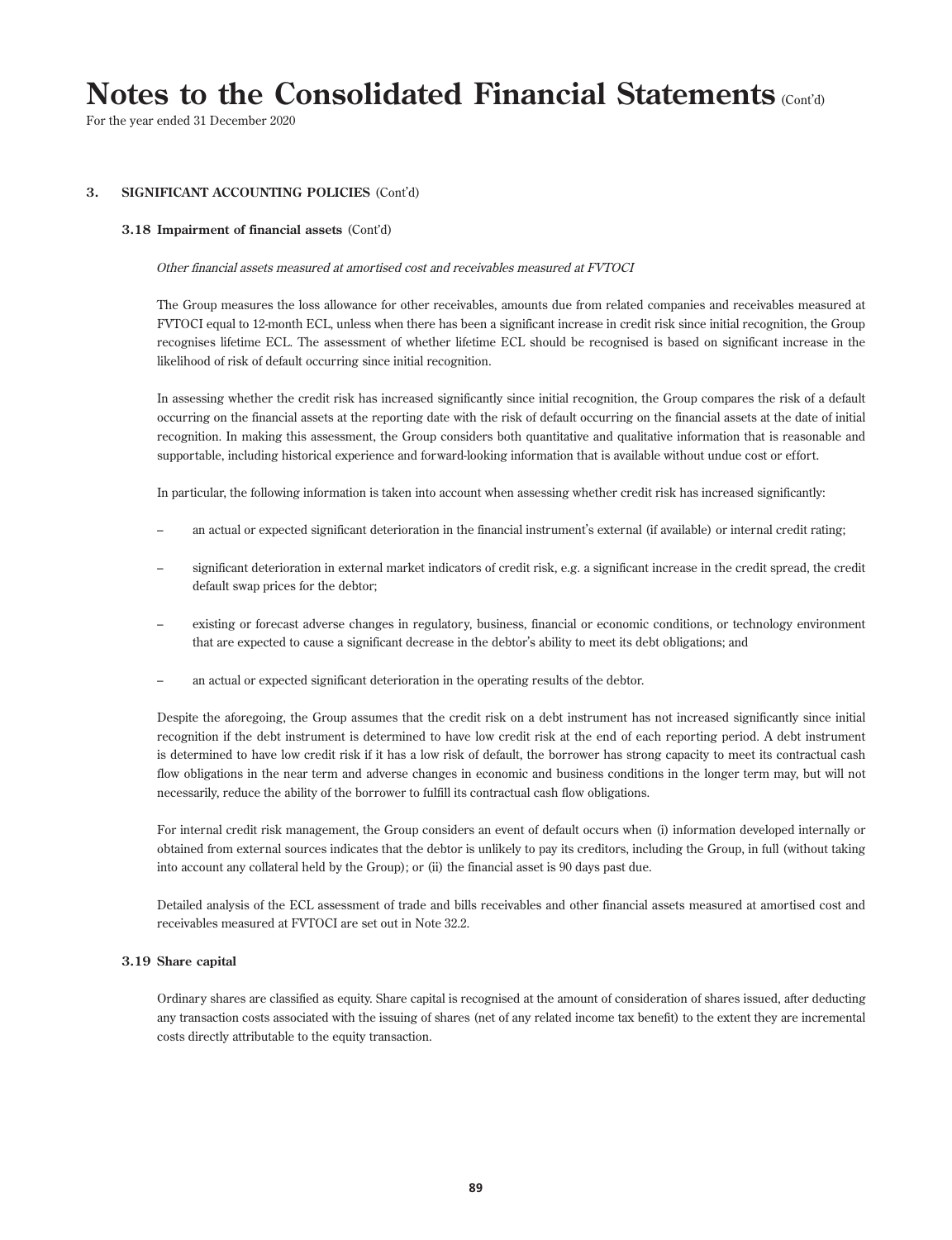For the year ended 31 December 2020

### **3. SIGNIFICANT ACCOUNTING POLICIES** (Cont'd)

### **3.20 Contract liabilities**

A contract liability is recognised when the customer pays consideration before the Group recognises the related revenue (see Note 3.4). A contract liability would also be recognised if the Group has an unconditional right to receive consideration before the Group recognises the related revenue. In such cases, a corresponding receivable would also be recognised (see Note 3.17).

### **3.21 Related parties**

For the purposes of these consolidated financial statements, a party is considered to be related to the Group if:

- (a) the party is a person or a close member of that person's family and if that person:
	- (i) has control or joint control over the Group;
	- (ii) has significant influence over the Group; or
	- (iii) is a member of the key management personnel of the Group or of a parent of the Group.
- (b) the party is an entity and if any of the following conditions applies:
	- (i) the entity and the Group are members of the same group.
	- (ii) one entity is an associate or joint venture of the other entity (or an associate or joint venture of a member of a group of which the other entity is a member).
	- (iii) the entity and the Group are joint ventures of the same third party.
	- (iv) one entity is a joint venture of a third entity and the other entity is an associate of the third entity.
	- (v) the entity is a post-employment benefit plan for the benefit of employees of either the Group or an entity related to the Group and the sponsoring employers are also related to the Group.
	- (vi) the entity is controlled or jointly controlled by a person identified in (a).
	- (vii) a person identified in (a)(i) has significant influence over the entity or is a member of the key management personnel of the entity (or of a parent of the entity).
	- (viii) the entity, or any member of a group of which it is a part, provides key management personnel services to the Group or to the parent of the Group.

Close members of the family of a person are those family members who may be expected to influence, or be influenced by, that person in their dealings with the entity.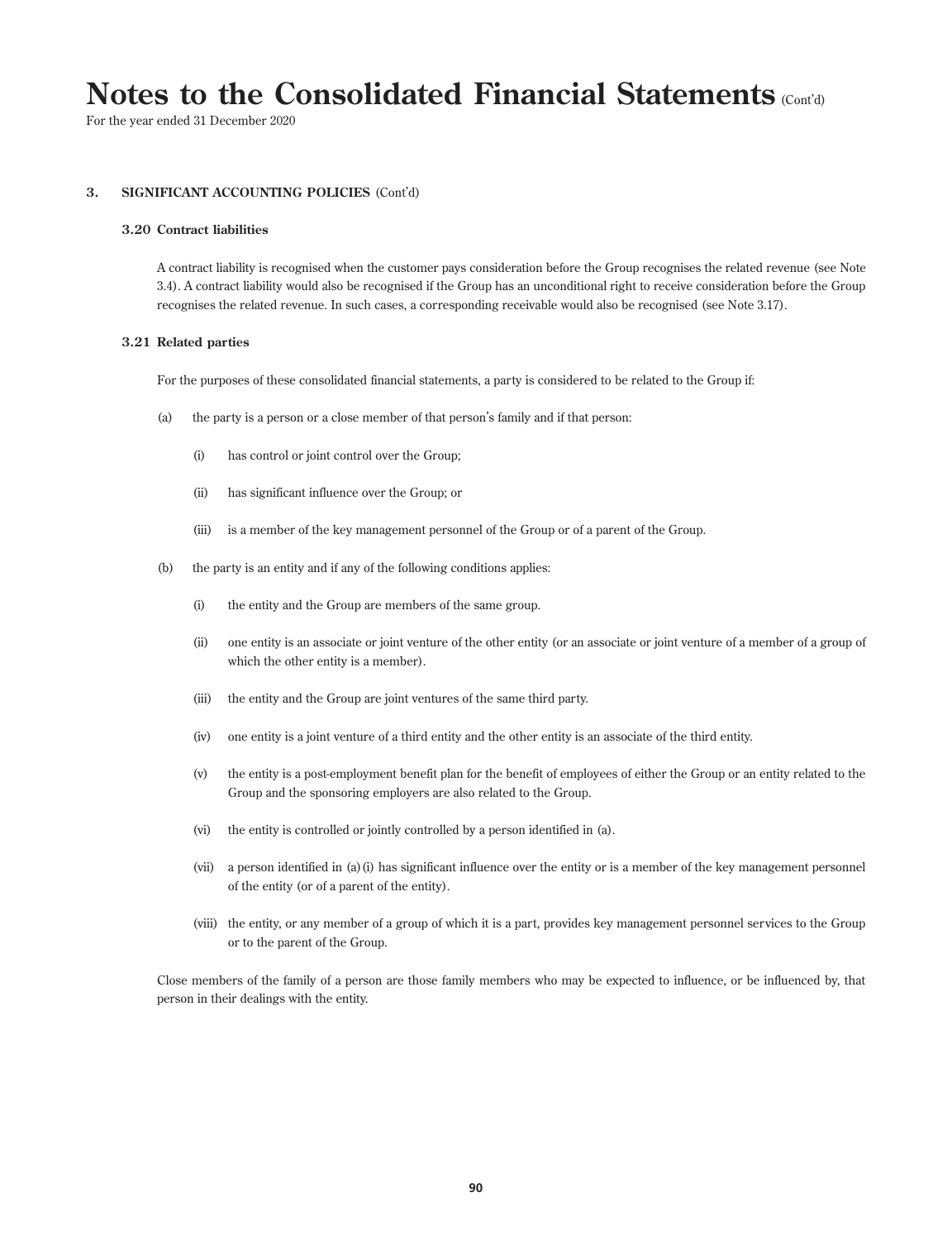For the year ended 31 December 2020

## **4. CRITICAL ACCOUNTING ESTIMATES AND JUDGEMENTS**

In the application of the Group's accounting policies, which are described in Note 3, management is required to make estimates and assumptions about the carrying amounts of assets and liabilities that are not readily apparent from other sources. The estimates and associated assumptions are based on historical experience and other factors that are considered to be relevant. Actual results may differ from these estimates.

The estimates and underlying assumptions are reviewed on an ongoing basis. Revisions to accounting estimates are recognised in the period in which the estimate is revised if the revision only affects that period, or in the period of the revision and future periods if the revision affects both current and future periods.

The followings are the key assumptions concerning the future, and other key sources of estimation uncertainty at the end of the reporting period, that have a significant risk of causing material adjustments to the carrying amounts of assets and liabilities within the next financial year.

### **4.1 Amortisation of intangible assets**

The Group's management determines the estimated useful lives and related amortisation charges for its intangible assets. This estimate is based on the historical experience of the actual saleable units of intangible assets of similar nature and functions. The management will increase the amortisation charge where saleable units are expected to be less than previously estimated, or it will write-off or write-down obsolete or non-strategic assets that have been abandoned or sold.

Changes in these estimations may have a material impact on the results of the Group.

During the years ended 31 December 2020 and 2019, management revisited the expected saleable units of respective intangible assets and adjusted the total estimated saleable units based on the market condition and circumstances, no addition in amortisation expenses of intangible assets except for the annual amortization expenses amounting to RMB18,813,000 (2019: RMB33,204,000) is recognised in the profit or loss during the year.

### **4.2 Estimated impairment of trade receivables and trade related amounts due from related companies**

The Group estimates the amount of lifetime ECL of trade receivables and trade related amounts due from related companies based on the valuations performed by the Valuer. The valuations of trade receivables and trade related amounts due from related companies are based on provision matrix and individual assessment, respectively. For the ECL assessment of trade receivables based on provision matrix which is through grouping of various debtors that have similar loss patterns, after considering internal credit ratings of trade debtors, ageing, repayment history and/or past due status of respective trade receivables, whereas the ECL assessment of trade related amounts due from related companies based on individual assessment is by reference to the credit rating, including the Group's historical credit loss experiences, adjusted for factors that are specific to the debtors. Estimated loss rates are based on historical observed default rates over the expected life of the debtors and are adjusted for forwardlooking information. Where the future cash flows are less than expected, or being revised downward due to changes in facts and circumstances, a material impairment loss may arise.

As at 31 December 2020 and 2019, the carrying amounts of trade receivables and trade related amounts due from related companies are set out in Notes 22 and 23 respectively.

During the year ended 31 December 2020, impairment loss of RMB250,262,000 (2019: RMB6,114,000) are recognised on trade and other receivables and impairment loss of RMB464,582,000 (2019: nil) are recognised in trade related amounts due from related companies, respectively.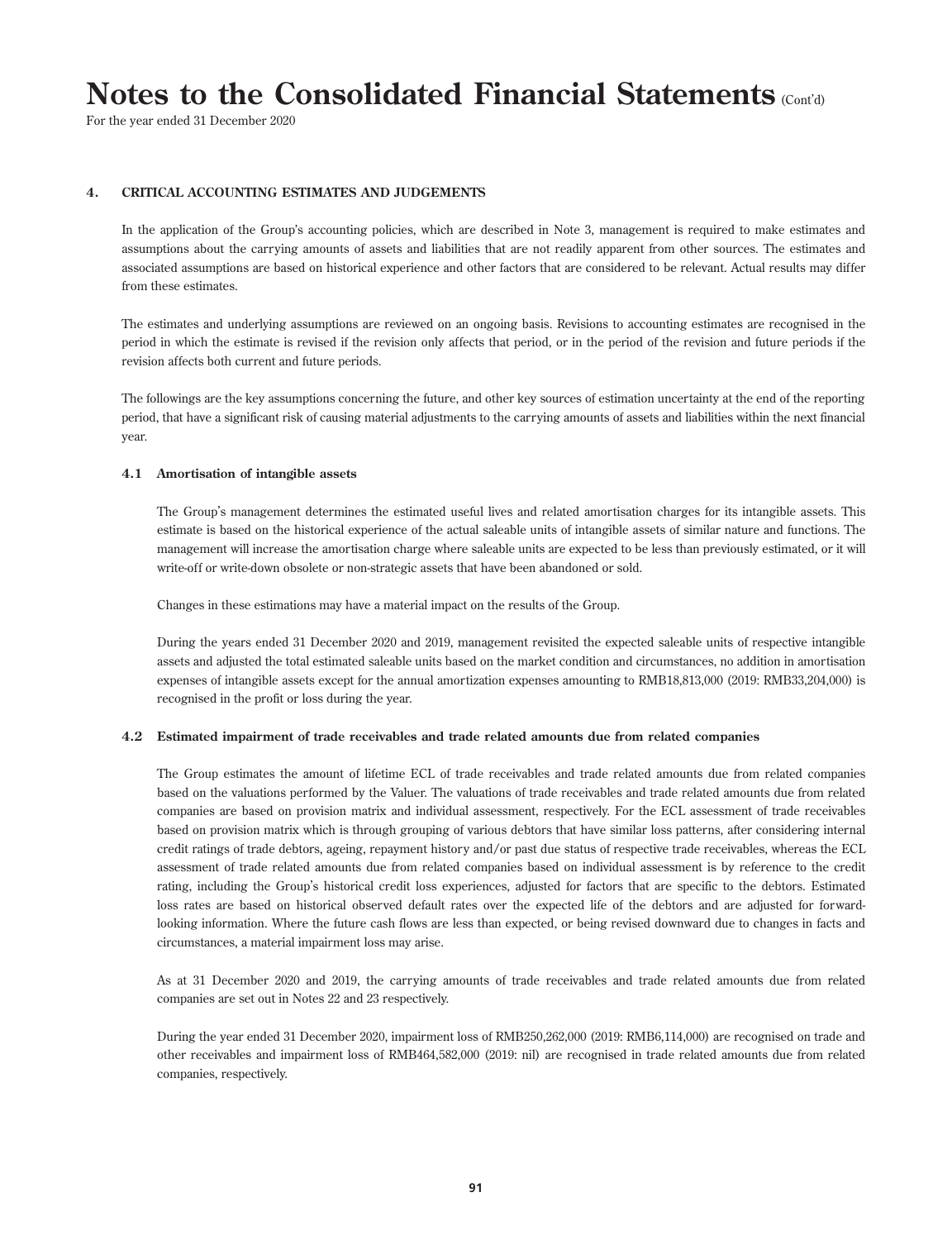For the year ended 31 December 2020

### **4. CRITICAL ACCOUNTING ESTIMATES AND JUDGEMENTS** (Cont'd)

### **4.3 Depreciation of property, plant and equipment**

The Group's management determines the estimated useful lives, residual values and related depreciation charges for its property, plant and equipment. This estimate is based on the historical experience of the actual useful lives of property, plant and equipment of similar nature and functions. Management will increase the depreciation charge where useful lives are expected to be shorter than previously estimated, or it will write-off or write-down obsolete or non-strategic assets that have been abandoned or sold. Changes in these estimations may have a material impact on the results of the Group.

The carrying amount of property, plant and equipment is set out in Note 16.

### **4.4 Impairment of non-financial assets**

The Group assesses whether there are any indicators of impairment for all non-financial assets (including the right-of-use assets) at the end of each reporting period. The non-financial assets are tested for impairment when there are indicators that the carrying amounts may not be recoverable. An impairment exists when the carrying value of an asset or a cash-generating unit exceeds its recoverable amount, which is the higher of its fair value less costs of disposal and its value in use. The calculation of the fair value less costs of disposal is based on available data from binding sales transactions in an arm's length transaction of similar assets or observable market prices less incremental costs for disposing of the asset. When value in use calculations are undertaken, certain assumptions are required to be made in respect of highly uncertain areas including management's expectations of (i) future unlevered free cash flows; (ii) future revenues and profits; and (iii) determining the appropriate discount rate which involves estimating the appropriate adjustment for market risk and asset specific risk factors. These assumptions relate to future events and circumstances and the actual results may vary. Details of the impairment of property, plant and equipment is disclosed in Notes 16. The Group has incurred an impairment loss of approximately RMB23,786,000 (2019: nil) on property, plant and equipment for the year ended 31 December 2020.

### **4.5 Provision of inventories**

The Group records inventories at the lower of cost and net realisable value. Net realisable value is the estimated selling price for inventories, less all the estimated costs of completion and costs necessary to make the sales. Operational procedures have been in place to monitor this risk as a significant proportion of the Group's working capital which is devoted to inventories. Management reviews the inventory aging listing on a periodic basis for those aged inventories. This involves a comparison of carrying value of the aged inventory items with the respective net realisable value. The purpose is to ascertain whether allowance is required to be made in the financial statements for any obsolete and slow moving items. Although the Group carries out periodic review on the net realisable value of inventory, the actual realisable value of inventory is not known until the sale is concluded.

The carrying amount of inventories and the provision on inventories are set out in Note 21. Additional provision of RMB24,454,000 (2019: RMB533,000) and reversal of provision of RMB3,868,000 (2019: nil) upon realisation of sales was made during the year ended 31 December 2020.

### **4.6 Provision for warranty**

Provision for warranty is made based on the possible claims on the products by customers with reference to the warranty coverage period and the percentage of warranty expenses incurred over total sales amounts during the year. Where the actual claims are greater than expected, a material increase in warranty expenses may arise, which would be recognised in profit or loss for the period in which such a claim takes place. The carrying amount of provision for warranty claims is set out in Note 25.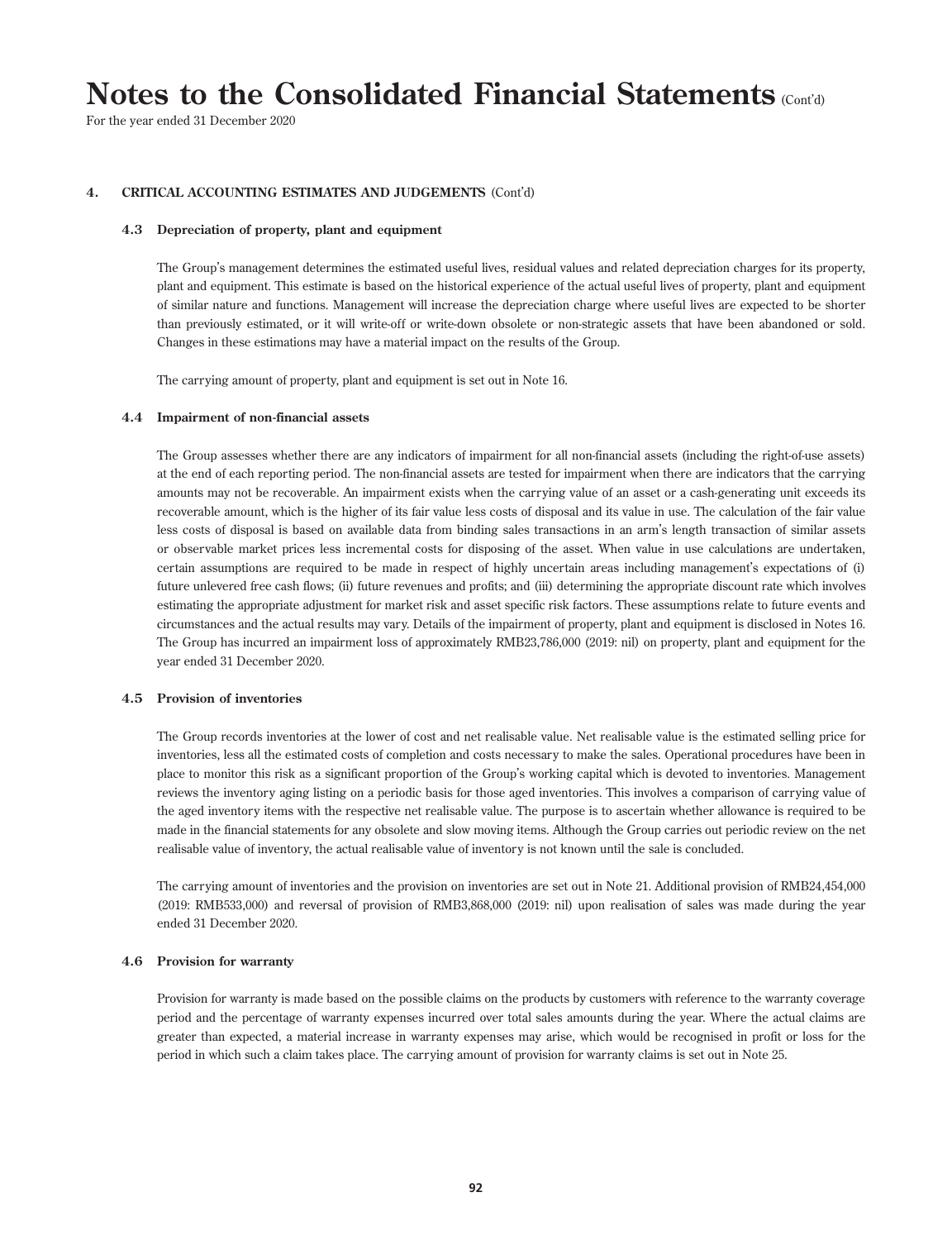For the year ended 31 December 2020

## **4. CRITICAL ACCOUNTING ESTIMATES AND JUDGEMENTS** (Cont'd)

### **4.7 Determination of control over Lead In**

Where the Company acts as one of the trustee of trust arrangements it established, the Company makes judgement on whether the Company controls the trust arrangements and the entity that held on trust for the relevant beneficiaries under the trust arrangements, Lead In, and should consolidate them. When performing this assessment, the Company considers several factors including, among other things, the scope of its decision-making authority over the trust arrangements and Lead In, the rights held by other parties, the Company's exposure to variability of returns (being the remuneration and investment return if any, on an aggregate basis) from its involvement with the trust arrangements to which it is entitled in accordance with the related agreements for the trustee and Lead In. The Group performs re-assessment when the factors change.

### **4.8 Recognition of deferred tax asset for carried forward tax losses**

The deferred tax assets include an amount of RMB2,071,000 (2019: nil) which relates to carried forward tax losses of Mianyang Xinchen for the year ended 31 December 2020 as set out in Note 19. The Group recognises tax/deferred tax assets for anticipated tax based on estimates of when the tax/deferred tax will be paid or recovered. When the final outcome of these matters is different from the amounts initially recorded, such differences impact the period in which the determination is made. Critical accounting estimates relate to the profit forecasts used to determine the extent to which deferred tax assets are recognised from available losses and the period over which they are estimated.

### **5. REVENUE AND SEGMENT INFORMATION**

Information reported to the Board, being the chief operating decision maker, for the purpose of resource allocation and assessment of segment performance, focuses on types of goods delivered.

The Group's operations and main revenue streams are those described as below. The Group's revenue is derived from contracts of customers. Revenue from sales of gasoline engines, diesel engines and engine components is recognised at a point of time. All the contracts with customers are agreed at fixed price and the expected duration of the contracts is one year or less.

#### **5.1 Segment revenue and segment results**

The Board reviews operating results and financial information on a product by product basis. Each individual engine product constitutes an operating segment. For certain operating segments that exhibit similar long-term financial performance as they have similar economic characteristics, are produced by using similar production processes and are distributed and sold to similar classes of customers, their segment information is aggregated into a single reportable operating segment. The Group has three reportable operating segments as follows:

- (1) Gasoline engines;
- (2) Diesel engines; and
- (3) Engine components.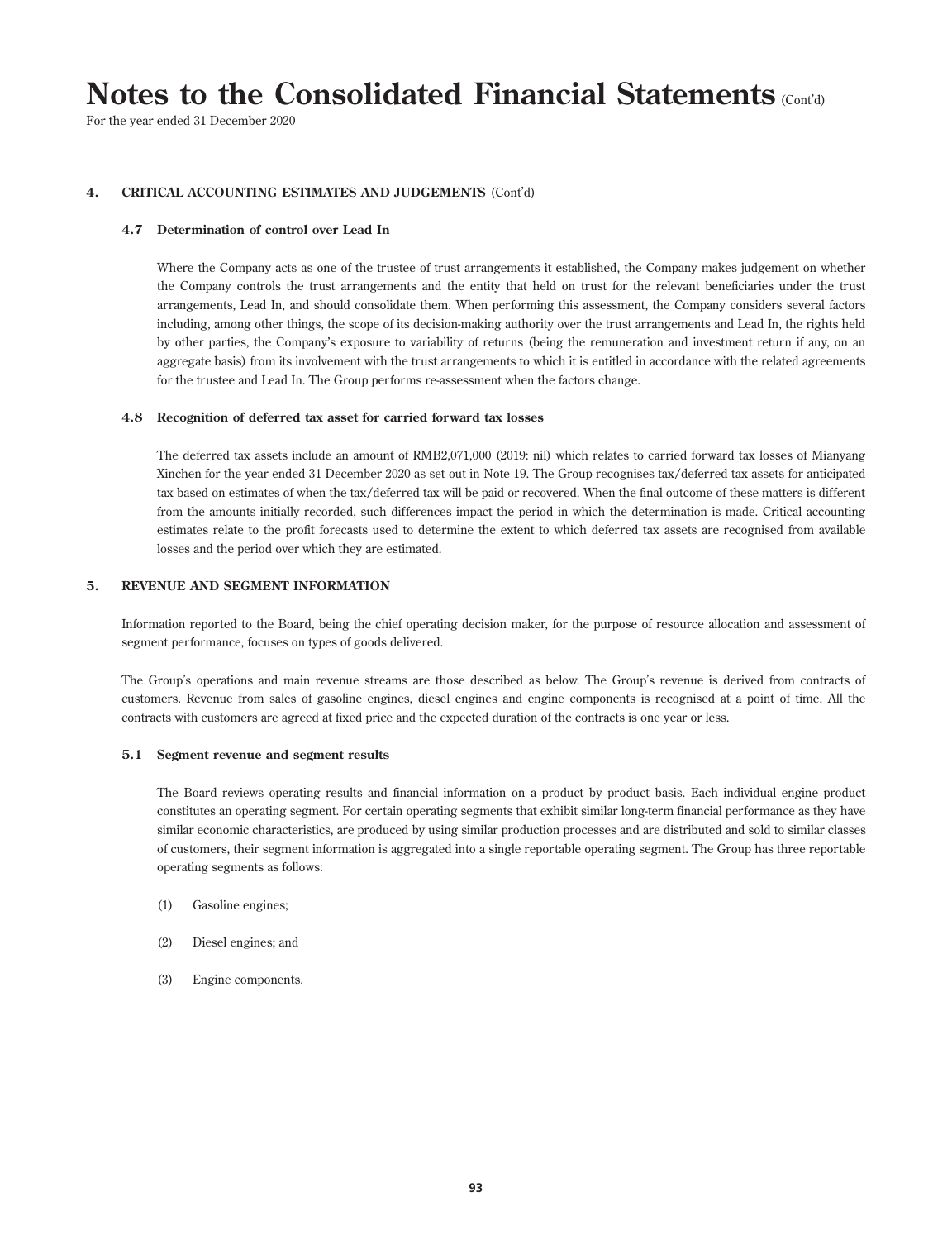For the year ended 31 December 2020

## **5. REVENUE AND SEGMENT INFORMATION** (Cont'd)

## **5.1 Segment revenue and segment results** (Cont'd)

The following is an analysis of the Group's revenue and results by reportable segment:

### **For the year ended 31 December 2020**

|                                   | Gasoline<br>engines | <b>Diesel</b><br>engines | Engine<br>components | <b>Total</b>   |
|-----------------------------------|---------------------|--------------------------|----------------------|----------------|
|                                   | <b>RMB'000</b>      | <b>RMB'000</b>           | <b>RMB'000</b>       | <b>RMB'000</b> |
| Revenue from external customers,  |                     |                          |                      |                |
| segment revenue (Note)            | 781,995             | 125,096                  | 804,864              | 1,711,955      |
| Segment results                   | (7,673)             | 3,014                    | 127,588              | 122,929        |
| Other income                      |                     |                          |                      | 29,832         |
| Impairment losses, net            |                     |                          |                      | (714, 844)     |
| Other gains and losses            |                     |                          |                      | 18,978         |
| Selling and distribution expenses |                     |                          |                      | (32,096)       |
| Administrative expenses           |                     |                          |                      | (142, 492)     |
| Finance costs                     |                     |                          |                      | (62, 971)      |
| Other expenses                    |                     |                          |                      | (16,036)       |
| Loss before tax                   |                     |                          |                      | (796, 700)     |

For the year ended 31 December 2019

|                                   | Gasoline       | Diesel         | Engine         |                |
|-----------------------------------|----------------|----------------|----------------|----------------|
|                                   | engines        | engines        | components     | Total          |
|                                   | <b>RMB'000</b> | <b>RMB'000</b> | <b>RMB'000</b> | <b>RMB'000</b> |
| Revenue from external customers,  |                |                |                |                |
| segment revenue (Note)            | 1,040,724      | 396,439        | 639,010        | 2,076,173      |
|                                   |                |                |                |                |
| Segment results                   | 73,933         | 21,406         | 133,445        | 228,784        |
| Other income                      |                |                |                | 59,583         |
| Impairment losses, net            |                |                |                | (6,114)        |
| Other gains and losses            |                |                |                | (19,895)       |
| Selling and distribution expenses |                |                |                | (31,006)       |
| Administrative expenses           |                |                |                | (129,054)      |
| Finance costs                     |                |                |                | (81, 374)      |
| Other expenses                    |                |                |                | (13, 463)      |
| Profit before tax                 |                |                |                | 7,461          |

Note: There is no inter-segment sales during the years ended 31 December 2020 and 2019.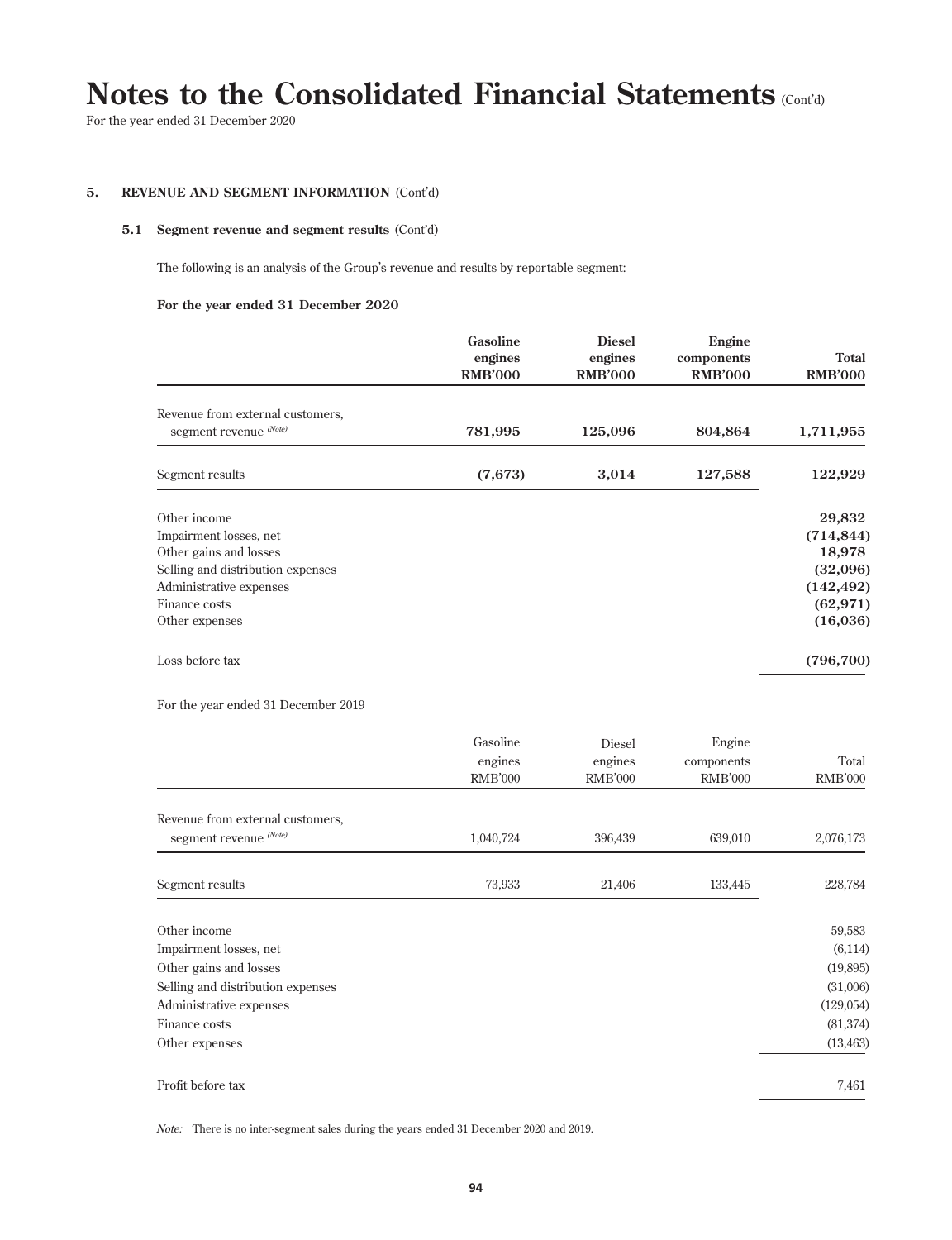For the year ended 31 December 2020

## **5. REVENUE AND SEGMENT INFORMATION** (Cont'd)

### **5.1 Segment revenue and segment results** (Cont'd)

Other segment information included in the measurement of segment results:

|                                                           | Gasoline<br>engines<br>RMB'000 | <b>Diesel</b><br>engines<br>RMB'000 | Engine<br>components<br><b>RMB'000</b> | Unallocated<br><b>RMB'000</b>      | <b>Total</b><br><b>RMB'000</b> |
|-----------------------------------------------------------|--------------------------------|-------------------------------------|----------------------------------------|------------------------------------|--------------------------------|
| For the year ended 31 December 2020                       |                                |                                     |                                        |                                    |                                |
| Depreciation and amortisation<br>Provision of inventories | 119,550<br>4,136               | 18,142<br>1,793                     | 105,428<br>14,657                      | 45,900<br>$\overline{\phantom{0}}$ | 289,020<br>20,586              |
| For the year ended 31 December 2019                       |                                |                                     |                                        |                                    |                                |
| Depreciation and amortisation                             | 121,859                        | 46,418                              | 74,822                                 | 41,557                             | 284,656                        |
| Provision of inventories                                  | 533                            |                                     |                                        |                                    | 533                            |

The accounting policies of the operating segments are the same as the Group's accounting policies. Segment results represent the profit earned by each segment before the allocation of selling and distribution expenses, administrative expenses, finance costs, other income, impairment losses, net, other gains and losses and other expenses. This is the measure reported to the Board for the purposes of resource allocation and performance assessment.

### **5.2 Performance obligations for contracts with customers**

The Group sells gasoline engines, diesel engines and engine components directly to the customers which are vehicle manufacturers in the PRC.

For the sale of goods to the customers, revenue is recognised when control of the goods has transferred, being the point the goods have been delivered to and received by customers. The normal credit term is 30 to 90 days upon delivery.

For some customers who buy engine components, the Group receives considerations from the customers in advance. Such advance payment is recognised as contract liabilities until the goods have been delivered to the customers.

Sales-related warranties associated with gasoline engines and diesel engines cannot be purchased separately and they serve as an assurance that the goods sold comply with agreed-upon specifications. Accordingly, the Group accounts for warranties in accordance with HKAS 37 Provisions, Contingent Liabilities and Contingent Assets.

### **5.3 Segment assets and liabilities**

The assets and liabilities of the Group are regularly reviewed by the Board as a whole and no discrete financial information on segment assets and segment liabilities is available, therefore total assets and total liabilities analysed by reportable and operating segment are not presented.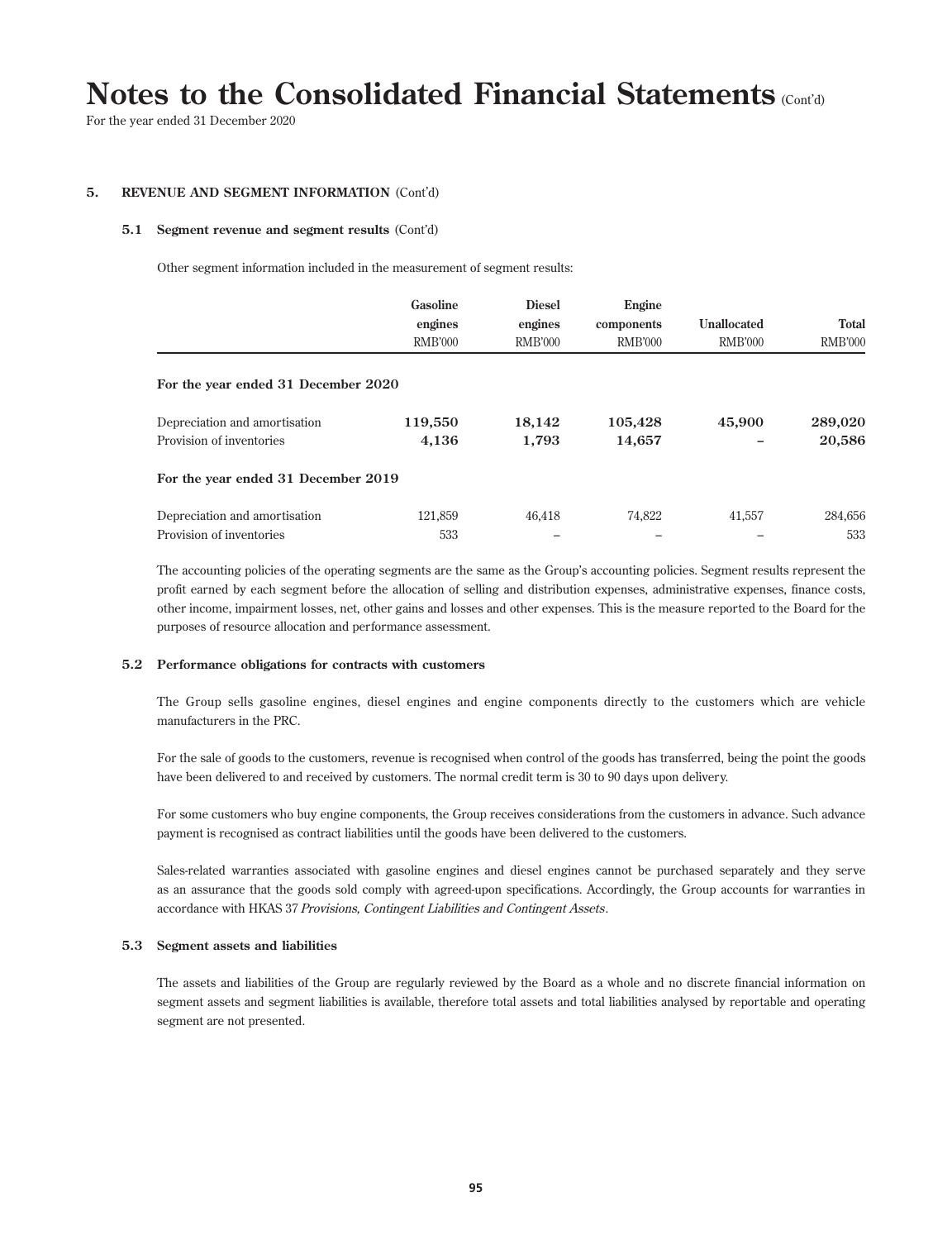For the year ended 31 December 2020

## **5. REVENUE AND SEGMENT INFORMATION** (Cont'd)

### **5.4 Geographical information**

All of the Group's operations and non-current assets are located in the PRC; and all of the Group's revenue from external customers is generated in the PRC.

### **5.5 Information about major customers**

Revenue from major customers which individually accounts for 10% or more of the Group's total revenue are sales of gasoline engines, diesel engines, engine components to the related parties as disclosed in Note 37.

### **6. OTHER INCOME**

|                                                              | 2020           | 2019<br><b>RMB'000</b> |
|--------------------------------------------------------------|----------------|------------------------|
|                                                              | <b>RMB'000</b> |                        |
|                                                              |                |                        |
| Rental income under operating leases                         | 270            | 257                    |
| Bank interest income                                         | 8,273          | 8,173                  |
| Compensation income (Note)                                   |                | 32,476                 |
| Government grants (Note 29)                                  | 19,585         | 12,753                 |
| Interest income arising on receivables measured at FVTOCI    |                | 4,063                  |
| Imputed interest income from loan to a shareholder (Note 20) | 924            | 890                    |
| Waiver of long-outstanding trade and other payables          | 780            | 971                    |
|                                                              | 29,832         | 59,583                 |

Note: Default compensation receivable from a customer.

### **7. IMPAIRMENT LOSSES, NET**

|                                                             | 2020<br><b>RMB'000</b> | 2019<br><b>RMB'000</b> |
|-------------------------------------------------------------|------------------------|------------------------|
|                                                             |                        |                        |
| Impairment losses recognised on:                            |                        |                        |
| $-$ trade and other receivables, net of reversal (Note 22a) | 250,262                | 6,114                  |
| - amounts due from related companies (Note 23b)             | 464,582                |                        |
|                                                             | 714,844                | 6,114                  |

As at 31 December 2020, the Group considered there are significant increase in credit risk of the receivables due from certain debtors having considered the economic environment in which the debtors operates and the liquidity condition of the debtors and, therefore, resulting a significant increase in expected credit loss allowance was recognised.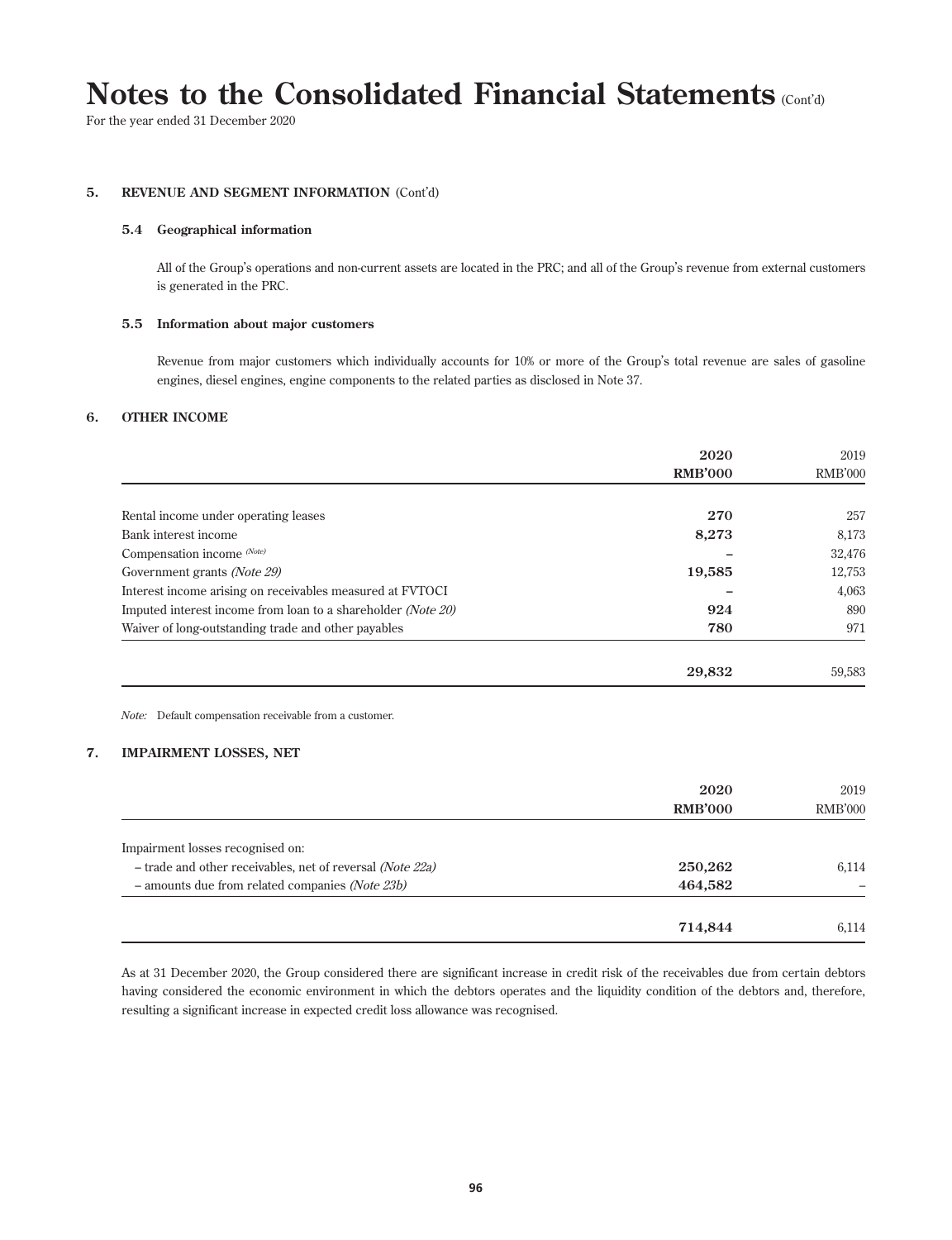For the year ended 31 December 2020

## **8. OTHER GAINS AND LOSSES**

|                                                              | 2020           | 2019           |
|--------------------------------------------------------------|----------------|----------------|
|                                                              | <b>RMB'000</b> | <b>RMB'000</b> |
|                                                              |                |                |
| Net gain arising on financial assets at FVTPL, realised      |                | 6,238          |
| Net gain arising on financial liabilities at FVTPL, realised |                | 5,616          |
| Foreign exchange gains/(losses), net                         | 19,557         | (20, 208)      |
| Gain on disposal of assets classified as held for sale       |                | 652            |
| Gain on disposal of miscellaneous materials                  | 2,264          | 1,841          |
| Gain on expropriation of prepaid lease payment               | 3,321          |                |
| Net loss arising on receivables measured at FVTOCI           | (6,279)        | (14, 477)      |
| Gain/(Loss) on disposal of property, plant and equipment     | 99             | (184)          |
| Others                                                       | 16             | 627            |
|                                                              | 18,978         | (19,895)       |

## **9. FINANCE COSTS**

|                                      | 2020           | 2019           |
|--------------------------------------|----------------|----------------|
|                                      | <b>RMB'000</b> | <b>RMB'000</b> |
|                                      |                |                |
| Interest on borrowings:              |                |                |
| Finance charges on lease liabilities | 399            | 950            |
| <b>Borrowings</b>                    | 76,317         | 95,459         |
|                                      | 76,716         | 96,409         |
| Less: amounts capitalised            | (13, 745)      | (15,035)       |
|                                      | 62,971         | 81,374         |

Borrowing costs capitalised during the year arose from the specific borrowing pool and were calculated by applying a capitalisation rate of 5.88% (2019: 5.88%) per annum to expenditure on qualifying assets.

## **10. INCOME TAX EXPENSE**

|                                        | 2020           | 2019           |
|----------------------------------------|----------------|----------------|
|                                        | <b>RMB'000</b> | <b>RMB'000</b> |
| PRC Enterprise Income Tax ("EIT")      |                |                |
| - Provision for the year               | 1,068          | 1,421          |
| - Under/(Over) provision in prior year | 2,895          | (1,824)        |
|                                        | 3,963          | (403)          |
| Deferred tax (Note 19)                 | 7,976          | 1,016          |
|                                        | 11,939         | 613            |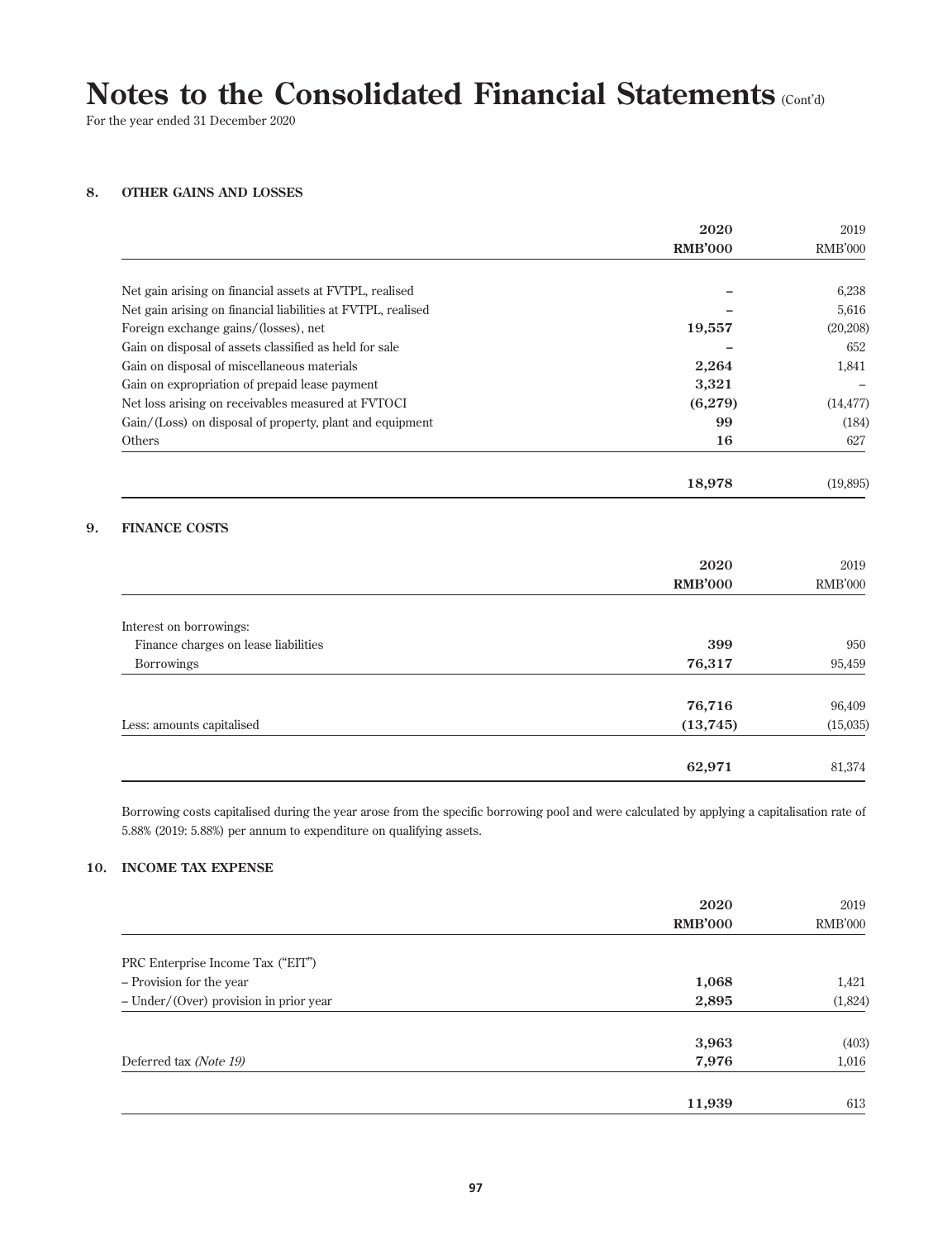For the year ended 31 December 2020

### **10. INCOME TAX EXPENSE** (Cont'd)

According to the announcement of "The State Administration of Taxation on issues concerning EIT related with enhancing the Western Region Development Strategy"\*(國家稅務總局關於深入實施西部大開發戰略有關稅收政策問題的通知), Mianyang Xinchen was registered with the local tax authority to be eligible to the reduced EIT rate of 15% from 2011 to 2020.

According to the extension announcement of "The State Administration of Taxation on extension on EIT related with enhancing the Western Region Development Strategy"\*(國家稅務總局關於延續西部大開發企業所得稅政策的公告), Mianyang Xinchen will be further eligible to the reduced EIT rate of 15% from 2021 to 2030.

Pursuant to the relevant laws and regulations in the PRC, Mianyang Xinchen obtained the High and New Technology Enterprises qualification. Accordingly, it enjoyed a preferential income tax rate of 15% for the year ended 31 December 2020.

Other group entities established in the PRC are subject to 25% statutory enterprise income tax.

No Hong Kong Profits Tax has been made as the Group's income neither arises in, nor is derived from, Hong Kong.

Under the EIT laws of PRC, withholding tax is imposed on dividends in respect of profits earned by the PRC subsidiaries from 1 January 2008 onwards. Deferred taxation has not been provided for in the consolidated financial statements in respect of temporary differences attributable to accumulated profits of the PRC subsidiaries amounting to RMB205,000,000 (2019: RMB204,680,000) as the Group is able to control the timing of reversal of the temporary differences and it is probable that the temporary differences will not be reversed in the foreseeable future. The directors of PRC subsidiaries plan to set aside such undistributed profits of PRC subsidiaries for investment purpose.

The tax expense for the year can be reconciled to the (loss)/profit before tax per consolidated statement of profit or loss and other comprehensive income as follows:

|                                                                   | 2020           | 2019           |
|-------------------------------------------------------------------|----------------|----------------|
|                                                                   | <b>RMB'000</b> | <b>RMB'000</b> |
| (Loss)/Profit before tax                                          | (796, 700)     | 7,461          |
| Tax at the PRC tax rate of 15% (2019: 15%)                        | (119,505)      | 1,119          |
| Tax effect of expenses not deductible for tax purpose             | 131,117        | 7,205          |
| Effect of different tax rate on a group entity operate in the PRC | 427            | 300            |
| Tax effect of income not taxable for tax purpose                  | (1,959)        | (2,517)        |
| Under/(Over) provision in prior year                              | 2,895          | (1,824)        |
| Tax incentives on eligible expenditures (Note)                    | (1,036)        | (3,670)        |
| Income tax expense                                                | 11,939         | 613            |

Note: The eligible expenditures represent research and development costs charged to profit or loss for the year, which is subject to an additional 75% tax deduction in the calculation of income tax expense.

\* English name for reference only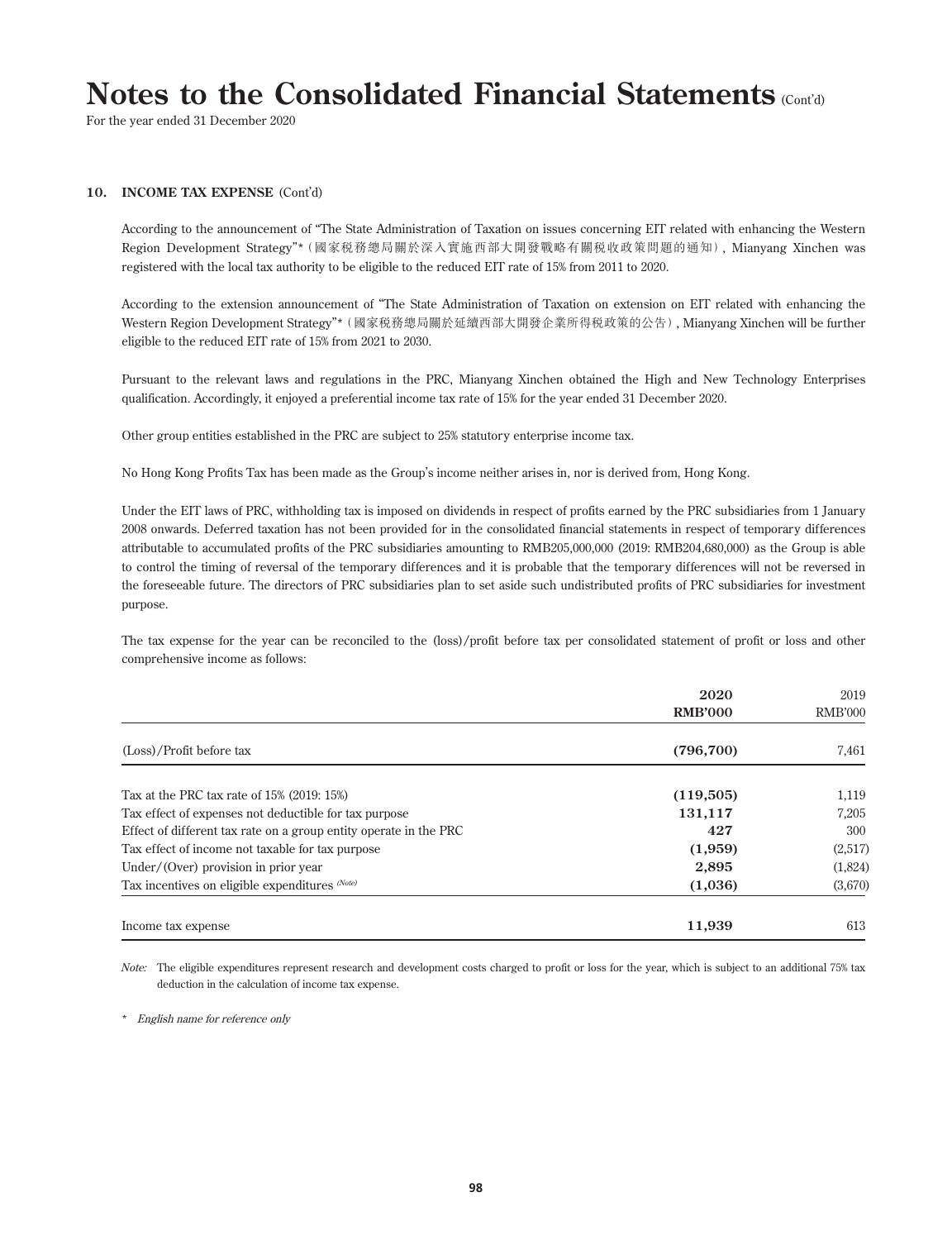For the year ended 31 December 2020

## **11. (LOSS)/PROFIT FOR THE YEAR**

(Loss)/Profit for the year has been arrived at after charging:

|                                                                         | 2020           | 2019           |
|-------------------------------------------------------------------------|----------------|----------------|
|                                                                         | <b>RMB'000</b> | <b>RMB'000</b> |
|                                                                         |                |                |
| Directors' remuneration (Note 13)                                       | 7,154          | 7,113          |
| Other staff costs                                                       | 110,496        | 111,489        |
| Contributions to retirement benefits scheme other than directors        | 19,791         | 35,142         |
| Total staff costs                                                       | 137,441        | 153,744        |
| Depreciation of property, plant and equipment (Note 16)                 | 259,331        | 239,477        |
| Depreciation of right-of-use assets (Note 16)                           | 6,733          | 8,353          |
| Depreciation of prepaid lease payments (Note 17)                        | 4,143          | 3,622          |
| Amortisation of intangible assets (included in cost of sales) (Note 18) | 18,813         | 33,204         |
| Total depreciation and amortisation                                     | 289,020        | 284,656        |
| Auditors' remuneration                                                  | 1,200          | 1,200          |
| Research and development costs recognised as other expenses             | 1,662          | 3,931          |
| Impairment loss of property, plant and equipment (Note 16)              | 23,786         |                |
| Included in cost of sales:                                              |                |                |
| Cost of inventories recognised as expense                               | 1,473,295      | 1,772,907      |
| Provision for inventories, net (Note 21)                                | 20,586         | 533            |
| Warranty claims expenses (Note 25)                                      | 23,770         | 14,192         |

### **12. OTHER COMPREHENSIVE INCOME**

The amount of reclassification adjustments relating to other comprehensive income can be summarised as follows:

|                                                           | 2020<br><b>RMB'000</b> | 2019<br><b>RMB'000</b> |
|-----------------------------------------------------------|------------------------|------------------------|
| Receivables measured at FVTOCI                            |                        |                        |
| Changes in fair value recognised during the year          |                        | (269)                  |
| Amount reclassified to profit or loss on disposal         | 269                    | (362)                  |
| Net increase/(decrease) in FVTOCI reserve during the year | 269                    | (631)                  |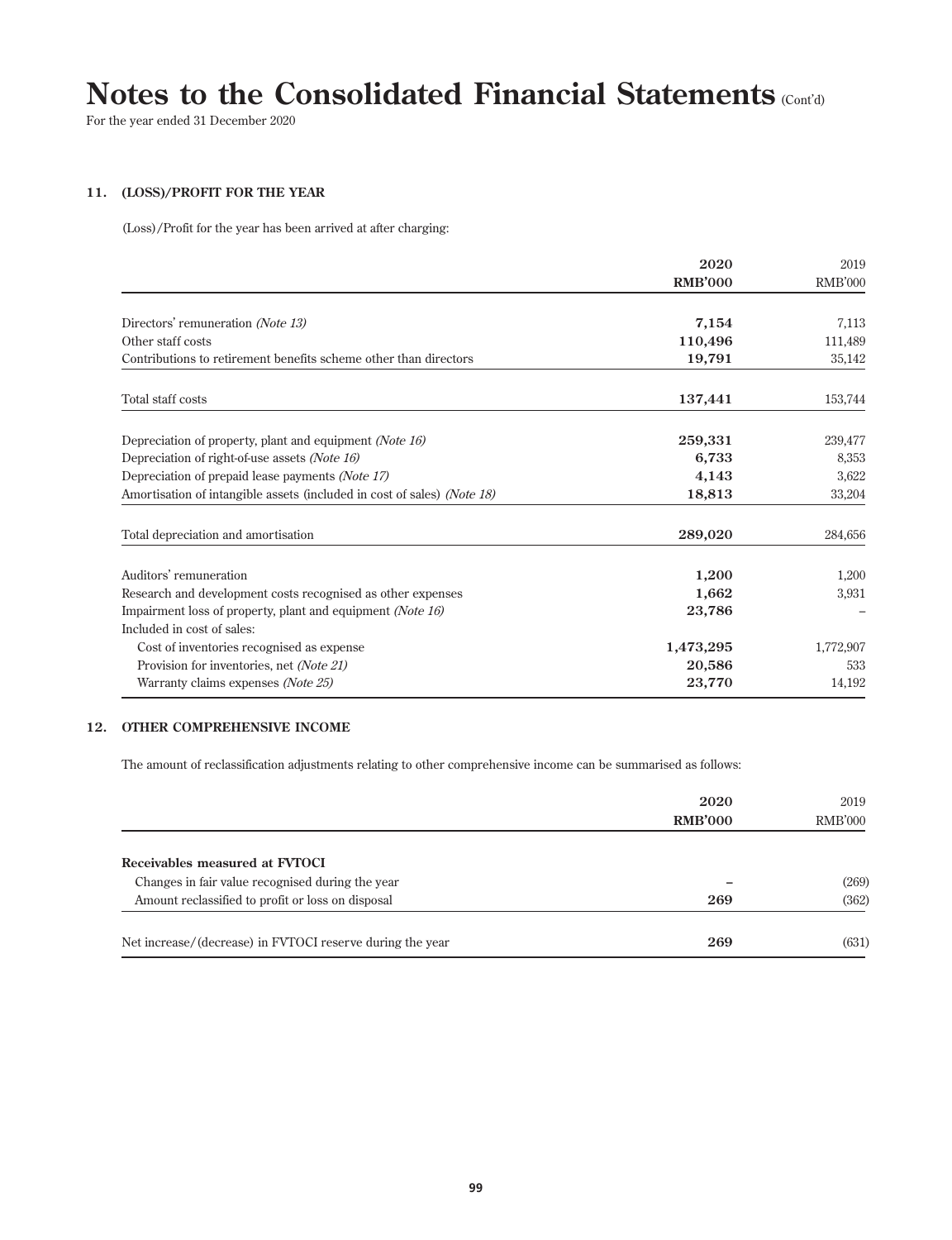For the year ended 31 December 2020

## **13. DIRECTORS' AND CHIEF EXECUTIVE'S EMOLUMENTS AND EMPLOYEES' REMUNERATION**

## **13.1 Directors' and chief executive's emoluments**

Details of the emoluments paid to the directors and chief executive of the Company during the year, disclosed pursuant to the applicable Listing Rules, section 383(1) of the CO and Part 2 of the Companies (Disclosures of Information about Benefits of Directors) Regulation, are as follows:

|                                             | 2020<br><b>RMB'000</b> | 2019<br><b>RMB'000</b> |
|---------------------------------------------|------------------------|------------------------|
|                                             |                        |                        |
| Fees                                        | 532                    | 528                    |
| Salaries and allowances                     | 6,250                  | 6,217                  |
| Discretionary bonus                         | 356                    | 352                    |
| Contributions to retirement benefits scheme | 16                     | 16                     |
|                                             | 7,154                  | 7,113                  |

Details of the emoluments paid to each of the directors and chief executive of the Company are as follows:

## **Year ended 31 December 2020**

|                                     | Fees<br><b>RMB'000</b> | Salaries and<br>allowances<br><b>RMB'000</b> | <b>Discretionary</b><br>bonus<br><b>RMB'000</b> | Contributions<br>to retirement<br>benefits<br>scheme<br><b>RMB'000</b> | <b>Total</b><br><b>RMB'000</b> |
|-------------------------------------|------------------------|----------------------------------------------|-------------------------------------------------|------------------------------------------------------------------------|--------------------------------|
| <b>Executive directors</b>          |                        |                                              |                                                 |                                                                        |                                |
| Wu Xiao An 吳小安                      |                        | 3,494                                        |                                                 | 16                                                                     | 3,510                          |
| Wang Yunxian 王運先(Note 1)            |                        | 2,756                                        |                                                 |                                                                        | 2,756                          |
| Non-executive directors             |                        |                                              |                                                 |                                                                        |                                |
| Liu Tongfu 劉同富(Note 2)              |                        |                                              |                                                 |                                                                        |                                |
| Gao Weimin 高衛民(Note 3)              |                        |                                              |                                                 |                                                                        |                                |
| Yang Ming 楊明                        |                        |                                              |                                                 |                                                                        |                                |
| Independent non-executive directors |                        |                                              |                                                 |                                                                        |                                |
| Chi Guohua 池國華                      | 133                    |                                              | 89                                              |                                                                        | 222                            |
| Wang Jun 王隽                         | 133                    |                                              | 89                                              |                                                                        | 222                            |
| Huang Haibo 黃海波                     | 133                    |                                              | 89                                              |                                                                        | 222                            |
| Wang Songlin 王松林                    | 133                    |                                              | 89                                              |                                                                        | 222                            |
|                                     | 532                    | 6,250                                        | 356                                             | 16                                                                     | 7,154                          |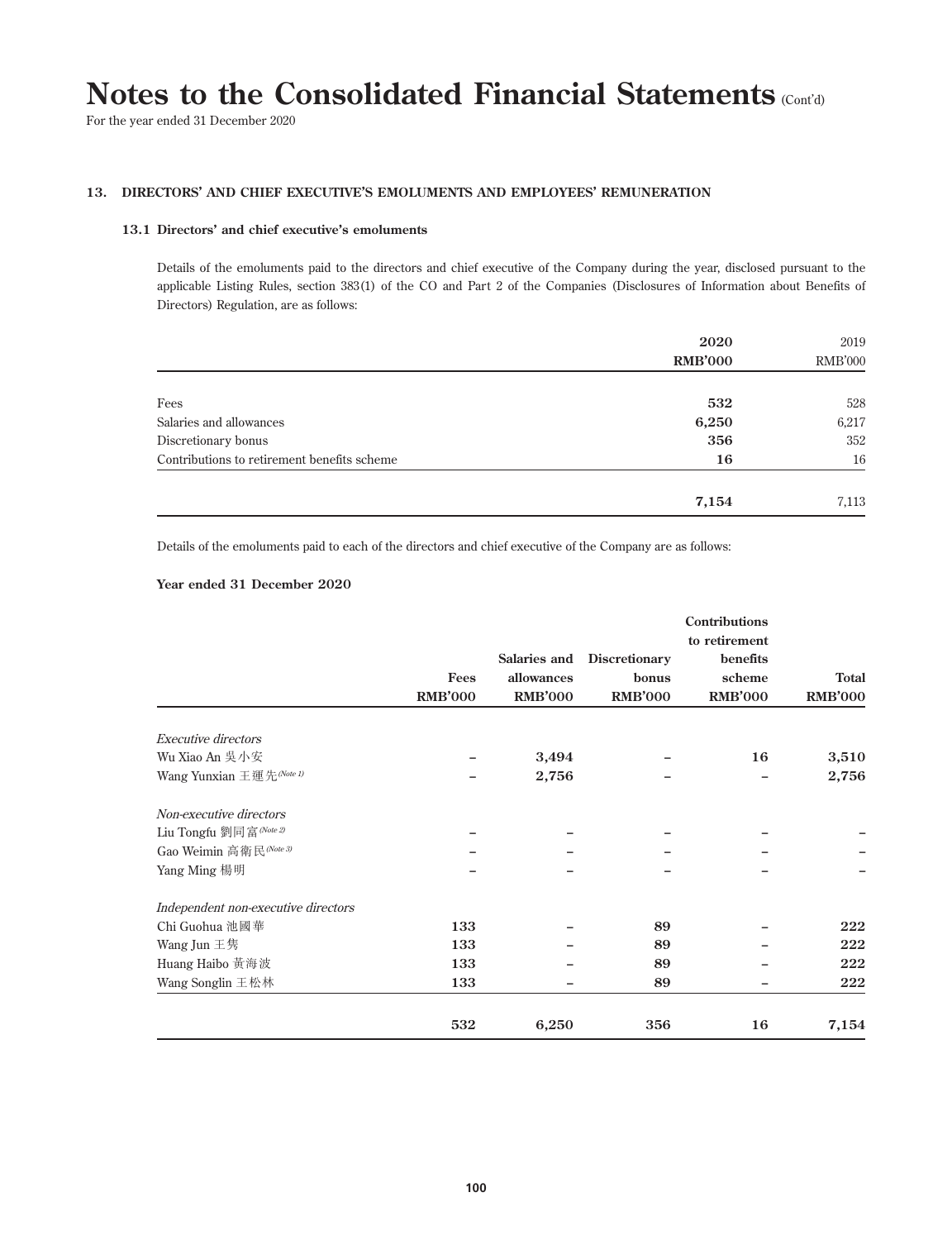For the year ended 31 December 2020

## **13. DIRECTORS' AND CHIEF EXECUTIVE'S EMOLUMENTS AND EMPLOYEES' REMUNERATION** (Cont'd)

### **13.1 Directors' and chief executive's emoluments** (Cont'd)

Year ended 31 December 2019

|                                     |                |                |                | Contributions  |                |
|-------------------------------------|----------------|----------------|----------------|----------------|----------------|
|                                     |                |                |                | to retirement  |                |
|                                     |                | Salaries and   | Discretionary  | benefits       |                |
|                                     | Fees           | allowances     | bonus          | scheme         | Total          |
|                                     | <b>RMB'000</b> | <b>RMB'000</b> | <b>RMB'000</b> | <b>RMB'000</b> | <b>RMB'000</b> |
| <b>Executive directors</b>          |                |                |                |                |                |
| Wu Xiao An 吳小安                      |                | 3,454          |                | 16             | 3,470          |
| Wang Yunxian 王運先(Note 1)            |                | 2,763          |                |                | 2,763          |
| Non-executive directors             |                |                |                |                |                |
| Liu Tongfu 劉同富(Note 2)              |                |                |                |                |                |
| Yang Ming 楊明                        |                |                |                |                |                |
| Independent non-executive directors |                |                |                |                |                |
| Chi Guohua 池國華                      | 132            |                | 88             |                | 220            |
| Wang Jun 王隽                         | 132            |                | 88             |                | 220            |
| Huang Haibo 黃海波                     | 132            |                | 88             |                | 220            |
| Wang Songlin 王松林                    | 132            |                | 88             |                | 220            |
|                                     | 528            | 6,217          | 352            | 16             | 7,113          |

Notes:

- 1) Mr. Wang Yunxian is also the Chief Executive Officer of the Company and his emoluments disclosed above included those for services rendered by him as the Chief Executive Officer.
- 2) Mr. Liu Tongfu resigned on 29 June 2020.
- 3) Mr. Gao Weimin was appointed on 29 June 2020 and resigned on 11 January 2021.

The emoluments of executive directors and non-executives directors shown above were paid for their services in connection with the management of the affairs of the Company and the Group and for serving as directors of the Company or its subsidiaries. The emoluments of independent non-executive directors were paid for serving as directors of the Company.

There was no arrangement under which a director or the chief executive waived or agreed to waive any remuneration during the year.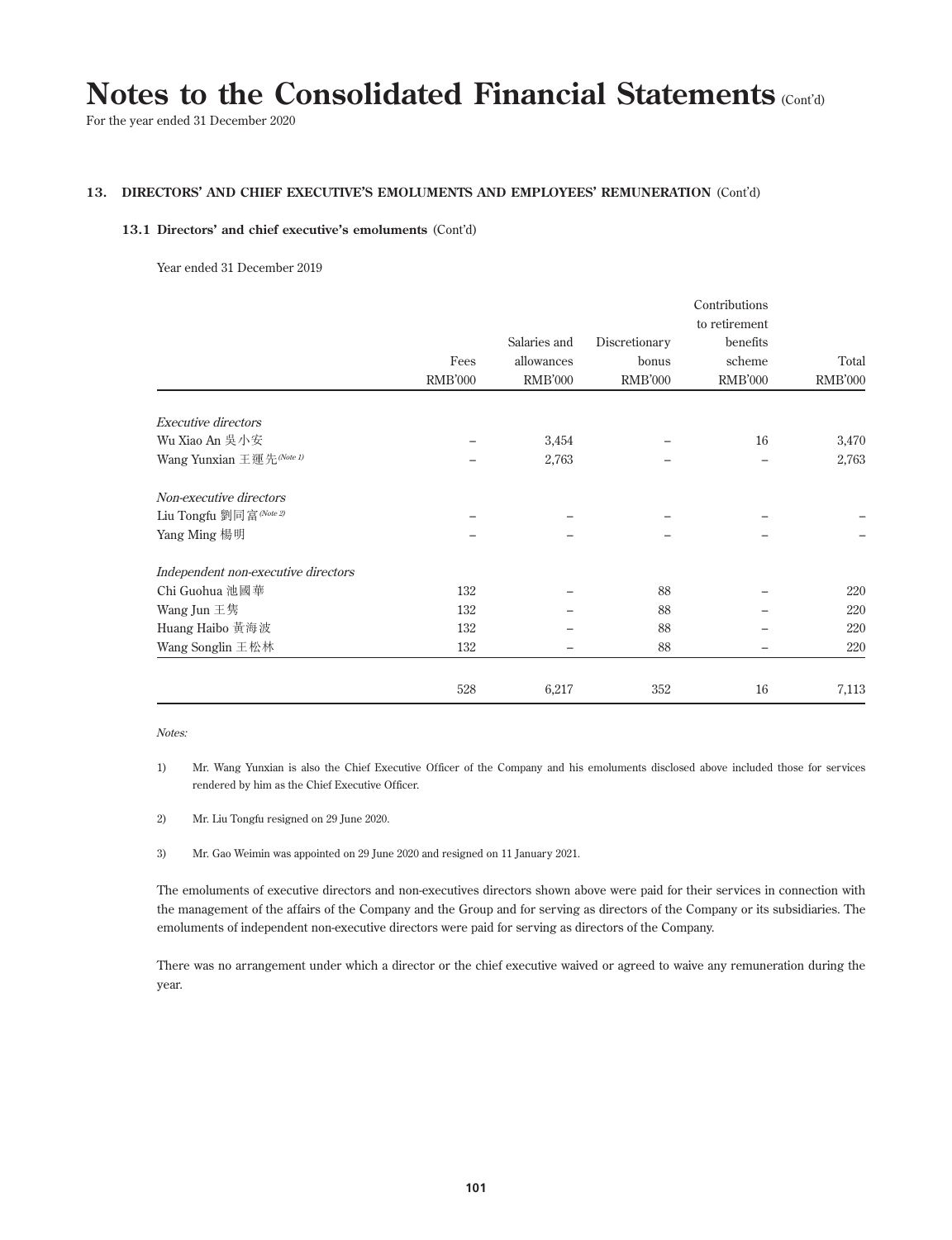For the year ended 31 December 2020

### **13. DIRECTORS' AND CHIEF EXECUTIVE'S EMOLUMENTS AND EMPLOYEES' REMUNERATION** (Cont'd)

### **13.2 Employees' remunerations**

Of the five highest paid individuals of the Group, two (2019: two) are directors of the Company whose emoluments are disclosed above during the year ended 31 December 2020. The remunerations of the remaining three (2019: three) individuals are as follows:

|                                             | 2020           | 2019           |  |
|---------------------------------------------|----------------|----------------|--|
|                                             | <b>RMB'000</b> | <b>RMB'000</b> |  |
|                                             |                |                |  |
| Salaries and allowances                     | 2,885          | 3,770          |  |
| Discretionary bonus                         | 515            | 511            |  |
| Contributions to retirement benefits scheme | 70             | 32             |  |
|                                             | 3,470          | 4,313          |  |

The discretionary bonus is determined by reference to the individual performance of the directors and employees and approved by the Board annually.

The directors and certain senior management have also been employed by Brilliance China Group and Wuliangye Group and the payment of their contributions to retirement benefits scheme was centralised and made by Brilliance China Group and Wuliangye Group for both years, in which the amounts are considered as insignificant.

The five highest paid individuals were within the following bands:

|                                | <b>Number of Employee</b> |      |
|--------------------------------|---------------------------|------|
|                                | 2020                      | 2019 |
|                                |                           |      |
| Hong Kong Dollars ("HKS")      |                           |      |
| 1,000,001 to HK\$1,500,000     | 2                         |      |
| HK\$1,500,001 to HK\$2,000,000 | 1                         |      |
| HK\$2,000,001 to HK\$2,500,000 |                           | 1    |
| HK\$3,000,001 to HK\$3,500,000 |                           |      |
| HK\$3,500,001 to HK\$4,000,000 |                           |      |
| HK\$4,000,001 to HK\$4,500,000 |                           |      |

During the years ended 31 December 2020 and 2019, no emoluments were paid by the Group to any of the directors of the Company or the five highest paid individuals as an inducement to join or upon joining the Group or as compensation for loss of office.

### **14. DIVIDENDS**

No dividend has been paid or declared by the Company during the years ended 31 December 2020 and 2019, nor has any dividend been proposed since the end of the reporting period.

### **15. (LOSS)/EARNINGS PER SHARE**

The calculation of the basic (loss)/earnings per share attributable to the owners of the Company is based on the (loss)/profit of RMB(808,639,000) (2019: RMB6,848,000), and weighted average number of shares of 1,282,211,794 (2019: 1,282,211,794), for the year ended 31 December 2020.

No diluted earnings per share is presented as there was no potential dilutive ordinary share outstanding during the year or as at the end of reporting period. The amount presented for diluted earnings per share is the same as basic earnings per share amount.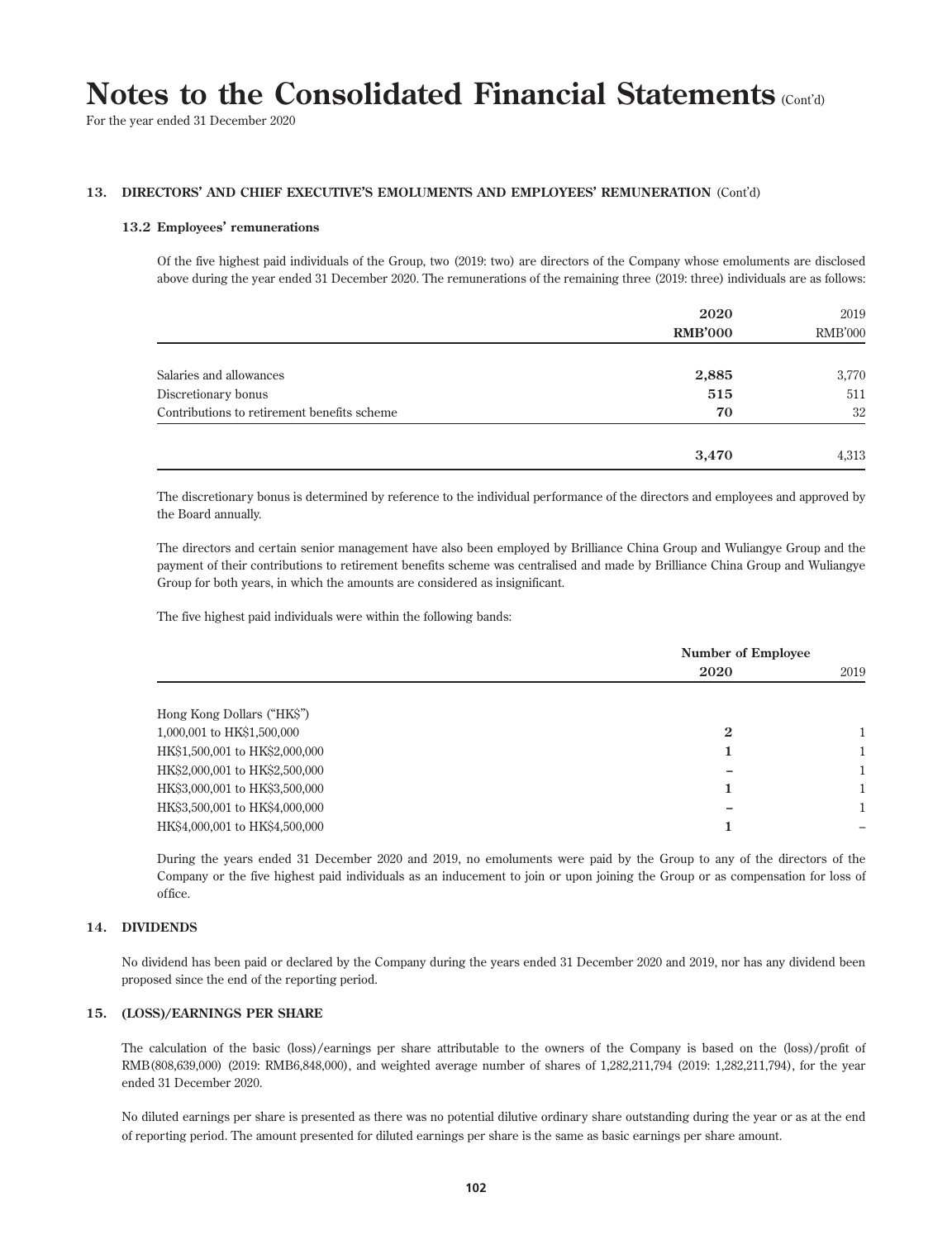For the year ended 31 December 2020

## **16. PROPERTY, PLANT AND EQUIPMENT**

|                                            | <b>Buildings</b><br><b>RMB'000</b> | Plant<br>and<br>machinery<br><b>RMB'000</b> | Electronic<br>equipment<br>and others<br><b>RMB'000</b> | vehicles<br><b>RMB'000</b> | Motor Construction<br>in progress<br><b>RMB'000</b> | <b>Total</b><br><b>RMB'000</b> |
|--------------------------------------------|------------------------------------|---------------------------------------------|---------------------------------------------------------|----------------------------|-----------------------------------------------------|--------------------------------|
|                                            |                                    |                                             |                                                         |                            |                                                     |                                |
| COST                                       |                                    |                                             |                                                         |                            |                                                     |                                |
| At 1 January 2019                          | 948,677                            | 2,166,120                                   | 156,527                                                 | 29,138                     | 279,368                                             | 3,579,830                      |
| Additions                                  | 866                                | 4,478                                       | 1,283                                                   | 18                         | 182,453                                             | 189,098                        |
| Transfer (Note a)                          | 24,278                             | 155,749                                     | 537                                                     | 539                        | (181, 103)                                          |                                |
| Transfer to                                |                                    |                                             |                                                         |                            |                                                     |                                |
| construction in progress (Note b)          | $\overline{\phantom{0}}$           | (124, 248)                                  |                                                         |                            | 85,591                                              | (38, 657)                      |
| Disposals                                  |                                    | (202)                                       | (146)                                                   | (1,709)                    |                                                     | (2,057)                        |
| At 31 December 2019                        | 973,821                            | 2,201,897                                   | 158,201                                                 | 27,986                     | 366,309                                             | 3,728,214                      |
| <b>Additions</b>                           | 1,782                              | 1,983                                       |                                                         |                            | 44,149                                              | 47,914                         |
| Transfer (Note a)                          | 2,197                              | 97,690                                      | 2,433                                                   | 230                        | (102, 550)                                          |                                |
| Modification of lease term (Note d)        | (3,239)                            | $\overline{\phantom{0}}$                    | $\overline{\phantom{0}}$                                | $\overline{\phantom{0}}$   | $\overline{\phantom{0}}$                            | (3,239)                        |
| <b>Disposals</b>                           | $\overline{\phantom{0}}$           | (236)                                       | (24)                                                    | (1,535)                    | $\overline{\phantom{0}}$                            | (1,795)                        |
| At 31 December 2020                        | 974,561                            | 2,301,334                                   | 160,610                                                 | 26,681                     | 307,908                                             | 3,771,094                      |
|                                            |                                    |                                             |                                                         |                            |                                                     |                                |
| DEPRECIATION AND IMPAIRMENT                | 171,664                            |                                             | 69,179                                                  |                            |                                                     | 977,032                        |
| At 1 January 2019<br>Provided for the year | 46,274                             | 726,595                                     |                                                         | 9,594<br>2,978             | $\overline{\phantom{0}}$                            |                                |
| Transfer to                                |                                    | 187,694                                     | 10,884                                                  |                            |                                                     | 247,830                        |
| construction in progress (Note b)          | $\overline{\phantom{0}}$           | (38,657)                                    |                                                         |                            | $\overline{\phantom{0}}$                            | (38,657)                       |
| Eliminated on disposals                    | $\overline{\phantom{0}}$           | (182)                                       | (131)                                                   | (1,243)                    | $\overline{a}$                                      | (1,556)                        |
|                                            |                                    |                                             |                                                         |                            |                                                     |                                |
| At 31 December 2019                        | 217,938                            | 875,450                                     | 79,932                                                  | 11,329                     |                                                     | 1,184,649                      |
| Provided for the year                      | 39,472                             | 204,702                                     | 19,606                                                  | 2,284                      | $\overline{\phantom{0}}$                            | 266,064                        |
| Eliminated on disposals                    |                                    | (35)                                        | (21)                                                    | (1, 157)                   | $\overline{\phantom{0}}$                            | (1,213)                        |
| Impairment loss (Note e)                   | 3,878                              | 17,140                                      | 2,468                                                   | 78                         | 222                                                 | 23,786                         |
| At 31 December 2020                        | 261,288                            | 1,097,257                                   | 101,985                                                 | 12,534                     | 222                                                 | 1,473,286                      |
| <b>CARRYING VALUES</b>                     |                                    |                                             |                                                         |                            |                                                     |                                |
| At 31 December 2020                        | 713,273                            | 1,204,077                                   | 58,625                                                  | 14,147                     | 307,686                                             | 2,297,808                      |
| At 31 December 2019                        | 755,883                            | 1,326,447                                   | 78,269                                                  | 16,657                     | 366,309                                             | 2,543,565                      |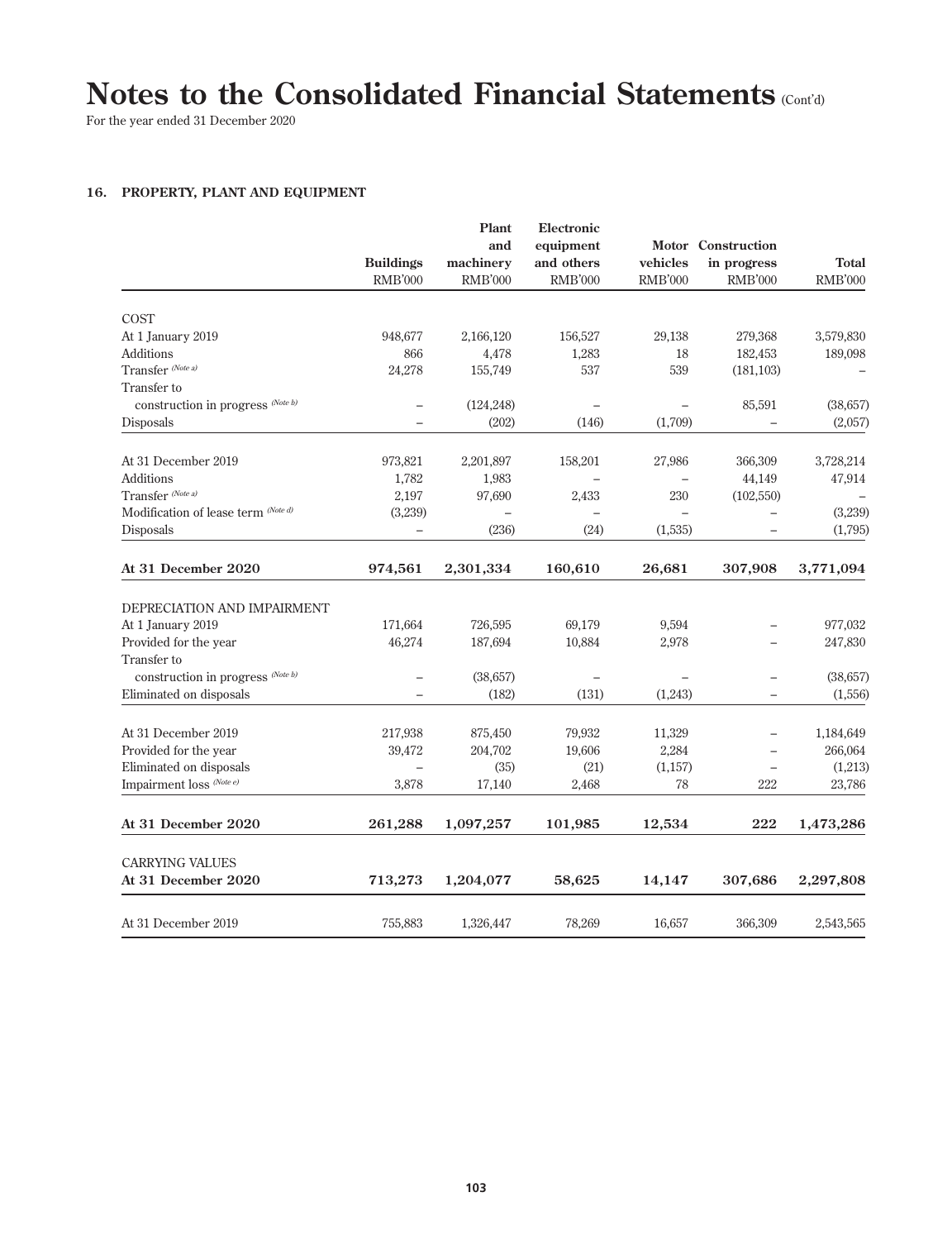For the year ended 31 December 2020

### 16. PROPERTY, PLANT AND EQUIPMENT (Cont'd)

#### Notes:

- a. The Group commenced a project to upgrade certain plant, machineries and electronic equipment and others in coping with production of new connection rods, the upgrade has been completed during the years ended 31 December 2020 and 2019.
- b. In December 2019, the Group commenced a project to upgrade certain plant and machineries in coping with production of new crankshaft.
- c. As at 31 December 2020 and 2019 included in the net carrying amount of property, plant and equipment are right-of-use assets as follows:

|                                     | <b>RMB'000</b> |
|-------------------------------------|----------------|
|                                     |                |
| Building carried at cost            |                |
| As at 1 January 2020                | 13,294         |
| <b>Additions</b>                    | 1,536          |
| Depreciation for the year           | (6, 733)       |
| Modification of lease term (Note d) | (3,239)        |
| Impairment loss $^{(Note\ e)}$      | (3, 322)       |
| At 31 December 2020                 | 1,536          |
|                                     | <b>RMB'000</b> |
| Building carried at cost            |                |
| As at 1 January 2019                | 21,647         |
| Depreciation for the year           | (8,353)        |
| At 31 December 2019                 | 13,294         |

- d. During the year ended 31 December 2020, the Group entered into a modified contract with a lessor to revise the rental area and revise the monthly rental. As the modification does not add the right to use one or more underlying assets, it is not accounted for as a separate lease. Accordingly, the Group remeasures the existing lease liabilities including the lease payments for the revised monthly rental using a revised discount rate. The difference between the carrying amount of the modified lease liability and the lease liability immediately before the modification of RMB3,239,000 as an adjustment to the right-of-use assets.
- e. During the year ended 31 December 2020, the Group's BM-engines cash generating unit (the "BM-engines CGU") performed below budget, the Group engaged the Valuer to conduct an impairment assessment on the BM-engines CGU. The value in use calculations were based on the cash flow projections based on the latest financial budgets approved by the Company's management covering a five-year period. Management determines annual sales growth rate to be a key assumption as it is the main driver for revenue and costs in each period. The annual sales growth rate is based on past performance, management's expectations of market development and the expected saleable units of respective automotive engines. The pretax discount rate used for the calculation was 12.94% and reflects specific risks relating to the relevant business. The recoverable amount of the BMengines CGU was zero as at 31 December 2020, therefore, an impairment loss of approximately RMB23,786,000 was allocated to write down the carrying amount of the property, plant and equipment.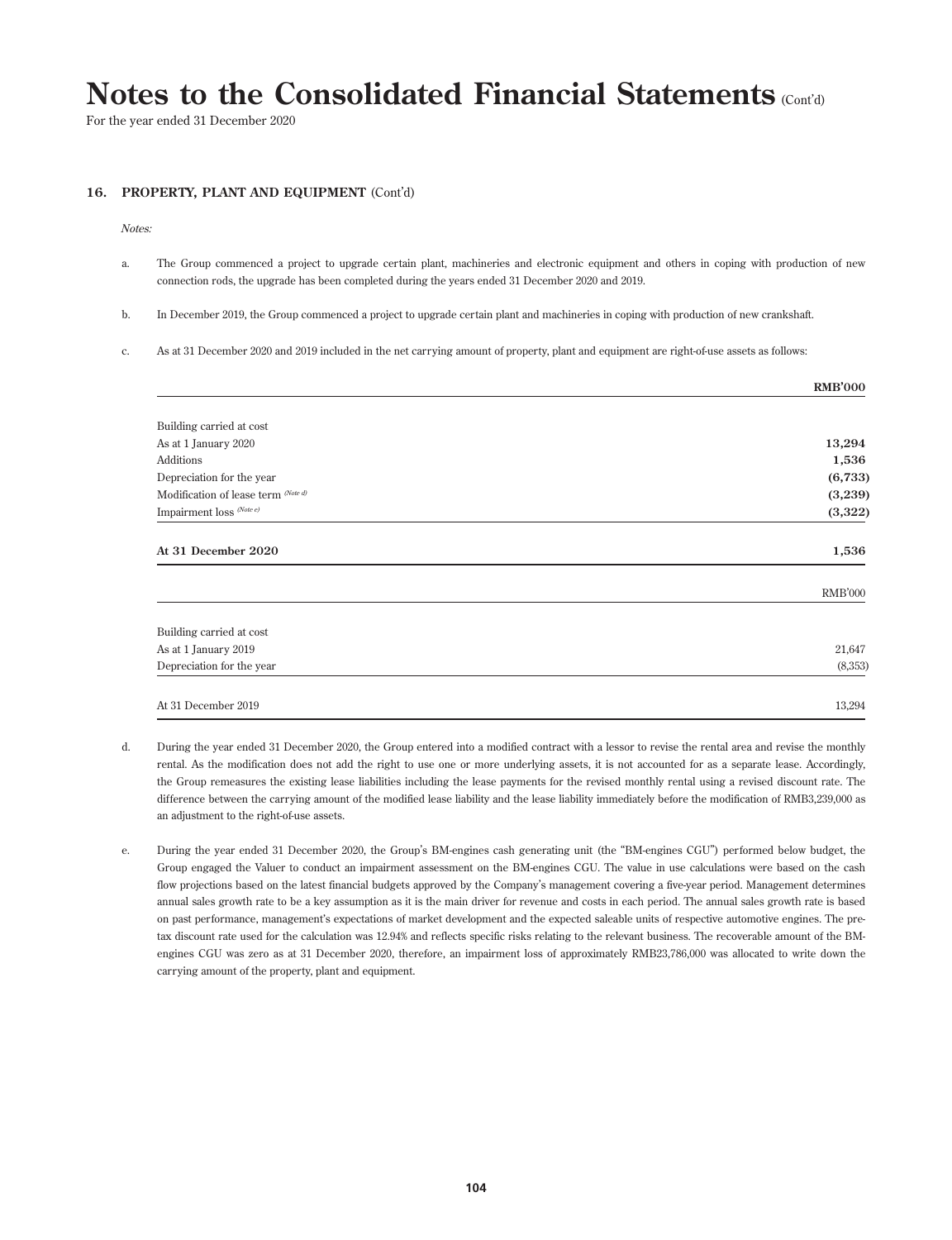For the year ended 31 December 2020

### 16. PROPERTY, PLANT AND EQUIPMENT (Cont'd)

#### Notes: (Cont'd)

The above items of property, plant and equipment (other than construction in progress) are depreciated on a straight-line basis at the following useful lives after taking into account the residual values:

| $26-30$ years |
|---------------|
| 50 years      |
| 10 years      |
| 5 years       |
| 6 years       |
|               |

The Group's buildings are located in the PRC and the carrying amounts of the buildings amounting to RMB111,239,000 as at 31 December 2020 (2019: RMB114,303,000), is in the process of obtaining the property ownership certificate.

The Group has pledged certain property, plant and equipment with the following carrying values to secure general banking facilities granted to the Group.

|                                  | 2020                     | 2019           |
|----------------------------------|--------------------------|----------------|
|                                  | <b>RMB'000</b>           | <b>RMB'000</b> |
|                                  |                          |                |
|                                  | 85,739                   | 4,023          |
| Buildings<br>Plant and machinery | $\overline{\phantom{0}}$ | 44,243         |
|                                  |                          |                |
|                                  | 85,739                   | 48,266         |

### **17. PREPAID LEASE PAYMENTS**

The Group's prepaid lease payments comprise leasehold lands in the PRC under medium-term leases. Land use rights are released to profit or loss over the lease terms ranging from 41 to 50 years. The prepaid lease payments fall into the scope of HKFRS 16 as it meet the definition of right-of-use assets. The movements in their net carrying amounts are analysed as follows:

|                            | <b>RMB'000</b> |
|----------------------------|----------------|
|                            |                |
| <b>CARRYING VALUES</b>     |                |
| At 1 January 2019          | 133,786        |
| Released to profit or loss | (3,622)        |
|                            |                |
| At 31 December 2019        | 130,164        |
| Released to profit or loss | (4, 143)       |
| Disposal (Note)            | (84)           |
|                            |                |
| At 31 December 2020        | 125,937        |

Note: During the year ended 31 December 2020, a parcel of land with carrying value of RMB84,000 was expropriated by local authority at a cash reimbursement of RMB3,405,000.

The Group has pledged land use rights with carrying values of RMB50,378,000 as at 31 December 2020 (2019: RMB51,880,000), to secure general banking facilities granted to the Group.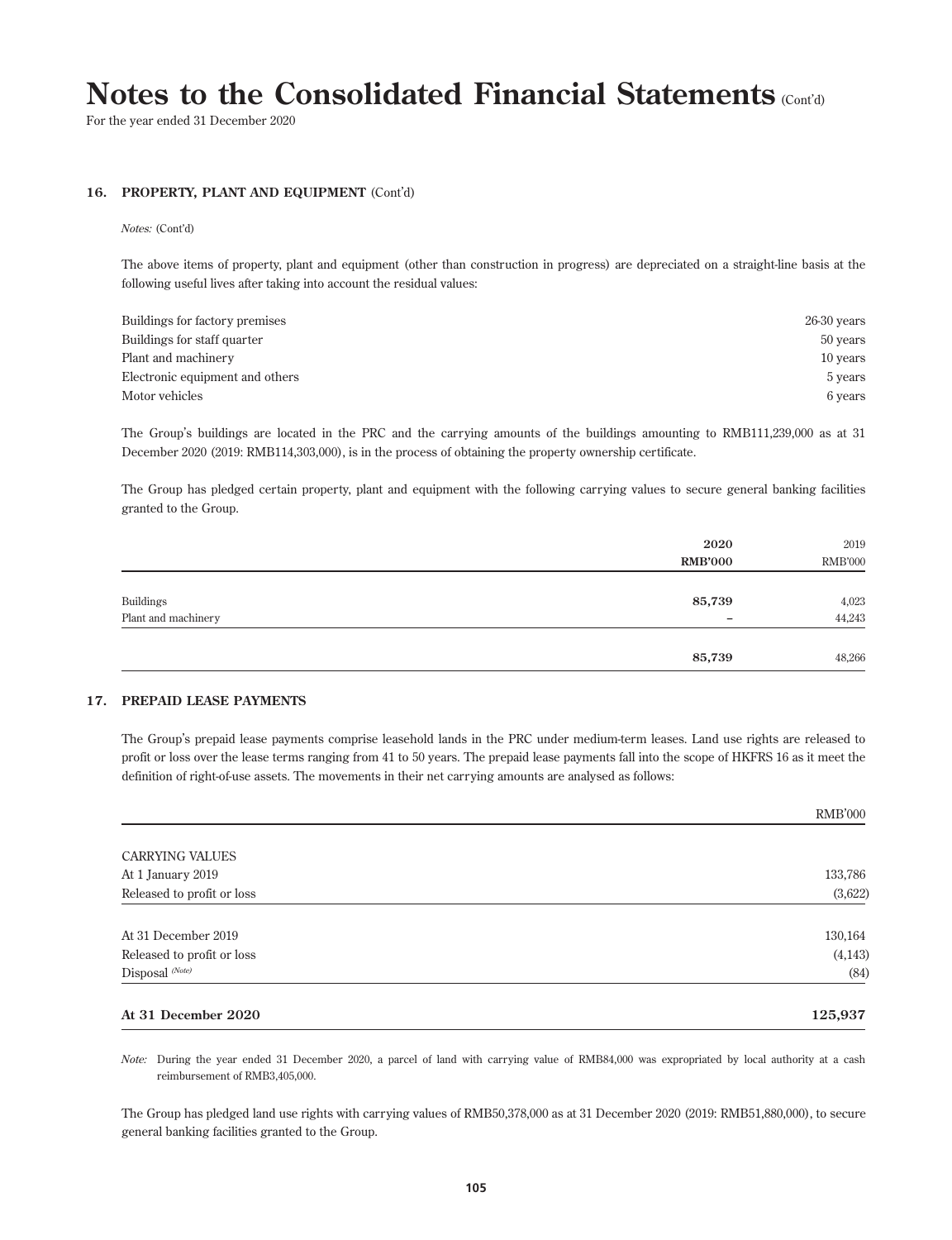For the year ended 31 December 2020

## **18. INTANGIBLE ASSETS**

|                            | Completed<br>development<br>costs | Development    |                |
|----------------------------|-----------------------------------|----------------|----------------|
|                            |                                   | costs in       |                |
|                            |                                   | progress       | <b>Total</b>   |
|                            | <b>RMB'000</b>                    | <b>RMB'000</b> | <b>RMB'000</b> |
| COST                       |                                   |                |                |
| At 1 January 2019          | 525,473                           | 311,396        | 836,869        |
| <b>Additions</b>           |                                   | 79,133         | 79,133         |
| At 31 December 2019        | 525,473                           | 390,529        | 916,002        |
| Additions                  |                                   | 56,613         | 56,613         |
| Transfer                   | 7,634                             | (7,634)        |                |
| At 31 December 2020        | 533,107                           | 439,508        | 972,615        |
| <b>AMORTISATION</b>        |                                   |                |                |
| At 1 January 2019          | 213,414                           |                | 213,414        |
| Charge for the year (Note) | 33,204                            |                | 33,204         |
| At 31 December 2019        | 246,618                           |                | 246,618        |
| Charge for the year (Note) | 18,813                            |                | 18,813         |
| At 31 December 2020        | 265,431                           |                | 265,431        |
| <b>CARRYING VALUES</b>     |                                   |                |                |
| At 31 December 2020        | 267,676                           | 439,508        | 707,184        |
| At 31 December 2019        | 278,855                           | 390,529        | 669,384        |

Note: During the years ended 31 December 2020 and 2019, management revisited the expected saleable units of each intangible asset and estimated the recoverable amount respectively, no addition in amortisation expenses of intangible assets except for the annual amortisation expenses amounting to RMB18,813,000 (2019: RMB33,204,000) is recognised in the profit or loss during the year.

Development costs of technical know-how of new automotive engines are costs incurred internally and have finite useful lives and are amortised based on unit of production by reference to the expected saleable units of respective automotive engines.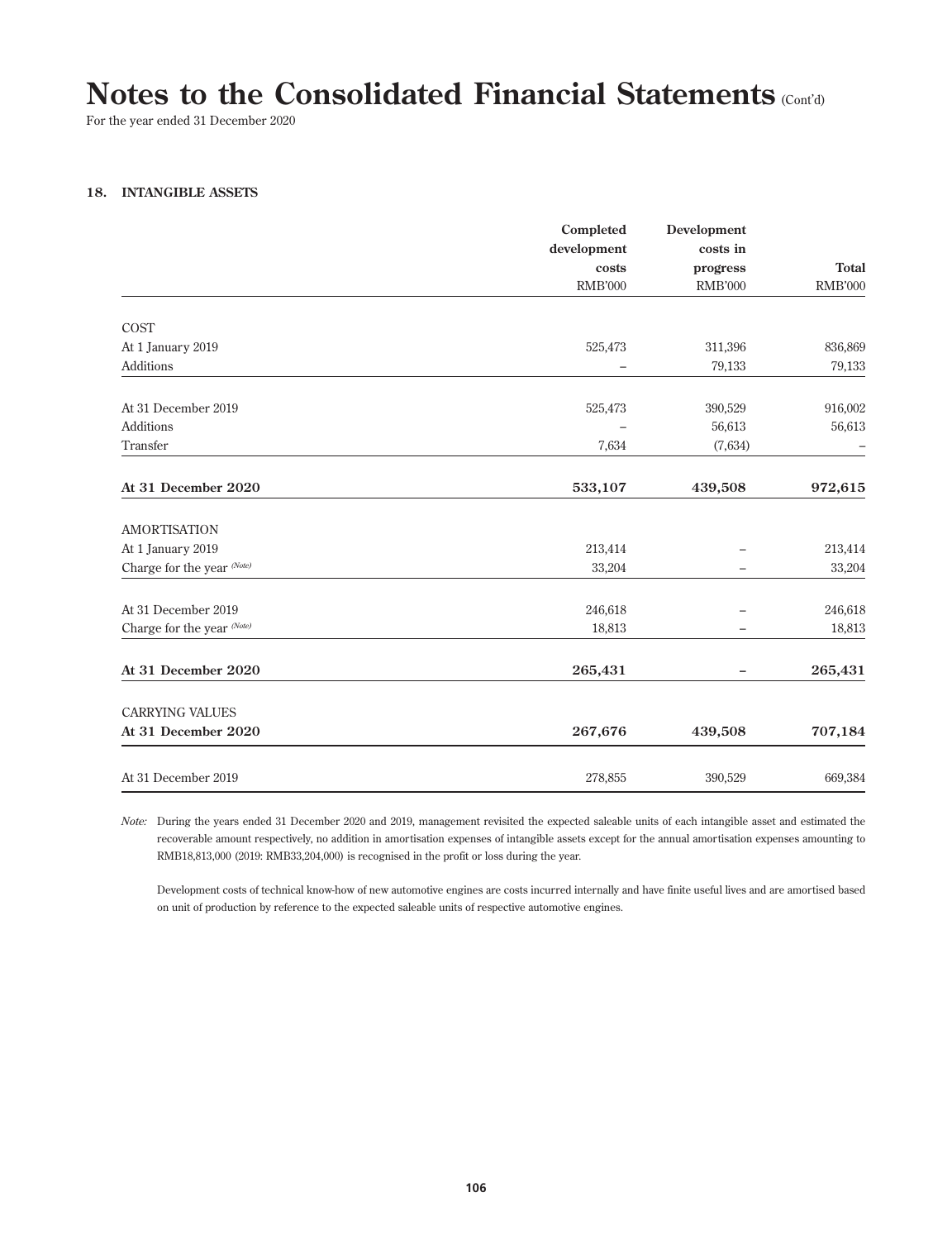For the year ended 31 December 2020

## **19. DEFERRED TAX ASSETS**

The following are the major deferred tax assets recognised and movements thereon during the current and prior years:

|                                   | Temporary difference on |                                     |                          |                                     |                                |
|-----------------------------------|-------------------------|-------------------------------------|--------------------------|-------------------------------------|--------------------------------|
|                                   | Development             |                                     | <b>Deferred</b>          |                                     |                                |
|                                   | costs<br><b>RMB'000</b> | <b>Provisions</b><br><b>RMB'000</b> | income<br><b>RMB'000</b> | <b>Tax losses</b><br><b>RMB'000</b> | <b>Total</b><br><b>RMB'000</b> |
| At 1 January 2019                 | 10,193                  | 1,886                               | 7,119                    |                                     | 19,198                         |
| (Charge)/Credit to profit or loss | (1,709)                 | 1,382                               | (689)                    |                                     | (1,016)                        |
| At 31 December 2019               | 8,484                   | 3,268                               | 6,430                    |                                     | 18,182                         |
| (Charge)/Credit to profit or loss | (10,968)                | 2.668                               | (1,747)                  | 2,071                               | (7,976)                        |
| At 31 December 2020               | (2, 484)                | 5,936                               | 4,683                    | 2.071                               | 10,206                         |

At 31 December 2020 and 2019, the Group had no other material unrecognised deductible temporary differences.

#### **20. LOAN TO A SHAREHOLDER**

As detailed in Note 39, the Company has two trust arrangements which entitle the Group's employees to subscribe for shares of the Company through Lead In for their services to the Group. Under the loan agreements dated 18 October 2011, each of the two shareholders of the Company, namely Brilliance Investment Holdings Limited and Xinhua Investment Holdings Limited, advanced loans in equal amounts of HK\$20,000,000 to the Company (collectively, the "Loans from Shareholders"). In return, (i) the Company lent an aggregate amount of HK\$40,000,000, equal to the Loans from Shareholders, to Lead In (the "Loan to a Shareholder"), with an original repayment term of one year from the date of loan agreements entered by the Company and Lead In, and (ii) Lead In used the funding obtained from the Company to subscribe for 36,977,960 shares of the Company under the Discretionary Trust (Note 39). The Company does not have the power to direct the relevant activities of Lead In and the ability to use its power over the entities to affect its exposure of returns as detailed in Note 39. Therefore, the Group considers the funding to Lead In is classified as loan to a shareholder. All the loans are non-trade related, unsecured and interest free.

The Group provided loss allowance amounting to HK\$18,864,000, equivalent to approximately RMB15,884,000 and RMB16,911,000 as at 31 December 2020 and 2019 based on periodic individual assessment on the recoverability.

The Company had repaid the Loans from Shareholders in October 2013, whilst the Loan to a Shareholder was renewed annually and further extended to October 2021 in 2020.

At 31 December 2020 and 2019, management of the Company expected the Loan to a Shareholder was unlikely to be recovered within one year and the outstanding balance is classified as non-current assets. Management of the Company conducted the 12-month ECL assessment on the receivable after taking into account factors that are specific to the debtor, general economic conditions and an assessment of both the current as well as the forecast direction of conditions at the reporting date. The details of assessment on ECL are set out in Note 32.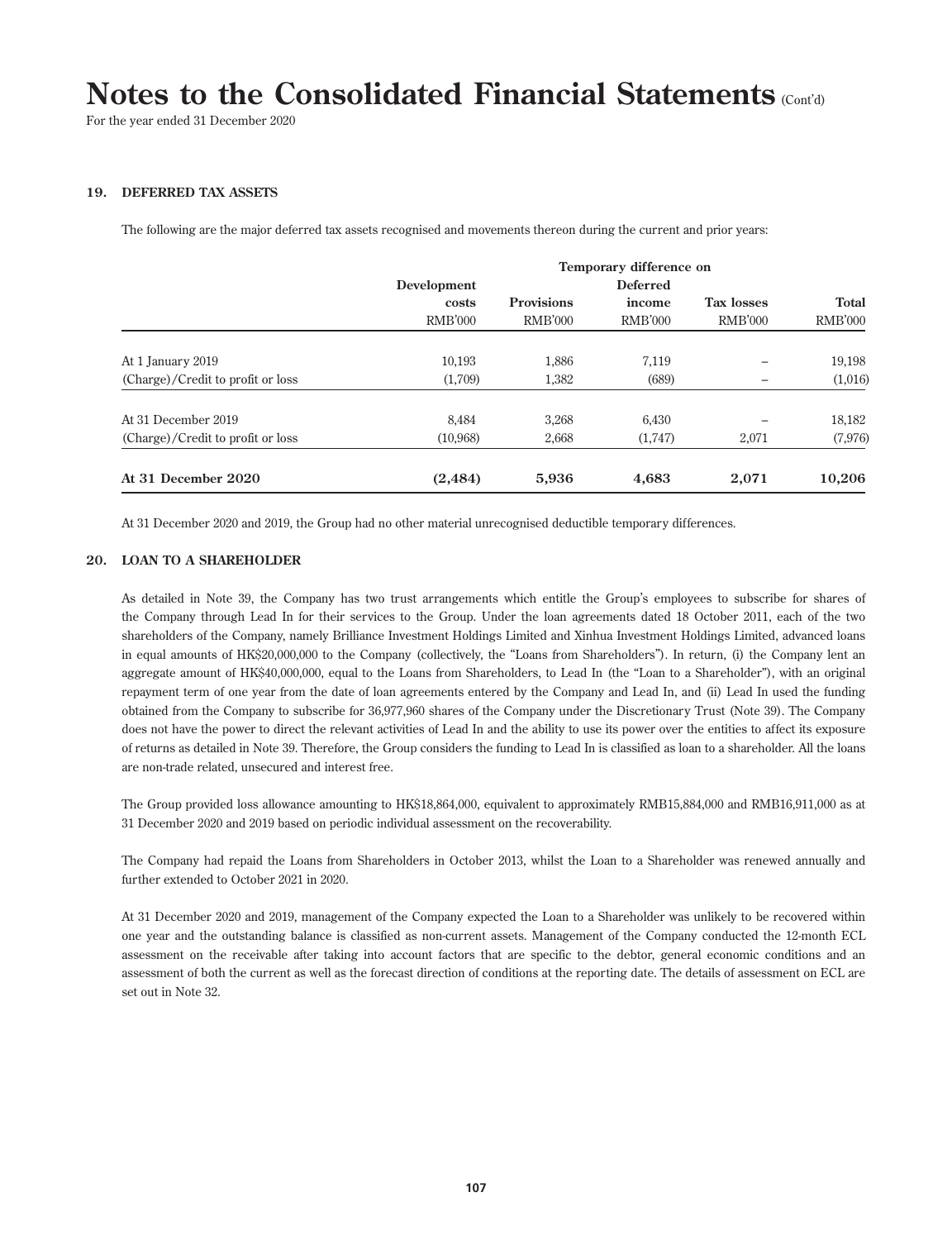For the year ended 31 December 2020

## **21. INVENTORIES**

|                  | 2020<br><b>RMB'000</b> | 2019<br><b>RMB'000</b> |
|------------------|------------------------|------------------------|
|                  |                        |                        |
| Raw materials    | 444,467                | 476,729                |
| Work-in-progress | 24,321                 | 19,464                 |
| Finished goods   | 165,611                | 162,229                |
|                  | 634,399                | 658,422                |

At 31 December 2020, the carrying amount of inventories included provision of RMB33,700,000 (2019: RMB13,114,000), which is determined with reference to the net realisable value of the inventory items. Additional provision of RMB24,454,000 (2019: RMB533,000) and reversal of provision of RMB3,868,000 (2019: nil) upon realisation of sales was made during the year ended 31 December 2020.

### **22. TRADE AND OTHER RECEIVABLES, RECEIVABLES MEASURED AT FAIR VALUE THROUGH OTHER COMPREHENSIVE INCOME**

### **a. Trade and other receivables:**

|                                           | 2020           | 2019           |
|-------------------------------------------|----------------|----------------|
|                                           | <b>RMB'000</b> | <b>RMB'000</b> |
| Trade receivables                         | 529,655        | 261,957        |
| Less: Allowance for credit losses         | (272,700)      | (8,677)        |
| Trade receivables, net                    | 256,955        | 253,280        |
| Bills receivable                          | 1,100          | 76,772         |
| Less: Allowance for credit losses         | (100)          | (136)          |
| Total trade and bills receivables         | 257,955        | 329,916        |
| Prepayments for purchase of raw materials |                |                |
| and engine components                     | 19,911         | 14,190         |
| Other receivables (Note)                  | 9,097          | 93,797         |
| Less: Allowance for credit losses         |                | (279)          |
|                                           | 286,963        | 437,624        |

Note: The value added tax recoverable of RMB49,352,000 and compensation receivable of RMB32,476,000 included in the balance as at 31 December 2019 were received during the year ended 31 December 2020.

The Group has pledged certain trade receivables amounting to RMB35,913,000 as at 31 December 2020 (2019: nil), to secure general banking facilities granted to the Group.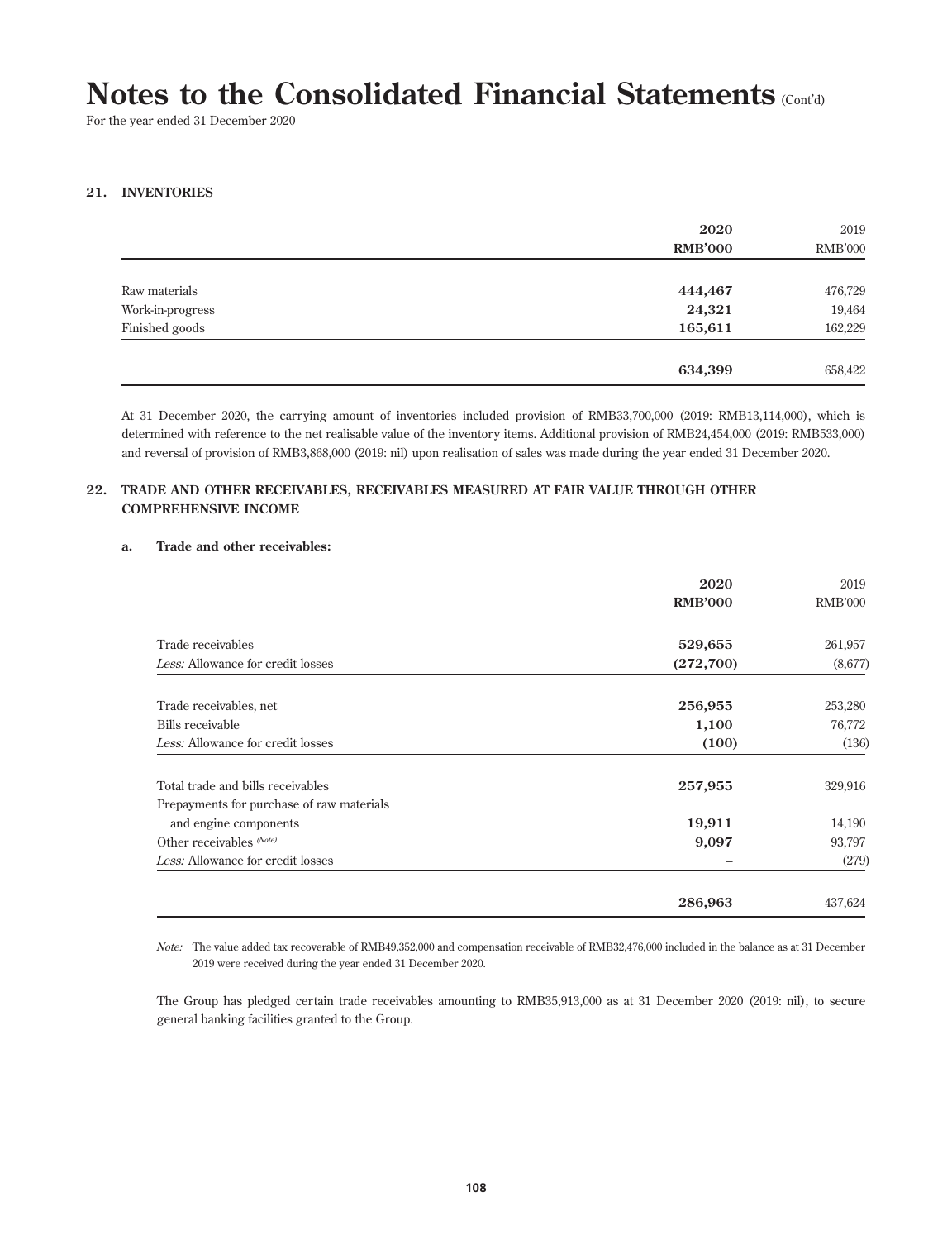For the year ended 31 December 2020

### **22. TRADE AND OTHER RECEIVABLES, RECEIVABLES MEASURED AT FAIR VALUE THROUGH OTHER COMPREHENSIVE INCOME** (Cont'd)

#### **a. Trade and other receivables:** (Cont'd)

The Group generally allows a credit period of 30 to 90 days from the invoice date for trade receivables and a further 3 to 6 months for bills receivable to its external customers. The following is an aging analysis of trade receivables, net of allowance for credit losses, presented based on the invoice date at the end of the reporting period:

|                                   | 2020<br><b>RMB'000</b> | 2019           |
|-----------------------------------|------------------------|----------------|
|                                   |                        | <b>RMB'000</b> |
|                                   |                        |                |
| Within 1 month                    | 92,811                 | 82,535         |
| Over 1 month but within 2 months  | 60,298                 | 15,846         |
| Over 2 months but within 3 months | 6,434                  | 3,945          |
| Over 3 months but within 6 months | 8,412                  | 2,806          |
| Over 6 months but within 1 year   | 11,980                 | 82,387         |
| Over 1 year                       | 77,020                 | 65,761         |
|                                   | 256,955                | 253,280        |

The following is an aging analysis of bills receivable, net of allowance for credit losses, presented based on the issuance date of bills at the end of the reporting period:

|                                   | 2020<br><b>RMB'000</b>   | 2019<br><b>RMB'000</b> |
|-----------------------------------|--------------------------|------------------------|
| Within 3 months                   | 1,000                    | 49,764                 |
| Over 3 months but within 6 months | $\overline{\phantom{0}}$ | 26,872                 |
|                                   | 1,000                    | 76,636                 |

The Group engaged the Valuer to assess the impairment of receivables from its customers based on provision matrix. The table below provides information about the exposure to credit risk and ECL for trade receivables which are assessed based on provision matrix as at 31 December 2020 and 2019:

#### **31 December 2020**

|                                          | Gross<br>carrying<br>amount<br><b>RMB'000</b> | Loss<br>rate<br>range<br>% | <b>ECL</b><br>(not credit-<br>impaired)<br><b>RMB'000</b> |
|------------------------------------------|-----------------------------------------------|----------------------------|-----------------------------------------------------------|
| Not past due                             | 93,937                                        | $0.92 - 1.53$              | 1,151                                                     |
| Past due:                                |                                               |                            |                                                           |
| Within 1 month                           | 43,003                                        | 0.92-2.36                  | 921                                                       |
| Over 1 month but within 3 months         | 32,821                                        | 1.53-3.68                  | 1,010                                                     |
| Over 3 months but within 6 months        | 6,396                                         | 1.33-43.57                 | 352                                                       |
| Over 6 months but within 1 year $(Note)$ | 17,981                                        | 6.15-100.00                | 5,784                                                     |
| Over 1 year (Note)                       | 335,517                                       | 43.57-100.00               | 263,482                                                   |
|                                          | 529,655                                       |                            | 272,700                                                   |

Note: As at 31 December 2020, RMB260,407,000 of trade receivables was fully impaired because the Group considered that there are significant increase in credit risk of these receivables due to the liquidity condition of the debtors.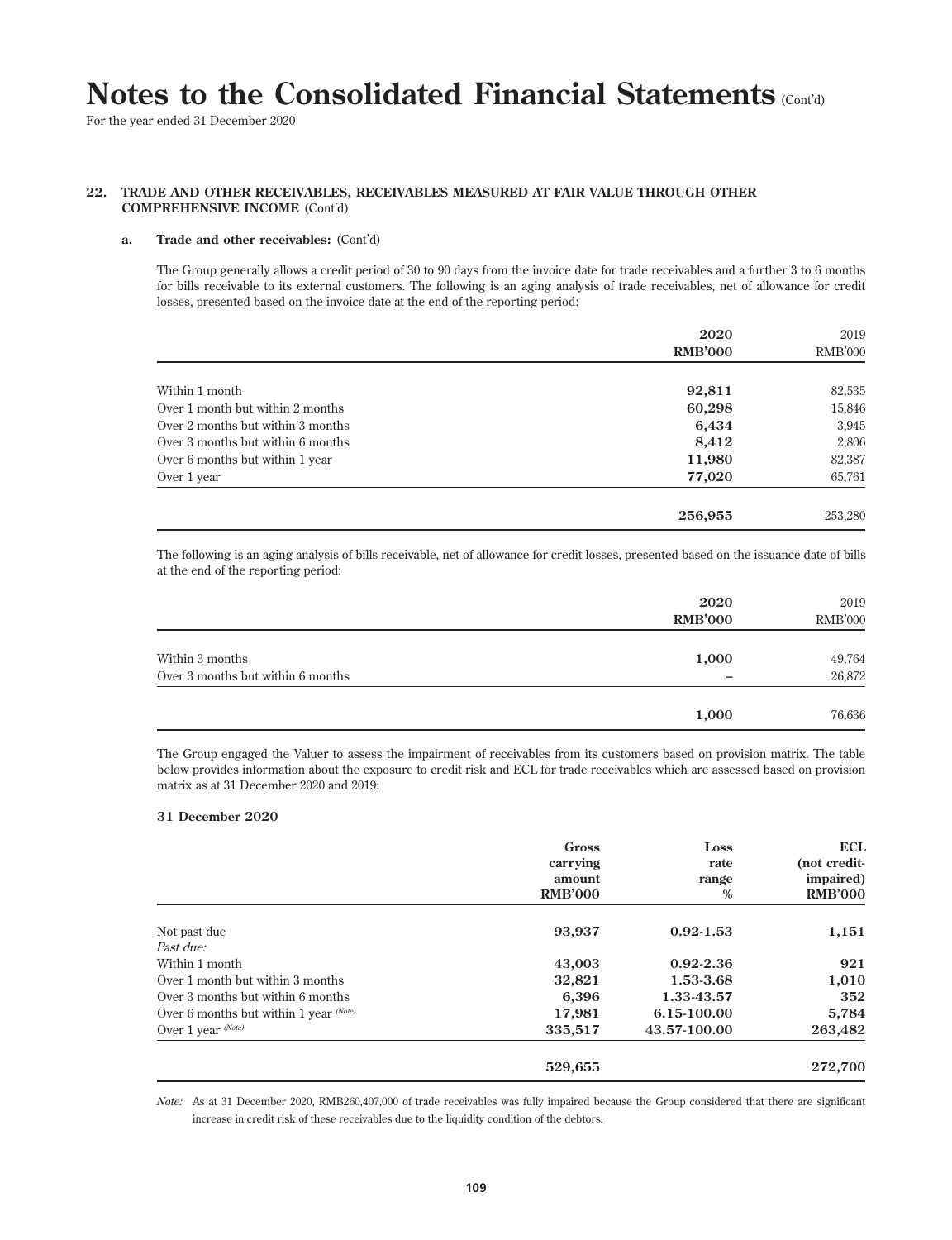For the year ended 31 December 2020

## **22. TRADE AND OTHER RECEIVABLES, RECEIVABLES MEASURED AT FAIR VALUE THROUGH OTHER COMPREHENSIVE INCOME** (Cont'd)

## **a. Trade and other receivables:** (Cont'd)

31 December 2019

|                                   | Gross          | Loss          | ECL            |
|-----------------------------------|----------------|---------------|----------------|
|                                   | carrying       | rate          | (not credit-   |
|                                   | amount         | range         | impaired)      |
|                                   | <b>RMB'000</b> | %             | <b>RMB'000</b> |
| Not past due                      | 67,399         | $0.74 - 1.21$ | 509            |
| Past due:                         |                |               |                |
| Within 1 month                    | 31,804         | $0.74 - 1.21$ | 375            |
| Over 1 month but within 3 months  | 4,346          | 0.74-4.75     | 70             |
| Over 3 months but within 6 months | 11,922         | 0.74-4.75     | 434            |
| Over 6 months but within 1 year   | 92,997         | 1.21-4.75     | 4,272          |
| Over 1 year                       | 53,489         | 4.75-32.14    | 3,017          |
|                                   | 261,957        |               | 8,677          |

Movement in the expected credit losses of trade receivables:

|                                                                       | 2020           | 2019           |
|-----------------------------------------------------------------------|----------------|----------------|
|                                                                       | <b>RMB'000</b> | <b>RMB'000</b> |
| At beginning of year                                                  | 8,677          | 2,978          |
| Transferred from ECL of amounts due from related companies (Note 23b) | 13,446         |                |
| Expected credit losses recognised during the year                     | 250,577        | 5,699          |
| At end of year                                                        | 272,700        | 8,677          |

Before accepting any new customers, the Group assesses the potential customer's credit quality and defines its credit limit based on the reputation of the customers in the industry. Limits attributed to customers are reviewed regularly.

In determining the recoverability of trade and bills receivables, the Group considers any changes in the credit quality of the trade and bills receivables from the date credit was initially granted up to the end of the reporting period.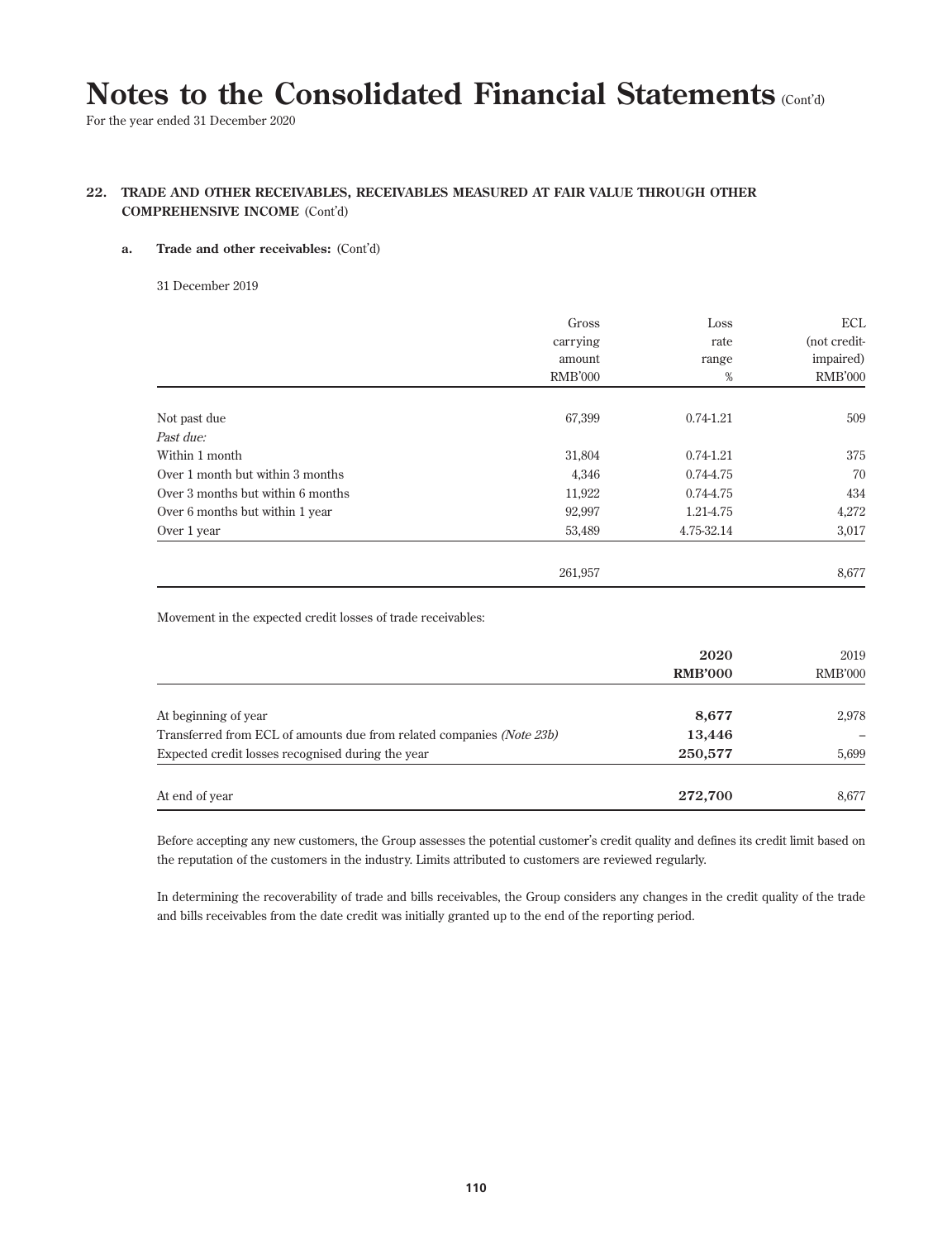For the year ended 31 December 2020

## **22. TRADE AND OTHER RECEIVABLES, RECEIVABLES MEASURED AT FAIR VALUE THROUGH OTHER COMPREHENSIVE INCOME** (Cont'd)

### **a. Trade and other receivables:** (Cont'd)

Movement in the expected credit losses of bills receivables:

|                                                   | 2020<br><b>RMB'000</b> | 2019<br><b>RMB'000</b> |
|---------------------------------------------------|------------------------|------------------------|
| At beginning of year                              | 136                    |                        |
| Expected credit losses recognised during the year |                        | 136                    |
| Reversal of provision for ECL                     | (36)                   |                        |
| At end of year                                    | 100                    | 136                    |

At 31 December 2020, all the Group's bills receivable are neither past due nor impaired. Reversal of provision for loss allowance of RMB36,000 was made during the year ended 31 December 2020 (2019: Provision for loss allowance of RMB136,000) based on the valuations performed by the Valuer.

Movement in the expected credit losses of other receivables:

|                                   | 2020           | 2019           |
|-----------------------------------|----------------|----------------|
|                                   | <b>RMB'000</b> | <b>RMB'000</b> |
| At beginning of year              | 279            |                |
| Expected credit losses recognised |                | 279            |
| Reversal of provision for ECL     | (279)          |                |
| At end of year                    |                | 279            |

Reversal of provision for loss allowance of RMB279,000 (2019: Provision for loss allowance of RMB279,000) was recognised because the compensation receivables of RMB32,476,000 as at 31 December 2019 was fully received during the year ended 31 December 2020.

#### **b. Receivables measured at fair value though other comprehensive income**

|                                                       | 2020<br><b>RMB'000</b> | 2019<br><b>RMB'000</b> |
|-------------------------------------------------------|------------------------|------------------------|
|                                                       |                        |                        |
| Receivables measured at FVTOCI from third parties     |                        | 24,640                 |
| Receivables measured at FVTOCI from related companies | -                      | 9,708                  |
|                                                       |                        | 34,348                 |

Under HKFRS 9, certain bills which were held by the Group for the practice of discounting/endorsing to financial institutions/ suppliers before the bills due for payment were classified as "Receivables measured at FVTOCI". At 31 December 2020, there was no bill held by the Group for the practice of discounting/endorsing purposes (2019: all the bills are with a maturity period of less than 6 months). The Group considers the credit risk is limited because counterparties are banks with good credit standing and are highly likely to be paid, and the expected credit loss are considered as insignificant.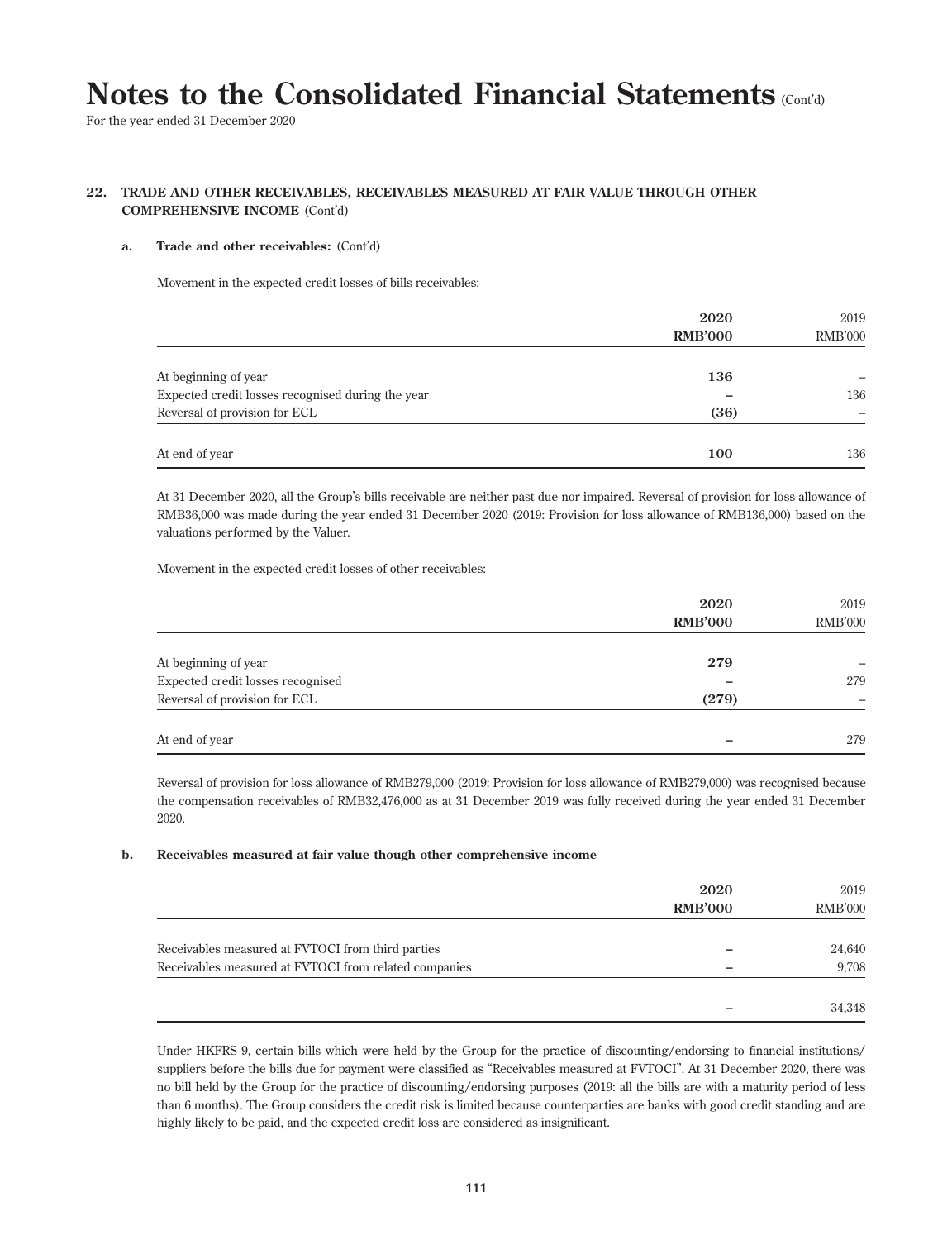For the year ended 31 December 2020

## **23. AMOUNTS DUE FROM RELATED COMPANIES**

|                            | 2020<br><b>RMB'000</b> | 2019<br><b>RMB'000</b> |
|----------------------------|------------------------|------------------------|
| Non-trade related (Note a) | 128                    | 141                    |
| Trade related (Note b)     | 333,394                | 1,145,725              |
|                            | 333,522                | 1,145,866              |

Notes:

a. The balance is unsecured, interest free and repayable on demand. The maximum amount outstanding as at 31 December 2020 amounted to RMB141,000 (2019: RMB1,417,000).

### b. The amounts due from related companies are trade related with details as follows:

|                                                        | 2020           | 2019           |
|--------------------------------------------------------|----------------|----------------|
|                                                        | <b>RMB'000</b> | <b>RMB'000</b> |
| Huachen Group <sup>#</sup>                             |                |                |
| Shenyang Brilliance Power Train Machinery Co., Ltd.*   |                |                |
| 瀋陽華晨動力機械有限公司 ("Shenyang Brilliance")                   |                | 320,399        |
| <b>Huachen Automotive</b>                              |                | 22,419         |
|                                                        |                |                |
|                                                        |                | 342,818        |
| <b>Brilliance China Group</b>                          |                |                |
| Shenyang XingYuanDong Automobile Component Co., Ltd.*  |                |                |
| 瀋陽興遠東汽車零部件有限公司                                         | 101,811        | 141,658        |
| Renault Brilliance JinBei Automobile Co., Ltd.*        |                |                |
| 華晨雷諾金杯汽車有限公司 ("Renault Brilliance")                    | 7,344          | 4,771          |
| Shenyang ChenFa Automobile Component Co., Ltd.*        |                |                |
| 瀋陽晨發汽車零部件有限公司 ("Shenyang ChenFa")                      | 98,916         | 276,377        |
| BMW Brilliance Automotive Ltd. 華晨寶馬汽車有限公司              |                |                |
| ("BMW Brilliance Automotive")                          | 125,050        | 133,374        |
|                                                        | 333,121        | 556,180        |
|                                                        |                |                |
| <b>Wuliangye Group</b>                                 |                |                |
| Mianyang Xinhua Trading Co., Ltd* 綿陽新華商貿有限公司           |                |                |
| ("Mianyang Xinhua Trading")                            | 273            | 102            |
| Other related companies                                |                |                |
| Mianyang Huarui Automotive Company Limited*##          |                |                |
| 綿陽華瑞汽車有限公司 ("Mianyang Huarui")                         |                | 132,520        |
| Mianyang Huaxiang Machinery Manufacturing Co., Ltd.*** |                |                |
| 綿陽華祥機械製造有限公司 ("Mianyang Huaxiang")                     |                | 109,274        |
| Shenyang Jinbei Vehicle Manufacturing Co., Ltd****     |                |                |
| 瀋陽金杯車輛製造有限公司 ("Jinbei Vehicle Manufacturing")          |                | 4,831          |
|                                                        |                | 246,625        |
|                                                        |                |                |
|                                                        | 333,394        | 1,145,725      |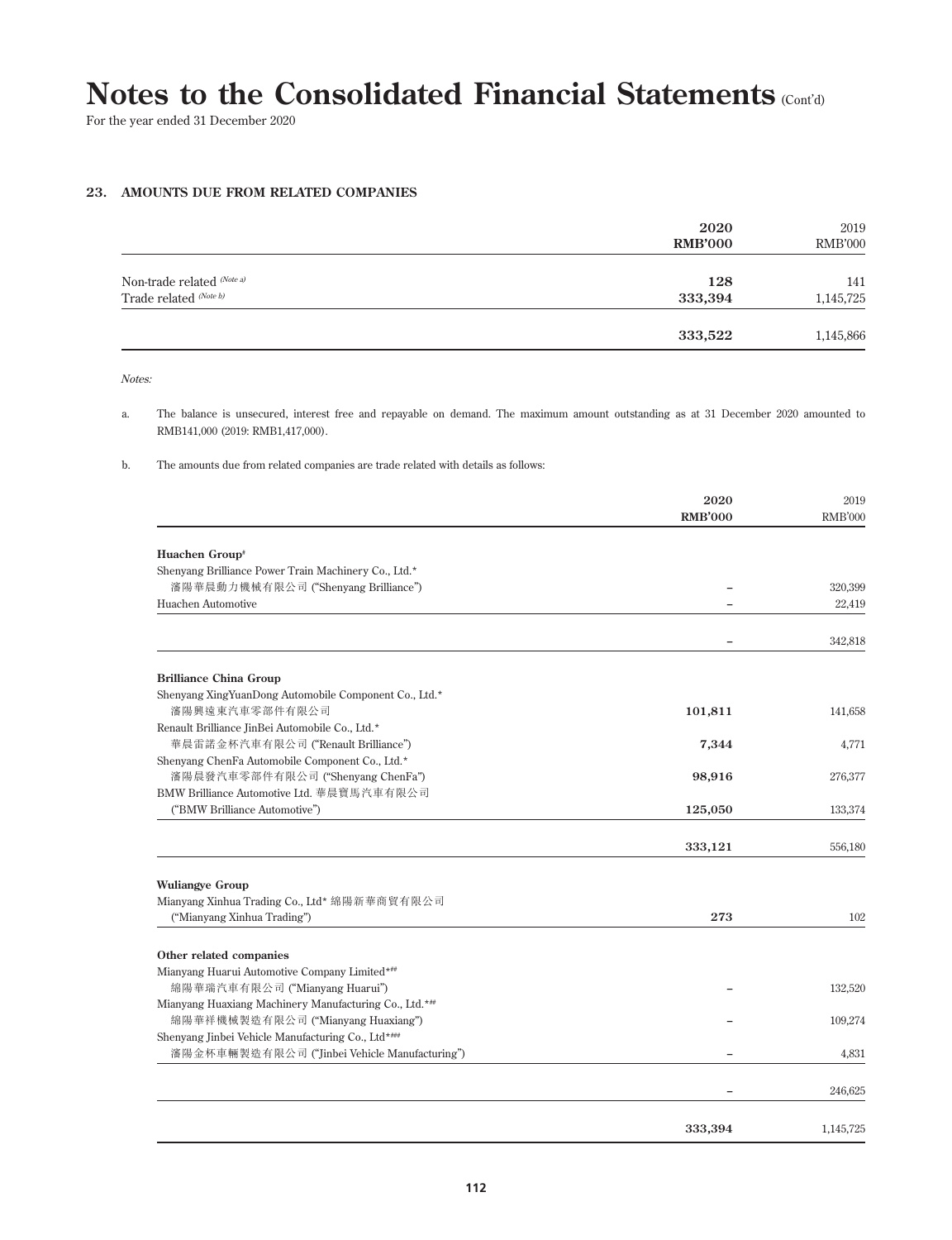For the year ended 31 December 2020

### **23. AMOUNTS DUE FROM RELATED COMPANIES** (Cont'd)

Notes: (Cont'd)

#### b. (Cont'd)

- English name for reference only.
- # Huachen Automotive (Huachen Automotive and its subsidiaries collectively referred to as "Huachen Group") is a controlling shareholder of Brilliance China.
- There were common directors who had influence over the Group and the entities and hence, Mianyang Huarui and Mianyang Huaxiang (a subsidiary of Mianyang Huarui) were considered as related parties of the Group in accordance with HKAS 24 Related Party Disclosures as at 31 December 2019. As at 31 December 2020, there is no common director who has influence over the Group and the entities and hence, Mianyang Huarui and Mianyang Huaxiang are no longer considered as related parties of the Group.
- ### There were common directors who had influence over the Group and the entity and hence, Jinbei Vehicle Manufacturing was considered as a related party of the Group in accordance with HKAS 24 Related Party Disclosures as at 31 December 2019. As at 31 December 2020, there is no common director who has influence over the Group and the entity and hence, Jinbei Vehicle Manufacturing is no longer considered as related party of the Group.

Analysed as:

|                                 | 2020<br><b>RMB'000</b> | 2019<br><b>RMB'000</b> |
|---------------------------------|------------------------|------------------------|
| Trade receivables<br>Prepayment | 333,121<br>273         | 1,145,540<br>185       |
|                                 | 333,394                | 1,145,725              |

The Group has pledged certain amounts due from related companies, before ECL allowance, amounting to RMB211,981,000 as at 31 December 2020 (2019: nil) to secure general banking facilities granted to the Group.

Trade related amounts due from related companies are unsecured, interest free and with a credit period ranging from 45 days to 90 days from the invoice date and a further 3 to 6 months for bills receivable. The following is an aging analysis of trade receivables, net of allowance for credit losses, presented based on the invoice date at the end of the reporting period:

|                                   | 2020<br><b>RMB'000</b> | 2019<br><b>RMB'000</b> |
|-----------------------------------|------------------------|------------------------|
|                                   |                        |                        |
| Within 3 months                   | 229,089                | 328,735                |
| Over 3 months but within 6 months | 204                    | 92,265                 |
| Over 6 months but within 1 year   | 11,225                 | 218,303                |
| Over 1 year                       | 92,603                 | 506,237                |
|                                   | 333,121                | 1,145,540              |

The Group's credit limits offered to related companies are based on assessment of their financial viability and reputation in the industry, including historical payment records.

The Group applied simplified approach to provide the expected credit losses prescribed by HKFRS 9.

To measure the ECL of amounts due from related companies, the balances are regarded as not credit-impaired and have been assessed based on individual assessment. At 31 December 2020, the Group engaged the Valuer to assess the credit rating for its related companies and applying the expected loss rate ranging from 0.1% to 100% (2019: 0.1% to 6.3%) over the gross carrying amounts. As at 31 December 2020 and 2019, loss allowance amounting to RMB466,617,000 (2019: RMB15,481,000) was recognised based on individual assessment by reference to the Group's historical credit loss experiences, adjusted for factors that are specific to the debtors, general economic conditions and an assessment of both the current conditions at the reporting date as well as the forecast of future conditions.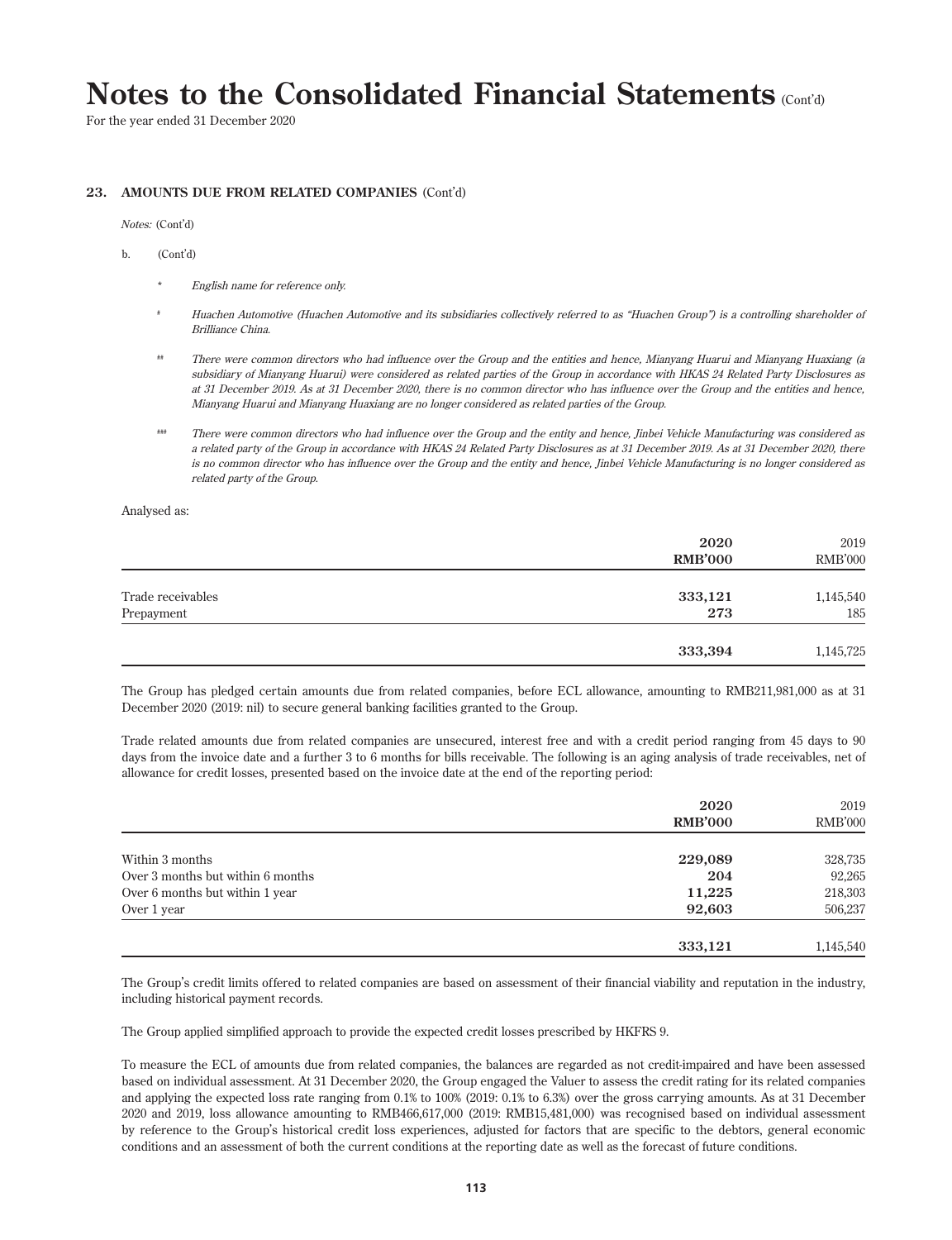For the year ended 31 December 2020

## **23. AMOUNTS DUE FROM RELATED COMPANIES** (Cont'd)

Movement in the expected credit loss:

|                                                    | 2020<br><b>RMB'000</b> | 2019<br><b>RMB'000</b> |
|----------------------------------------------------|------------------------|------------------------|
| At beginning of year                               | 15,481                 | 15,481                 |
| Transferred to ECL of trade receivables (Note 22a) | (13, 446)              |                        |
| Expected credit losses recognised (Note)           | 464,582                |                        |
| At end of year                                     | 466,617                | 15,481                 |

Note:

As at 31 December 2020, the Group considered that there are significant increase in credit risk of the receivable amounting to RMB276,377,000 having considered the economic environment in which the debtors operates and the liquidity condition of the debtors and, therefore, resulting an increase in ECL allowance of RMB171,901,000 was recognised.

As at 31 December 2020, included in amounts due from related companies represents receivables amounting to RMB294,313,000 from Huachen Group who were in the process of restructuring and bankruptcy. The Group considered that there are significant increase in credit risk of this receivable and, therefore, resulting an increase in ECL allowance of RMB292,278,000 was recognised.

### **24. PLEDGED/RESTRICTED BANK DEPOSITS/BANK BALANCES AND CASH**

Bank balances and pledged/restricted bank deposits carry interest at variable market rates are as follows:

|                     |                                        | Pledged/<br>restricted          |  |
|---------------------|----------------------------------------|---------------------------------|--|
|                     | <b>Bank balances</b><br><b>RMB'000</b> | bank deposits<br><b>RMB'000</b> |  |
| At 31 December 2020 | $0.01\% - 0.35\%$<br>per annum         | $1.30\% - 3.15\%$<br>per annum  |  |
| At 31 December 2019 | $0.01\% - 0.35\%$<br>per annum         | $1.30\% - 1.95\%$<br>per annum  |  |

An amount of RMB486,627,000 (2019: RMB261,297,000) represents bank deposits pledged to banks to secure bills payable issued to suppliers of the Group for the purchase of raw materials.

An amount of RMB3,866,000 (2019: RMB4,771,000) represents restricted bank deposits for issuance of letters of credit with maturity of 3 months to 1 year.

An amount of RMB20,336,000 (2019: nil) represents restricted bank deposits to secure for other borrowings.

An amount of RMB27,630,000 (2019: nil) represents restricted bank deposits that have been frozen pursuant to the PRC court order.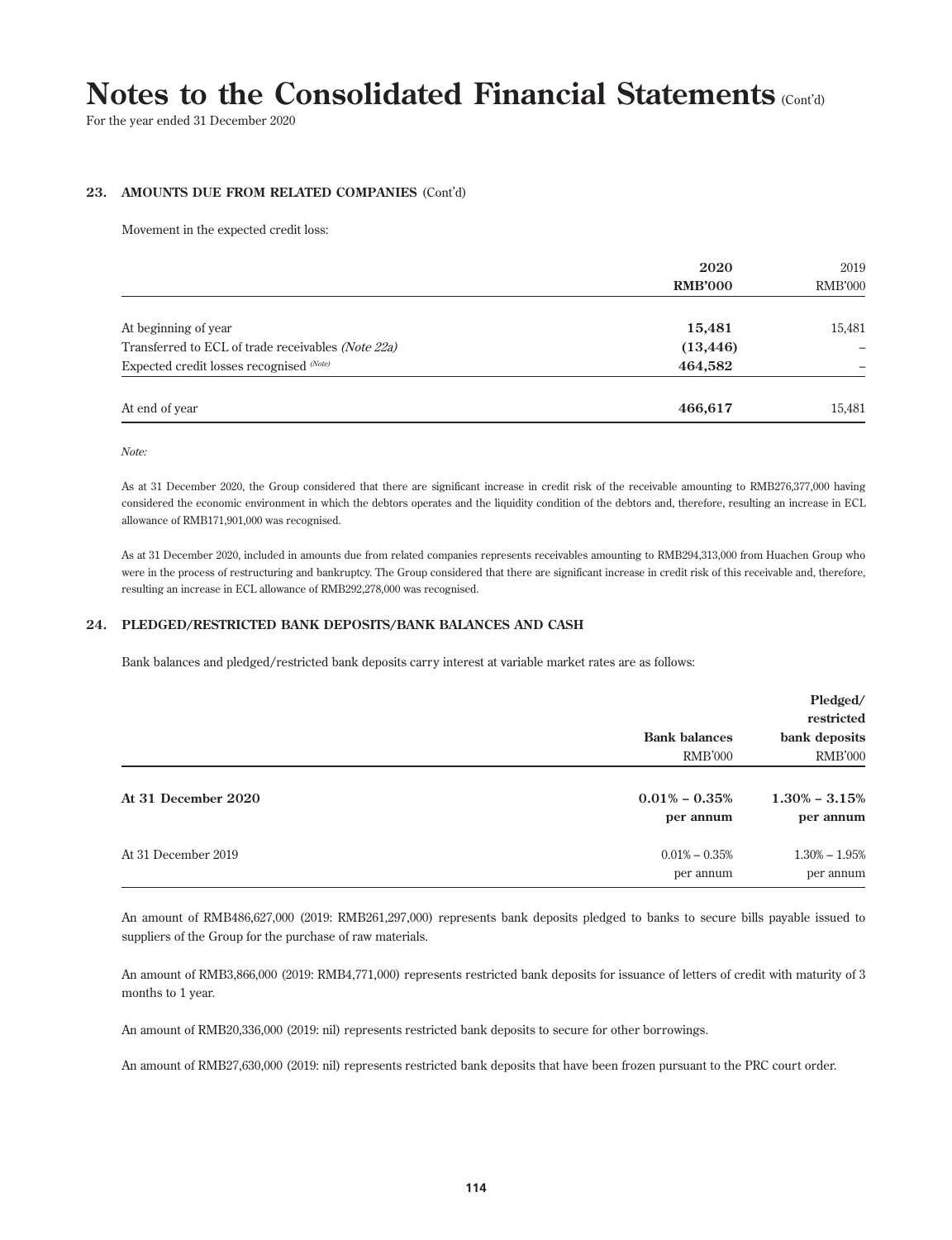For the year ended 31 December 2020

## **24. PLEDGED/RESTRICTED BANK DEPOSITS/BANK BALANCES AND CASH** (Cont'd)

Balances denominated in foreign currencies:

|                                | 2020           | 2019           |
|--------------------------------|----------------|----------------|
|                                | <b>RMB'000</b> | <b>RMB'000</b> |
|                                |                |                |
| <b>HKS</b>                     | 21,076         | 12,606         |
| United States Dollars ("US\$") | 768            | 2,612          |

Other than bank balances shown above, all other remaining bank balances are denominated in RMB which is not a freely convertible currency. Under the PRC's Foreign Exchange Control Regulations and Administration of Settlement and Sales and Payment of Foreign Exchange Regulations, the Group is permitted to exchange RMB for foreign currencies through banks that are authorised to conduct foreign exchange business.

#### **25. TRADE AND OTHER PAYABLES**

|                                               | 2020<br><b>RMB'000</b> | 2019<br><b>RMB'000</b> |
|-----------------------------------------------|------------------------|------------------------|
|                                               |                        |                        |
|                                               |                        |                        |
| Trade payables                                | 470,170                | 572,322                |
| Bills payable                                 | 434,044                | 361,981                |
| Total trade and bills payables                | 904,214                | 934,303                |
| Accrued payable for purchase of raw materials | 185,351                | 164,405                |
| Construction payables                         | 3,929                  | 4,400                  |
| Payroll and welfare payables                  | 32,160                 | 31,468                 |
| Advance from customers (Note a)               | 13,125                 | 1,752                  |
| Provision for warranty (Note b)               | 7,512                  | 4,006                  |
| Retention money                               | 14,522                 | 16,277                 |
| Other tax payables $^{(Note c)}$              | 8,455                  | 230                    |
| Accrued operating expenses                    | 7,092                  | 10,012                 |
| Other payables                                | 6,449                  | 9,286                  |
|                                               | 1,182,809              | 1,176,139              |

Notes:

- a. As at 31 December 2020 and 2019, the balances amounting to RMB13,125,000 and RMB1,752,000, respectively, represented the contract liabilities, i.e. the Group's obligation to transfer goods or services to customers for which the Group has received consideration from the customers. The significant increase of advance from customers as at 31 December 2020 is mainly due to the increase in prepayments received as a result of more manufacturing orders received from customers during the reporting period.
- b. The balance of provision for warranty represents management's best estimate of the Group's liability under the one year warranty granted to customers on the sale of automotive engines and automotive engine components, based on prior experience and industry averages for defective products at the end of reporting period.
- c. Included in the balance is value added tax payable of RMB8,129,000 (2019: nil).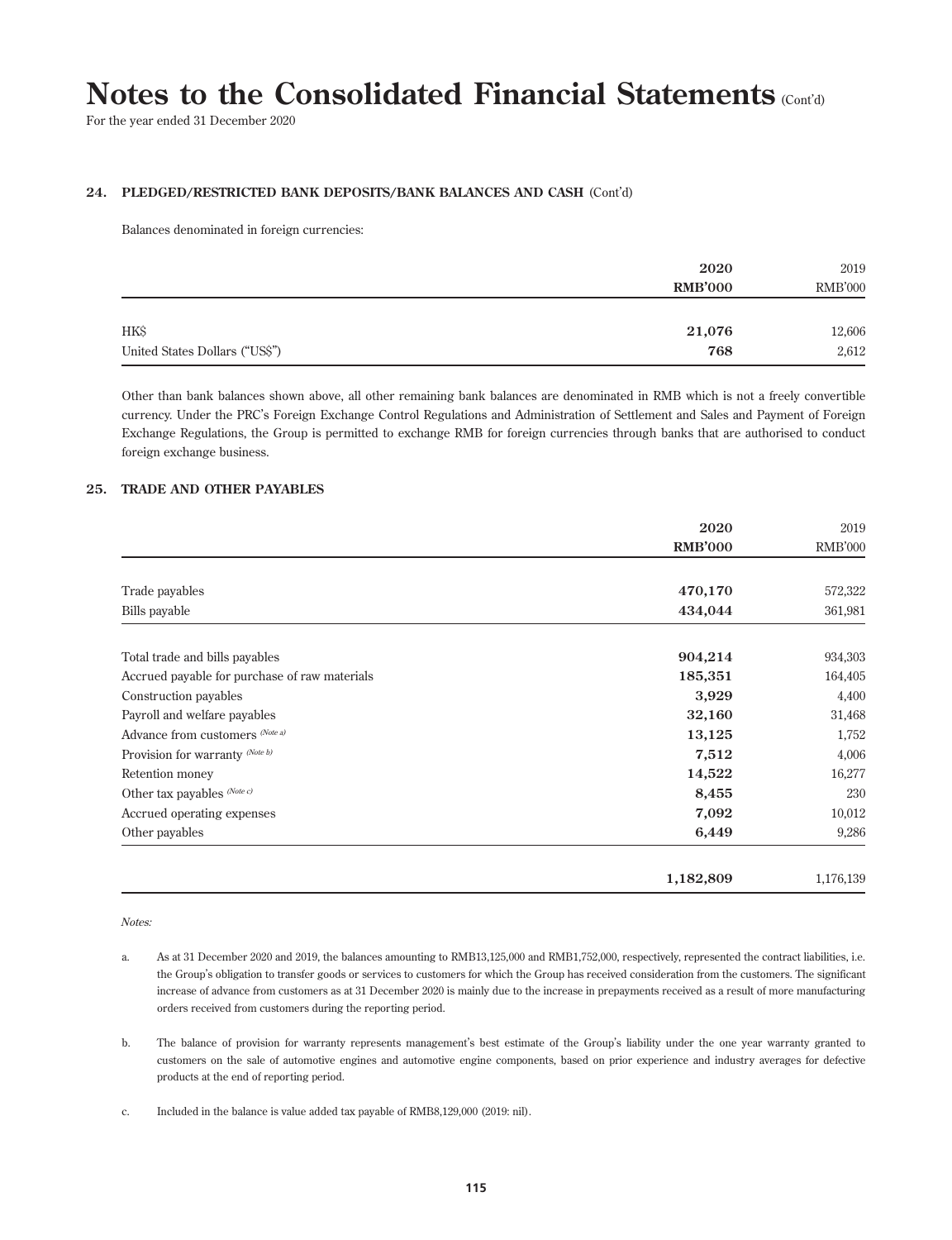For the year ended 31 December 2020

## **25. TRADE AND OTHER PAYABLES** (Cont'd)

The credit periods of trade payables and bills payable are normally within 3 months and 3 to 6 months, respectively. The following is an aging analysis of trade payables presented based on the invoice date at the end of the reporting period:

|                                   | 2020<br><b>RMB'000</b> | 2019<br><b>RMB'000</b> |
|-----------------------------------|------------------------|------------------------|
| Within 3 months                   | 280,251                | 364,909                |
| Over 3 months but within 6 months | 74,627                 | 81,309                 |
| Over 6 months but within 1 year   | 40,375                 | 72,150                 |
| Over 1 year but within 2 years    | 74,917                 | 53,954                 |
|                                   | 470,170                | 572,322                |

The following is an aging analysis of bills payable presented based on the issuance date of bills at the end of the reporting period:

|                                   | 2020           | 2019           |
|-----------------------------------|----------------|----------------|
|                                   | <b>RMB'000</b> | <b>RMB'000</b> |
| Within 3 months                   | 221,706        | 156,021        |
| Over 3 months but within 6 months | 98,538         | 205,960        |
| Over 6 months but within 1 year   | 113,800        |                |
|                                   | 434,044        | 361,981        |

The movement of provision for warranty are as follows:

|                        | 2020<br><b>RMB'000</b> | 2019<br><b>RMB'000</b> |
|------------------------|------------------------|------------------------|
|                        |                        |                        |
| At beginning of year   | 4,006                  | 4,006                  |
| Provision for the year | 23,770                 | 14,192                 |
| Utilised for the year  | (20, 264)              | (14, 192)              |
| At end of year         | 7,512                  | 4,006                  |

All amounts are short term and hence the carrying values of the Group's trade payables, bills payable and other payables are considered to be a reasonable approximation of fair values.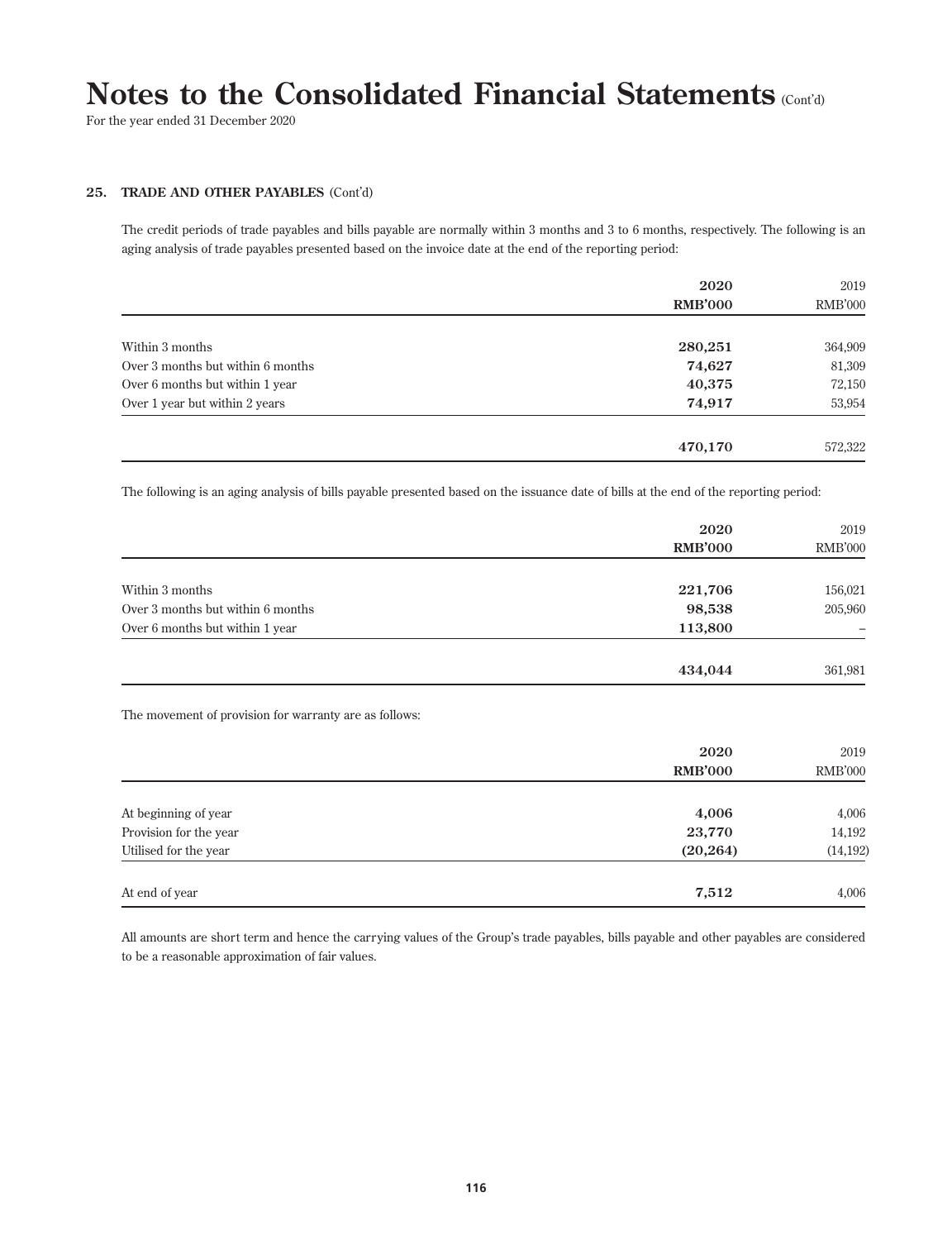For the year ended 31 December 2020

## **26. AMOUNTS DUE TO RELATED COMPANIES**

Details of amounts due to related companies are as follows:

|                                                                         | 2020<br><b>RMB'000</b> | 2019<br><b>RMB'000</b> |
|-------------------------------------------------------------------------|------------------------|------------------------|
|                                                                         |                        |                        |
| Trade related:                                                          |                        |                        |
| <b>Huachen Group</b>                                                    |                        |                        |
| Huachen Automotive                                                      | 743                    | 610                    |
| <b>Shenyang Brilliance</b>                                              | 4,704                  | 127                    |
| <b>Brilliance China Group</b>                                           |                        |                        |
| Mianyang Brilliance Ruian Automotive Components Co., Ltd*               |                        |                        |
| 綿陽華晨瑞安汽車零部件有限公司                                                         | 22,809                 | 19,580                 |
| Shenyang ChenFa                                                         | 3,583                  | 3,574                  |
| <b>BMW Brilliance Automotive</b>                                        | 24,958                 | 14,060                 |
| Shenyang Jinbei Vehicle Dies Manufacturing Co., Ltd.*                   |                        |                        |
| 瀋陽金杯汽車模具製造有限公司                                                          | 15                     | 11                     |
| <b>Renault Brilliance</b>                                               | 4,889                  | 5,519                  |
| <b>Wuliangye Group</b>                                                  |                        |                        |
| Mianyang Xinhua Trading                                                 | 139                    |                        |
| Mianyang Xinhua Internal Combustion Engine Joint Stock Company Limited* |                        |                        |
| 綿陽新華內燃機股份有限公司 ("Xinhua Combustion Engine")                              | 141,398                | 159,328                |
| Sichuan Yi Bin Pushi Automotive Components Co., Ltd.*                   |                        |                        |
| 四川省宜賓普什汽車零部件有限公司                                                        | 2,290                  | 10,154                 |
| Mianyang Xin Xinmao Trading Co., Ltd.*                                  |                        |                        |
| 綿陽新鑫茂商貿有限公司                                                             | 696                    | 696                    |
|                                                                         | 206,224                | 213,659                |
|                                                                         |                        |                        |
| Non-trade related:                                                      |                        |                        |
| <b>Huachen Group</b>                                                    |                        |                        |
| <b>Huachen Automotive</b>                                               | 341                    | 341                    |
| Shenyang Brilliance                                                     | 7,119                  |                        |
|                                                                         | 7,460                  | 341                    |
|                                                                         |                        |                        |
| <b>Brilliance China Group</b>                                           |                        |                        |
| Brilliance China                                                        | 1,428                  | 1,276                  |
| <b>Wuliangye Group</b>                                                  |                        |                        |
| Xinhua Combustion Engine                                                |                        | 28                     |
|                                                                         | 8,888                  | 1,645                  |
|                                                                         |                        |                        |
|                                                                         | 215,112                | 215,304                |

\* English name for reference only.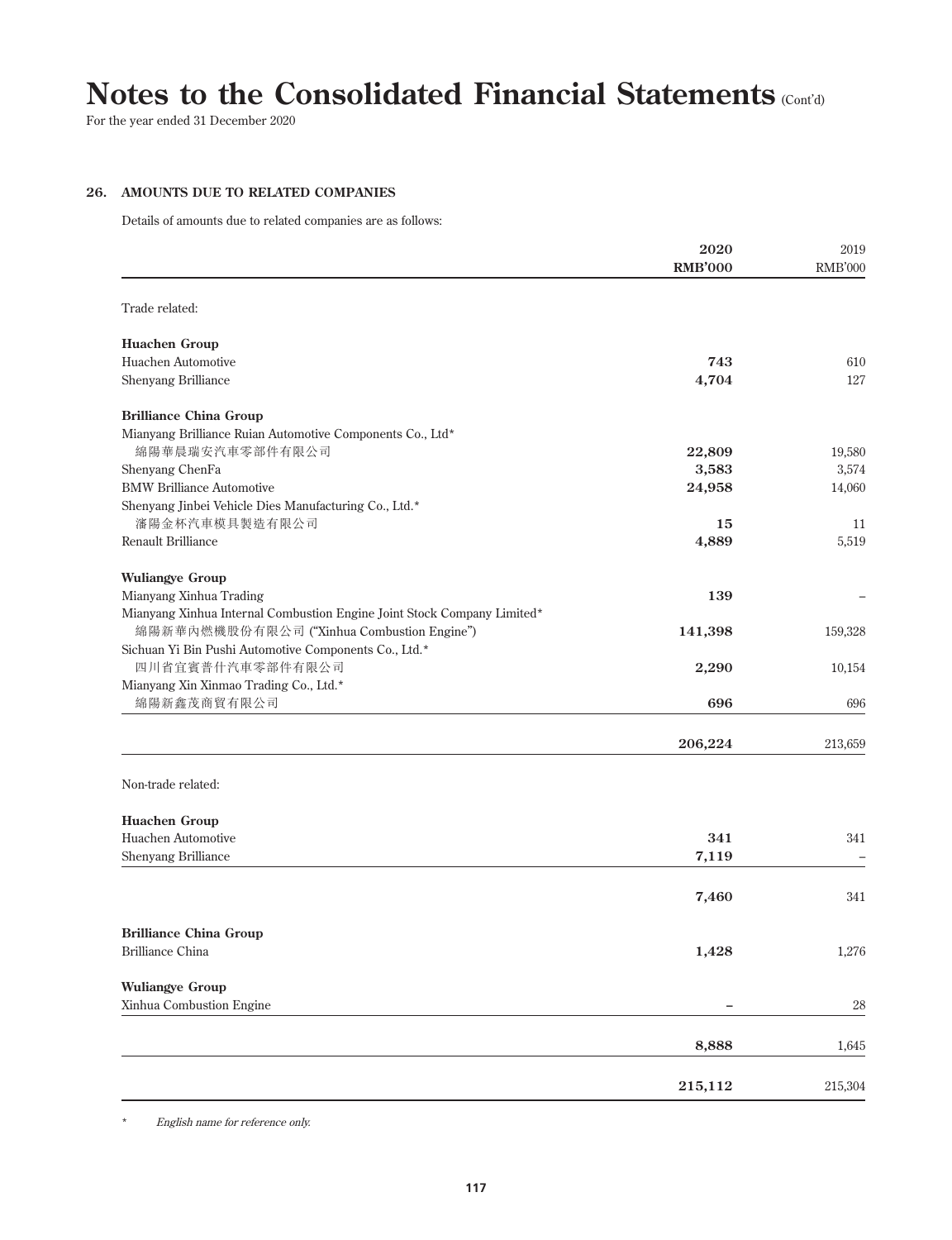For the year ended 31 December 2020

## **26. AMOUNTS DUE TO RELATED COMPANIES** (Cont'd)

The trade related amounts are analysed as:

|                | 2020           | 2019           |
|----------------|----------------|----------------|
|                | <b>RMB'000</b> | <b>RMB'000</b> |
|                |                |                |
| Trade payables | 94,116         | 127,238        |
| Bills payable  | 112,108        | 86,421         |
|                |                |                |
|                | 206,224        | 213,659        |

The aging of trade related amounts due to related companies presented based on the invoice date at the end of the reporting period is as follows:

|                                   | 2020<br><b>RMB'000</b> | 2019<br><b>RMB'000</b> |
|-----------------------------------|------------------------|------------------------|
| Within 3 months                   | 71,880                 | 86,457                 |
| Over 3 months but within 6 months | 261                    | 15,114                 |
| Over 6 months but within 1 year   | 5,110                  | 16,310                 |
| Over 1 year                       | 16,865                 | 9,357                  |
|                                   | 94,116                 | 127,238                |

The bills payable are guaranteed by the banks in the PRC and have maturities of 3 to 12 months. The following is an aging analysis of bills payable (trade related) presented based on the issuance date of bills at the end of the reporting period:

|                                   | 2020           | 2019           |  |
|-----------------------------------|----------------|----------------|--|
|                                   | <b>RMB'000</b> | <b>RMB'000</b> |  |
|                                   |                |                |  |
| Within 3 months                   | 10,920         | 44,490         |  |
| Over 3 months but within 6 months | 12,169         | 41,931         |  |
| Over 6 months but within 1 year   | 89,019         |                |  |
|                                   | 112,108        | 86,421         |  |

The trade related amounts are interest free, unsecured and with credit period of 3 to 6 months.

The non-trade related amounts are interest free, unsecured and repayable on demand.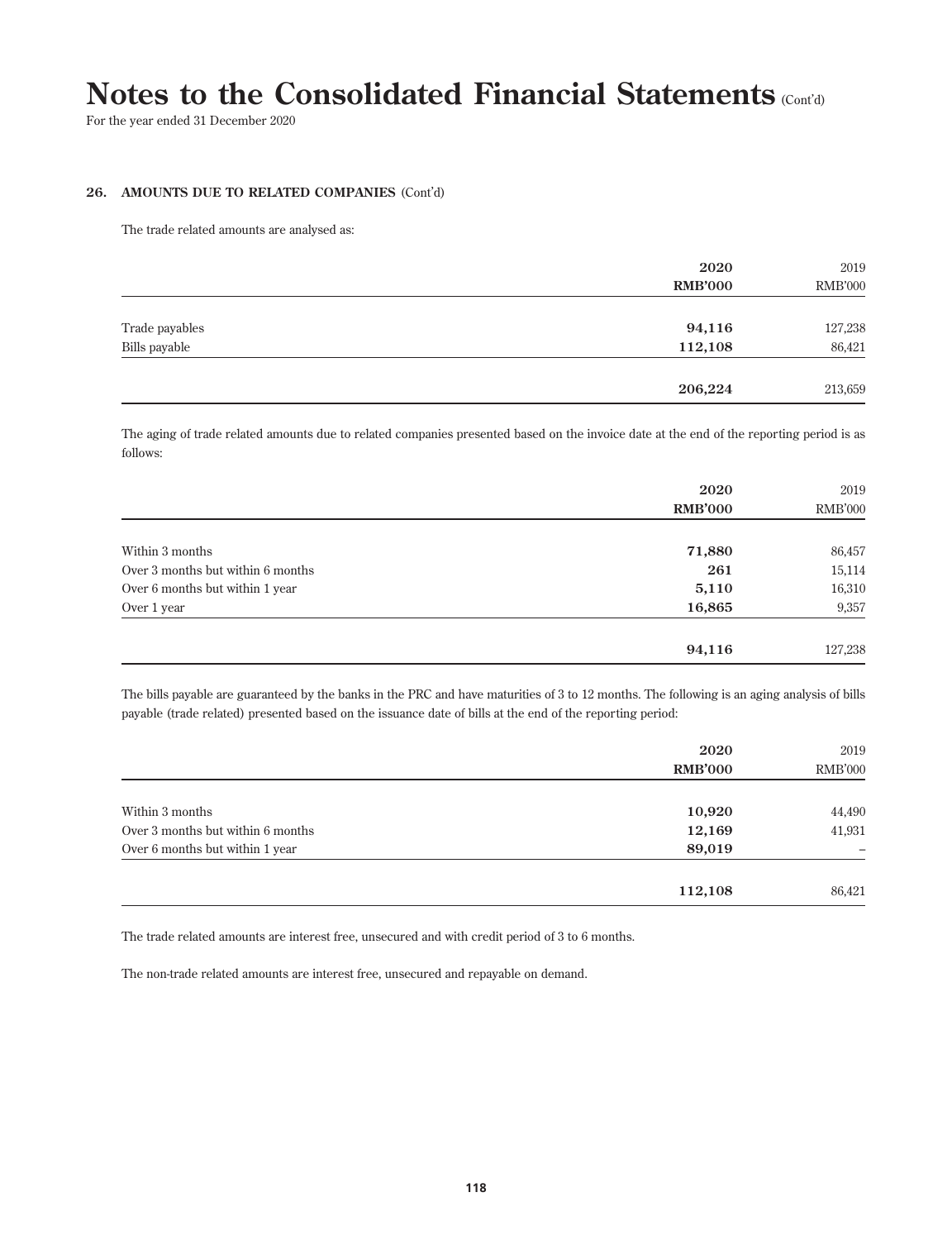For the year ended 31 December 2020

## **27. LEASE LIABILITIES**

|                                              | 2020<br><b>RMB'000</b> | 2019<br><b>RMB'000</b> |
|----------------------------------------------|------------------------|------------------------|
|                                              |                        |                        |
| Total minimum lease payments:                |                        |                        |
| Due within one year                          | 5,231                  | 8,962                  |
| Due in the second to fifth years             |                        | 5,424                  |
|                                              | 5,231                  | 14,386                 |
| Future finance charges on leases liabilities | (131)                  | (748)                  |
| Present value of leases liabilities          | 5,100                  | 13,638                 |

#### Note:

As at 31 December 2020, lease liabilities amounting to RMB5,100,000 (2019: RMB13,638,000) are effectively secured by the related underlying assets as the rights to the leased asset would be reverted to the lessor in the event of default by repayment by the Group.

During the year ended 31 December 2020, the Group entered into a modified contract with a lessor to revise the rental area and revise the monthly rental. As the modification does not add the right to use one or more underlying assets, it is not accounted for as a separate lease. Accordingly, the Group remeasures the existing lease liabilities including the lease payments for the revised monthly rental using a revised discount rate. The difference between the carrying amount of the modified lease liability and the lease liability immediately before the modification of RMB3,239,000 was recognised as an adjustment to the right-of-use assets as set out in Note 16.

During the year ended 31 December 2020, the total cash outflows for the leases are RMB7,234,000 (2019: RMB8,959,000).

| Types of<br>right-of-use assets | <b>Financial statements</b><br>items of right-of-use<br>assets included in | Number of<br>leases | Range of<br>remaining<br>lease term | <b>Particulars</b>                                                                                                                                     |
|---------------------------------|----------------------------------------------------------------------------|---------------------|-------------------------------------|--------------------------------------------------------------------------------------------------------------------------------------------------------|
| Office premises                 | Buildings in "Property, plant and<br>equipment"                            | -1                  | 8 months<br>$(2019:1$ year)         | Contains an option to renew the lease after the<br>end of the contract by giving a one-month<br>notice to landlord before the end of the<br>contract   |
| Production facilities           | Buildings in "Property, plant and<br>equipment"                            |                     | 1 year<br>$(2019:2 \text{ years})$  | Contains an option to renew the lease after the<br>end of the contract by giving a three-month<br>notice to landlord before the end of the<br>contract |

The Group considered that no extention option or termination option would be exercised at the lease commencement date.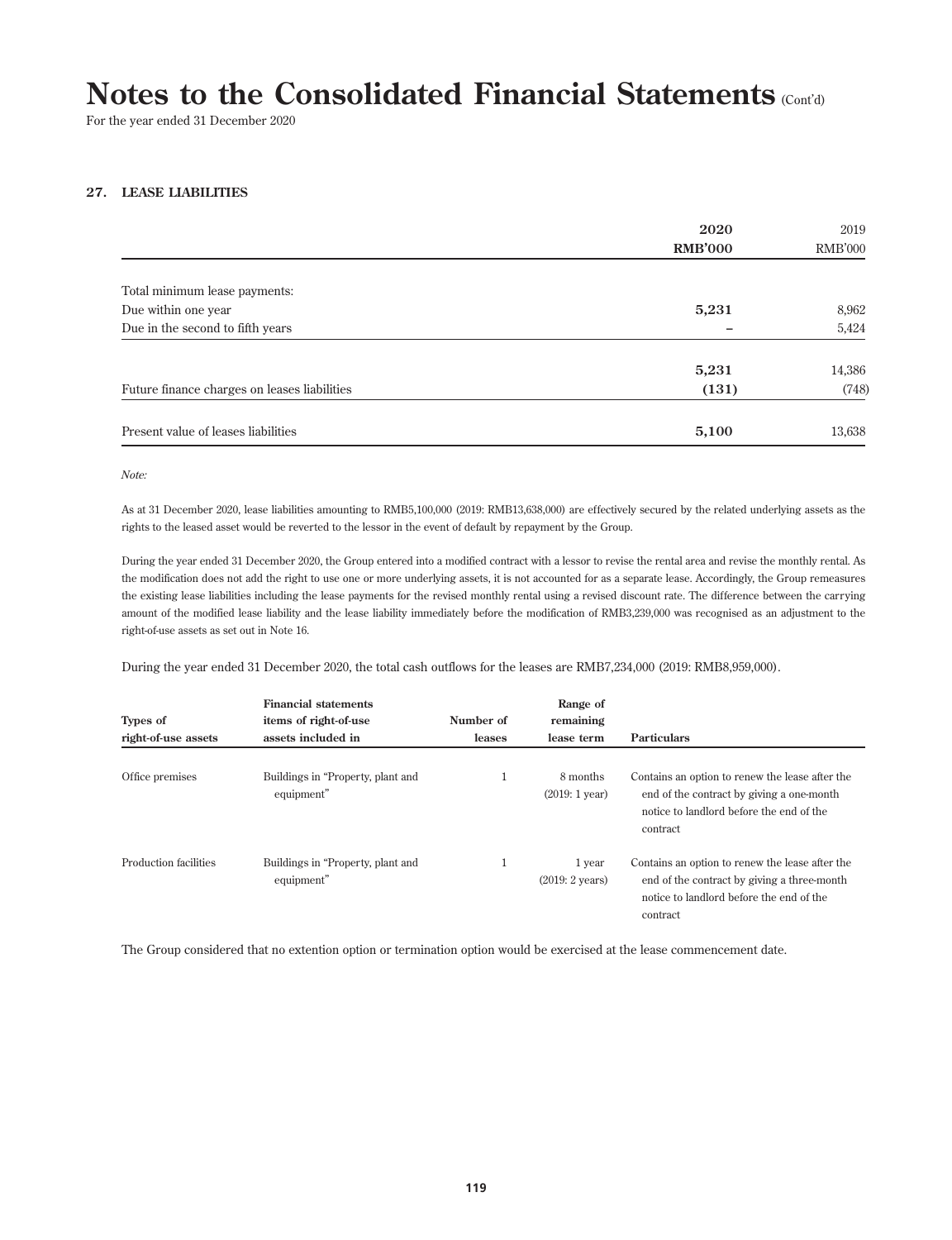For the year ended 31 December 2020

## **28. BORROWINGS**

### **a. Bank borrowings**

|                                                  | 2020                     | 2019           |
|--------------------------------------------------|--------------------------|----------------|
|                                                  | <b>RMB'000</b>           | <b>RMB'000</b> |
| Carrying amount repayable:                       |                          |                |
| Within 1 year or on demand                       | 807,420                  | 998,088        |
| After 1 year but within 2 years                  | 73,894                   | 167,329        |
| After 2 years but within 5 years                 | 222,000                  | 221,894        |
| After 5 years                                    | 24,500                   | 98,500         |
|                                                  |                          |                |
|                                                  | 1,127,814                | 1,485,811      |
| Carrying amount of borrowings that are repayable |                          |                |
| on demand due to breach of loan covenants        |                          |                |
| (shown under current liabilities) $^{(Note a)}$  | 117,448                  |                |
| Less: amounts shown under current liabilities    | (924, 868)               | (998,088)      |
| Amounts shown under non-current liabilities      | 320,394                  | 487,723        |
|                                                  |                          |                |
| Secured (Note b)                                 | 545,500                  | 656,500        |
| Unsecured $\textit{{\tiny (Note c)}}$            | 699,762                  | 829,311        |
|                                                  | 1,245,262                | 1,485,811      |
| Other borrowings                                 |                          |                |
|                                                  | 2020                     | 2019           |
|                                                  | <b>RMB'000</b>           | <b>RMB'000</b> |
| Carrying amount repayable:                       |                          |                |
| Within 1 year or on demand                       | 62,600                   | 10,000         |
| After 1 year but within 2 years                  |                          | 10,000         |
| After 2 years but within 5 years                 |                          | 30,000         |
| After 5 years                                    |                          | 50,000         |
|                                                  |                          |                |
|                                                  | 62,600                   | 100,000        |
| Carrying amount of borrowings that are repayable |                          |                |
| on demand due to breach of loan covenants        |                          |                |
| (shown under current liabilities) (Note d)       | 80,000                   |                |
| Less: amounts shown under current liabilities    | (142,600)                | (10,000)       |
| Amounts shown under non-current liabilities      | $\overline{\phantom{0}}$ | 90,000         |
| Unsecured $\sp{(Notee)}$                         | 142,600                  |                |
|                                                  |                          | 100,000        |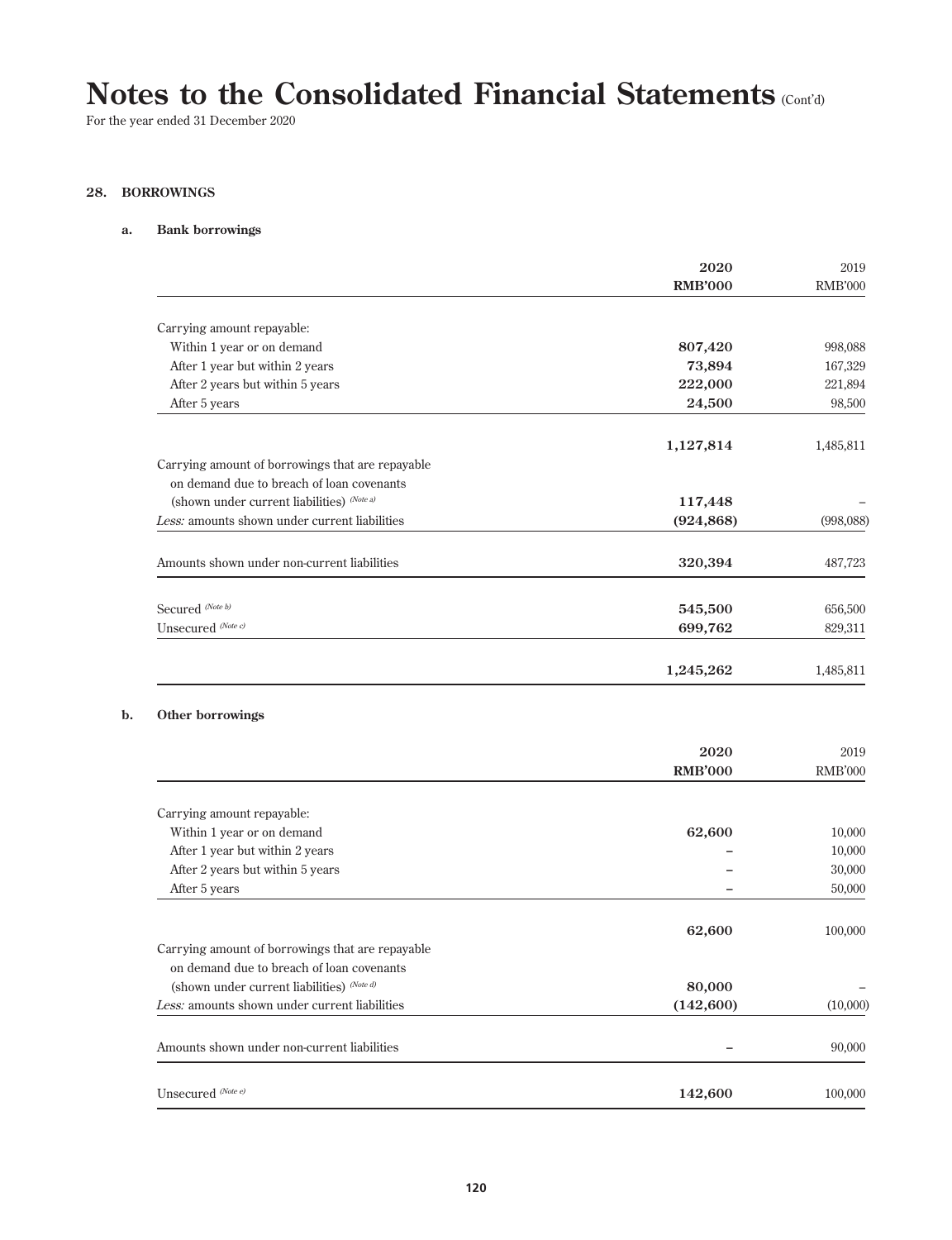For the year ended 31 December 2020

#### **28. BORROWINGS** (Cont'd)

Notes:

- a. At 31 December 2020, a bank borrowing of approximately RMB117,448,000, which shall be due after twelve months from the end of reporting period in accordance with the scheduled repayment dates as set out in the respective loan agreements but are reclassified to current liabilities as a result of the inability to respect loan covenants of the bank borrowing and thereby triggered the default of the bank borrowing of the Group; accordingly, this borrowing became repayable on demand as at 31 December 2020.
- b. At 31 December 2020 and 2019, the balances were secured by property, plant and equipment, prepaid lease payments and receivables as set out in Notes 16, 17 and 22 respectively.
- c. At 31 December 2020, included in the unsecured bank borrowings is RMB384,896,000 (2019: RMB602,744,000) guaranteed by companies within the Group and RMB51,266,000 (2019: nil) guaranteed by related companies. The remaining balance of RMB263,600,000 (2019: RMB226,567,000) was unguaranteed and unsecured. At 31 December 2020, the balance of RMB263,600,000 (2019: RMB68,496,000) was arose from discounting, with recourse, of intra-group bills receivables, from one component to another of the Group. In obtaining the bills, bank deposits of RMB131,855,000 (2019: RMB34,248,000) were pledged to the issuing banks.

At 31 December 2020, other than borrowings which are denominated in US\$, i.e. US\$36,000,000, equivalent to approximately RMB234,896,000 (2019: US\$86,400,000, equivalent to approximately RMB602,744,000) and denominated in European Dollars ("Euro"), i.e. Euro1,410,000, equivalent to approximately RMB11,426,000 (2019: Euro996,000, equivalent to approximately RMB7,783,000), the remaining loans are all denominated in RMB.

- d. At 31 December 2020, other borrowing of approximately RMB80,000,000 from a non-related party, which shall be due after twelve months from the end of reporting period in accordance with the scheduled repayment dates as set out in the respective loan agreements but are reclassified to current liabilities as a result of the inability to respect a loan covenant in regards to the financial position of Huachen Automotive, the guarantor of this borrowing and thereby triggered the default of this borrowing of the Group; accordingly, this borrowing became repayable on demand as at 31 December 2020.
- e. At 31 December 2020, included in the balances was other borrowings amounting to RMB90,000,000 (2019: RMB100,000,000) from a non-related party which was unsecured, bearing interest at 1.2% per annum and repayable on demand as at 31 December 2020 (2019: repayable on 30 December 2025). The remaining balance of RMB52,600,000 (2019: nil) was unguaranteed and unsecured.

The ranges of effective interest rates (which are also equal to contractual interest rates) on the Group's borrowings are as follows:

|                                 | 2020                | 2019               |  |
|---------------------------------|---------------------|--------------------|--|
|                                 | % per annum         | % per annum        |  |
| Fixed-rate borrowings – RMB     | 1.200% to 5.880%    | 1.200% to 5.880%   |  |
| Fixed-rate borrowings – Euro    | 3.000%              | 2.500%             |  |
| Variable-rate borrowings – RMB  | 4.750%#             | 4.750%             |  |
| Variable-rate borrowings – US\$ | $0.766\%$ ##+2.500% | $2.371\%$ #+2.500% |  |

People's Bank of China one-year RMB Lending Rate

## London Inter-Bank Offer Rate ("LIBOR")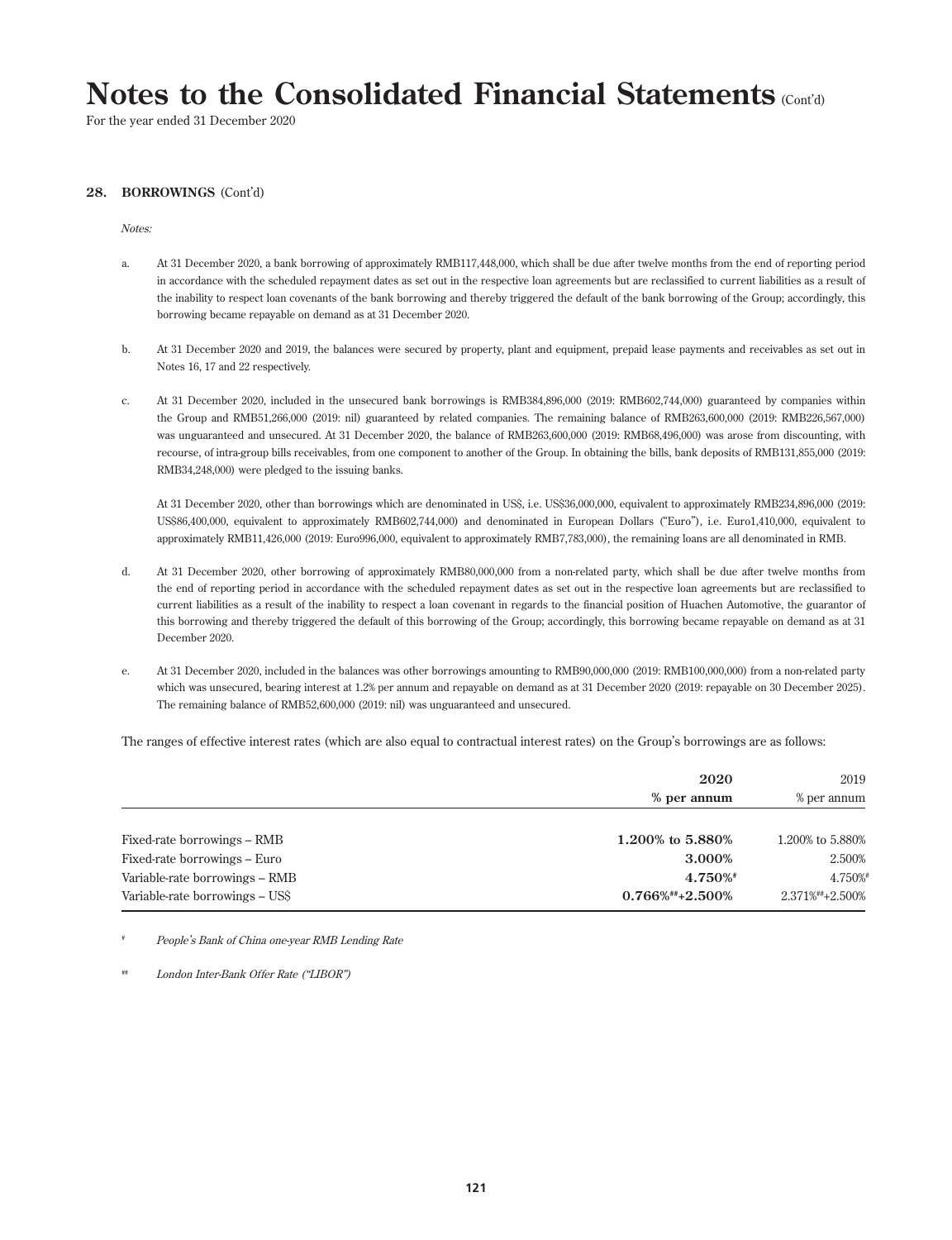For the year ended 31 December 2020

### **29. DEFERRED INCOME**

|                                                             | 2020           | 2019           |
|-------------------------------------------------------------|----------------|----------------|
|                                                             | <b>RMB'000</b> | <b>RMB'000</b> |
| Amounts recognised in profit or loss during the year:       |                |                |
| Subsidies related to incurred costs (Note a)                | 8,796          | 1,204          |
| Subsidies related to property, plant and equipment (Note b) | 10,549         | 11,549         |
| Subsidies related to the Anti-epidemic Fund (Note c)        | 240            |                |
|                                                             | 19,585         | 12,753         |
| The movement of deferred income is as follows:              |                |                |
|                                                             | 2020           | 2019           |
|                                                             | <b>RMB'000</b> | <b>RMB'000</b> |
| At beginning of year                                        | 42,868         | 54,417         |
| Amount credited to profit or loss during the year           | (10, 549)      | (11,549)       |
| At end of year                                              | 32,319         | 42,868         |

Notes:

- a. The Group received government subsidies for reimbursement of logistics costs and research and development activities to enhance the competitiveness in the industry and to promote new products. The subsidies are recognised in profit or loss as the relevant expenses were incurred.
- b. The Group received government subsidies for the compensation of capital expenditures incurred for the plant and machinery. The amounts are deferred and amortised over the estimated useful lives of the respective assets.
- c. The Group successfully applied for fund support from the Employment Support Scheme under the Anti-epidemic Fund, set up by the Hong Kong Special Administrative Region Government during the year ended 31 December 2020 (2019: nil). The purpose of the funding is to provide financial support to enterprises to retain their employees who would otherwise be made redundant. Under the terms of the grant, the Group is required not to make redundancies during the subsidy period and to spend all the funding on paying wages to the employees.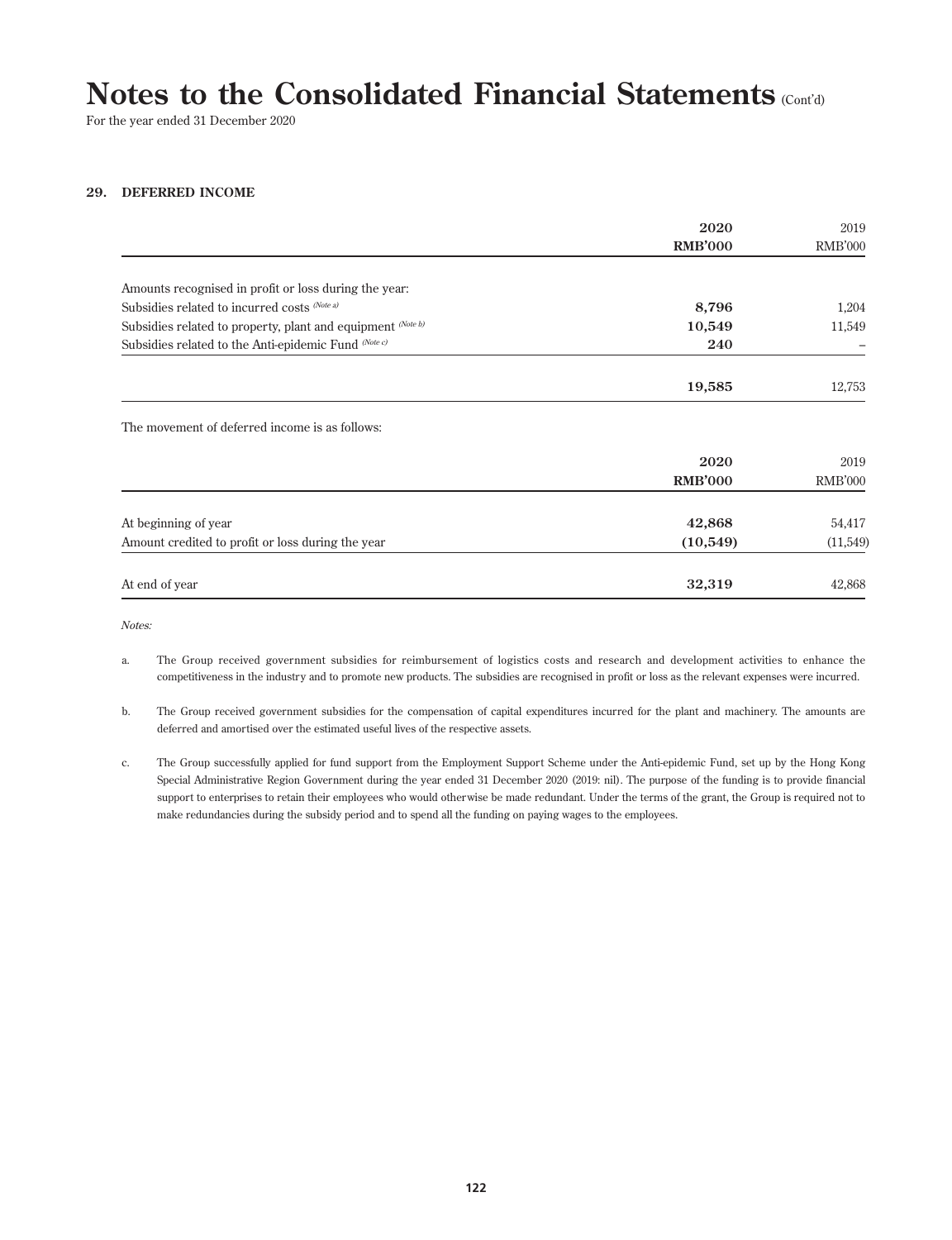For the year ended 31 December 2020

### **30. SHARE CAPITAL**

Details of movement of the share capital of the Company are as follows:

|                                                                         | Number of<br>shares | Amount<br><b>HKS</b> |
|-------------------------------------------------------------------------|---------------------|----------------------|
| Ordinary shares of HK\$ 0.01 each                                       |                     |                      |
| Authorised:                                                             |                     |                      |
| At date of incorporation, 1 January 2019, 31 December 2019 and 2020     | 8,000,000,000       | 80,000,000           |
| Issued and fully paid:                                                  |                     |                      |
| At 1 January 2019, 31 December 2019 and 2020                            | 1,282,211,794       | 12,822,118           |
|                                                                         | 2020                | 2019                 |
|                                                                         | <b>RMB'000</b>      | <b>RMB'000</b>       |
| Share capital presented in consolidated statement of financial position | 10,457              | 10,457               |

#### **31. CAPITAL RISK MANAGEMENT**

The Group manages its capital to ensure that entities in the Group will be able to continue as a going concern while maximising the return to shareholders through the optimisation of the debt and equity balances. The Group's overall strategy remains unchanged from prior year.

The capital structure of the Group consists of net debts (which include borrowings and non-trade related amounts due to related companies), net of cash and cash equivalents and equity attributable to owners of the Company, comprising share capital, retained profits and other reserves.

Management of the Group reviews the capital structure periodically. As part of this review, management considers the cost of capital and the risks associated with the capital. Based on recommendations of management, the Group will balance its overall capital structure through the payment of dividends and raising of new capital as well as the issue of new debt or the redemption of existing debt.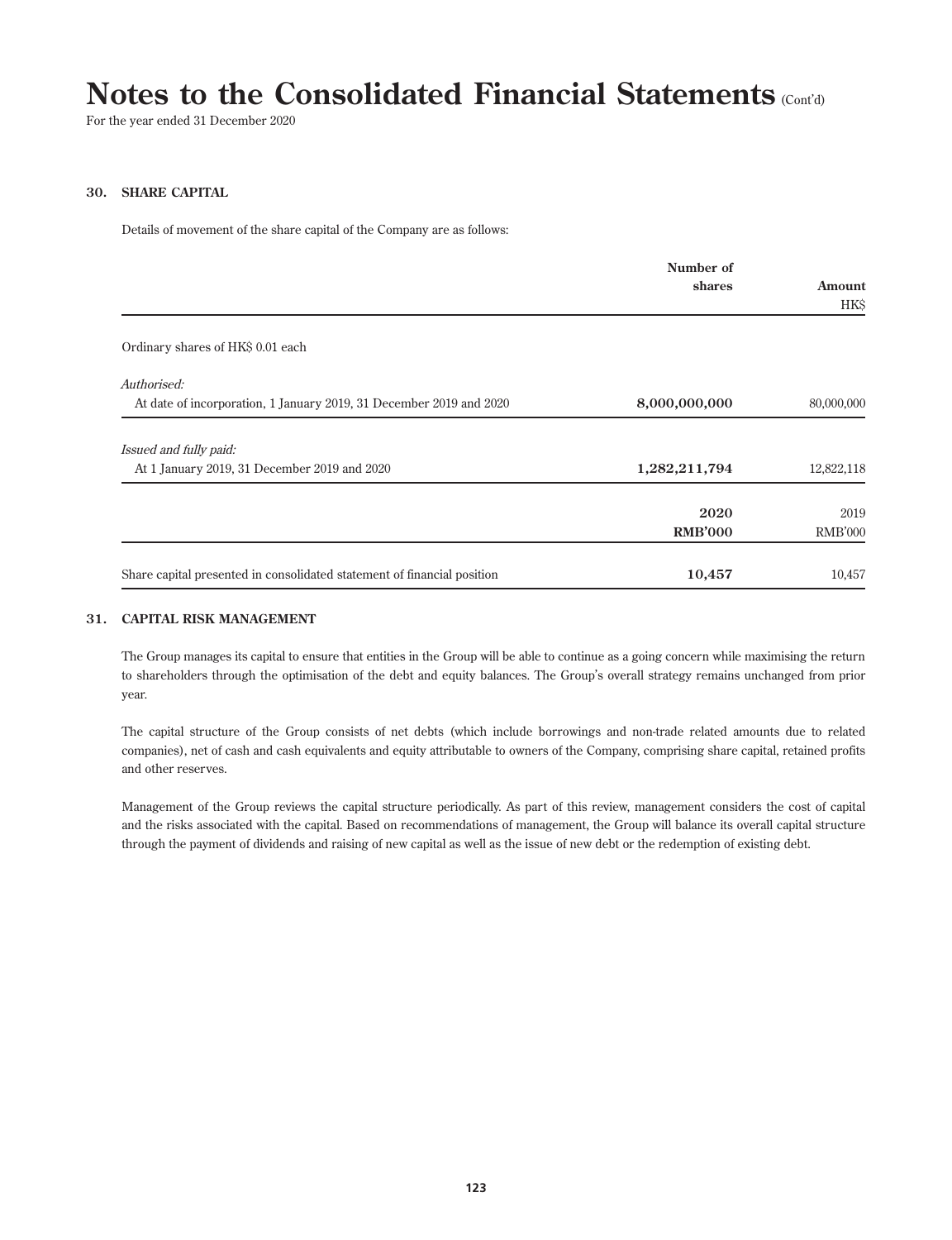For the year ended 31 December 2020

## **32. FINANCIAL INSTRUMENTS**

#### **32.1 Categories of financial instruments**

| 2020      | 2019<br><b>RMB'000</b> |
|-----------|------------------------|
|           |                        |
|           |                        |
| 1,193,881 | 1,871,783              |
|           | 34,348                 |
|           |                        |
| 2,532,088 | 2,828,576              |
| 5,100     | 13,638                 |
|           | <b>RMB'000</b>         |

Prepayment, deposits and value added tax recoverable are excluded

\*\* Accruals, advance from customers, provision for warranty, payroll and welfare payables and other tax payables are excluded

#### **32.2 Financial risk management objectives and policies**

The Group's financial instruments include trade and other receivables, receivables measured at FVTOCI, amounts due from/to related companies, loan to a shareholder, bank balances and cash, pledged/restricted bank deposits, trade and other payables, lease liabilities and borrowings. Details of these financial instruments are disclosed in respective notes. The risks associated with these financial instruments include market risk (interest rate risk), credit risk and liquidity risk. The policies on how to mitigate these risks are set out below. The management manages and monitors these exposures to ensure appropriate measures are implemented on a timely and effective manner. There has been no material change to the Group's exposure to market risks or the manner in which it manages and measures the risk from prior year.

#### Currency Risk

The carrying amounts of the Group's significant monetary assets/(liabilities) denominated in foreign currency, i.e. currency other than the functional currency of the respective group entities at the end of the reporting period are as follows:

|                             | 2020           | 2019           |
|-----------------------------|----------------|----------------|
|                             | <b>RMB'000</b> | <b>RMB'000</b> |
|                             |                |                |
| US\$                        | 768            |                |
| - Cash and cash equivalents |                | 2,612          |
| - Borrowings                | (234, 896)     | (602, 744)     |
|                             | (234, 128)     | (600, 132)     |
| <b>HK\$</b>                 |                |                |
| - Cash and cash equivalents | 21,076         | 12,606         |
| - Loan to a shareholder     | 14,326         | 14,314         |
|                             | 35,402         | 26,920         |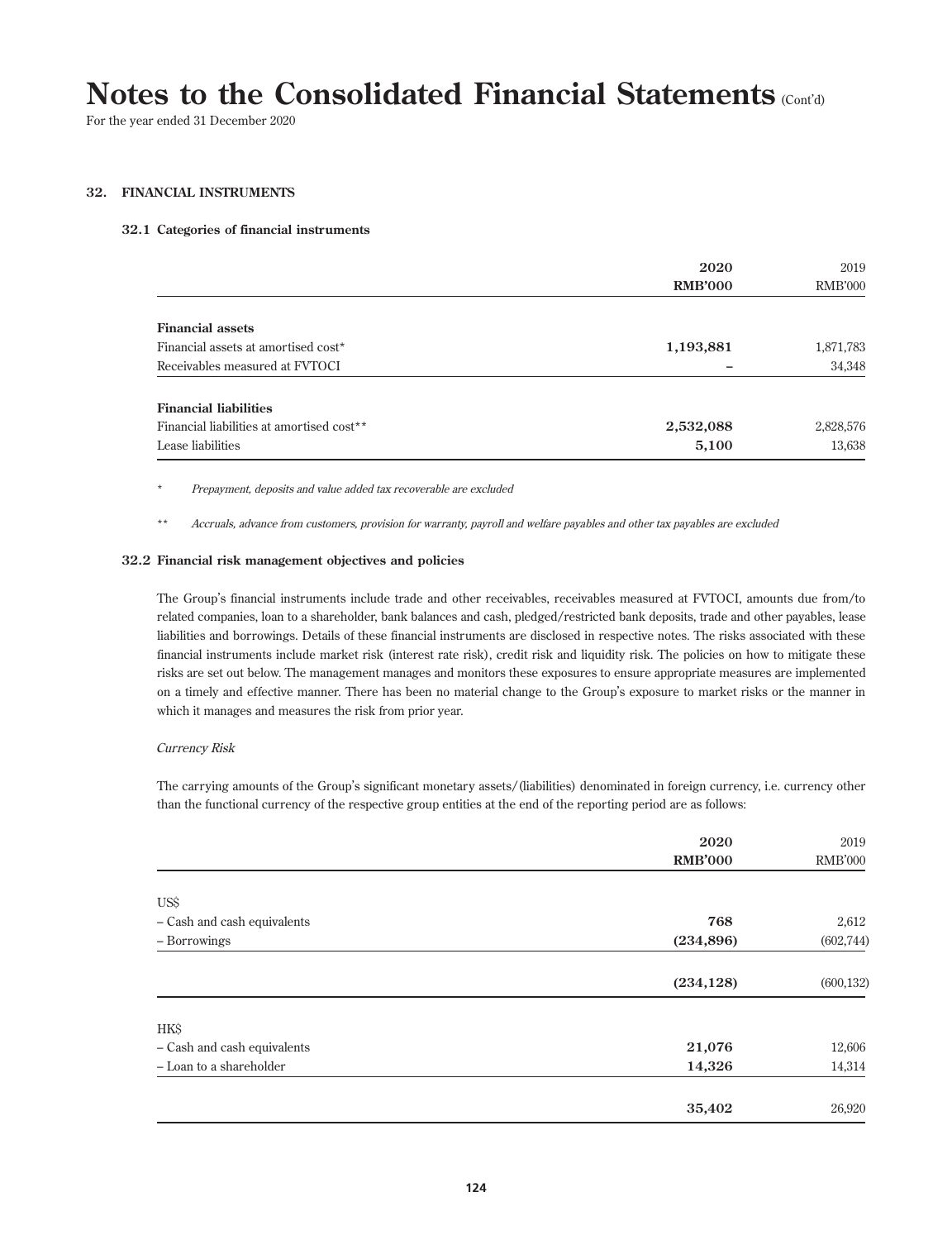For the year ended 31 December 2020

### **32. FINANCIAL INSTRUMENTS** (Cont'd)

#### **32.2 Financial risk management objectives and policies** (Cont'd)

Currency Risk (Cont'd)

#### Sensitivity analysis

The following table details the Group's sensitivity to a 5% (2019: 5%) increase and decrease in RMB, the functional currency of the respective group entities operating in the PRC, against US\$ and HK\$. 5% is the sensitivity rate used which represents management's assessment of the possible changes in foreign currency rates. The sensitivity analysis includes only outstanding foreign currency denominated monetary items and adjusts their translation at the end of the reporting period for 5% change in foreign currency rates. A positive/(negative) number below indicates an increase/(decrease) in (loss)/profit for the year where RMB strengthens 5% against US\$ and HK\$. For a 5% weakening of RMB against US\$ and HK\$, there would be an equal but opposite impact on the (loss)/profit for the year.

|                            | 2020           | 2019    |
|----------------------------|----------------|---------|
|                            | <b>RMB'000</b> | RMB'000 |
| (Loss)/Profit for the year |                |         |
| US\$                       | 11,706         | 30,007  |
| HKS                        | (1,770)        | (630)   |

In management's opinion, the sensitivity analysis is unrepresentative of the inherent foreign exchange risk as the year end exposure does not reflect the exposure during the year.

#### Interest rate risk

Interest rate risk is the risk that the fair value or future cash flows of a financial instrument will fluctuate because of changes in market interest rates. The Group is exposed to cash flow interest rate risk on the variable rate of interest earned on the restricted/ pledged bank deposits and bank balances, and variable rate of interest incurred on borrowings. The Group is also exposed to fair value interest rate risk in relation to fixed-rate borrowings. It is the Group's policy to maintain an appropriate level between its fixedrate and variable-rate borrowings so as to minimise the fair value and cash flow interest rate risk. The Group monitors interest rate exposure and will consider hedging significant interest rate exposure should the need arise.

At 31 December 2020, the interest income amounting to RMB8,273,000 and nil (2019: RMB8,173,000 and RMB4,063,000) are from financial assets that are measured at amortised cost and at FVTOCI respectively.

#### Sensitivity analysis

The sensitivity analysis below has been determined based on the exposure to interest rates for non-derivative instruments. The analysis is prepared assuming the financial instruments outstanding at the end of the reporting period were outstanding for the whole year. The following sensitivity analysis represents management's assessment of the reasonably possible change in interest rates.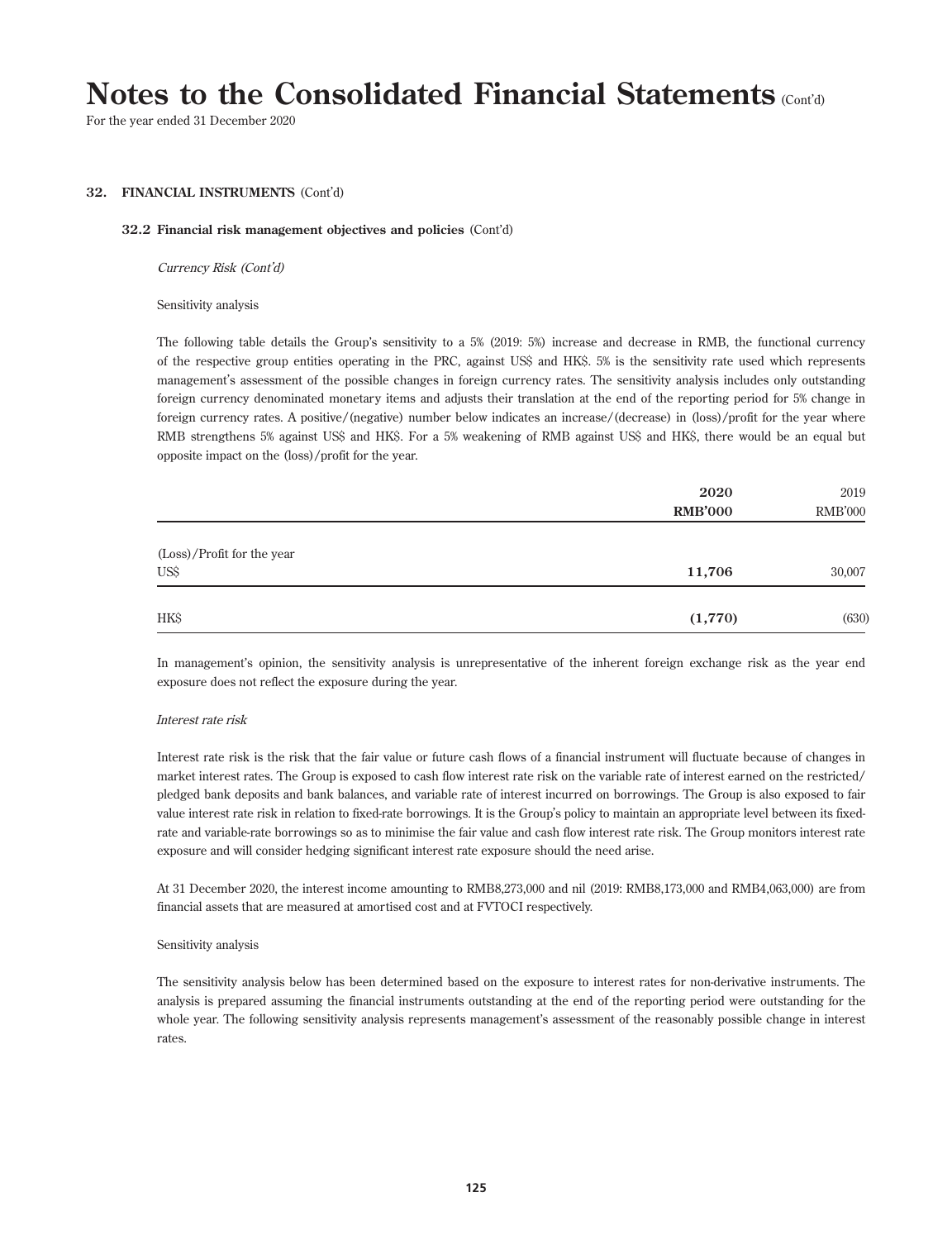For the year ended 31 December 2020

### **32. FINANCIAL INSTRUMENTS** (Cont'd)

#### **32.2 Financial risk management objectives and policies** (Cont'd)

Interest rate risk (Cont'd)

Variable-rate borrowings

If interest rates of the variable-rate borrowings had been 50 basis points higher/lower than the lending benchmark interest rate stipulated by the People's Bank of China or LIBOR and all other variables were held constant, the Group's profit for the year ended 31 December 2020 would have decreased/increased by approximately RMB2,087,000 (2019: RMB2,263,000).

#### Variable-rate bank balances

If interest rate of variable-rate bank balances had been 10 basis points higher/lower and all other variables were held constant, the Group's profit for the year ended 31 December 2020 would have increased/decreased by approximately RMB363,000 (2019: RMB269,000).

In the director's opinion, the sensitivity analysis above is unrepresentative for the interest rate risk as the exposure at the end of reporting period does not reflect the exposure during the year.

#### Credit risk

At the end of each reporting period, the Group's maximum exposure to credit risk which will cause a financial loss to the Group due to failure to discharge an obligation by the counterparties is arising from the carrying amount of the respective recognised financial assets as stated in the consolidated statement of financial position and outstanding endorsed and discounted bills receivable as disclosed in Note 36.

Before accepting any new customers, the Group assesses the potential customer's credit quality and defines its credit limit based on the reputation of the customers in the industry. Limits attributed to customers are reviewed regularly. Other monitoring procedures are in place to ensure that follow-up action is taken to recover overdue debts. In addition, the Group performs impairment assessment under ECL model under HKFRS 9 on trade balances individually or based on provision matrix, as appropriate.

Trade receivables are written off (i.e. derecognised) when there is no reasonable expectation of recovery. Failure to make payments within 360 days from the invoice date and failure to engage with the Group on alternative payment arrangement amongst other is considered indicators of no reasonable expectation of recovery.

As at 31 December 2020, the Group has concentration of credit risk, 21% and 50% (2019: 22% and 69%) of the Group's total trade receivables, receivables measured at FVTOCI and trade related amounts due from related companies was due from the Group's largest customer and five largest customers respectively. Those five largest customers are with good creditworthiness based on historical settlement record. In order to minimise the concentration of credit risk, the management has delegated staff responsible for determination of credit limits, credit approvals and other monitoring procedures to ensure follow-up action is taken to recover overdue debts. The management also performs periodic evaluations and customer visits to ensure the Group's exposure to bad debts is not significant and adequate impairment losses are made for irrecoverable amount. In this regard, the directors of the Company consider that the Group's credit risk is significantly reduced.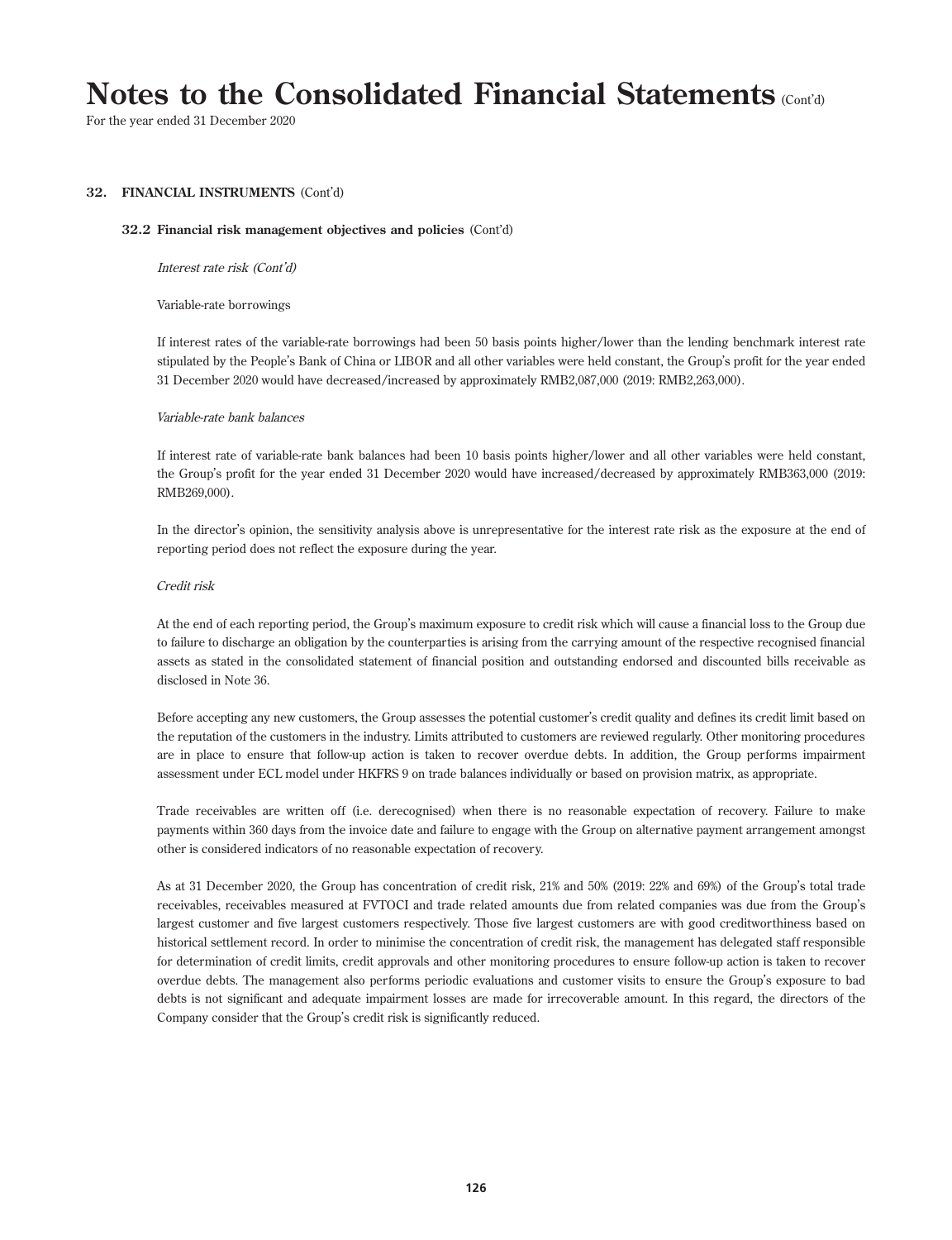For the year ended 31 December 2020

### **32. FINANCIAL INSTRUMENTS** (Cont'd)

#### **32.2 Financial risk management objectives and policies** (Cont'd)

#### Credit risk (Cont'd)

The Group had concentration of credit risk by geographical location as trade and bills receivables and trade related amounts due from related companies comprise various debtors which are all located in PRC during the years ended 31 December 2020 and 2019.

The Group reassess the lifetime ECL for trade receivables, trade related amounts due from related companies, bills receivable and receivables measured at FVTOCI at the end of each reporting period to ensure that adequate impairment losses are made for significant increases in the likelihood or risk of a default occurring since initial recognition. In this regard, management of the Group considers that the Group's credit risk is significantly reduced.

The Group applied ECL model under HKFRS 9. The Group considers the probability of default upon initial recognition of asset and whether there has been a significant increase in credit risk on an ongoing basis.

To assess whether there is a significant increase in credit risk the Group compares the risk of a default occurring on the asset as at the reporting date with the risk of default as at the date of initial recognition, it considers available reasonable the supportive forwarding looking information, including the below indicators:

- internal credit rating based on historical information
- actual or expected significant changes in the operating results of the debtors
- significant changes in the expected performance and behaviour of the debtors, including changes in the debtors' ability to meet its debt obligations.

Other than collective assessment of ECL (i.e. provision matrix) on trade receivables, the Group also applies individual assessment of ECL on other receivables, trade related amounts due from related companies and receivables measured at FVTOCI prescribed by HKFRS 9. The expected credit loss rates applied in the both collective assessment and individual assessment are derived according to internal and external credit rating, including the Group's historical credit loss experiences, adjusted for factors that are specific to the debtors. Estimated loss rates are based on historical observed default rates over the expected life of the debtors and are adjusted for forward-looking information. The assessment of ECL involves a high degree of uncertainties.

Relevant information with regard to the exposure of credit risk and expected credit losses for Trade-related-receivables as at 31 December 2020 and 2019 are set out in Notes 22 and 23.

For non-trade related amounts due from related companies, the Group makes periodic individual assessment on the recoverability, and concluded that the expected credit loss rate for these receivables is immaterial under 12 month ECL method based on the Group's assessment on the risk of the default of that counterparty. Thus, no loss allowance for credit losses for the amounts is recognised during the years ended 31 December 2020 and 2019.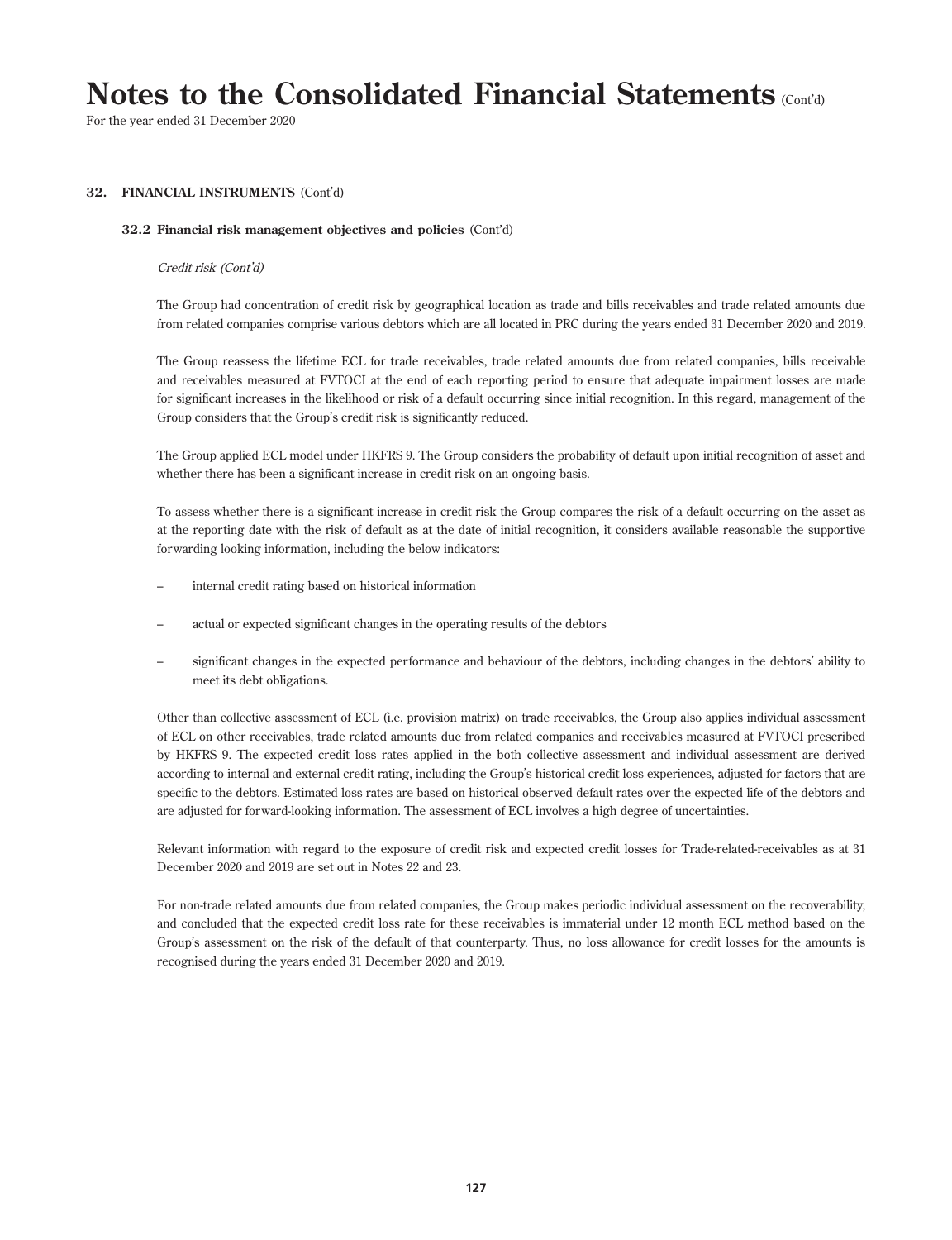For the year ended 31 December 2020

### **32. FINANCIAL INSTRUMENTS** (Cont'd)

#### **32.2 Financial risk management objectives and policies** (Cont'd)

#### Credit risk (Cont'd)

For loan to a shareholder, the Group provided loss allowance amounting to HK\$18,864,000, equivalent to approximately RMB15,884,000 and RMB16,911,000 as at 31 December 2020 and 2019, respectively, based on periodic individual assessment on the recoverability.

The Group has assessed that the ECL for other receivables (excluding prepayments and value-added tax recoverable) are minimal under the 12-month ECL method as there is no significant increase in credit risk on these financial assets since initial recognition and the risk of default is loss during the years ended 31 December 2020 and 2019.

Management considered the credit risk on pledged/restricted bank deposits and bank balances are limited because the counterparties are banks with good credit standing. There have been no history of default in relation to these banks and thus the risk of default was regarded as low. No loss allowance provision for pledged/restricted bank deposits and bank balances is recognised.

#### Liquidity risk

In the management of the liquidity risk, the Group closely monitors its cash position resulting from its operations and maintains a level of cash and cash equivalents deemed adequate by management to meet in full its financial obligations as they fall due for the foreseeable future. Management also monitors the utilisation of bank and other borrowings.

The following table details the Group's remaining contractual maturity for its financial liabilities based on the agreed repayment terms as at 31 December 2020 and 2019. The table has been drawn up based on the undiscounted cash flows of financial liabilities based on the earliest date on which the Group can be required to pay.

The table includes both interest and principal cash flows. To the extent that interest flows are carried at floating rate, the undiscounted amount is derived from the interest rate at the end of the reporting period.

In addition, the following table details the Group's liquidity analysis for outstanding endorsed and discounted bills receivable. The tables have been drawn up based on the undiscounted contractual net cash outflows on endorsed and discounted bills receivable that could be required to be paid if the relevant bank defaults on payment. The liquidity analysis for the Group's endorsed and discounted bills receivable are prepared based on the contractual maturities as management considers that the contractual maturities are essential for an understanding of the timing of the cash flows of endorsed and discounted bills receivable.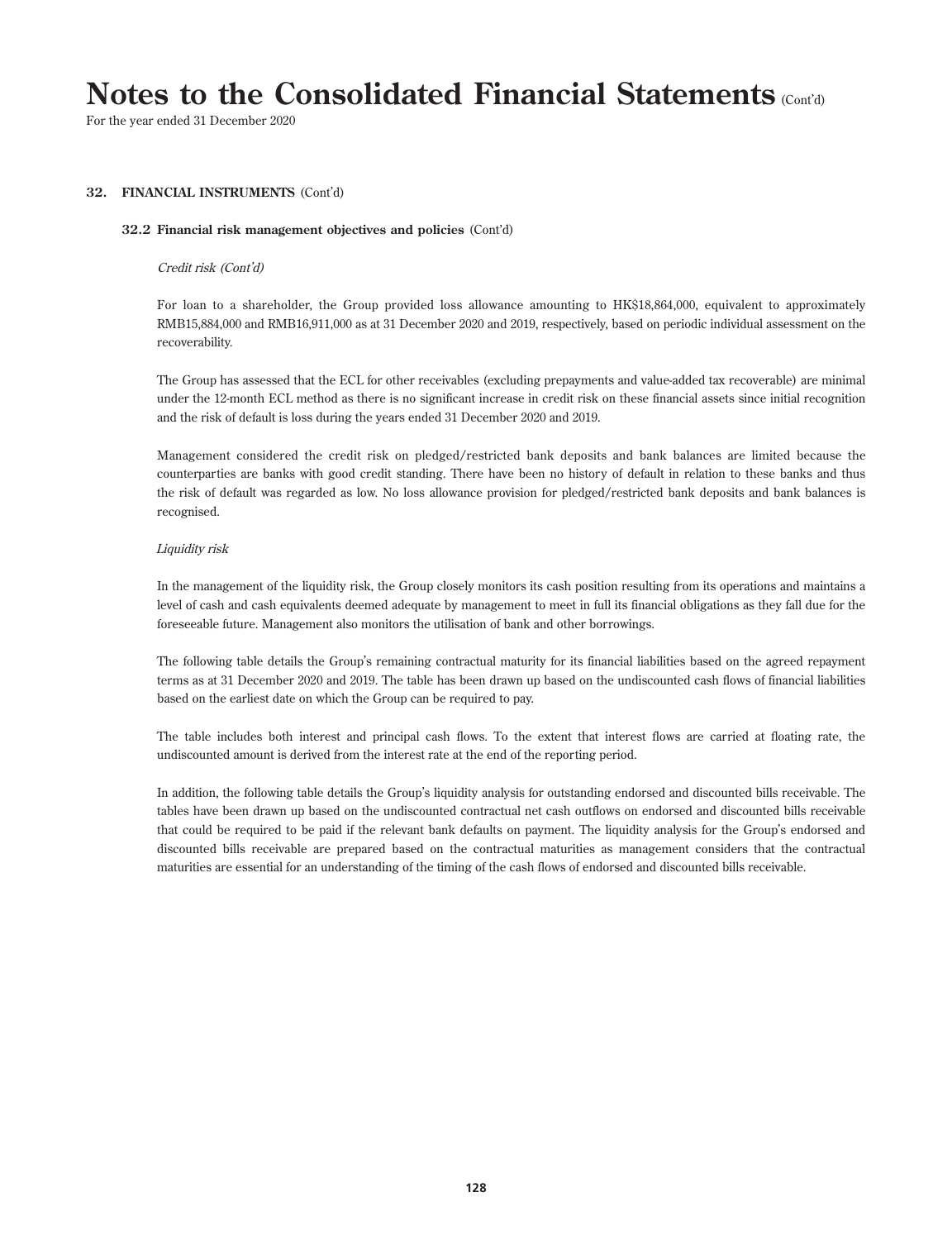For the year ended 31 December 2020

## **32. FINANCIAL INSTRUMENTS** (Cont'd)

#### **32.2 Financial risk management objectives and policies** (Cont'd)

Liquidity risk (Cont'd)

Liquidity tables

|                                                  | Weighted<br>average<br>interest rate<br>$\%$ | Repayable<br>on demand<br>or within<br>3 months<br><b>RMB'000</b> | $3 - 6$<br>months<br><b>RMB'000</b> | 6 months<br>to<br>1 year<br><b>RMB'000</b> | 1 year<br><b>RMB'000</b> | <b>Total</b><br>Over undiscounted<br>cash flows<br><b>RMB'000</b> | Carrying<br>amount<br><b>RMB'000</b> |
|--------------------------------------------------|----------------------------------------------|-------------------------------------------------------------------|-------------------------------------|--------------------------------------------|--------------------------|-------------------------------------------------------------------|--------------------------------------|
| At 31 December 2020                              |                                              |                                                                   |                                     |                                            |                          |                                                                   |                                      |
| Non-interest bearing                             |                                              |                                                                   |                                     |                                            |                          |                                                                   |                                      |
| Trade and other payables                         | N/A                                          | 929,114                                                           |                                     |                                            | $\overline{\phantom{0}}$ | 929,114                                                           | 929,114                              |
| Amounts due to related companies                 | N/A                                          | 215,112                                                           |                                     |                                            | $\overline{\phantom{0}}$ | 215,112                                                           | 215,112                              |
| Outstanding endorsed and                         |                                              |                                                                   |                                     |                                            |                          |                                                                   |                                      |
| discounted bills receivable (Note a)             | N/A                                          |                                                                   |                                     | 421,039                                    |                          | 421,039                                                           |                                      |
| Interest bearing                                 |                                              |                                                                   |                                     |                                            |                          |                                                                   |                                      |
| Other borrowings (Note b)                        | 1.20-5.00                                    | 142,853                                                           |                                     |                                            |                          | 142,853                                                           | 142,600                              |
| Borrowings (Note b)                              |                                              |                                                                   |                                     |                                            |                          |                                                                   |                                      |
| - Fixed rate                                     | 3.00-6.00                                    | 145,209                                                           | 263,869                             | 318,859                                    | 364,482                  | 1,092,419                                                         | 1,010,366                            |
| - Variable rate                                  | 4.47-4.82                                    | 234,896                                                           |                                     |                                            |                          | 234,896                                                           | 234,896                              |
| Lease liabilities                                | 3.50-5.86                                    | 1,507                                                             | 1,507                               | 2,237                                      |                          | 5,251                                                             | 5,100                                |
|                                                  |                                              | 1,668,691                                                         | 265,376                             | 742,135                                    | 364,482                  | 3,040,684                                                         | 2,537,188                            |
|                                                  |                                              |                                                                   |                                     |                                            |                          |                                                                   |                                      |
| At 31 December 2019                              |                                              |                                                                   |                                     |                                            |                          |                                                                   |                                      |
| Non-interest bearing<br>Trade and other payables | N/A                                          | 1,025,261                                                         |                                     |                                            |                          | 1,025,261                                                         | 1,025,261                            |
|                                                  | N/A                                          |                                                                   |                                     |                                            |                          |                                                                   |                                      |
| Amounts due to related companies                 |                                              | 217,504                                                           |                                     |                                            |                          | 217,504                                                           | 217,504                              |
| Outstanding endorsed and                         |                                              |                                                                   |                                     |                                            |                          |                                                                   |                                      |
| discounted bills receivable (Note a)             | N/A                                          | 244,845                                                           | 163,066                             | 31,736                                     |                          | 439,647                                                           |                                      |
| Interest bearing                                 |                                              |                                                                   |                                     |                                            |                          |                                                                   |                                      |
| Other borrowing                                  | 1.20                                         | 300                                                               | 300                                 | 10,600                                     | 93,920                   | 105,120                                                           | 100,000                              |
| Borrowings                                       |                                              |                                                                   |                                     |                                            |                          |                                                                   |                                      |
| - Fixed rate                                     | 2.50-5.88                                    | 19,921                                                            | 184,425                             | 288,078                                    | 495,267                  | 987,691                                                           | 883,067                              |
| - Variable rate                                  | 4.61-4.81                                    | 81,973                                                            | 81,084                              | 333,926                                    | 127,006                  | 623,989                                                           | 602,744                              |
| Lease liabilities                                | 3.50-5.86                                    | 2,240                                                             | 2,240                               | 4,481                                      | 5,424                    | 14,385                                                            | 13,638                               |
|                                                  |                                              | 1,592,044                                                         | 431,115                             | 668,821                                    | 721,617                  | 3,413,597                                                         | 2,842,214                            |

Notes:

a. The amounts included above for outstanding endorsed and discounted bills receivable are the maximum amounts the Group could be required to settle under the arrangement for the bills for the full guaranteed amount if that amount is defaulted by the counterparties to the guarantee. Based on expectations at the end of the reporting period, the Group considers that it is more likely than not that no amount will be payable under the arrangement. However, the estimate is subject to change depending on the probability of the default of the counterparties under the arrangement which is a function of the likelihood that the financial receivables held by the counterparties suffer credit losses.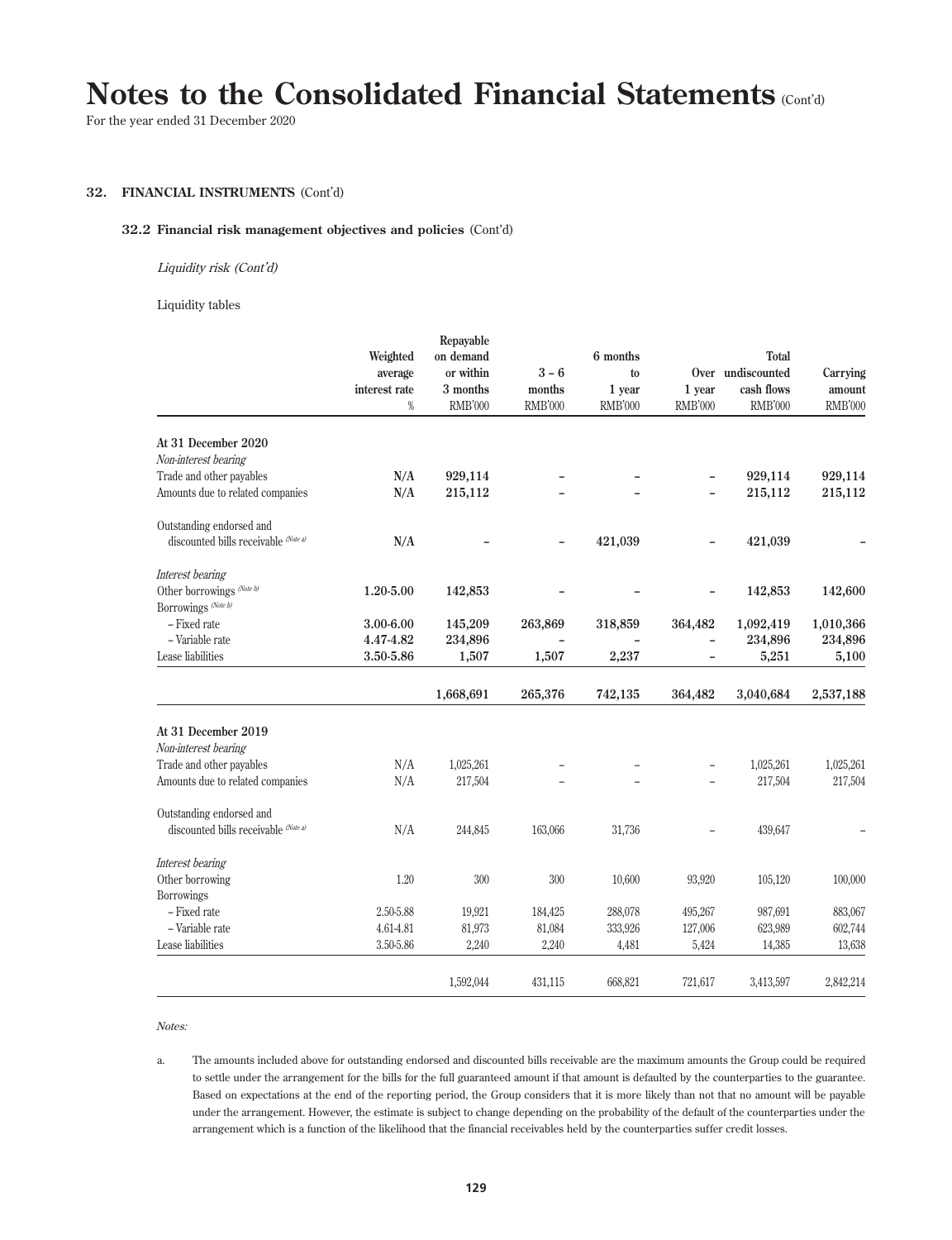For the year ended 31 December 2020

### **32. FINANCIAL INSTRUMENTS** (Cont'd)

#### **32.2 Financial risk management objectives and policies** (Cont'd)

Liquidity risk (Cont'd)

Liquidity tables (Cont'd)

Notes: (Cont'd)

b. Borrowings repayable on demand due to breach of loan covenants are included in the "Repayable on demand or within 3 months" time band in the above maturity analysis. As at 31 December 2020, the aggregate carrying amounts of these borrowings amounted to RMB324,896,000 (2019: RMB nil). Taking into account the Group's financial position, the directors do not believe that it is probable that the banks will exercise their discretionary rights to demand immediate repayment. The directors believe that such borrowings will be repaid after the reporting date in accordance with the scheduled repayment dates set out in the loan agreements, details of which are set out in the table below:

#### **Maturity analysis – Borrowings repayable on demand due to breach of loan covenants based on scheduled repayments**

|                  |                |                                     |                |                | <b>Total</b>   |                |  |  |  |  |        |  |  |  |  |        |
|------------------|----------------|-------------------------------------|----------------|----------------|----------------|----------------|--|--|--|--|--------|--|--|--|--|--------|
|                  | Within 3       | 6 months to                         |                | undiscounted   | Carrying       |                |  |  |  |  |        |  |  |  |  |        |
|                  | months         | 3-6 months<br>Over 1 year<br>1 year |                |                |                |                |  |  |  |  | amount |  |  |  |  | amount |
|                  | <b>RMB'000</b> | RMB'000                             | <b>RMB'000</b> | <b>RMB'000</b> | <b>RMB'000</b> | <b>RMB'000</b> |  |  |  |  |        |  |  |  |  |        |
| 31 December 2020 | 3.099          | 59.718                              | 146.297        | 134.171        | 343,285        | 324,896        |  |  |  |  |        |  |  |  |  |        |
| 31 December 2019 |                |                                     |                |                |                |                |  |  |  |  |        |  |  |  |  |        |

#### **32.3 Fair value**

Fair value of the Group's financial assets and financial liabilities that are not measured at fair value on recurring basis

Other than receivables measured at FVTOCI and financial liabilities at FVTPL, the fair value of financial assets and financial liabilities is determined in accordance with generally accepted pricing models based on discounted cash flow analysis.

The directors of the Company consider that the carrying amounts of financial assets and financial liabilities other than receivables measured at FVTOCI and financial liabilities at FVTPL recognised in the consolidated financial statements approximate their fair values.

Fair value of the Group's financial assets and financial liabilities

| Financial assets/<br>financial liabilities                                               | Fair value as at<br>31 December<br>2020 | 2019          | Fair value<br>hierarchy | <b>Valuation technique</b><br>and key inputs                                                                                                                                                                               |
|------------------------------------------------------------------------------------------|-----------------------------------------|---------------|-------------------------|----------------------------------------------------------------------------------------------------------------------------------------------------------------------------------------------------------------------------|
| Receivables measured at FVTOCI in the<br>consolidated statement of financial<br>position |                                         | RMB34.348,000 | Level 2                 | Discounted cash flows<br>Future cash flows are estimated based on discount<br>rates which are based on the yield-to-maturity<br>of commercial bank bond, with matched terms,<br>and credit risk of various counterparties. |

There were no transfer between the different levels of the fair value hierarchy during the year ended 31 December 2020 (2019: nil).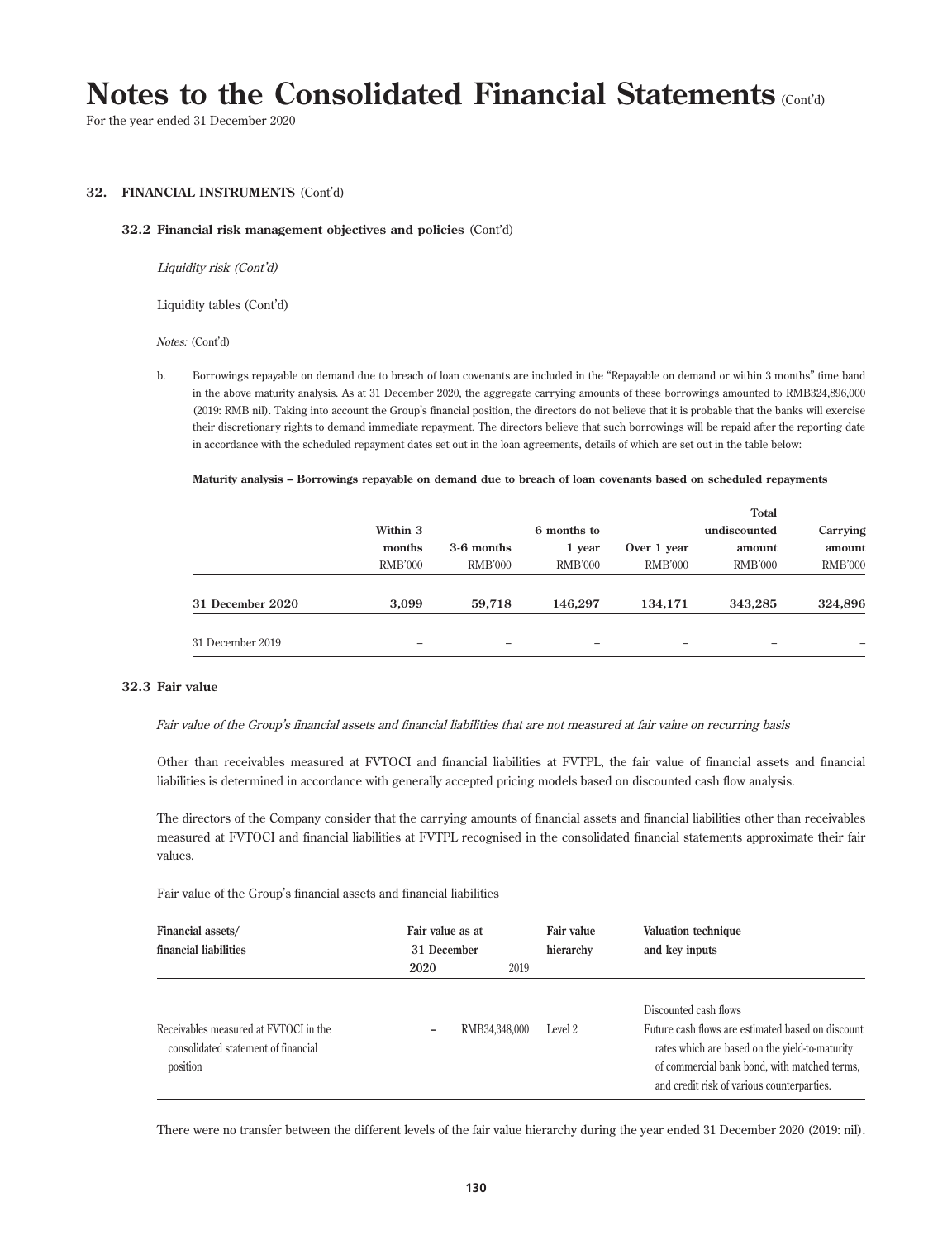For the year ended 31 December 2020

## **33. RECONCILIATION OF LIABILITIES ARISING FROM FINANCING ACTIVITIES**

The table below details changes in the Group's liabilities arising from financing activities, including both cash and non-cash changes.

|                                       |                   | <b>Amounts</b> |                |                |
|---------------------------------------|-------------------|----------------|----------------|----------------|
|                                       |                   | due to related | <b>Leases</b>  | <b>Total</b>   |
|                                       | <b>Borrowings</b> | companies      | liabilities    |                |
|                                       | <b>RMB'000</b>    | <b>RMB'000</b> | <b>RMB'000</b> | <b>RMB'000</b> |
| 1 January 2019                        | 1,950,636         | 1,511          | 21,647         | 1,973,794      |
| Financing cash flows                  | (473,290)         | 134            | (950)          | (474, 106)     |
| Finance cost recognised (Note 9)      | 95,459            |                | 950            | 96,409         |
| Capital element of lease rentals paid |                   |                | (8,009)        | (8,009)        |
| Exchange adjustment                   | 13,006            |                |                | 13,006         |
| 1 January 2020                        | 1,585,811         | 1,645          | 13,638         | 1,601,094      |
| <b>Additions</b>                      |                   |                | 1,536          | 1,536          |
| Financing cash flows                  | (259, 013)        | 7,243          | (399)          | (252, 169)     |
| Finance cost recognised (Note 9)      | 76,317            |                | 399            | 76,716         |
| Capital element of lease rentals paid |                   |                | (6,835)        | (6,835)        |
| Modification of lease term            |                   |                | (3,239)        | (3,239)        |
| Exchange adjustment                   | (15,253)          |                |                | (15,253)       |
| At 31 December 2020                   | 1,387,862         | 8,888          | 5,100          | 1,401,850      |

### **34. LEASE COMMITMENT**

#### **The Group as lessor**

Property rental income earned from the buildings previously transferred from investment properties amounted to RMB270,000 (2019: RMB257,000) for the year ended 31 December 2020.

At the end of the reporting period, the Group had contracted with tenant for the following future minimum lease payments:

|     |                                                                                                                                                                                                                   | 2020<br><b>RMB'000</b> | 2019<br><b>RMB'000</b> |
|-----|-------------------------------------------------------------------------------------------------------------------------------------------------------------------------------------------------------------------|------------------------|------------------------|
|     | Within one year                                                                                                                                                                                                   | 14                     | 284                    |
| 35. | <b>CAPITAL COMMITMENTS</b>                                                                                                                                                                                        |                        |                        |
|     |                                                                                                                                                                                                                   | 2020<br><b>RMB'000</b> | 2019<br><b>RMB'000</b> |
|     | Capital expenditure in respect of the acquisition of property, plant and equipment,<br>prepaid lease payments and development costs<br>- contracted for but not provided in the consolidated financial statements | 43,223                 | 101,093                |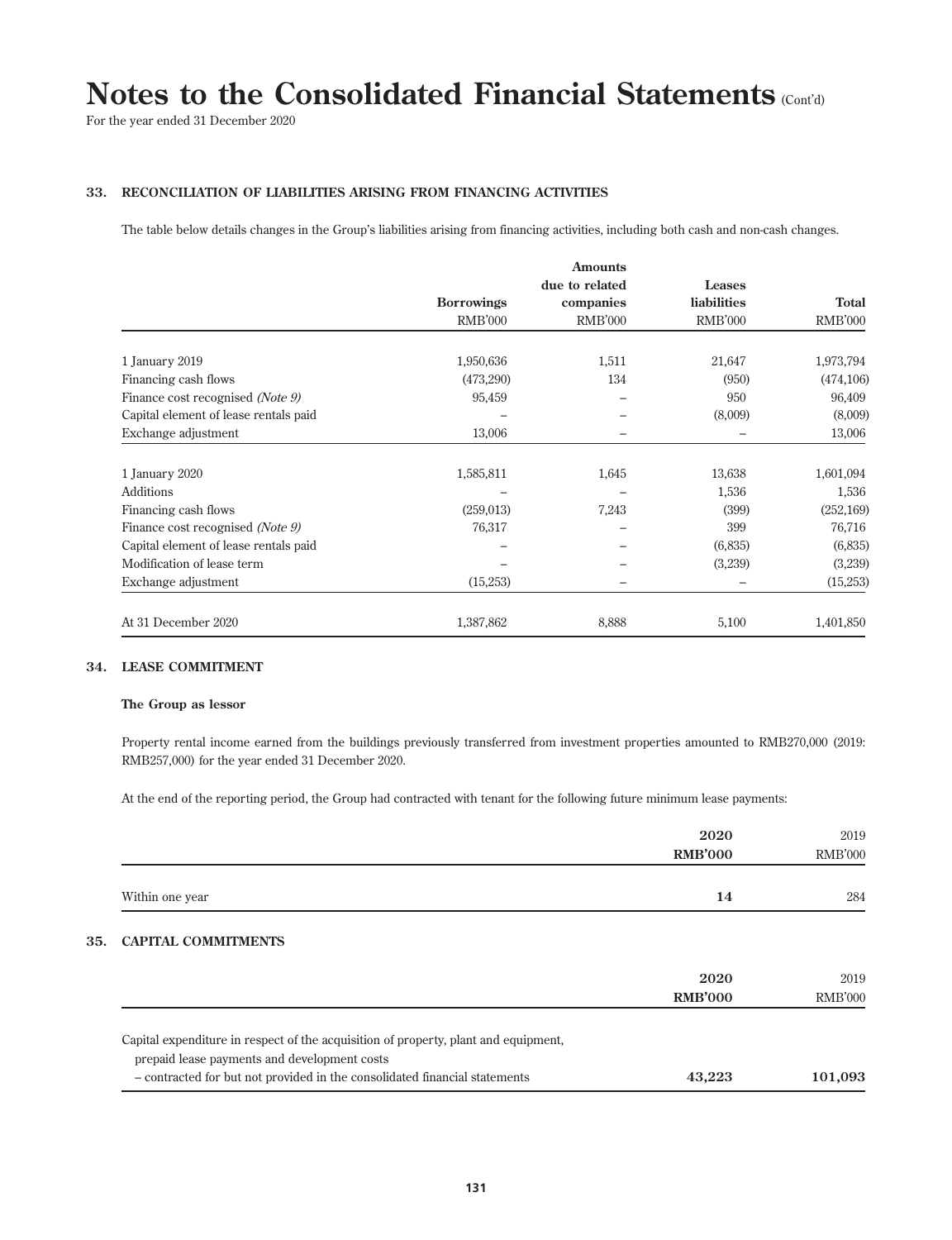For the year ended 31 December 2020

## **36. CONTINGENT LIABILITIES**

During the year, the Group (i) endorsed certain bills receivable for the settlement of trade and other payables; and (ii) discounted certain bills receivable to banks for raising of cash. In the opinion of the directors, the Group has transferred the significant risks and rewards relating to these bills receivable, and the Group's obligations to the corresponding counterparties were discharged in accordance with the commercial practice in the PRC and the risk of the default in payment of the endorsed and discounted bills receivable is low because all endorsed and discounted bills receivable are issued and guaranteed by the reputable PRC banks. As a result, the relevant assets and liabilities were not recognised in the consolidated financial statements. The maximum exposure to the Group that may result from the default of these endorsed and discounted bills receivable at the end of each reporting period are as follows:

|                                                                    | 2020<br><b>RMB'000</b> | 2019<br><b>RMB'000</b> |
|--------------------------------------------------------------------|------------------------|------------------------|
| Settlement of trade and other payables                             | 292,576                | 195,705                |
| Discounted bills for raising of cash                               | 182.907                | 243.942                |
| Outstanding endorsed and discounted bills receivable with recourse | 475,483                | 439,647                |

Maturity analysis of the outstanding endorsed and discounted bills receivable:

|                                    | 2020<br><b>RMB'000</b> | 2019<br><b>RMB'000</b> |
|------------------------------------|------------------------|------------------------|
| Within 3 months                    | 1,146                  | 244,845                |
| Over 3 months but within 6 months  | 53,298                 | 163,066                |
| Over 6 months but within 12 months | 421,039                | 31,736                 |
|                                    | 475,483                | 439,647                |

#### **37. RELATED PARTY DISCLOSURES**

Other than those disclosed elsewhere in the consolidated financial statements, during the year, the Group entered into the following transactions with related parties:

|                        | 2020           | 2019           |
|------------------------|----------------|----------------|
|                        | <b>RMB'000</b> | <b>RMB'000</b> |
| Sale of goods          |                |                |
| Brilliance China Group | 1,074,028      | 982,472        |
| Huachen Group          | 22,117         | 178,431        |
| <b>Wuliangye Group</b> | 155            |                |
| Mianyang Huarui        |                | 925            |
| Mianyang Huaxiang      |                | 6,192          |
|                        | 1,096,300      | 1,168,020      |
| Purchase of goods      |                |                |
| Brilliance China Group | 98,024         | 81,152         |
| Huachen Group          | 4,245          |                |
| <b>Wuliangye Group</b> | 20,220         | 156,735        |
|                        | 122,489        | 237,887        |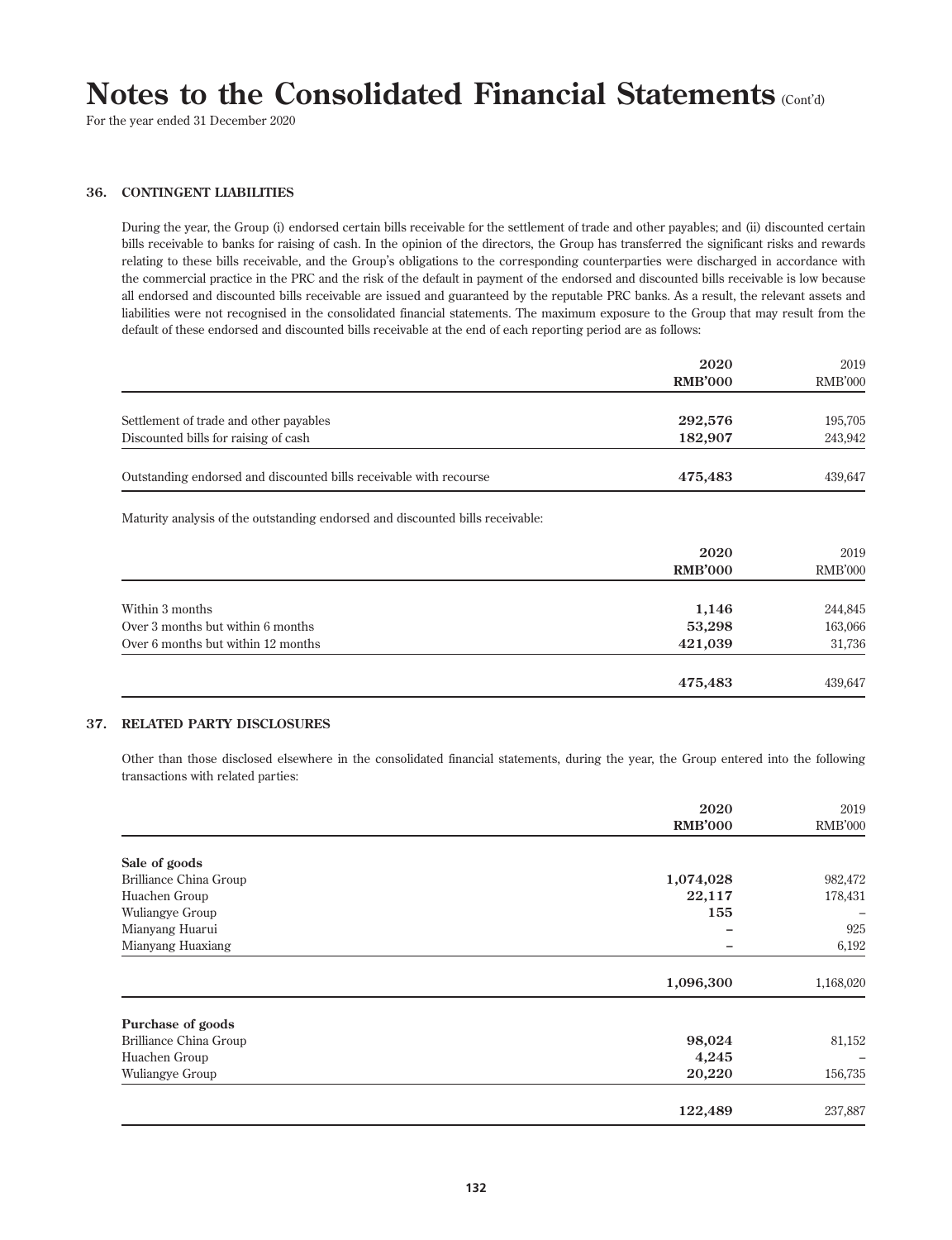For the year ended 31 December 2020

### **37. RELATED PARTY DISCLOSURES** (Cont'd)

|                                               | 2020           | 2019           |
|-----------------------------------------------|----------------|----------------|
|                                               | <b>RMB'000</b> | <b>RMB'000</b> |
| Lease payment and auxiliary services received |                |                |
| Brilliance China Group                        | 3,650          | 3,636          |
| Huachen Group                                 | 3,696          | 5,424          |
|                                               | 7,346          | 9,060          |
| Processing cost charged                       |                |                |
| Wuliangye Group                               |                | 1,359          |
| Cleaning and greening services received       |                |                |
| Wuliangye Group                               | 187            | 1,552          |
| Consulting service received                   |                |                |
| Huachen Group                                 |                | 170            |
| Water and electricity costs charged           |                |                |
| Wuliangye Group                               | 470            | 1,441          |
| <b>Repairment</b> fee                         |                |                |
| <b>Wuliangye Group</b>                        | 237            | 175            |

The above transactions were carried out in the ordinary course of business and conducted in accordance with the terms and conditions mutually agreed by both parties.

Brilliance China Group, Huachen Group and Wuliangye Group are also the connected persons of the Company under Chapter 14A of the Listing Rules.

Balances with Brilliance China Group, Huachen Group and Wuliangye Group are disclosed elsewhere in the consolidated financial statements.

#### **37.1 Transactions/balances with other state-controlled entities in the PRC**

The Group operates in an economic environment currently predominated by entities directly or indirectly owned or controlled by the PRC government (the "State-controlled Entities"). The Group has entered into various transactions in the ordinary course of business, including deposits placements, borrowings and other general banking facilities, with banks which are PRC governments related entities. In addition, the Group itself is jointly controlled by a subsidiary of Brilliance China and a subsidiary of Wuliangye, each of which are ultimately controlled by the PRC government. Apart from the transactions with Brilliance China Group, Huachen Group and Wuliangye Group disclosed above, the Group also conducts business with other State-controlled Entities. The directors of the Company consider those State-controlled Entities as independent third parties so far as the Group's business transactions with them are concerned.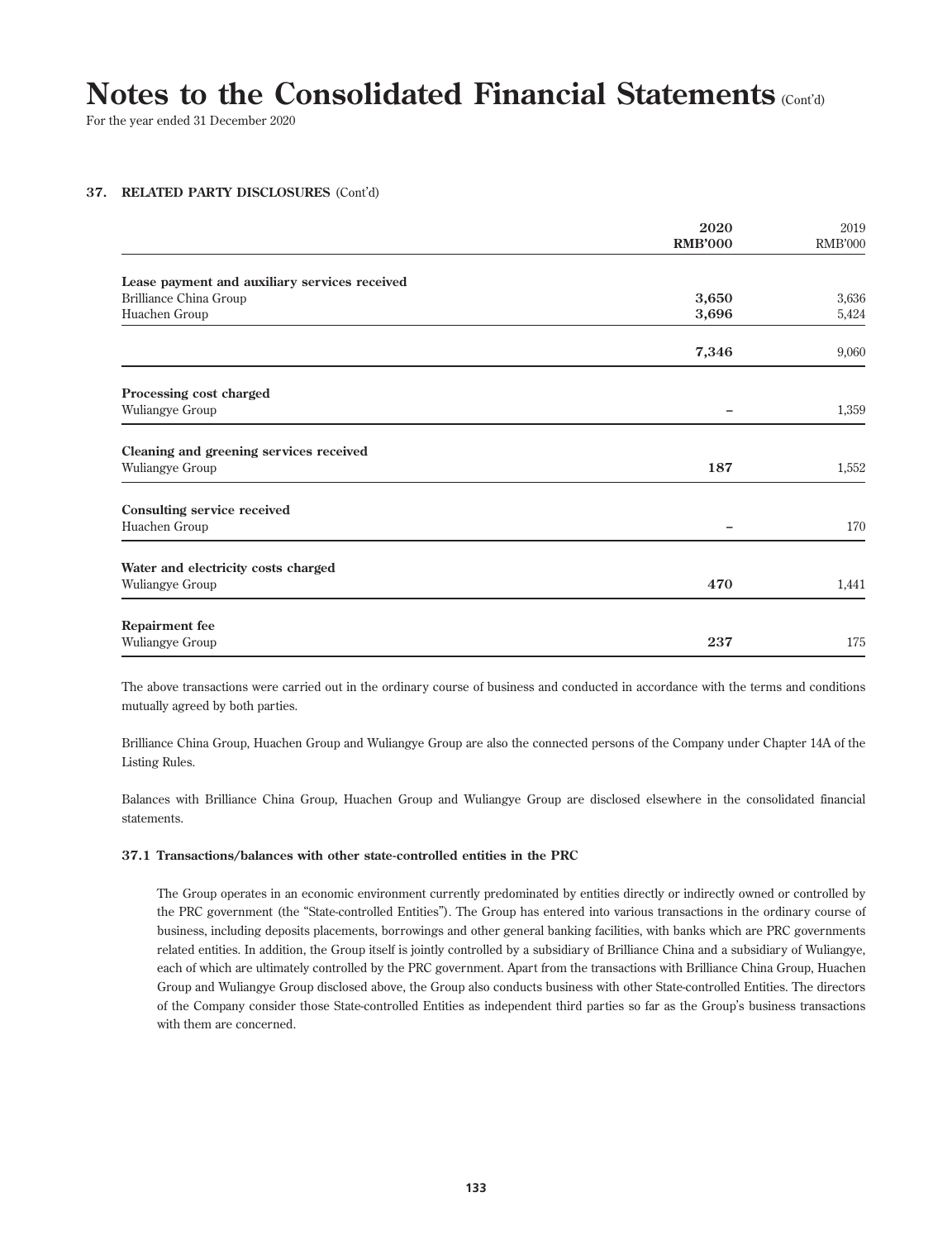For the year ended 31 December 2020

### **37. RELATED PARTY DISCLOSURES** (Cont'd)

#### **37.2 Compensation of key management personnel**

The remuneration of directors and other members of key management during the year were as follows:

|                          | 2020<br><b>RMB'000</b> | 2019<br><b>RMB'000</b> |
|--------------------------|------------------------|------------------------|
|                          |                        |                        |
| Short-term benefits      | 10,272                 | 11,227                 |
| Post-employment benefits | 108                    | 32                     |
|                          |                        |                        |
|                          | 10,380                 | 11,259                 |

The directors and certain senior management have also been employed by the Brilliance China Group and Wuliangye Group and the payment of their post-employment benefits representing contributions to retirement benefits scheme was centralised and made by the Brilliance China Group and Wuliangye Group for the years ended 31 December 2020 and 2019, and such amounts are considered as insignificant.

#### **38. RETIREMENT BENEFIT PLAN**

The employees of the Group are members of the state-managed retirement benefit scheme operated by the PRC government and of Mandatory Provident Fund Scheme. The Group is required to contribute a certain percentage of basic payroll costs to the retirement benefit scheme to fund the benefits. The only obligation of the Group with respect to the retirement benefit scheme is to make the required contributions under the scheme. During the year ended 31 December 2020, RMB19,807,000 (2019: RMB35,354,000) expenses were incurred and recognised in profit or loss.

#### **39. SHARE-BASED PAYMENT TRANSACTIONS**

#### **39.1 Share Incentive Scheme**

During the year ended 31 December 2011, the Company established a share incentive scheme to provide an incentive to directors, management, employees and relevant personnel of the Group who have contributed or will make contributions to the development and growth of the Group (the "Beneficiaries") (the "Incentive Scheme") which contains two trust arrangements, namely a fixed trust (the "Fixed Trust") and a discretionary trust (the "Discretionary Trust"). On 31 October 2011, the Company issued 93,999,794 shares of the Company (the "Shares"), representing approximately 9.998% of then enlarged issued share capital of the Company, to Lead In, which held on trust for the relevant Beneficiaries under the two trust arrangements at subscription price of HK\$1.0817 per Share. The subscription price of HK\$1.0817 per Share is considered as fair value since it was determined based on the Mianyang Xinchen Valuation Report, which was issued by an independent valuer for the purpose of group reorganisation and it was also used to determine the consideration for the shares issued to Dongfeng Motors Engineering (i.e. HK\$1.0817 per Share), which is an independent third party prior to its investment.

Prior to 1 January 2017, all Shares under the Fixed Trust were awarded to the Beneficiaries. No Share had been awarded under the Discretionary Trust for the year ended 31 December 2020 (2019: nil). As at 31 December 2020, Lead In held 33,993,385 (2019: 33,993,385) Shares under the Discretionary Trust.

No Shares were granted, exercised, lapsed or forfeited under the Discretionary Trust during the years ended 31 December 2020 and 2019.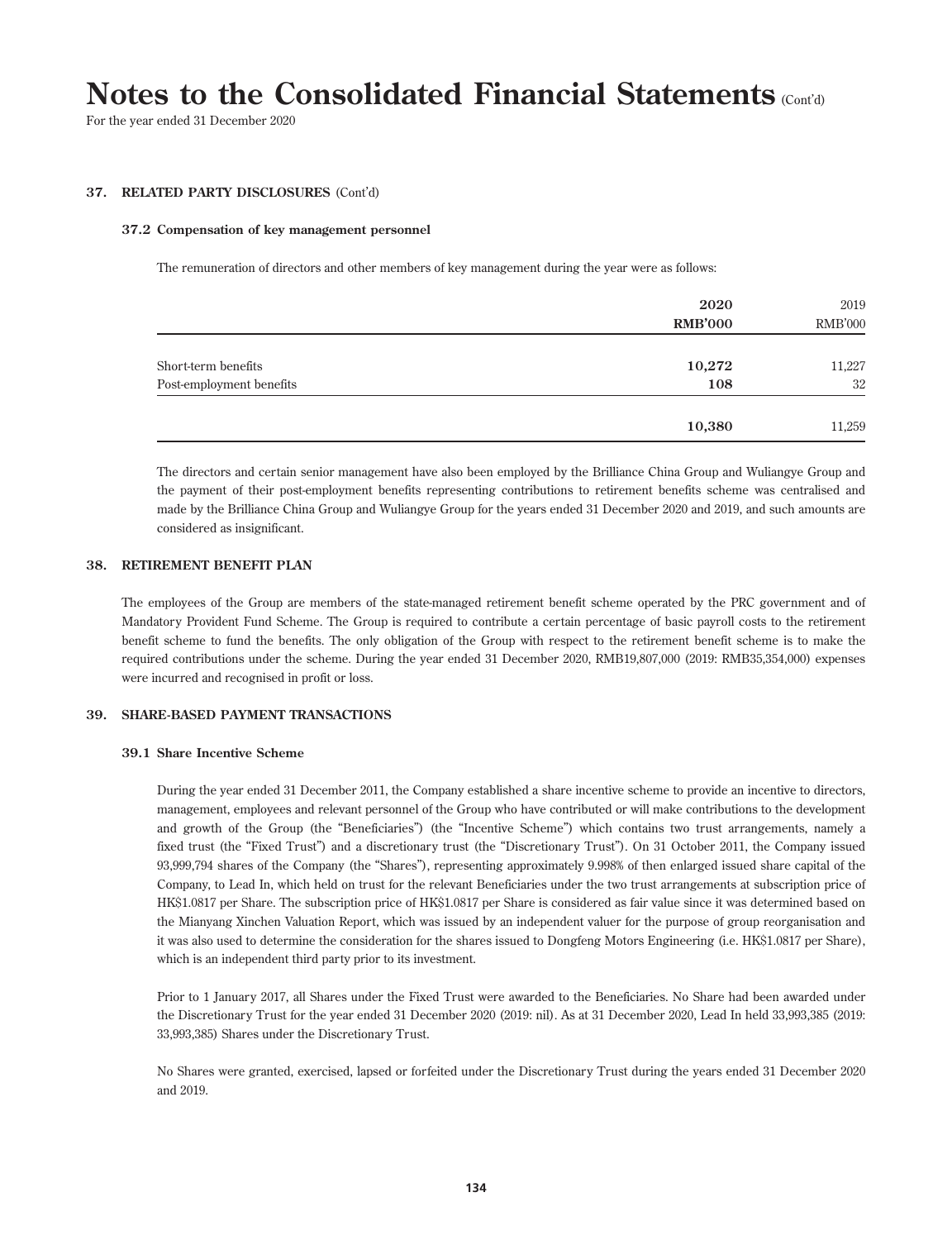For the year ended 31 December 2020

## **39. SHARE-BASED PAYMENT TRANSACTIONS** (Cont'd)

#### **39.2 Share Option Scheme**

The Company has adopted a share option scheme (the "Share Option Scheme") on 25 April 2012 (amended and restated on 8 February 2013) to provide incentives or rewards to participants for their contribution to the Group and/or to enable the management of the Group to recruit and retain employees that are valuable to the Group.

During the years ended 31 December 2020 and 2019, no share options were granted under the Share Option Scheme by the Company. In addition, as at 31 December 2020 and 2019, no share options under the Share Option Scheme were outstanding.

### **40. STATEMENT OF FINANCIAL POSITION OF THE COMPANY**

|                                                        | 2020           | 2019           |
|--------------------------------------------------------|----------------|----------------|
|                                                        | <b>RMB'000</b> | <b>RMB'000</b> |
| Non-current assets                                     |                |                |
|                                                        |                |                |
| Investment in a subsidiary                             | 826,377        | 826,377        |
| Property, plant and equipment<br>Loan to a shareholder |                | 3,438          |
|                                                        | 14,326         | 14,162         |
|                                                        | 840,703        | 843,977        |
| <b>Current assets</b>                                  |                |                |
| Prepayments and other receivables                      | 505            | 618            |
| Amounts due from related companies/a subsidiary        | 23             | 25             |
| Bank balances and cash                                 | 21,341         | 14,677         |
|                                                        | 21,869         | 15,320         |
| <b>Current liabilities</b>                             |                |                |
| Other payables                                         | 1,039          | 1,371          |
| Amounts due to related companies                       | 28,139         | 1,962          |
| Lease liabilities                                      |                | 3,471          |
|                                                        | 29,178         | 6,804          |
| Net current (liabilities)/assets                       | (7, 309)       | 8,516          |
| Net assets                                             | 833,394        | 852,493        |
| Capital and reserves                                   |                |                |
| Share capital                                          | 10,457         | 10,457         |
| Reserves <sup>(Note)</sup>                             | 822,937        | 842,036        |
| Total equity                                           | 833,394        | 852,493        |